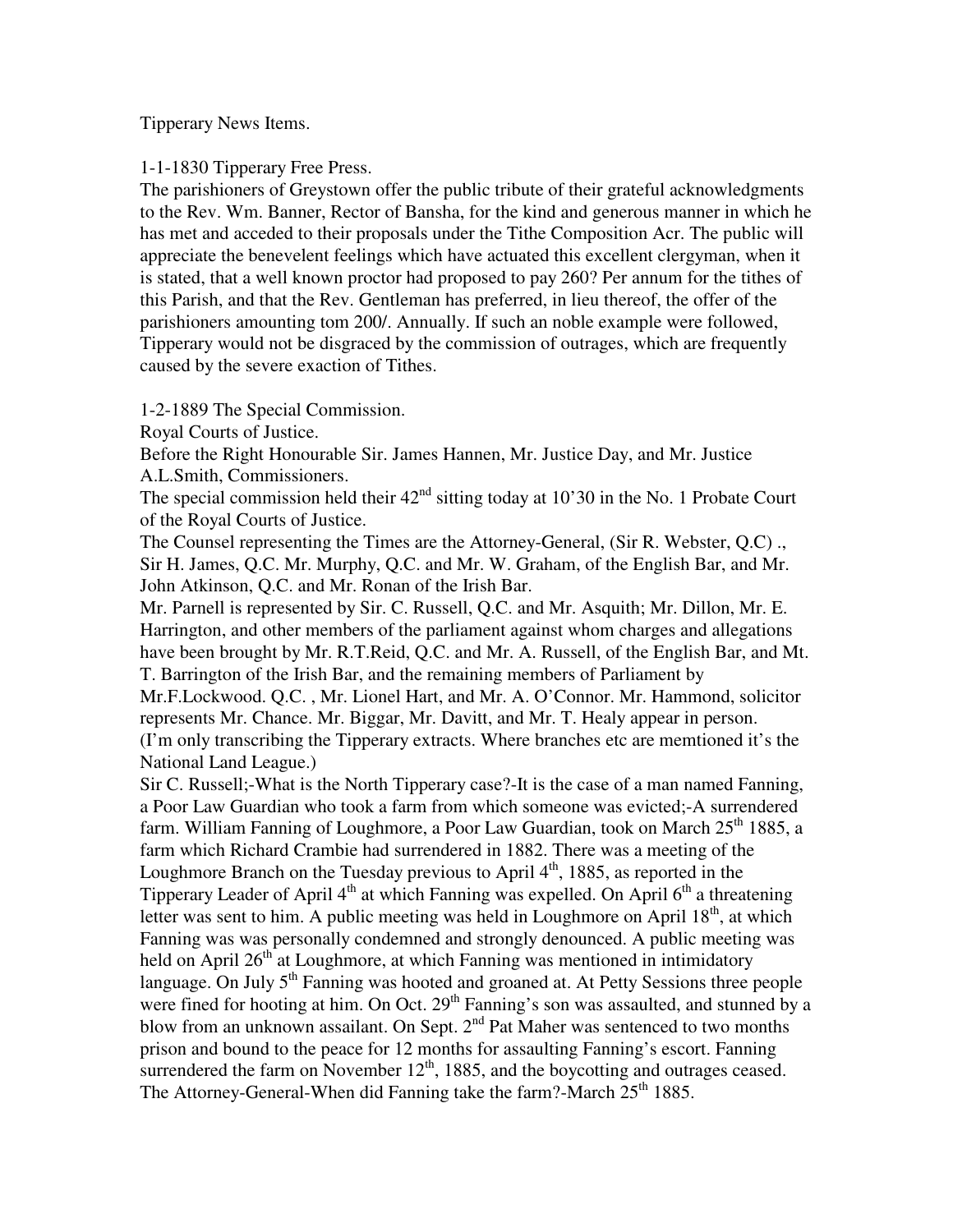Sir C. Russell.-And surrendered it in November 1885.

The Court adjourned for Lunch.

On its reassembling,

Sir C. Russell.-We have got down to November  $12<sup>th</sup>$ , 1885 and then he surrendered, and that is the end of the story?, Yes.

Then let me summarize the case, Fanning, Poor Law Guardin, and Land Leaguer, takes a farm in 1885, that had been surrendered in 1882. On April  $18<sup>th</sup>$  he is expelled from the League. On April  $6<sup>th</sup>$  a letter is sent, on April  $26<sup>th</sup>$  there is a meeting condemning him; in July he was hooted, and on Oct.  $29<sup>th</sup>$ . his son had a stone thrown at him by some persons unknown.

The Attorney General;-I think his son was stunned by a blow from some unknown person.

Sir. C. Russell;-Oh, I thought the word was stone. In November he surrendered the farm. Is that the whole case?-Yes.

Let me have the whole of the papers, please, including the precis. (Documents handed to Sir. C. Russell.)

Sir. C. Russell here read an extract from the Tipperary Leader April 18<sup>th</sup> 1885.

Father O'Keane. P.P. speaking at a meeting, said;-Any farmer who goes behind the back of another, or transgresses the rules of the League in any form, should be condemned. In this Parish the most grevious offence against the league was committed by William Fanning. He was expelled from the League, and his subscription returned to him, and Mr. Fanning, would find out yet that the money would not fructify,". I do not find anything more until I come to the speech of Mr. Robert Nolan, who asked?-; "How do you treat this Land Grabber?. Well you are not to strike him. Don't strike, but boycot him; Avoid him, let no person go near him, no person speak to him. Let the earth be to him, a Sahara. Let him wander about unknown, unnoticed. Let him be obliged to exclaim with Crusoe- "O Solitude! Where are the charms,

That sages have seen in my face,

Better dwell in the midst of alarms

Then reign in this horrible place".

The Attorney General-Mr Lords, in the Tipperary Leader of the same date is reported a speech by Mr. David Sheehy, M.P., and there are further references by other speakers to Fanning. Mr. David Sheehy said this-"He wished not only the members of the Branch, but the people in general would consider some of the surroundings of the case to which the first resolution referred. In the first place as to its effect on the great national organization, when we reflect on the position this man Fanning held in their branch of that organization, we must conclude that he relied on that position as his safeguard. He thought that as a committee man, giving a subscription of a £1, and posing there as a patriot, his crime would be lightly regarded. Why, his pretences, hypocrisy, and pure conceit, aggravate the heinousness of his traitorism. Out upon his  $\pounds$  note, out upon the mean estimate (made from his own heart) of the people's purpose; out upon the vile calculations to be sheltered in his sin for those unworthy reasons. Another matter in the surroundings of the case is the Crimes Act. Did he calculate on the force and terror of the law for immunity from public condemnation. We fear no Crimes Act, for we mean to keep our hands stainless. Outrage is no remedy. Violence from the people would but help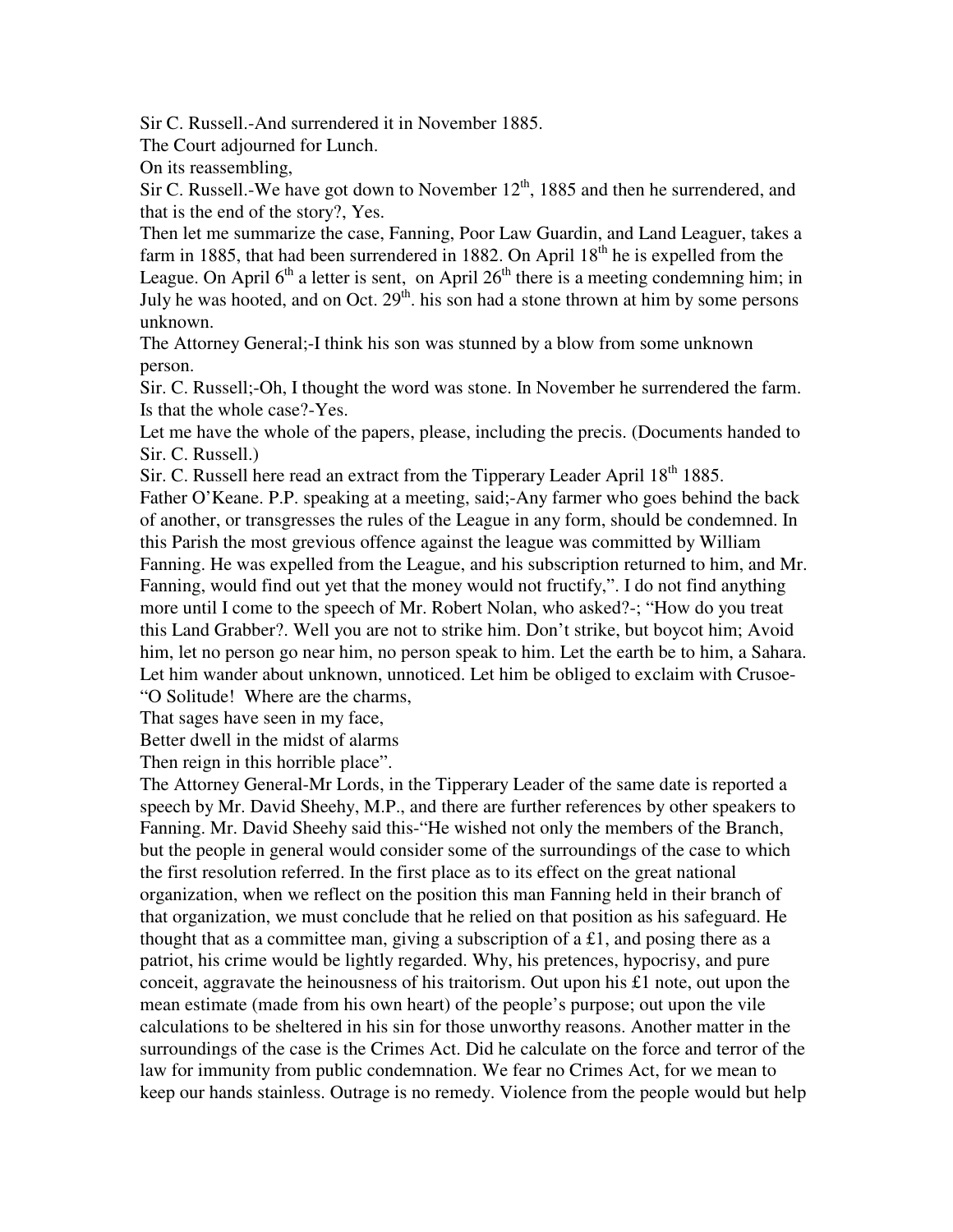the enemy and strengten the grabber's position. We do not want to sully our hands by contact with him or his. We abhor, despise, and loathe the brazen Land Grabber; so will we give the breath of the flags in the street, and the road in the country to Billy Fanning, with his smug face, his hungry eyes, and his big coat. And so will he be despised and shunned till sorrow has eaten into his heart, till the salt tears has furrowed his hard visage, or till, sickened by the shame of his sin, he makes public atonement and purges his thievish maw of his prey. Falsehood is also a weapon of the wrongdoer, and Billy of Clondoty, I hear, is using it to palliate his crime. He pretends his case is not a grabbing case, because he says Mr. Cambie gave up the farm. Mr. Cambie did nothing of the kind. He bid for the farm £130-The poor law valuation-when it was sold at Nenagh. But he would not bid a rack rent. "Mr. Cambie;-I was in treaty for the farm when Fanning grabbed it."

"I now beg to second the resolutions"-

The resolutions was this, my Lords;-

That W. Fanning. P.L.G., by his land grabbing has basely violated a vital principle of the League and decree of the county convention; that he is therefore, an arrant traitor to the tenant interest, and an effective tool of Landlord oppression and exaction in the country; and that we are glad and proud the wretched and shameless renegade has been expelled from our ranks.

Sir. C. Russell-What is the next case?. Edward Tobin; boycotting and intimidation, South Tipperary. Edward Tobin, car-owner and farmer, residing at Clonmel, after managing and evicted and boycotted farm for the Landlord, subsequently took two evicted farms on Nov. 1<sup>st</sup>. 1887, entering into possession on January  $20<sup>th</sup>$  1888. He was referred to at the Fethard Branch of the National League, published in the Tipperay Nationalist of March 14<sup>th</sup> 1888. He was also referred to at the Powerstown and Lisronagh branch, published in the Tipperary Nationalist of November  $21<sup>st</sup> 1888$ . In addition to the extracts from the paper an indoor meeting of the Powerstown and Lisronagh branches was held on June  $20<sup>th</sup>$  at Rathronan Mills, at which a man named James Shea appeared and apologized for having bought cattle from Tobin. At a fair in Clonmel on November  $5<sup>th</sup>$ , Tobins cattle were boycotted. I would rather not refer to the case, as a member of parliament and some others are to be tried for it; it is pending. I mention that caseas a very serious one for a man in his position.

Sir. C. Russell;-They are all serious-Some of them more or less so; This man was a car driver and lost his busineess.

On the  $12<sup>th</sup>$  July 1885, the action of Valentine Ryan was brought before the Cappawhite Branch of the League. He has been boycotted and a serious outrage has happened. On July  $20<sup>th</sup>$  1885 a threatening notice was found near Chadville, calling on the people to boycott him. On December 30<sup>th</sup> 1885 he received a threatening letter; On Jan.  $7<sup>th</sup>$  1886 a notice was posted up threatening any one who should take his dairy, and he is now obliged to send the milk to Dublin by train, and his men have to be protected on their way to and from the junction. On Jan.  $16<sup>th</sup> 1888$  he was fired at in his own house, and is now under protection.

There was a prosecution, was there not, in connection with Mr. Ryan's case?-yes, for that firing.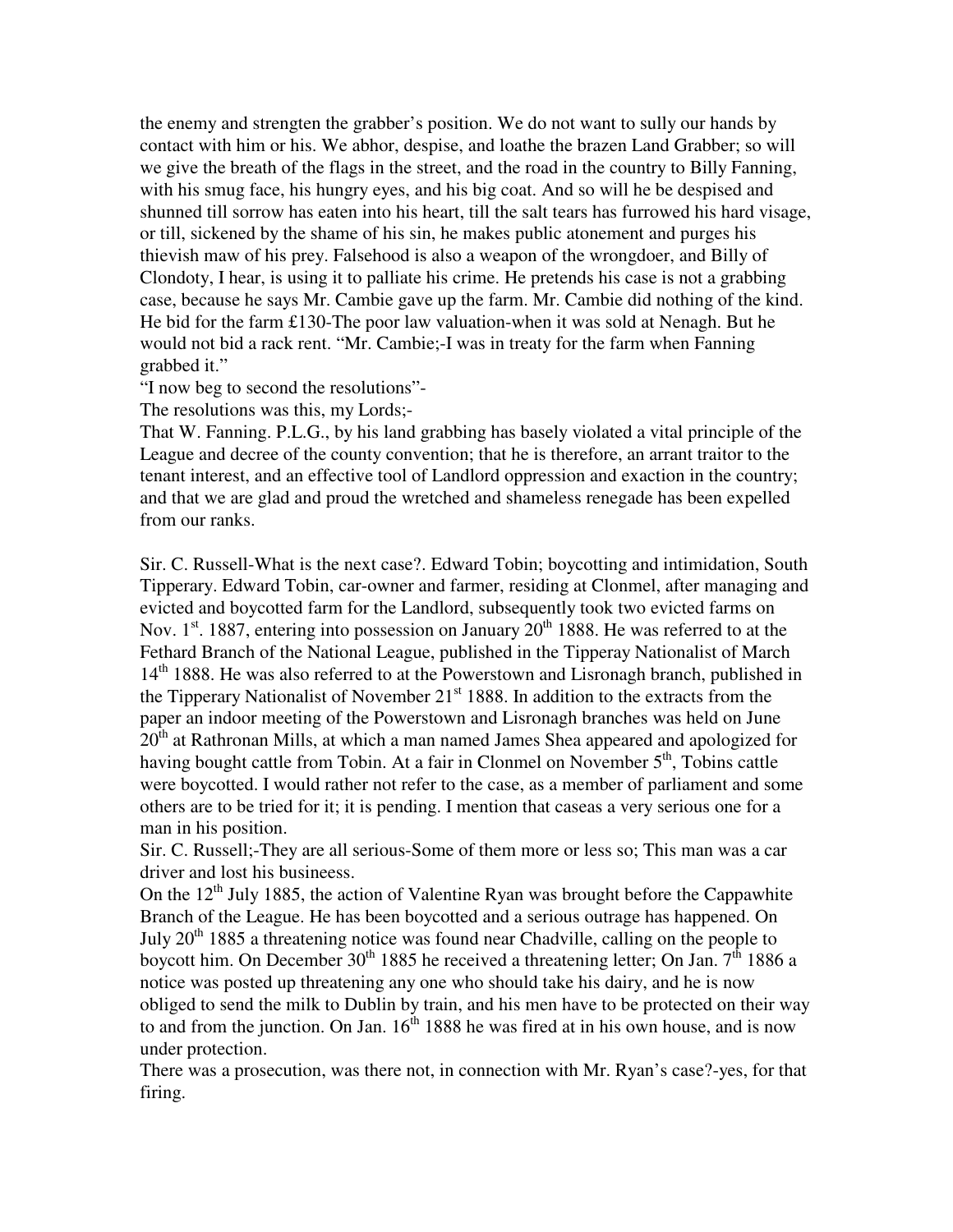Were you present?-No; but I know the circumstance of the case.

Do you remember before whom it was tried?-Before Judge O'Brien, I think.

Did he make any observations about the evidence of this gentleman?-I was not present at the trial.

Was there any conviction in the case?-No, the man was acquitted. I think I know to what you refer; there was a man arrested by the police, who was tried for the outrage; Mr. Ryan did not identify him at the time, but subsequently identified him, and I believe the Judge remarked that he could not expect the jury to do what Mr. Ryan could not do in the first instance.

Was there any more; did he not say—

The Attorney General – I submit that the witness has said that he was not present, he has told what he knows, and my learned friend is not entitled to put anything further to him with regard to what he does not know.

Sir C. Russell—What he said is part of what he knows.

Witness—No, all.

Sir C. Russell—Very well. Now with reference to this milk grievance, was not Mr. Ryan in the habit of selling his milk in Dublin?—I believe not before that. I know he could not sell it where he was. Is it not a fact that in all that part of the country, it is quite an ordinary thing to send milk to Dublin?. I do not know, but I believe it is. This gentleman also has a farm in another County. I know that his men had to have police protection going to a distant station.

Now with regard to the action of the League at Cappawhite on the  $12<sup>th</sup>$  July 1885 with regard to Mr. Ryan I will read the report of the meeting.

Rev. J.R.CroweC.C. presiding.

300 members present.

"It was stated by a member present that several persons (not members) attend our meetings, circulate false reports, and thereby cause disunion. It was resolved that only members be admitted to meeting in future.

"The heartless eviction of the Widow Ryan, Ballykireon, by Valentine Ryan, J.P. Chadville, was reported. Lawrence Hogan, defended the action of Mr. Ryan, on the grounds that there were several years rent due, together with costs. George Ryan, son to the evicted widow, denied that there was so much rent due as stated by Hogan. To end the discussion, the Rev. Chairman asked Hogan if he was authorized to make terms with Mrs. Ryan. He stated he was, and produced a letter (not read) to that effect, agreed to accept £1 in satisfaction of rent due, and to give two years for payment of  $\pounds 2$  costs. The Rev. Chairman whose purse is always open to the wants of the distressed, handed George Ryan £1 to hand to Lawrence Hogan, who promised to admit Mrs Ryan to her holding the next day.

That seems to be the only part that refers to Mr. Ryan?—It shows that the matter was under discussion. The "heartless eviction" was referred to, and the man was cried down who defended him.

I do not see that in the report. Was this Hogan in the employment of Mr. Ryan. The President—Had he taken the place?

Sir. C. Russell—No, my Lord, no one had taken the place.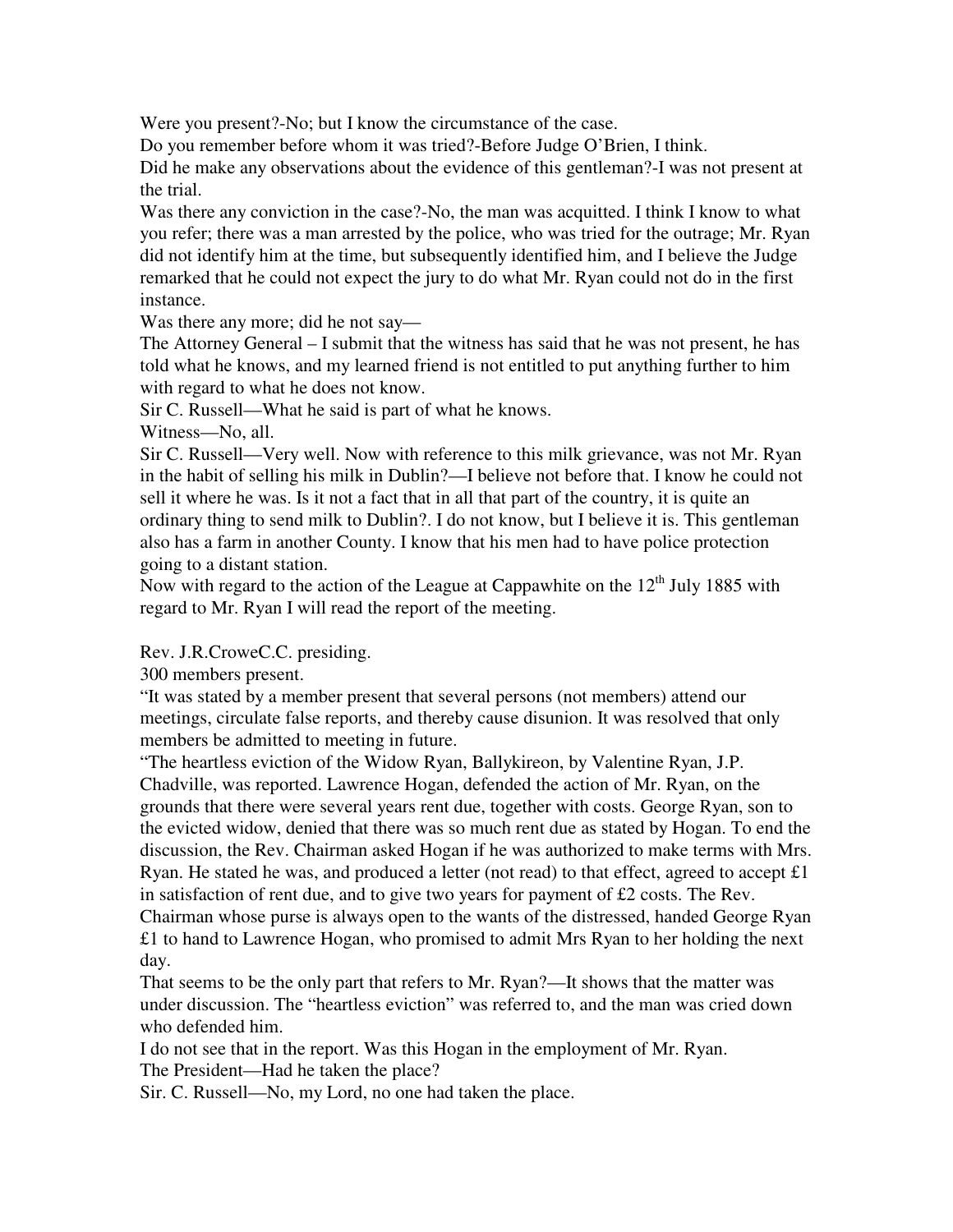Cross examination continued—Now, Captain Slacke, I do not know whether it is part of your business to inform yourself about the circumstances of evictions, whether they are harsh or not?—Every eviction is reported, and I should enquire into the circumstances of each one.

Did you enquire into the circumstances of Mr. Ryan's relations with his tenants generally?—Yes, I did.

I have a page here which shows his rents were raised in 1871.—That part would not come before me, I have nothing to do with matters connected with the Land Courts. I may tell you Mr. Ryan has the name of being a hard Landlord, but I cannot tell you all the particulars.

Now tell me when you spoke of his being fired at in 1888 you seemed to connect that with something the League did in 1885?—Because I know of the resolution passed, and that he was obnoxious to the League and was obliged to have protection—It culminated in that manner.

He has the name of being a hard Landlord—Yes.

The rents were raised in 1855, but there has been some reductions, I will read--£34 reduced to £26, £32 to £25, £21 to £19, £28 to £21, Those are pretty good reductions. Now what is the next case?

The next case is that of Richard Mitchell.

1-2-1889 The Special Commission.

Contd.

Richard Mitchell. On June  $11<sup>th</sup> 1880$ , several tenants on the property of R. Hunt, near Drangan, were evicted for non payment of rent, and the farms remained vacant until 1884. In 1884 Richard Mitchell, from Carlow took the grazing, and was at once boycotted. He has since taken other evicted farms in the neighbourhood, and still remains boycotted and under police protection. On the  $11<sup>th</sup>$  May 1884 a meeting of the National League was held at Drangan, where Mr. Davitt told the people to keep a watchful and jealous eye upon the greatest curse that could afflict them—Land grabbing—and advised them to continue to stamp it out. At a league meeting in Fethard Mr. Thomas Mayne. M.P. told the people to look upon a Land Grabber as a man who had forfeited his right to a home within the Country. In october 1885, the Rev. Mr. Ryan denounced land grabbers as persons to be avoided like men with leprosy or cholera. On the  $17<sup>th</sup>$  October, 1885, a plough and harness and hay were taken from the evicted farm, for which £26 compensation was awarded at the Clonmel assizes on March  $16<sup>th</sup> 1886$ . On the  $4<sup>th</sup>$  April a cow as killed, and on Feb  $16<sup>th</sup> 1887£18$  compensation was awarded for it. On Feb.  $16<sup>th</sup>$ 1887 a bullock was killed, and £7.10. was awarded for it at the following assizes. This man was rigorously boycotted, and at the Mullinahone Petty Sessions, in December 1887, three shopkeepers were prosecuted for conspiring to boycott Mitchell's son, and were sentenced to 6 weeks imprisonment. That is the whole of Mitchell's case.

Then I may take it that neither Mr. Mayne, M.P. nor Mr. Davitt, in the speeches they made in 1884, nor the Rev. Mr. Ryan in 1885, named this particular person Mitchell?— No, but they referred to Land Grabbing.

You know that denunciation of land-grabbing was very common, and that there was a strong feeling in the Country about it?-Yes.

Well, with regard to this case of Mitchell's, may I take it that the whole story is this—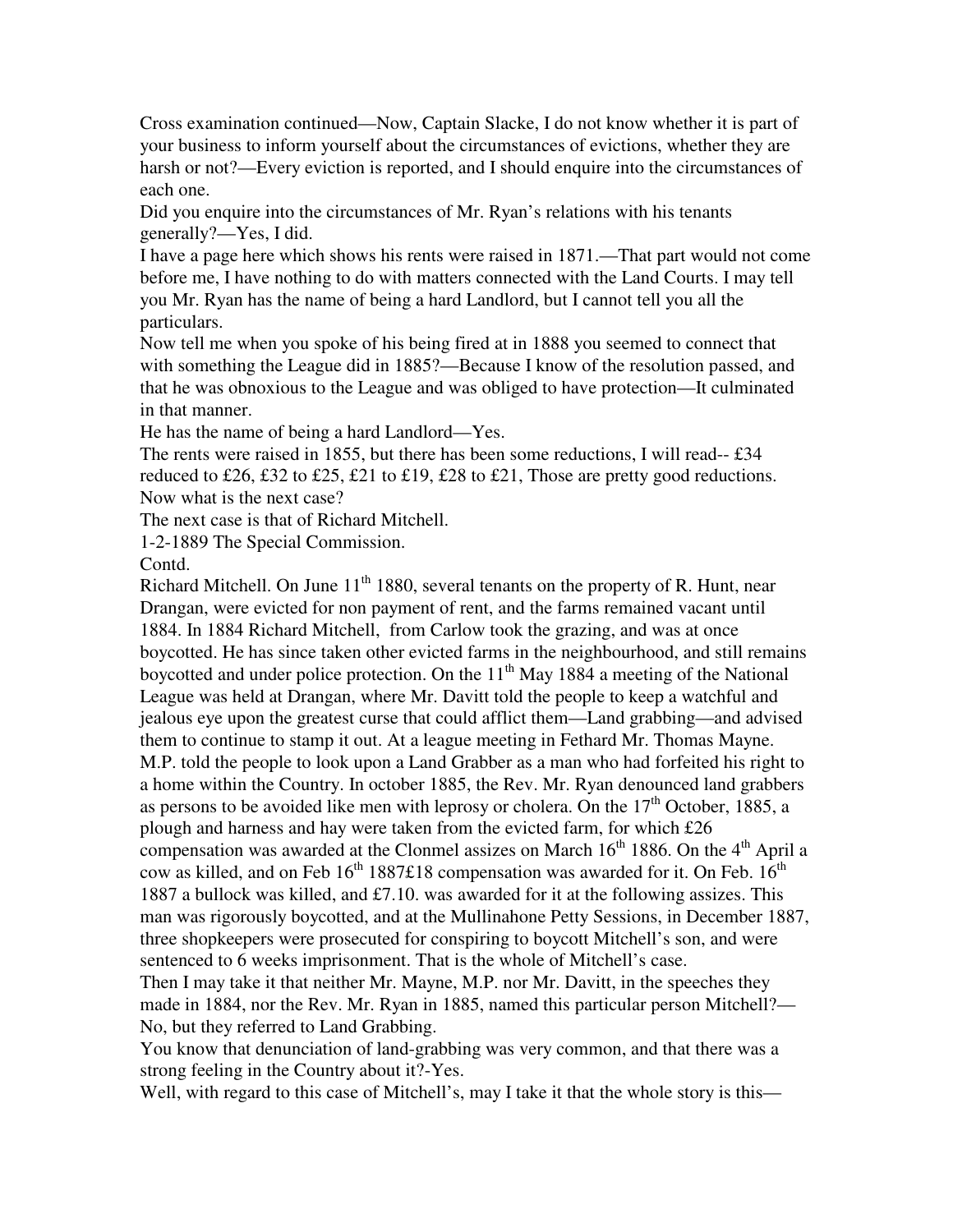grazing of the land taken in 1884; speeches by Mr. Davitt and Mr. Mayne, May 1884, Rev. Mr. Ryan in 1885; plough and harness and cow killed, and £18 compensation, Feb. 1887, bullock killed, and £7.10 paid, Is that the whole story?-and the boycotting. Who were these people who were prosecuted?—they were shopkeepers;--I do not remember their names.

It has been suggested to me—Ido not know if this is correct—that you instructed the police to write to Mitchell to get him to apply to particular tradesmen in order to found a prosecution?—I instructed a Police man to accompany him, and I think to write to him. I certainly instructed a Policeman man to go down with him to find out whether he was boycotted or not, and I found he was.

Where do these people live?—In Drangan

They were not the only people who could supply the goods?—they were directed to go to all the shops. It is a small village. Were these not particular shopkeepers who it was thought would refuse?—No, they were told to go to all; and I believe, as a matter of fact, they did go to all.

But had Mitchell complained, or was it you who directed the police to go?—Mitchell complained to me personally that he was boycotted and could not get anything in Drangan, and then I send a policeman with him with the view of finding out whether it was the case or not. And to get him provisions. He was actually starving.

Did he look like a starving man?—it is some time ago and I cannot recollect.

Was it a common thing to send a policeman down to see whether they would refuse or not, in order to get up a prosecution?—the shopkeepers were in the habit of saying they had no bread for sale, and to test the case they asked for something exposed for sale, and it was found they would not sell anything. Did you nominate the Magistrates who tried this case?—I should think I did.

And it was upon this particular refusal to supply to this policeman that the prosecution was based?—To supply to Mitchell, who was accompanied by this policeman. What was the sentence?—There were several prosecutions. In the case in question they were sentenced to six weeks in prison. Two of the defendants appealed, but the sentences were confirmed by the County Court Judge at the Clonmel Quarter Sessions.

Well, what is the next case?—the next case is that of John Hayden, On the  $16<sup>th</sup>$  August 1882, Robert Bradshaw evicted Thomas Ryan for the non payment of rent, and the farm came into Bradshaw's hands and remained so until June 1884. This is the same neighbourhood as Mitchell's and the National League was very active in Drangan at that time, and at a meeting on the  $11<sup>th</sup>$  May 1884, Mr. Davitt used the words previously referred to about keeping a watchful eye on the Land-Grabber. Bradshaw owed a man named Hayden some money, but having none to pay, handed him over the evicted farm instead, in June, 1884. On the  $30<sup>th</sup>$  June three shots were fired into Hayden's house to intimidate him, in consequence of his having taken the evicted farm.

What is the next case?—The next case is from South Tipperary—that of John Barnes living near Carrick-on-Suir. He sold the interest of some farms to the tenants, which did not meet with the approbation of the National League. At the Grangemuckler branch (reported in the Tipperary Nationalist of Jan  $11<sup>th</sup> 1888$ ) the matter was brought befor the league. A meeting was held in the immediate neighbourhood, on Sept.  $30<sup>th</sup>$ , 188, when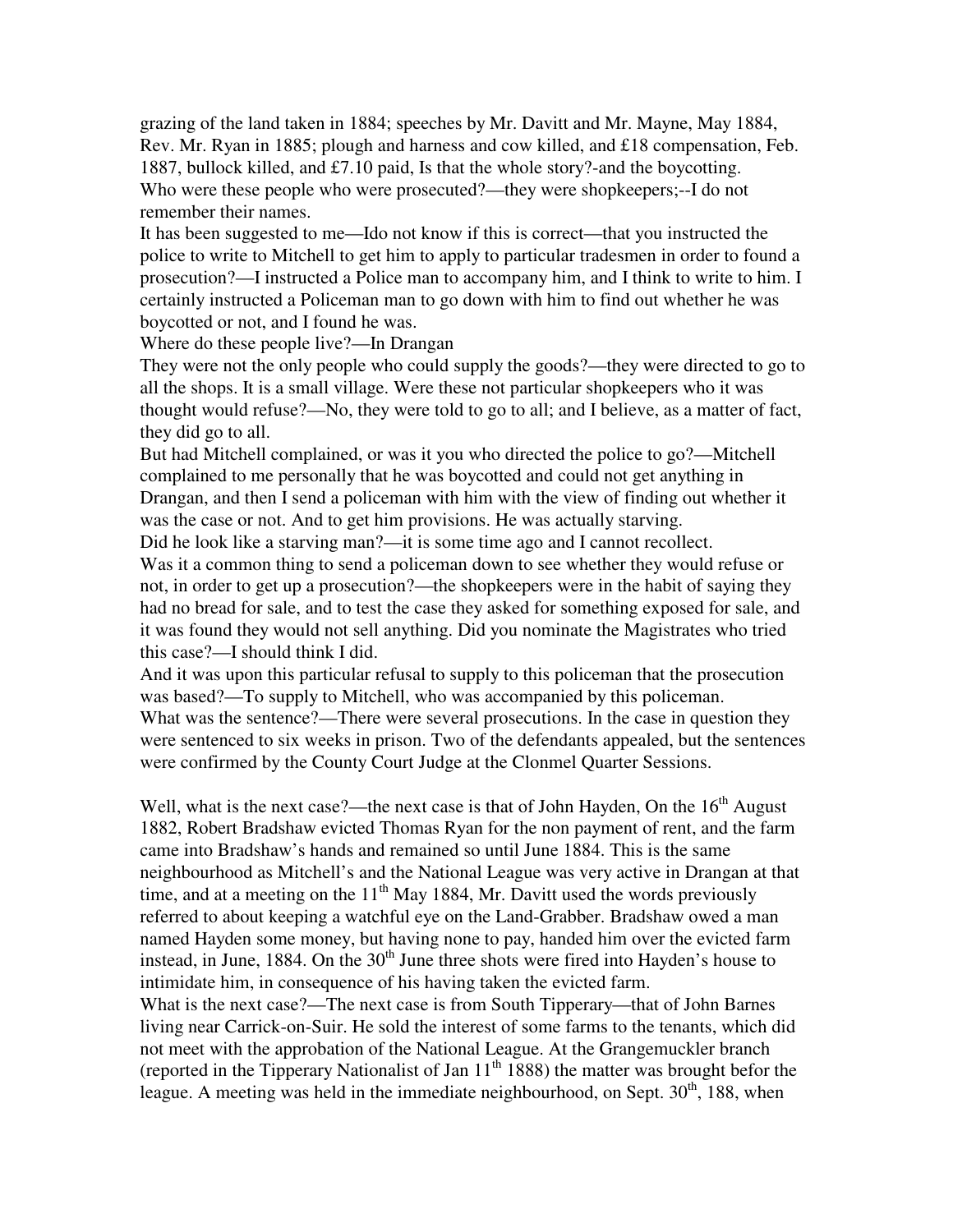strong language was used against the Landlords. On Oct.  $22<sup>nd</sup>$  a rick of hay belonging to Barnes was destroyed maliciously by fire. He was rewarded £80 as compensation at presentment sessions. On July  $5<sup>th</sup>$  1886, 300 acres of heath belonging to his brother Patrick Barnes had been burnt.

Sir C. Russell—Well, you have heard of such things as that happening accidentally.— What is the next step in the story?—A branch of the league sent a letter to another branch calling upon it to boycott Thomas Barnes for grinding wheat for his brother. Thomas Barnes apologized to the League.

What is the next case?—That, of Mrs. Murray, in South Tipperary. She used to live in Scotland, but she held property near Mullinahone. She evicted some tenants in 1882 and 1883. In the years 1883,1884, and 1885, the property was looked after by her daughter, now Mrs Hayden. After the evictions in 1883 she was boycotted, and could not get provisions. At the Grangemucklagh branch of the league on Aug.  $15<sup>th</sup> 1885$ , a party came before the committee accused of providing Mrs. Hayden, and her emergency gang with provisions. On Dec.  $26<sup>th</sup> 1885$ , eight head of cattle disappeared from Mrs. Murray's farm. On July  $29<sup>th</sup> 1887$ , the bones of the animals were found buried in a field a short distance from the place from which they had originally taken. Mrs. Murray obtained £70 as compensation. Before the disappearance of the cattle, a colt was found dead upon her farm, and on April  $17<sup>th</sup> 1884$ , one of ther heifers was found dead in a field, and she obtained £6 compensation. On Aug.  $14<sup>th</sup>$  1887, a party of men attacked the house of a caretaker on an evicted farm, and the windows were broken. The boycotting of Mrs Murray continued. Her daughters husband assisted her in the management of the farm. The matter was brought before the Mullinahone branch of the League. Then the only thing in the shape of denunciation by the League or of encouragement to boycotting to which you can point is in connection with the Grangemucklagh branch meeting on Aug. 15<sup>th</sup> 1885?—Yes: but there were other meetings to which I can refer as showing the action of the league. But, before the outrages, the meeting in August, 1885 is the only one to which you can point?—that is the only public thing, but it must be borne in mind that when Mrs. Murray's daughter came over to take care of the place she had to have personal police protection. Have you in this precis any suggestion of any action by the League not public before the outrages?—No.

What is the next case?—The next one is of simple boycotting.

I will not trouble you about that.—There is a long speech to read.

Irish Paper. 1-4-1833

The assizes of Tipperary closed, and the Judges left Clonmel on Friday. Thursday Richard Burke was executed at the front of the County Gaol, for the murder of Patrick Ryan, at Tipperary, on the  $20<sup>th</sup>$  of November last. The unfortunate man confessed his guilt. On Sunday Edmond Breene, for the murder of William Shea, at Ardmayle, the  $20<sup>th</sup>$  of August last, and Michael Regan, for the murder of James Morgan, in July 1830, paid the penalty of their guilt at the same place. Regan's brother was executed about a year ago for the same offence.

1-5-1848 From the Tipperary Vindicator.

At length, thank Heaven, Ireland is aroused. The energies of this old Irish nation are at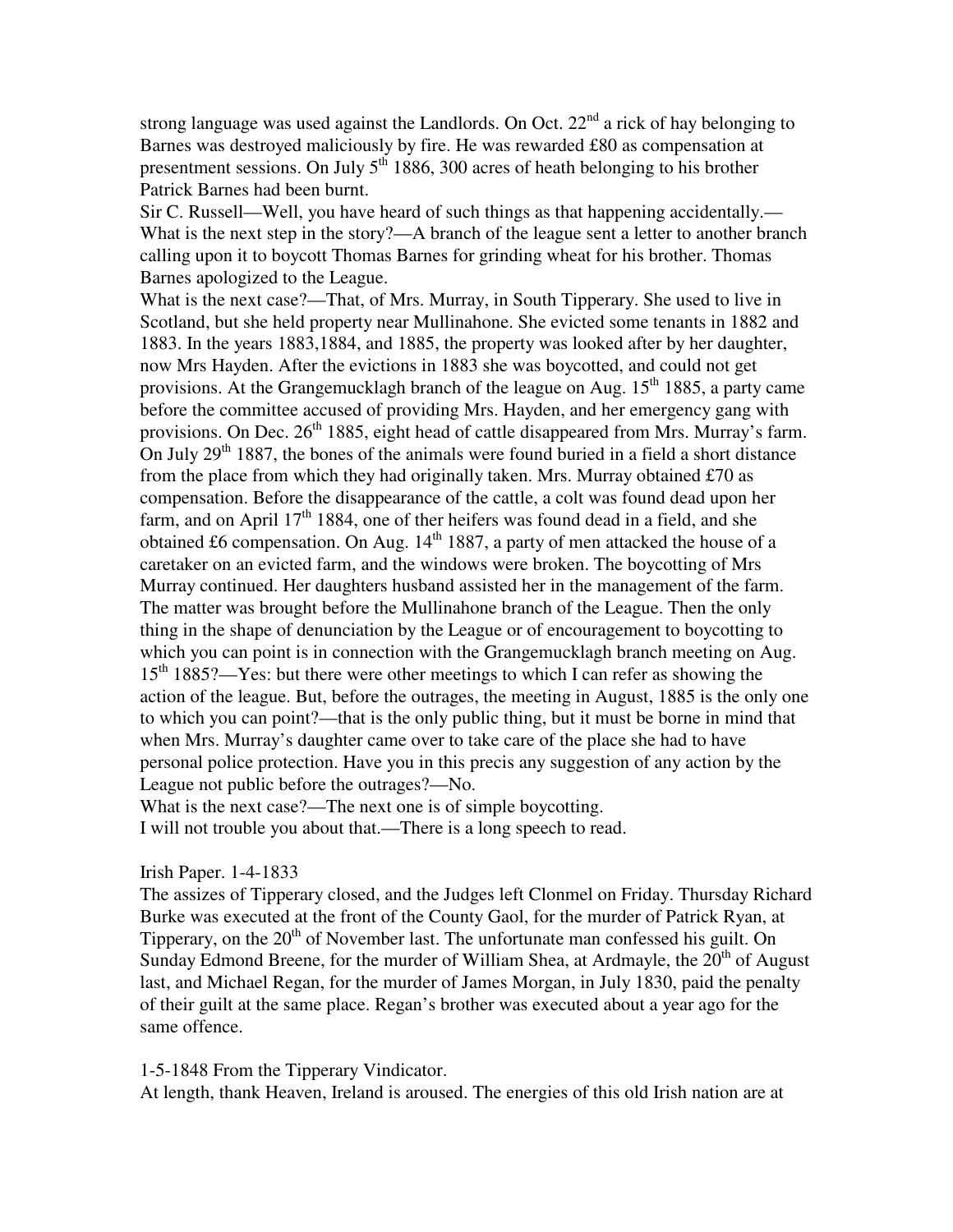last awakened-the ardent hopes and fond aspirations of the people are soon to be realised by the achievement of that constitutional freedom for which we have so long and so determinedly toiled.

Another year must not pass before we shall have gained for Ireland a national parliament, presiding over national institutions-infusing new life and vigour into the national energies, and basing its strength on the policy of Ireland for the Irish. From a series of events, unparalleled in the history of the world, a great crisis has come upon us. To the exigencies of the hour we trust and believe Irishmen will be found equal. This is no time for the Whigs to be hypocritically prating of augmented "franchises", increased "representatives", convenient "polling booths". etc, etc,. But this is a time for Ireland to work out with a fearless and bold resolve, the entire emancipation of this, our beloved country, from the machinations by which Whiggism has beset it. To the task, then-let us set ourselves in right earnest.

Amongst all the projects which have been placed before the public mind, we confess we see but one which can save the country from the imminent perils by which it is menaced. Young and enthusiastic men have adopted a policy upon which, now that we are gagged by "law", we can, of course, offer no opinion. But our "rulers" have adopted measures, which, notwithstanding the aforesaid "law", we must denounce as traitorous to the Kingdom.--We are firmly resolved to bring the present ministry, and every other ministry that will not concede the rights of Ireland, to a sense of what public opinion pronounces in their regard. No matter what courses others may adopt, we still cling to the great teachings of our departed Leader, constitutional efforts for freedom, at the same time we are thoroughly convinced that these exertions must be characterised by a steady, resolute, and unwavering determination.

As the advocate of moral means alone for the attainment of our objects, we at once declare that this national council appears to our judgement as the only legal means by which this Kingdom can be raised up to the high and proud position which God and nature intended she should enjoy. To save this land from civil war-which otherwise we tremble to think is inevitable--we counsel this great national movement.

The recent effort of Lord John Russell to intimidate the people by declaring, that whilst life was left him he would resist the Repeal of the Union, has for ever annihilated any hope of obtaining justice -viz., Repeal from the English parliament. To the Queen of Ireland we are about appealing- but after all the great hope of Ireland is the Irishmen themselves.

Let Irishmen of all creeds, classes, and sections--Protestants, Catholic, and Presbyterian-- Young and Old Ireland---meet together, and resolve what is to be done for the salvation of our native land. Let them meet within the limits of our constitution--beyond the powers of the law, but let them meet resolved that Ireland must have her rights. Let these Irish Gentlemen meet in Dublin, or in Kilkenny, or in Limerick--not as delegates or representatives, (that might be "illegal"), but in the words of O'Connell, "merely happening to come together by accident".

We are glad that the Repeal Association has taken steps for having this project carried into practical operation. We understand it can be accomplished without any violation of the law. But the mere possibility of a prosecution should be no justification for abandoning the movement. By the state trials the legality of the association was itself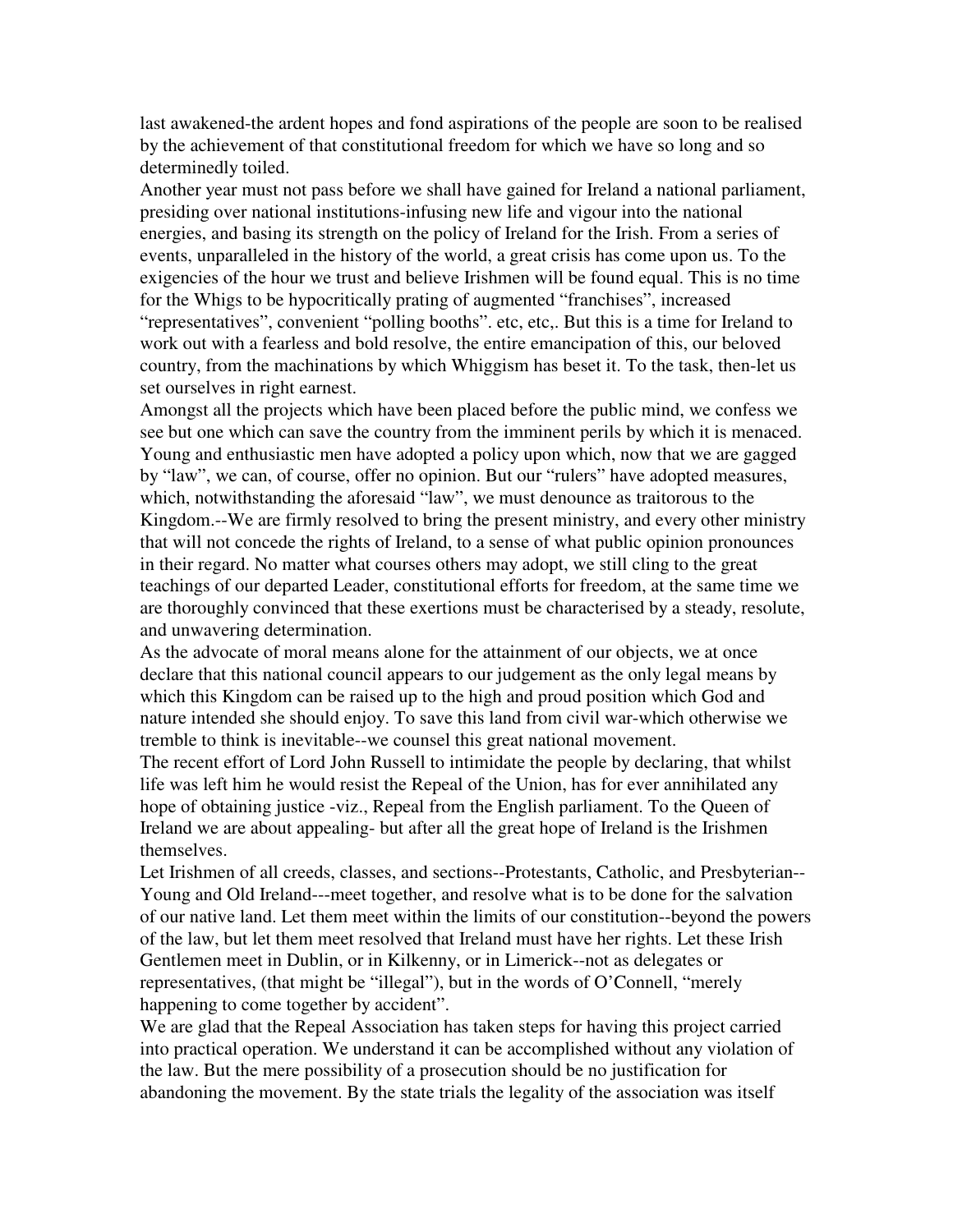demonstrated, should the government attempt a prosecution they will, we feel convinced, succeed in establishing the legality of the national assembly. Here, then, is a great national effort in which all Irishmen can combine. May God prosper it.

# Clonmel July the  $25<sup>th</sup>$ . 1-8-1826

Mary Cassidy pleaded guilty to a theft, which she said she committed with the hope of being transported to Botany Bay, and of joining her husband whom that fate was assigned last year.

"Oh my Lord" said she "I will submit, I am guilty", if you let me bring my poor children to my husband. I have two poor creatures, my Lord, and we want to follow their father. It was for that we stole. We have neither a bit nor a sup. Nor can we get it from out kith and kin. Send us to my husband, My Lord, or if you do not, I will submit to your gracious mercy in any way.

M. Fitzgerald was indicted for stealing a cloak.

Mary Bowler swore that she saw the prisoner leaving her house with the cloak hanging under his arm. On being pressed to identify him, she exclaimed: "O Hone", I am 30 years in Clonmel in a dealing way, and was never brought to this place afore, and tis myself that am sorry that I have the bad luck. Oh I wisha.

Might the man have taken it by mistake. Oh I wisha he might.

Did you ever take a cloak yourself by mistake. Oh wisha I did.

Chief Baron-Did you ever take a pair of breeches by mistake-my good woman?. –Oh Wisha, lifting up her hands in astonishment at the question.

Did you run after the thief- run, indeed, it was my linen.

Verdict-Guilty.

# 1-8-1836 Tipperary Constitution.

On Sunday last, about the hour of 12 O'Clock, Mr. Thomas Going's house at Summerville, near Littleton, was attacked by an armed party, who broke in through a parlour window, and took therefrom a sum of money, together with a quantity of wine and spirits to a large amount. Mr. Going was attending Divine Service at the time, and there being no person in the house but Mrs. Going, the ruffians took the opportunity of committing the robbery. They also searched for fire arms, but we are happy to add without success.

On the same night , the house of James and Daniel Fogarty, near Holycross, was attacked by an armed party, who broke the windows, and fired several shots into the house; They then threatened James Fogarty, if he did not give up the lands he took from Hall, that he would meet the same death as the Sheas did.

On the night of the  $17<sup>th</sup>$  inst, the house of Patrick Neale, in the town of Thurles, was set fire by some evil minded person or persons as yet unknown. The only reason that can be assigned for this malicious outrage is, that Neale prosecuted to conviction at the last summer assizes , a man of the name of Maher, for the murder of Michael Eagen. Maher confessed his guilt on the scaffold.

 On Saturday morning last, a limekiln, lately built, for the use of the tenantry of the Earl of Glengall, in the neighbourhood of Rehill mountain, was levelled by some miscreants,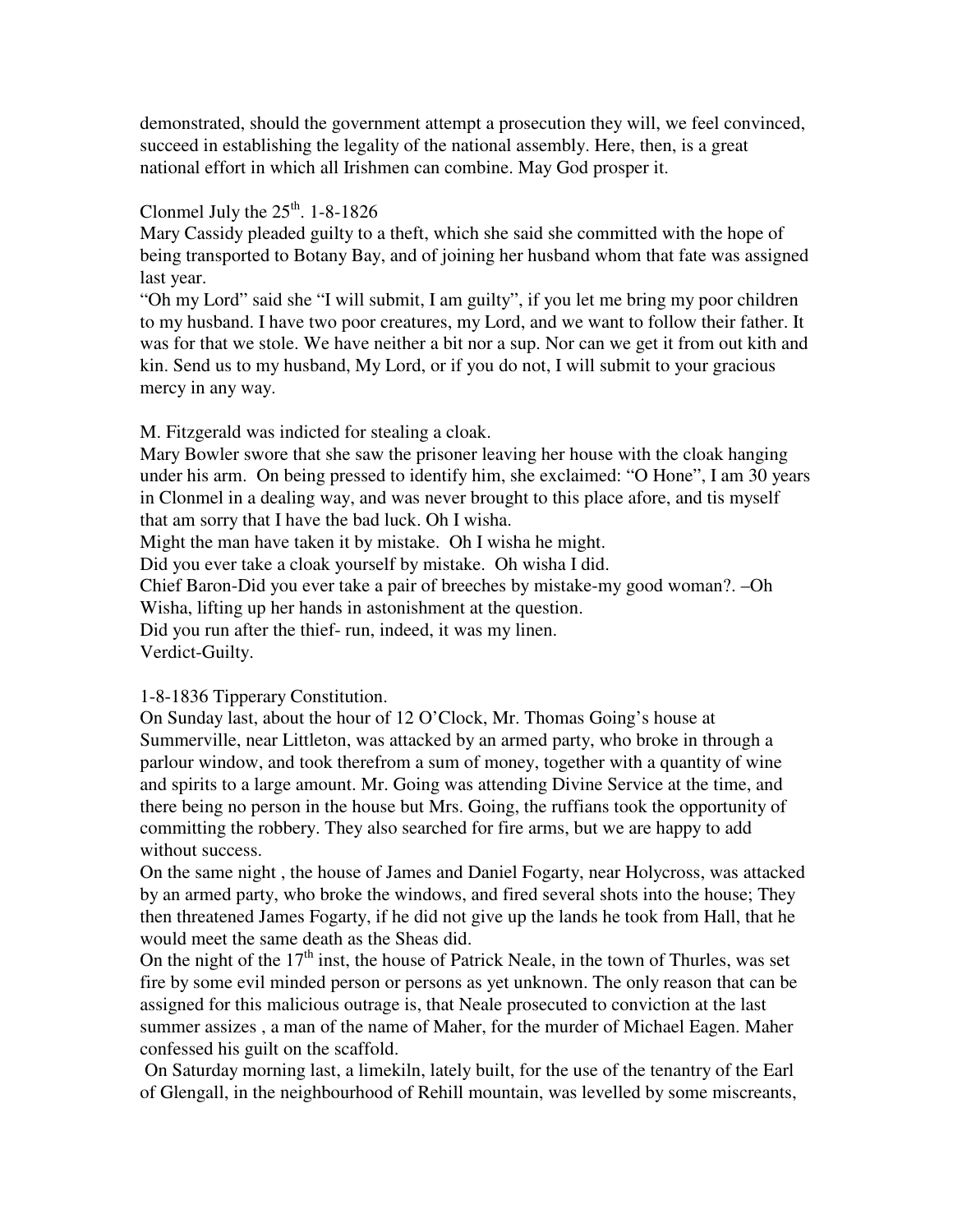who also burned a large rick of turf belonging to an industrious man, for having dared, contrary to their mandates , to take part of the mountain; They likewise fired several shots into his house, as well as into the house of the mason who built the kiln.

#### 1-10-1828 From the Clonmel Herald.

Thousands upon thousands of Ribandmen congregated in this town (Clonmel) in Tipperary, and in Fethard, on Sunday last. Several came here from Clogheen, well mounted, and under the command of an ostler belonging to the innkeeper of Clogheen. The party belonging to this town was commanded by Con. O'Neill, whose former acquaintance with Mary Kelly, the prosecutor of the murderers of the Sheas, enabled him to swear that she was not able to know the difference between turkey and hen eggs. When the Clogheen party arrived at the turnpike at Marlfield, their commander informed the keeper of the gate that Mr. Grubb, of Clogheen, would pay for all the horsemen; a horse or two of Mr. Grubb's, were seen on this interesting occasion. As they passed a Protestant Clergyman, who was on his way to his Church, they hissed him to such a degree that he became quite alarmed for his safety. The Clonmel flag, which measured 8 feet by 11 feet, exhibited a daub, representing his Majesty offering Emancipation to O'Connell, who was represented by another daub on the same flag; having, also, the words "Peace to men of good-will"--good will, we suppose to be the Liberator's cause; on the reverse was a harp without a crown. He was represented on a lesser flag as trampling under foot Emancipation, fettered with the wings proposed by himself in 1825, over the daub representative of O'Connell, were the words "God save the King". Mr. O'Connell's band so called, attended. On Market Hill, outside Fethard, the concourse was immense; one of our venerable Judges happened to be in the neighbourhood, and had the curiosity, or some better motive, to ride up to see them.

A few, under the command of one Meara, a Publican, and a process server of the name of Quinlan, marched from Cashel, to join the forces in Tipperary. As they rode of they met the funeral of a man of the name of Woodlock, who the preceding Sunday, attended the meeting in Killenaule, mounted on a horse belonging to Mr. Richard Phillips, which he took without permission, off the lands of Lagganstown, near which the deceased had resided; the horse, however, had more regard for the Sabbath than his rider, and, to show his displeasure, gave him so violent a fall that he died on the following Friday. In the course of the day, a man from Donisokeigh, having issued from one of the Public Houses in Cashel in rather too talkative a mood, was seized by two fellows of the name of Healy and Ryan, who took him to one of the pumps, and pumped him well, to the great danger of his life, several in this town, too, underwent the same punishment. Patrols, selected from the Riband men in all these towns, paraded the streets in the night, for the purpose of keeping the streets quiet.

In this town (Clonmel) the military and police were so judiciously placed that, on the slightest affray, or attack on the loyal, who are kept in constant dread of their lives by such exhibitions of Roman Catholic strength and excitement, they were ready to afford more than sufficient security. No injury occurred, though several evinced their willingness of mind to perform any crusade pointed out to them, by shouting out they had the overhand of the Sassenachs, and they would keep it.

In Cahir, several had their lives endangered by being ducked in the river, to which they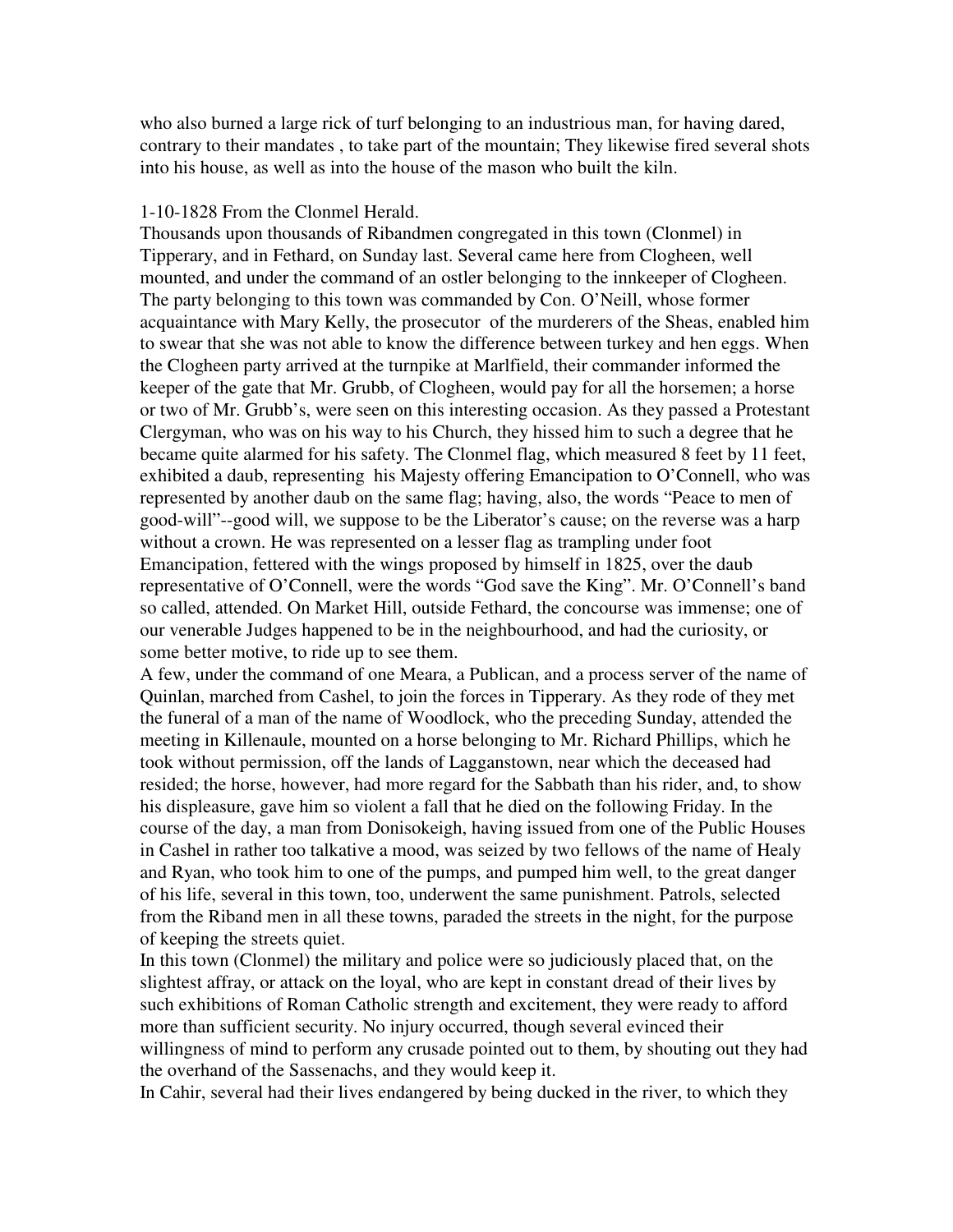were drawn by means of ropes---One unfortunate man, who cried out that he cared neither for O'Connell, nor for Mr. Baker, nor for the Fennels, was ducked till he begged pardon for speaking so disrespectfully of Mr. O'Connell.

By direction of the Rev. Mr. Flannery P.P. his curate in this town lectured the people severely on these proceedings, and warmly cautioned them against a repetition of them, several of his hearers, however, said he went to far, now that the Almighty was on their side; but no wonder, they added, as he receives 50/. A year from the Government, as Chaplain to the Gaol.

On Sunday night last a number of men entered the house of a poor man, of the name of Brien, who lives at Kiln, in the suburbs of Cashel, next to the rock, and beat him so savagely with stones, his skull is fractured; he was taken next morning to the infirmary, where he lies with very little hope of recovery. They also beat two boys who happened to be in the house at the time.

Last week the house of Terence Byrne, near Thurles, was set on fire and totally consumed. The furniture of the house, the wearing apparel of the inmates, and a large quantity of wheat, shared the same fate. The family most narrowly escaped with their lives. This man had been selected as a victim by the Liberators of the County, because he was concerned in a prosecution.

About 12 O'clock on last Monday night some of the conspirators, who assemble every night in the streets of Cashel, flung a large stone with dreadful violence at Mr. Upton's door and broke a window over it.

#### 2-1-1834 Clonmel Herald.

#### Christmas in Clonmel.

During the long period of our existence as a public journal, it has never been our painful duty to place upon the records scenes of such unparalleled atrocity, demon barbarity, and reckless immorality as we witnessed in our streets on Christmas day;. Any person who might lay the remotest claim to the nature of a Christian, whose heart was not as obdurate and whose nature was not as intractable as the most uncontrollable element, would shrink with ghastly horror and inconceivable dismay from a participation in such infernal and justly deprecated occurrences.

As early as 6 O'Clock in the morning the work of destruction commenced between some profligate characters who reside in a lane in the main street and some of the boatmen. The occasion of this deadly hate and inhuman spirit is not of recent birth; it was not the effect of a sudden paroxysm of rage, but is a continuation of that factious hostility which formerly existed between two parties, then denominated the Shanavests and Caravats, but now bearing the cognomens of Poleens and Gows. The moment the action commenced wretches were seen, like ferocious cannibals, seizing on stones and every other missile that chance threw in their way, and rushing as an arrow from a bow on their equally brutal foes. In a few moments the sight was horrific, a single feature on their countenances could not possibly be recognized;-wide gashes, blood, filth, and mire were alone discernible. In the midst of their fury a few police hastened to the spot and caused a temporary calm. They made every attempt to arrest the most prominent ruffians, but unfortunately without success. When all seemed quiet they withdrew, when again the insatiable fury of the belligerents was reanimated, and they proceeded over the old bridge,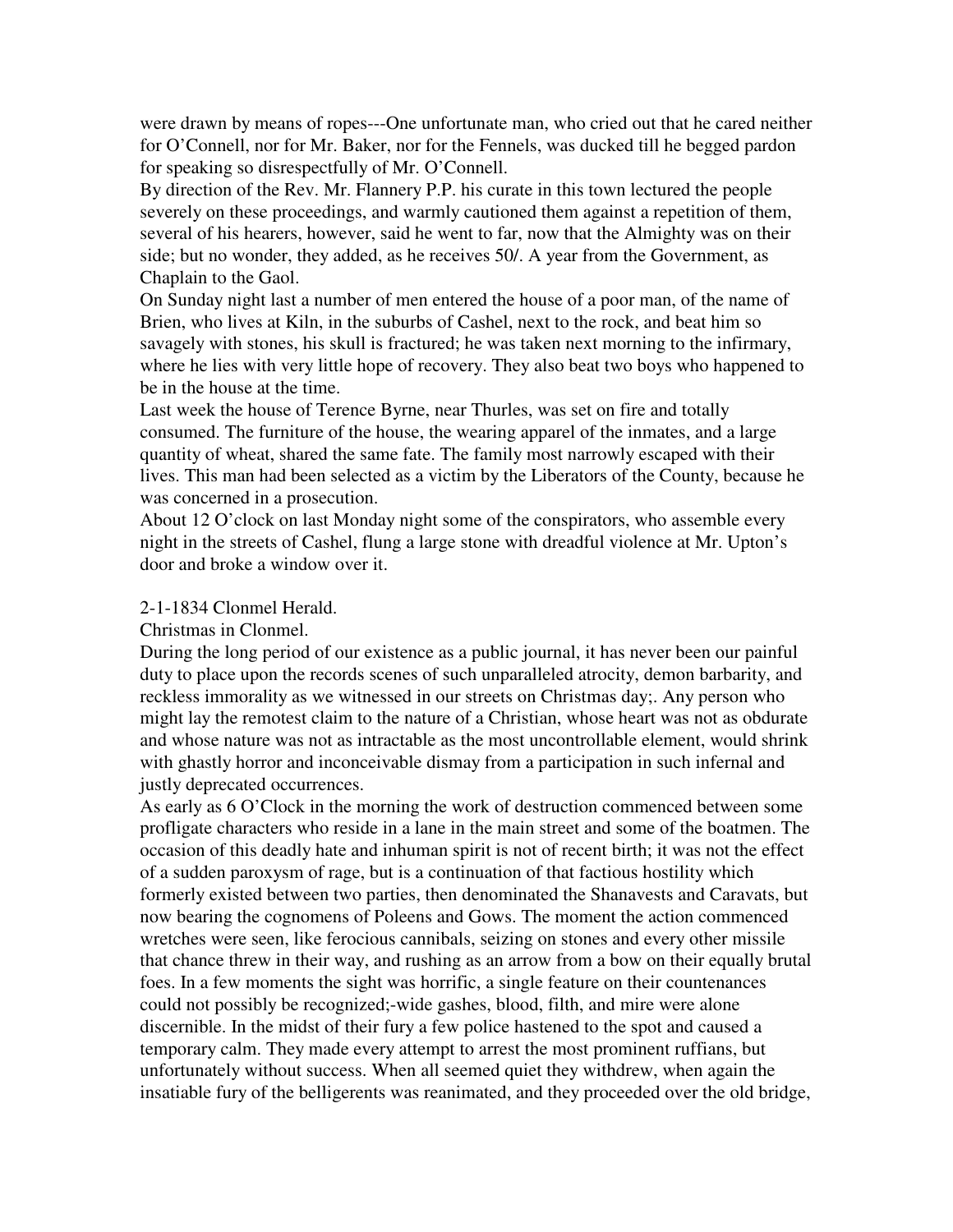where they fought like demons. Captain Gunn repaired to the scene of the action with a strong party of police, and when about to interfere was simultaneously assailed by their united energies. Stones, dense as hail, flew from all directions, one of which inflicted a severe wound on his hip. Some of the police were much injured. At length, for the purpose of intimidation, a few shots were fired, but without the desired effect. Shortly afterwards two companies of the  $23<sup>rd</sup>$ , accompanied by three magistrates and the mayor, arrived. This array discomfitted the factions, who retreated, though not without having hurled several large stones in the direction of the police, some of which struck the magistrates. After much struggle some of the rioters were apprehended, and lodged in gaol for examination. The police force fortunately were protected by Captain Morton's gate entrance, or they would have been sacrificed to the fury of this relentless mob, and although several rounds were fired on the misguided men, who in formidable parties took possession of the bridge at the County of Waterford side, we are happy to state that no life was lost.

#### 2-4-1879 Tipperary Newspaper

Tipperary Union--The following are the elected guardians of this union for the ensuing year.

Michael Cleary, for Ballycarron, William Dwyer, for Ballygriffin, Patrick Mainane, for Ballykisteen, William Finnan, for Bruis. Martin Dwyer, for Bansha, Michael Ryan, for Cappah, Michael Fahey, for Clonbeg, Timothy Ryan, for Cullen, Thomas D. O'Ryan, for Cunahan. Jeremiah Cross, for Donohil, Thomas Crowe, for Dromuvad, Morgan Banks for Emly, E. O'Dwyer for Glengar. Michael Hourigan, for Golden, John Ryan, for Kilfeacle, Thomas Gorman, for Kilaldriffe, Jeremiah Ryan, for Kilmucklin. John Mainane, for Lattin, Charles William Massy, for Rathlynin, Richard Daly, for Rodus. Richard Condon, for Shronill. Michael Ryan, for Sollyheadbeg. John Hogan, for Templeniery, James Cleary, for Thomastown. J. Dwyer, Matthew Quinlivan, John O'Connor and Thomas Crosse, for Tipperary. Patrick Walsh for Bilboa, Michael O'Connel, for Doon South,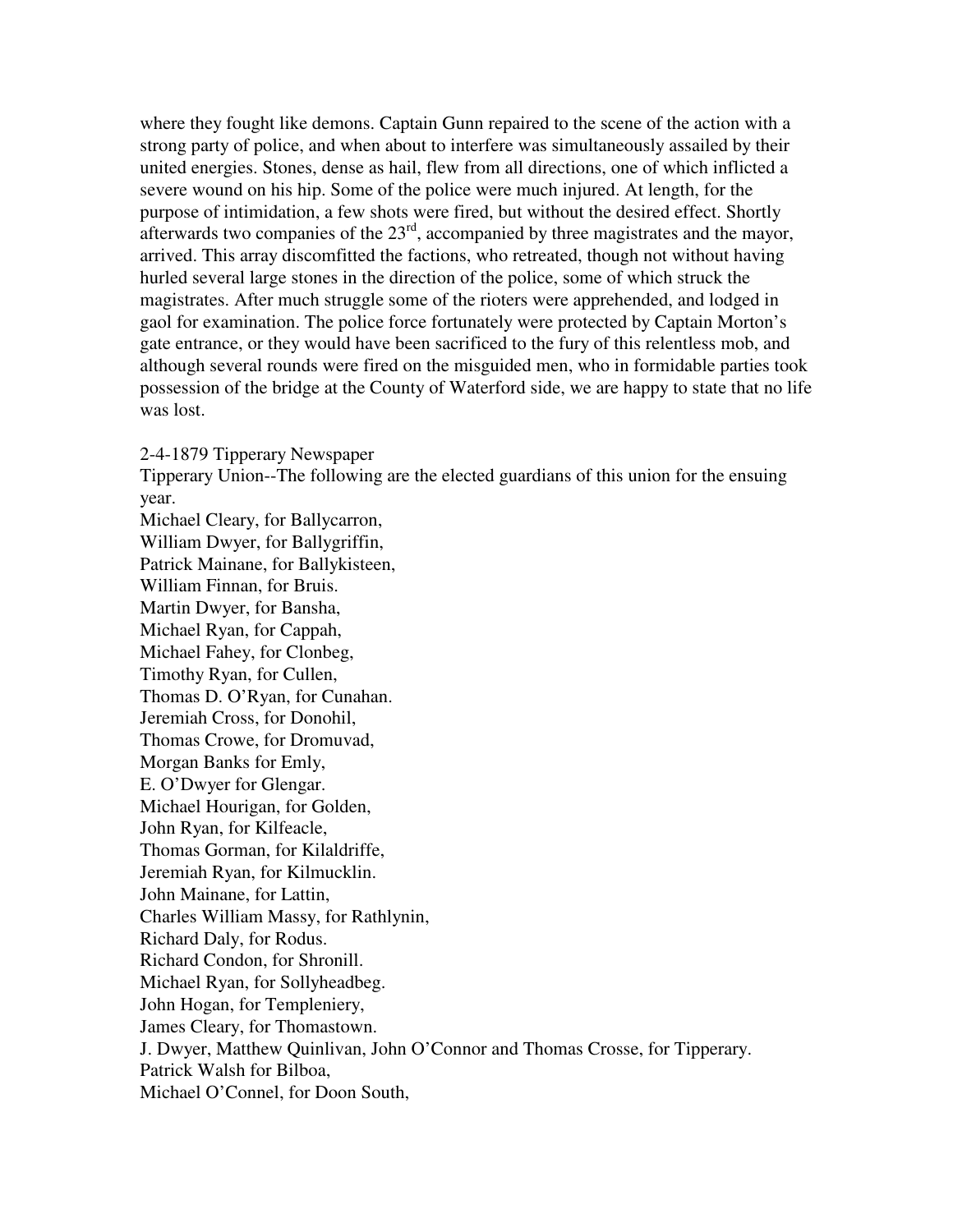James O'Brien, for Grean, Patrick Nayes, (Hayes), for Oola, Myles Ryan, Templehaden. The new board met on Tuesday. John Massy, Esq. J.P. was elected chairman, Captain

Charles Max.V.C. and Richard Condon, Esq deputy of the chairman.

# 30-4-1817 From the Clonmel Herald.

The accounts of outrages committed in the barony of Owney and Arra are now so much the subject of animadversion, that we think it right to insert the following verbatim, which we yesterday received from Capt. Waller.

"Castle Waller, April 21<sup>st</sup>.

Gentlemen-I beg you will insert in your paper tomorrow, that I have committed to the gaol of Clonmel, William and John Meehan, for being concerned in burning their own houses, in the vicinity of Newport, for the purpose of getting a large presentment to build a slated house.

I Remain,

Rich. Waller."

## 2-5-1833 From the Times

In the County of Tipperary, various offences, partaking more or less of a Whitefoot Character, continue to be perpetrated; for instance, two ploughs were burned on Friday belonging to a farmer's widow, named Haydon, who did not give up her land pursuant to a threatening notice. Minor offences of this class are continually occurring, but the Police authorities have been very active of late, and last week made a wholesale draught of offenders (In Co-Operation with the system of arrest adopted in Wexford and Carlow), by which, 22 individuals were committed at once to Clonmel Goal. These arrests are altogether distinct from those still made on account of Tithes, although carried out by the same constabulary. On the last fair day of Clonmel a great number of Tithe defaulters were arrested on warrants previously issued and placed in the hands of the Police, who only waited for such an opportunity of doing business on a great scale. The defaulters, however, seemed to have made up their minds on the impolicy of further passive resistance in the present state of things (and of thereby remaining "marked men" liable to the operation of imprisonment under the martial law system, and the tithe system too), for they brought with them the amount of the several Tithe decrees against them, and discharged the claims on the spot.

The peasantry are frightened at the present aspect of affairs; how long their fight will last is a question yet to be solved. The poor laws, if speedily introduced, may do much, otherwise it is probable the old order of things, will soon be found on operation again, coercion met by conspiracy, and severity by vengeance, whilst the heartless cupidity of Landlords, and the despairing destitution of tenants, will constantly cut out new work for the constabulary and the Legislature.

2-8-1850 Tipperary Vindicator.

Evictions in Tipperary.

Friday last the romantic locality of Cullohill, near Borrisoleigh, was the theatre of a most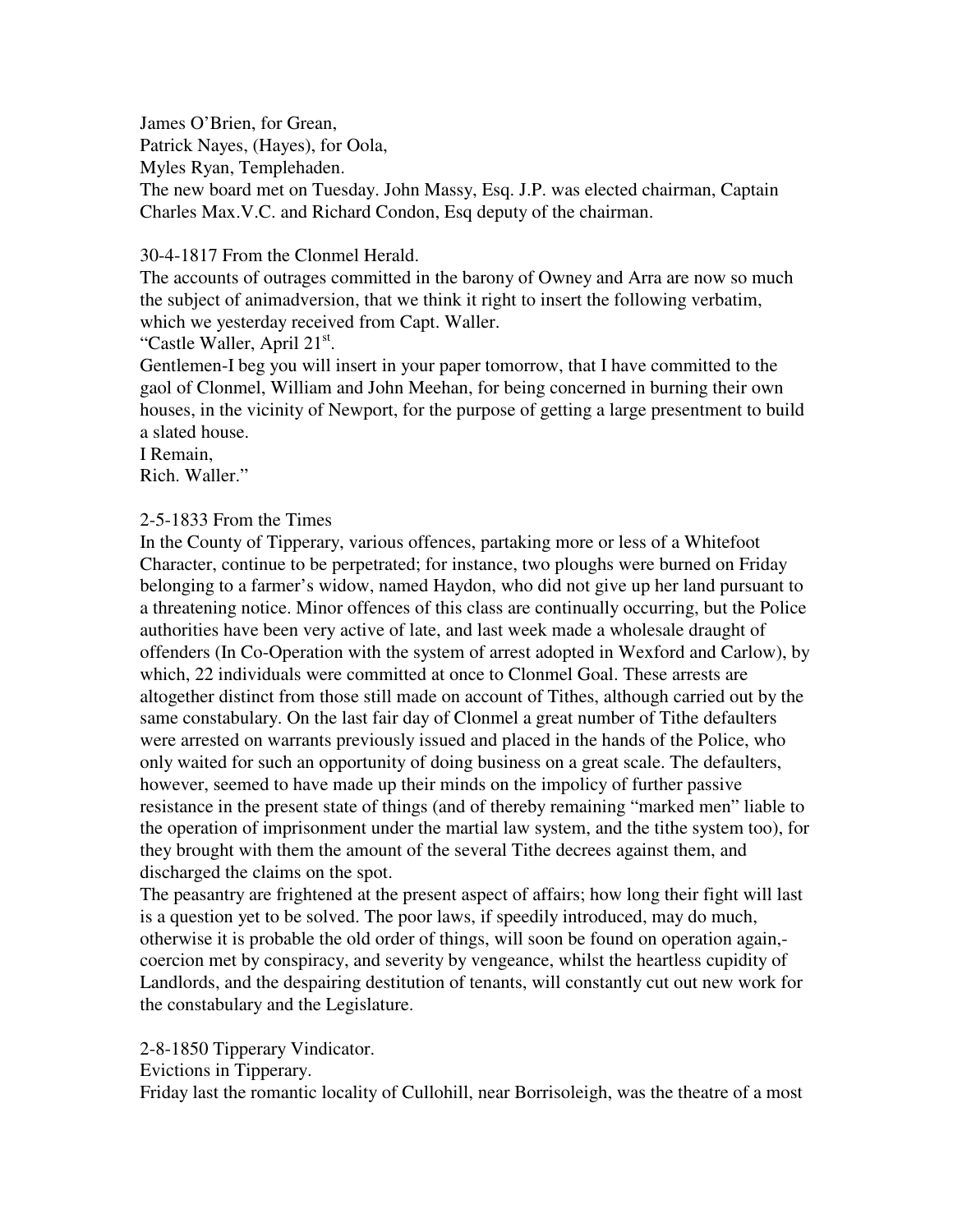soul harrowing scene.

This property has lately come into the possession of Mr. John Parker, of Ballycolliton, near Nenagh, and wishing to get rid of small holdings, and amalgamate farms, he issued an *habere;* and to carry out his intentions, was on this day accompanied by his brother, and his law agent, Mr. Daxon, of Nenagh. At 8'30 they appeared on the land with a gang of about 20 of the notorious levellers of Nenagh. About 9 O'Clock the worthy subinspector, Mr. Malone, with about 40 of his police from different stations was on the spot, and shortly afterwards the sub sheriff Mr. Going, on his way to open the commission in Nenagh, with deputy Mr. Gason, and his chief clerk, Mr. Burrows, also arrived. It was a truly awful sight. The poor rate collector, with his seal of office, and the county cess collector and his staff filled up the awful cavalcade. The place of rendezvous was Cullohill Cross, near Mr. Bourke's residence. Mr. Daxon, the law agent, with Mr. Burrows, the chief clerk, and the "Crowbar Brigade", with half the police, filed to the southern district of the ancient castle and levelled 14 houses, and turned the poor inmates out upon the highways. Messrs Parker, with Mr. Gason, and a party of police under the command of the sub inspector, took the northern district, directing their route towards a rick of turf, in hopes of discovering a nest of arms, but without success, and melancholy to behold, in a few hours 470 human beings were disposed from the town lands of Cullohill, Curragreen, Curraghkeal, Glanarisk, and the bog of Monkenan. Out of the above 470, 229 were readmitted as caretakers, the remaining 241 were left out under the clemency of the weather.

#### 2-8-1993 From the Times.

#### Glenkeen.

To illustrate the fact that a not inconsiderable number of people in the lower stratum of society did not use hereditary surnames even as late as 1650, MacLysaght's Irish Families mentions a case where a witness signed himself James Mac Thomas, where there was evidence that this man's father was Thomas Mac Teige. In his "Surnames of Ireland" he calls those names ephemeral cognomina, these being names formed by prefixing Mac to a Christian name. A great many of these are to be found in the Ormond Deeds, especially those of the sixteenth century i.e. Mac Nicholas, Mac Phelim, Mac Rory, Mac Walter, and Mac Thomas. This latter, also rendered Fitz Thomas, was especially applicable to such well known families as the Fitzgeralds. The surname Thomas, of comparatively recent introduction, but now fairly numerous throughout Ireland was in some cases an abbreviation of the medieval Mac Thomas. Mac Thomas however was quite numerous when the 1659 Census was compiled, being amongst the principal Irish names in Cork City and two baronies of that County, in three baronies of County Kerry, two each in County Limerick and County Tipperary, and in six baronies of County Waterford. Not a single person of that name was listed as a Titulado, thought the County Tipperary Civil Survey Book (1654) lists William Mac Thomas as sharing 74 acres with William Shanaghan of Glankeene. Now spelled Glenkeen this is the name of a town land and parish in County Tipperary, as well as towns lands in Mayo, Derry, Laois, Donegal, Tyrone, and Fermanagh, and appears to be Gleann Caoin, "Pleasant Valley". It is not possible to say what percentage of those bearing the surname Thomas are in fact Mac Thomas. The 1814 Directory lists Thomases in Co. Wicklow, Carlow, Kildare, Laois and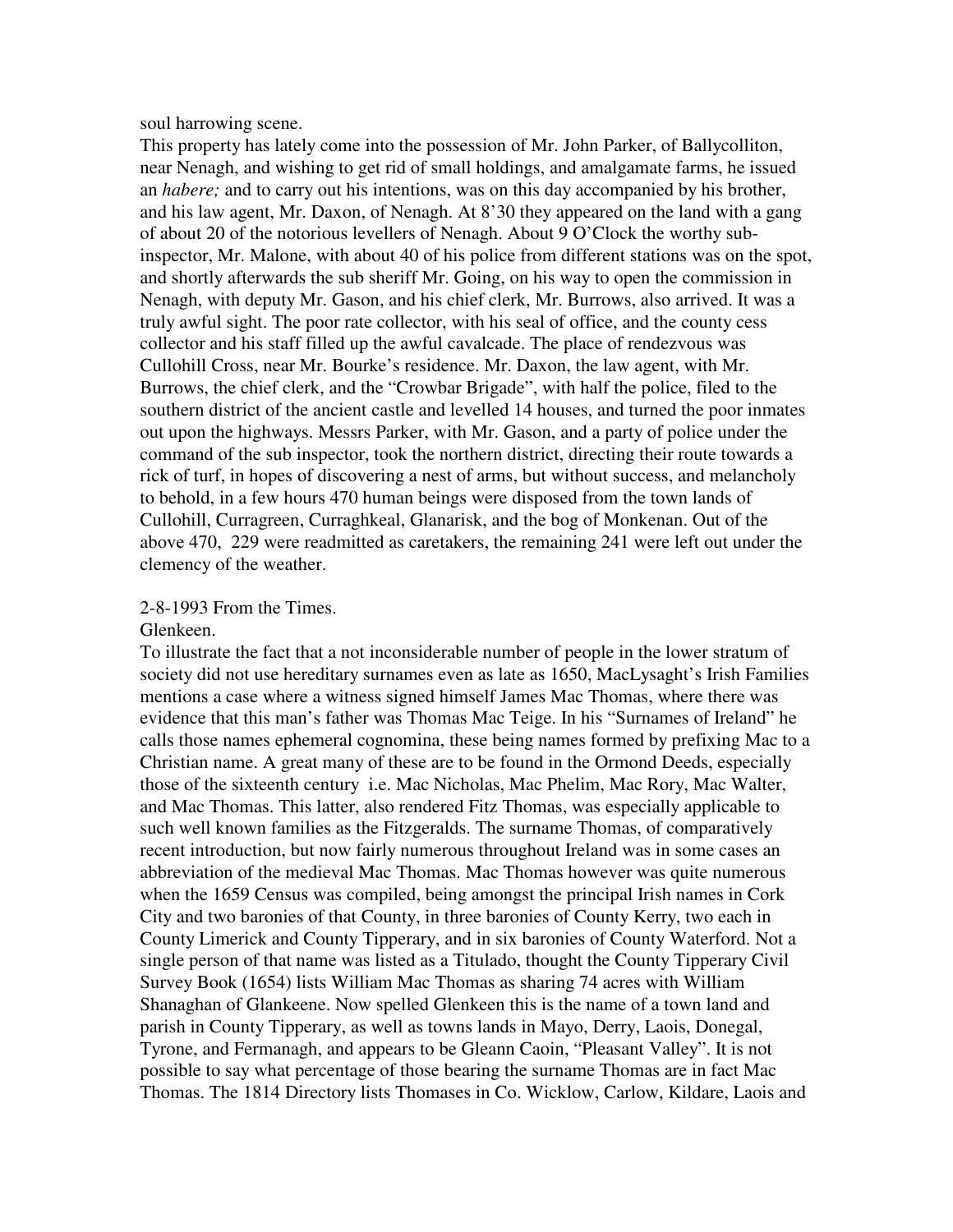Galway, though not a single Mac Thomas. "Owners of Land of one acre and upwards" (1876), lists Thomases (again no Mac Thomas) in the Leinster counties of Carlow, Kildare, Kilkenny, Laois and Wexford and also in Cork and Armagh. The largest landowner among them was Francis A. Thomas, Martinstown, Killinick, Co. Wexford, who had 494 acres in that County, as well as 39 acres in Carlow, and 1968 acres in Kilkenny.

In "Irish Family Names" Brian de Breffny writes of a rare Co. Cavan name in Irish Mac Thamhais, a name which is close to the translation of  $Thom(p)$ son as son of Thomas, which would be Mac Thomais or Mac Thomais in Irish.

Although we find no reference in either Mac Lysaght or Cottle's "The Penguin Dictionary of Surnames" to the surname Mac Comas or Mac Comish, we wonder if this is not the anglicised form of Mac Thomais. In the late  $18<sup>th</sup>$  century Samuel M'Comas kept a tailoring establishment in Dame Street, and the 1836 Dublin Directory lists Samuel M'Comas, draper and merchant tailor at 2 Lower Abbey Street, with William M'Comas & Son, military and merchant tailors, at 51 Grafton Street and George Street, Kingstown. The 1850 Dublin Directory had M'Comases at Westmoreland Street, 46 Grafton Street, and Samuel at 2 Lower Abbey Street. Current telephone directories list two McComases and seven McComishes in the Dublin area, and 30 McComishes in the North of Ireland. Sometime in the 1520's Morina Eny ne Thomas (Mor Inion nic Thomais), widow, was killed by Edmund Toben Fitz Walter late of Modessel, and on the same day, said Edmund at Modessel raped one Graynee Iny Loyn (Grainne Inion Ui Laighin) single woman against her will. In the margin of this account next to Edmund's name was mortuus est. (MORTUUS EST. A return made by the sheriff, when the defendant is dead, as an excuse for not executing the writ.)

## 2-11-1833 Times

Friday last, All Saint's day, was selected for a scene of riot, outrage, and bloodshed, in the town of Tipperary, when two desperate factions, Doherties and Breens, assembled their respective forces in great numbers for a grand field-day. Sticks and stones were in active requisition, and several of the combatants lay prostrate on the pavement, when Messrs E. Moore and J. Scully, magistrates, ordered out the military and police, comprising Captain Acklom's company of the 28<sup>th</sup> Regiment. The riot act was read, and the military loaded, while in the interim the police chief constables, Coote and Lawson, made a simultaneous charge on the country fellows, who dispersed in all directions. Several prisoners were taken with deadly clubs in their hands, and the magistrates, after cleaning the streets, turned all disorderly visitors out of the public-houses.

On Friday night last William Murphy, a countryman returning home from the fair of Nenagh, was attacked by a band of men near a shebeen-house at Ballywilliam, within four miles of Nenagh. Candles were held out while five of the party beat him to death. His only offence was an attempt to make peace, and save another man whom they were assailing. Chief Constable Kidston is in pursuit of the murderers, who have fled, but who are known to the police.

#### 2-11-1833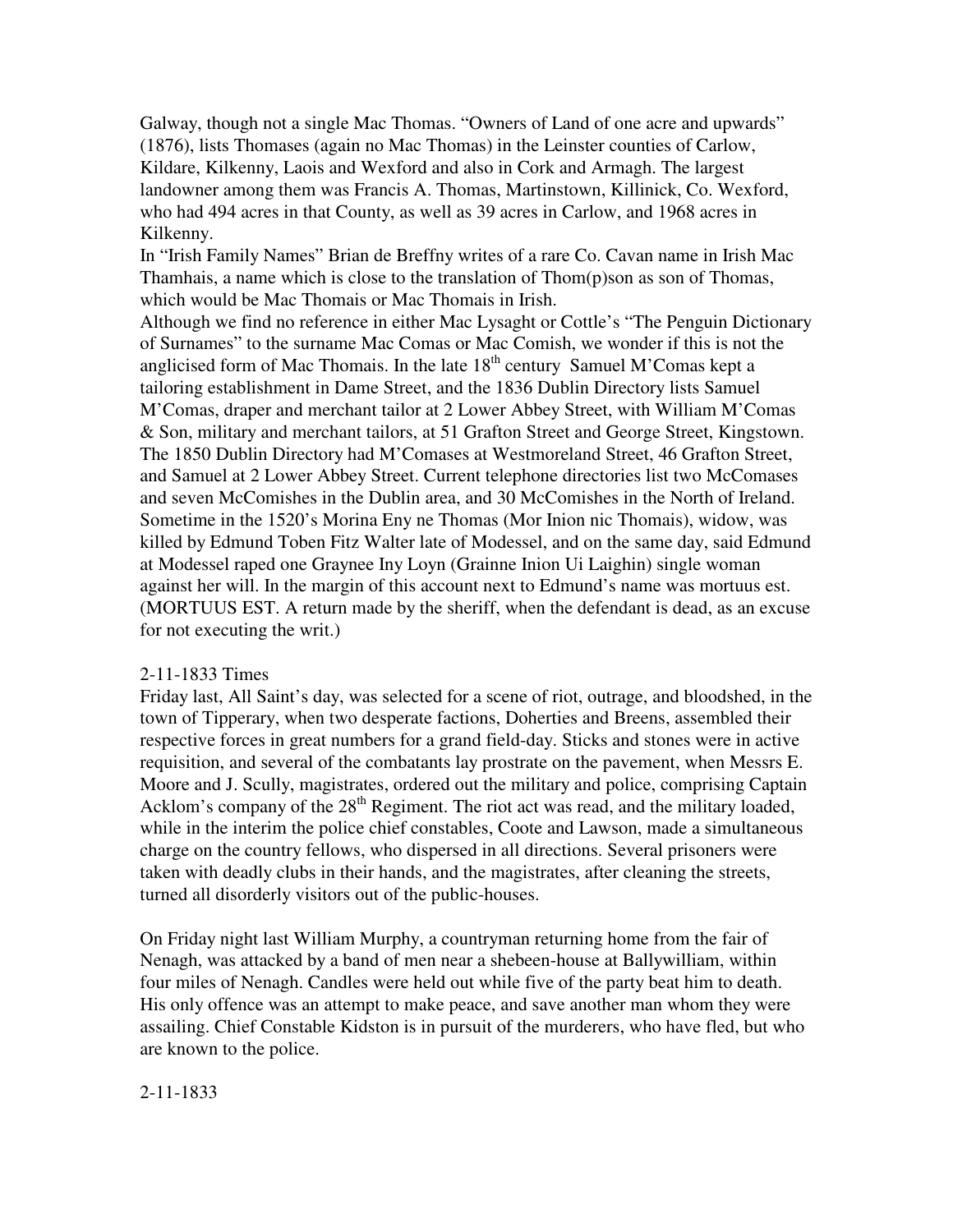The Cashel Corporation-A Family Party.

Sir John Judkin Fitzgerald, the Mayor of Cashel, and a son of Sir Thomas Fitzgerald of flogging celebrity, made the following disclosure in the course of his examination before the Commissioners, Messrs Hanna and King:--

The Board of Aldermen are the ruling body of the corporation; that board consists of the Mayor and Aldermen; the late Mr. Richard Pennefather had considerable influence in the appointment of Aldermen, witness thinks that no person would be elected an Alderman or Mayor, contrary to his wishes, witness never knew his recommendation of Aldermen refused.

Mr. O'Brien;-Mr. Commissioner, it will save a great deal of time, if you ask, was Mr. Richard Penne father the sole appointee of the Aldermen---it is a matter of public notoriety.

Mr. Hanna--Give me a list of the Aldermen. Mr. Roe here handed in a list.

Mr. Hanna;-What relation are you to the late Mr. Pennefather.? I am his son-in-law; and if you are satisfied with that, the list of Aldermen, which is correct, and is now handed in, shows that all the Aldermen are of the Pennefather family.

Mr. Hanna;-Rev. John Pennefather;-is brother to the late Mr. Pennefather, and an Alderman also.

Mr. Hanna;-William Pennefather of Cork, is his brother also, and an Alderman.

Mr. Hanna;--Matthew Pennefather, is his son.

Mr. Hanna, William Pennefather of Lakefield, is his son.

Mr. Hanna, Ambrose Going is married to his daughter.

Mr. Hanna;- Owen Lloyd is married to another of his daughters.

Mr. Hanna;-William Lloyd, is his grandson.

Mr. Hanna;-Kingsmill Pennefather, is his nephew,

Mr. Hanna;-Nicholas Mansergh is his nephew.

Mr. Hanna;-Daniel Connor is his nephew.

Mr. Hanna;--Richard Connor is his nephew.

Mr. Hanna;--William Pennefather of Annesfort?. Second Cousin.?--his cousin, that's all I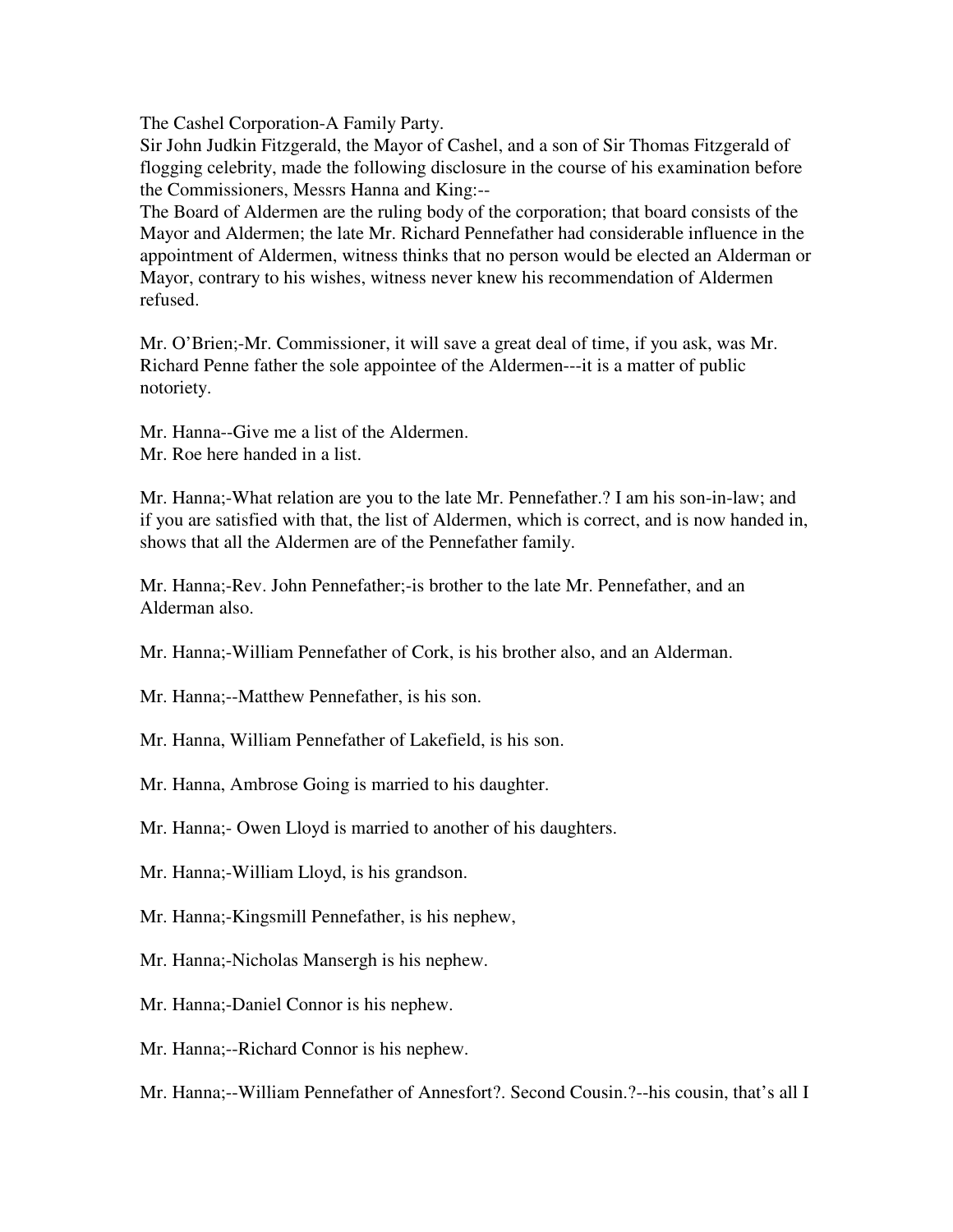can say, (Laughter).

Mr. Hanna;-Thomas Pennefather, Third cousin. Mr. King;-except in Corporation matters, we don't go further than second cousins. (Laughter).

Mr. Hanna;;-Edward Pennefather, the same.

Mr. Hanna, Matthew Jacob, is first cousin to the late Mrs Pennefather.

Mr. Hanna;-Thomas Bourke, is married to his niece

Sir John Fitzgerald;--All the above mentioned are Aldermen, and are related, as above mentioned, to the said Richard Pennefather, now deceased. None of these persons, I think, were elected contrary to the wishes of the late Mr. Pennefather, or his son.

Mr. T. Pennefather--A great many of them were elected before his son had any influence. Witness believes that Mr. Matthew Pennefather possesses considerable influence in the corporation;-believes that the recorder is first cousin to the late Mr. Pennefather. Thomas Pennefather, Deputy Recorder is one of the Aldermen above mentioned. Matthew Pennefather is also one of the above mentioned.

## Murder Cashel Dec. 23rd. 1814

This day, at noon, Hardy, a tithe farmer was murdered at the gate of Monagee about one mile from the city. Hardy, after enforcing the payment of some tithes, left Cashel on his return to Newport, accompanied by two other procters, who had been here on similar errands.

They were met by two men, supposed to be from Newport, who produced blunderbusses, ordered the two proctors to return to Cashel, and detained Hardy, the most obnoxious. They then fired three shots at Hardy, and left him for dead. A surgeon and other persons came out directly from Cashel and afforded every aid, but the proctor died within three hours. He had sufficient strength to relate the particulars, and name the murderers who were well known to him. Pursuit was made, but, for the moment they have escaped.

## 3-3-1838 County Tipperary Assizes.

## A Quack.

John Ryan, a stupid looking very old man, who could not speak English, was placed at the bar, charged with having bled William Ryan to death, on the  $18<sup>th</sup>$  June last, at Baronmore. Mr. Scott. Q.C., stated that the crown would not go on with this case, but for the hope that the result of the trial would be such as would warn many illiterate persons, whom, he understood, were going about the county in the practice of bleeding.

Daniel Ryan sworn--Deposed that the deceased was his brother; that the prisoner lived in his (witness's) house.

Mr. Scott--Do you recollect---

Witness---I'll tell your lordship all about it; the deceased man came to my house, and says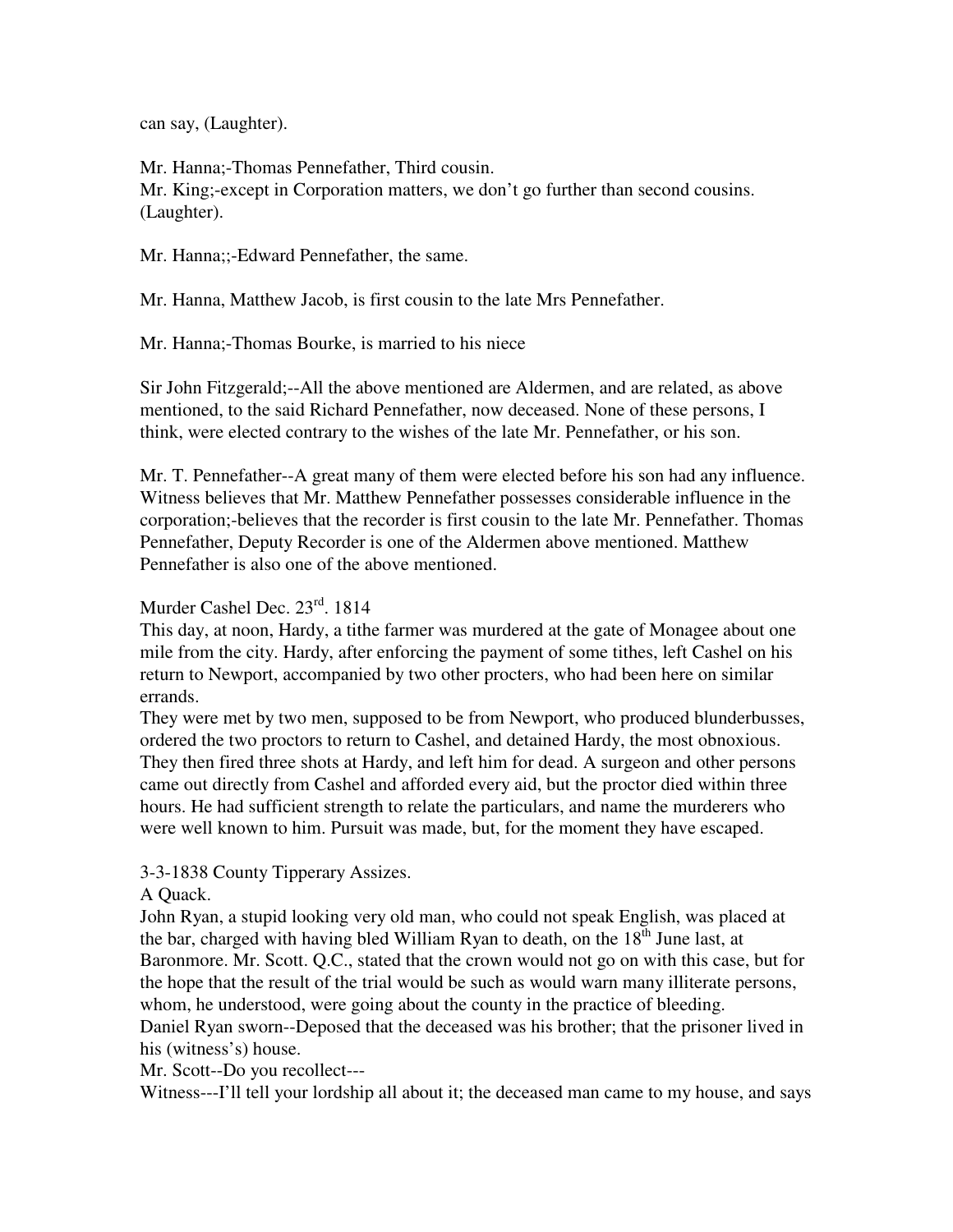he to the prisoner, John, says he, the first turn you bled me you relieved me for 6 years. Counsel--The second turn he relieved him forever. (Laughter)

Witness---But now I'm very bad again, says he, pulling out a raiser (razor) (Laughter); here, John, says he, give me a couple of tips now (Laughter);, wid that, My Lord, he gev the raiser to the prisoner, and pulled out a bottle of whiskey (Loud Laughter), and filled a glass for himself; here goes, says he, for courage (Continued laughter); then the prisoner and meself took a glass a-piece (continued laughter); the prisoner then sthrapped the raiser, my lord, and says he to the deceased, William, say he, I'll only tip wan leg now, and thry that for a week (laughter); oh! Says the deceased, I'll be in bed for a week wid wan leg, so you may as well tip every leg I have (great laughter); so wid that, my lord, the deceased tuck off his stockins and settled himself with his back to a chair, and, says he to the prisoner, John, says he, if you tip me at all now, do it well and dhraw blood. So, my lord, the prisoner took the raiser, and gave the deceased tip, tip, tip, on wan leg, (loud laughter), and then tow or three more tips on the other leg, and when he was done, the deceased turned around this way, and looked at his legs bleeding away, and says he, "Ha I like that" (Shouts of laughter). Well my lord he was standing there till he bled about a quart, and thin he fell over the chair, an was a corpse in about an hour.

Dr. Bradshaw sworn-Deposed that he examined the corpse, and found the legs full of varicose veins, several of which, and one artery, were cut across, the loss of blood sustained in consequence of the wound was sufficient to cause death. Verdict-Guilty.

In consequence of the mitigated circumstances of this particular case, his Lordship would sentence the prisoner to only two weeks prison, if he would promise never to attempt bleeding any one again during his life, and to caution others against the like. This he promised, but with what sincerity time only can tell.

#### 3-4-1909 From the Times.

## Lawlessness at Thurles.

Shortly after 7 O'Clock last night a crowd of man, women, and children assembled in Thurles and preceded with torch bearers and a man ringing a bell, they marched towards the Square. A house from which a tenant has been recently evicted was attacked and the windows and doors were smashed with stones. The police intercepted the crowd before it reached the Square. The people shouted defiantly, but were prevailed upon to to return to their homes. For disturbances which have recently taken place in the town a number of summonises have been issued, and last night a defence fund was opened and a house to house collection was begun.

At Thurles quarter sessions yesterday, before County Court, Judge Moore, William Maher County Councillor, and his mother were awarded £180 compensation for the malicious destruction of a shed and 55 tons of hay. The evidence showed that the Estates Commissioners had divided two estates called Killoskehane and Barnane and that a good deal of friction arose in the district of Templemore as to who should get the land. A man named Donovan got a portion of the land, but an outcry was raised and he disappeared from the district. A cousin of the applicant next got the place, and when he went into possession drums were beaten around the holding, resolutions were passed, and hostile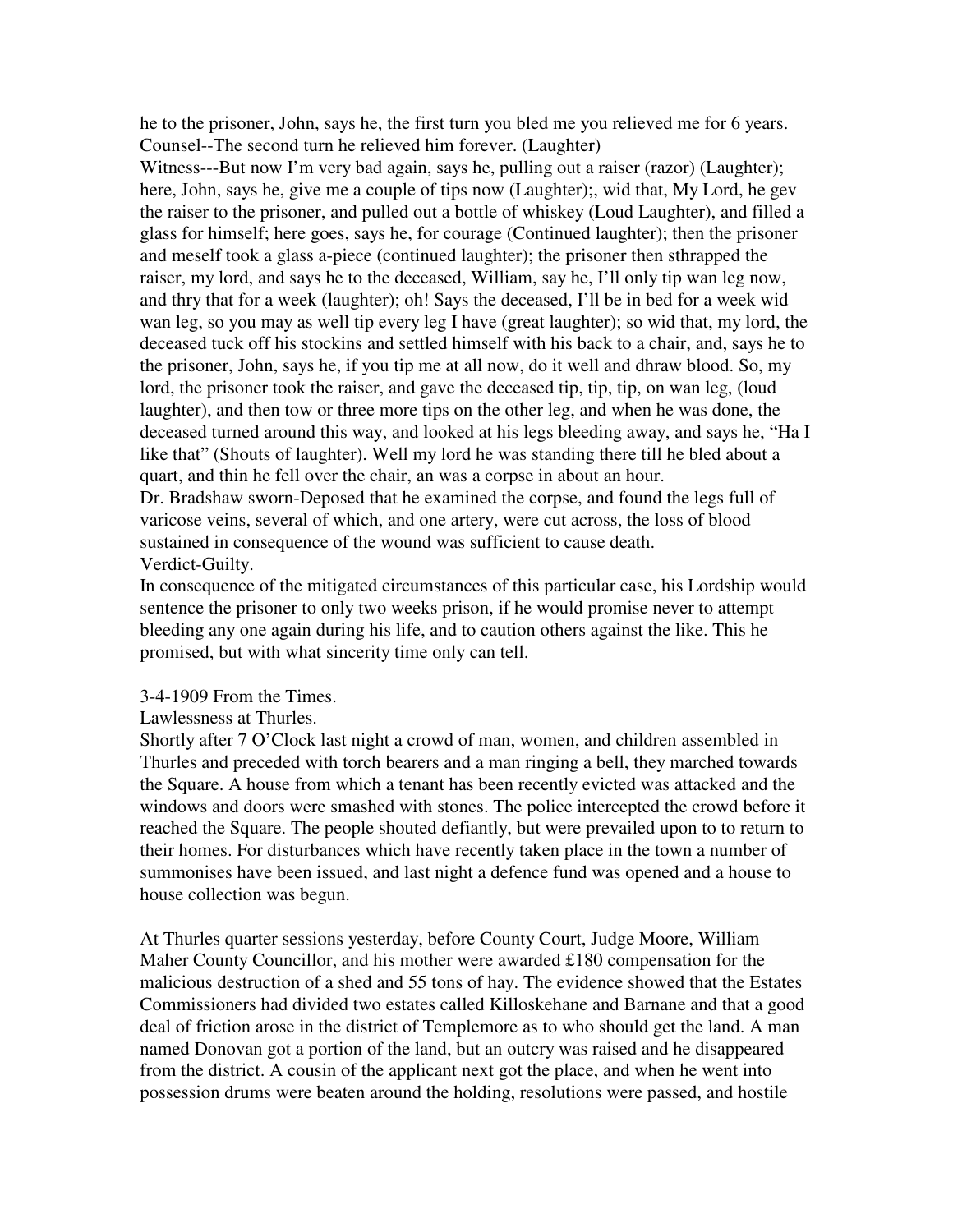demonstrations were held. During the division of the lands the Estates Commissioner's Inspector, the applicant said, was guarded by 100 Policemen. Since the land has been divided parties gathered about the applicant's house at night, and shouted and made hostile demonstrations. Sergeant O'Connor, RIC. said that there 140 applicants for 45 farms. Judge Moore ordered the decree to be levied off the North Riding of the County Of Tipperary.

#### 3-5-1871 All from the Freeman's Journal.

Mr. Heron has given notice that he intends, on the motion for going into committee of supply, to call attention to the circumstances under which the Presbyterian congregation of Fethard, Co. Tipp., were evicted at the Clonmel Spring assizes, 1869 from their meeting house, built in 1739, on the Jacob estate, and under a lease for 999 years, at one shilling per annum, the same having been included by mistake in the Incumbered Estates conveyance under writs. The lands were sold in 1853 without any notice of the lease having been inserted in the rental; and to move that compensation ought to be given to the Presbyterian congregation for the deprivation of their meeting house.

#### 30-1-1859

Breach of Promise of Marriage---In the Irish court of common pleas, on Tuesday, Mr. Armstrong, Q.C. moved, in the case of "Short V. Bentley" to change the venue from Nenagh to Limerick or Cork. It was an action brought by Mr. Richard Short, near Nenagh, as next friend of his daughter-an amiable and accomplished young lady of 18 years-against the defendant, Mr. Walter Bentley, an old gentleman of not less than 55 years of age, for an alleged breach of promise of marriage. The defence relied on was a mutual release of the promise. The affidavit stated that the plaintiff had great influence amongst the jurors in Tipperary as a popular resident gentleman of extensive connections, and that the contemplated marriage and the alleged breach of it had been the topic of tea table conversation for months past in every house in the County, from the Castle in Barnane to the humblest cottage--The application was refused with costs.

## The Trial 17-3-1859

At Nenagh assizes on Tuesday, a case came before Judge Hayes, in an action brought by the next friend of Jane Short against Walter Bentley. The plaintiff is the daughter of a gentleman farmer residing at Ballyvandrum Cottage, within three miles of Nenagh, and the family of Mr. Short consisted of his wife and five daughters, the eldest of them being Miss Jane Short, who is not yet of age, During the course of last year the plaintiff was at Lahinch, a watering place in the County of Clare, and there met the defendant, who is the brother of a merchant and grocer, in George's Street, Limerick, and himself of the mature age of upwards of fifty. He was the owner of small landed property at Broadford, under Sir Hugh Dillon Massy, and having been introduced to the plaintiff a mutual attachment sprung up between them. Mr. Bentley, as is usual upon such occasions, spoke to "Mamma" about the matter, and she wished to know what were Jane's wishes. These being in accordance with the aspirations of her lover, the defendant became an accepted suitor, and the wedding day was named by Mrs. Short. Mr. Bentley intimated that his family were opposed to the match, and that his brother when he heard of it, advertised to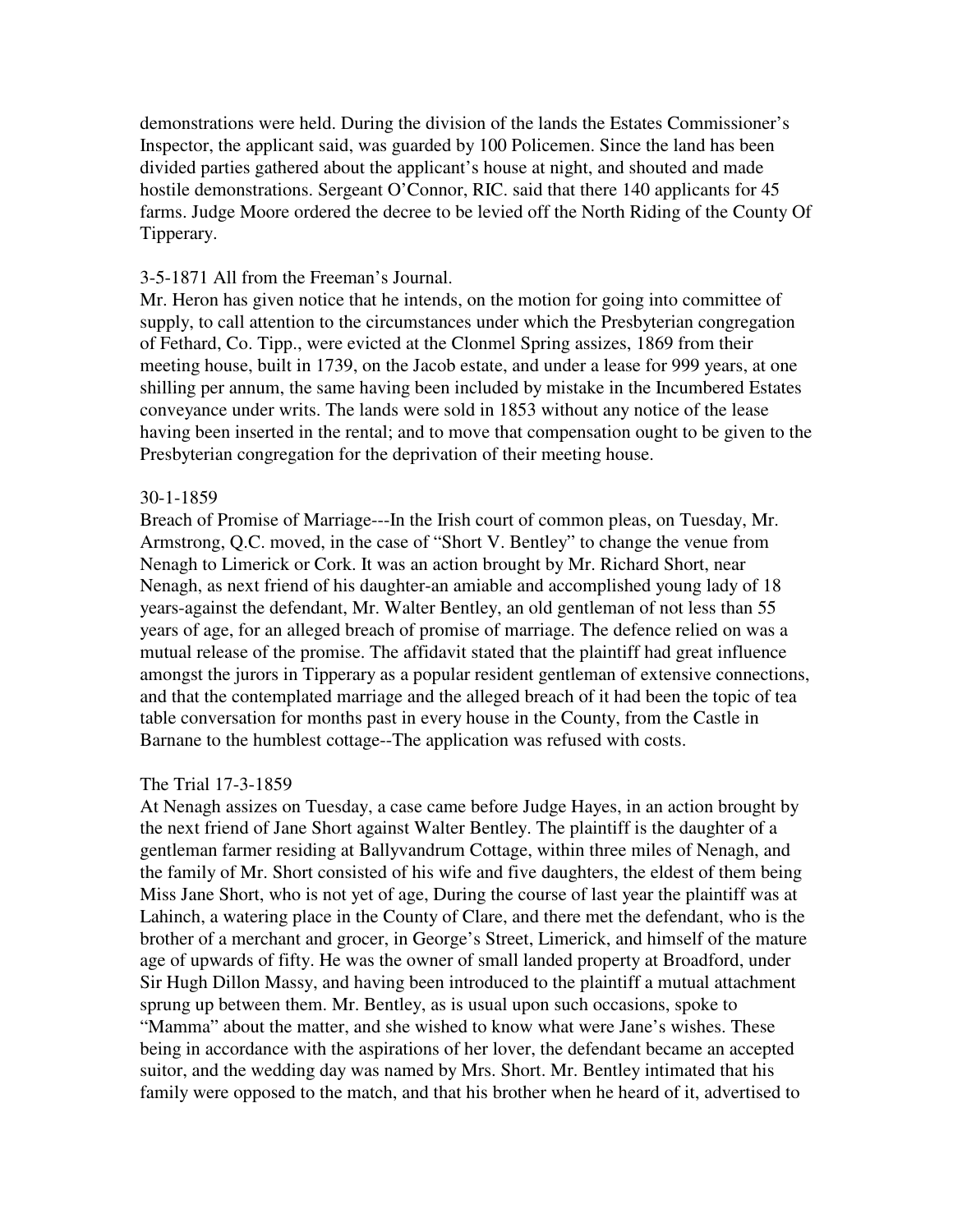let the upper part of his house in Limerick, but he did not mind this, as he could take lodgings. Various letters were read which left no question of the contract, and in one of them Mr. Bentley declared that sooner would the Keeper mountain be removed to Broadford than his intentions be changed by any intention of his family. In one of the letters he wrote to this effect;-

Limerick, Aug  $19<sup>th</sup> 1858$ .

My dearest Jane,

Tell your mother that any arrangement she makes the middle of next week will satisfy me. I was out at Broadford on yesterday and told some of my friends about you and me, which was well that I did not tell him before. He blew out a great rate, and said what he would not do. I expect that will soon blow off, but no matter what they say, nothing will alter my love for you, and make your mind easy about it, you must be satisfied that I will do the best I can for you. Some one in Limerick told in Broadford on Sunday that I was with you on that day. If any letter should come to you, or your father or mother, send me a copy of it.

I remain, My dearest Jane,

Your fond and affectionate

W. Bentley.

However, after a time, the tone of his letters became colder and more formal, and he at length intimated that as his relatives were opposed to the marriage, he had not the means of carrying it out. His letter was couched in the following language;--

Mr. Dear Mr. Short,

When first I spoke to Jane I thought to have a comfortable home, but you all know I could not accomplish that, as when my brother heard it you might see an advertisement to sell the house, and I did not put a foot inside it since. I thought to live as I always did, but my family would not agree to it. If I had known this in time I would have never spoken to Jane as I did. I know it must be very painful to all your feelings, but much more to mine. I am sure you would not have me bring Jane into misery, as I have no chance whatever of living in Limerick, which, I may say, was my whole dependence, and only thinking of that I never would have thought anything of the kind. But it is out of the question of me ever going back there again, as the small means I have would never support two people. I know I acted wrong, which I am very sorry for, but any reasonable person reading this statement, which is the truth, I think will not blame me.

I remain, Mr. Short,

Sincerely yours.

Walter Bentley.

This letter Mr. Short answered in the following terms, Mr. Rollestone characterising it as the production of a gentleman and a man of honour.

My Dear Wat.

Your letter this morning to Jane quite surprised us all, as we expected you on Wednesday next according to your letter of the  $14<sup>th</sup>$  inst.,; and as matters have now gone so far it will be necessary for you to bring all your arrangements at once to a close. I depended altogether on your honour and good sense, consequently made no minute inquiry into your means, as I considered you a free agent and able to judge for yourself. The purport of your letter this morning is most unsatisfactory to me. You have so often made promises to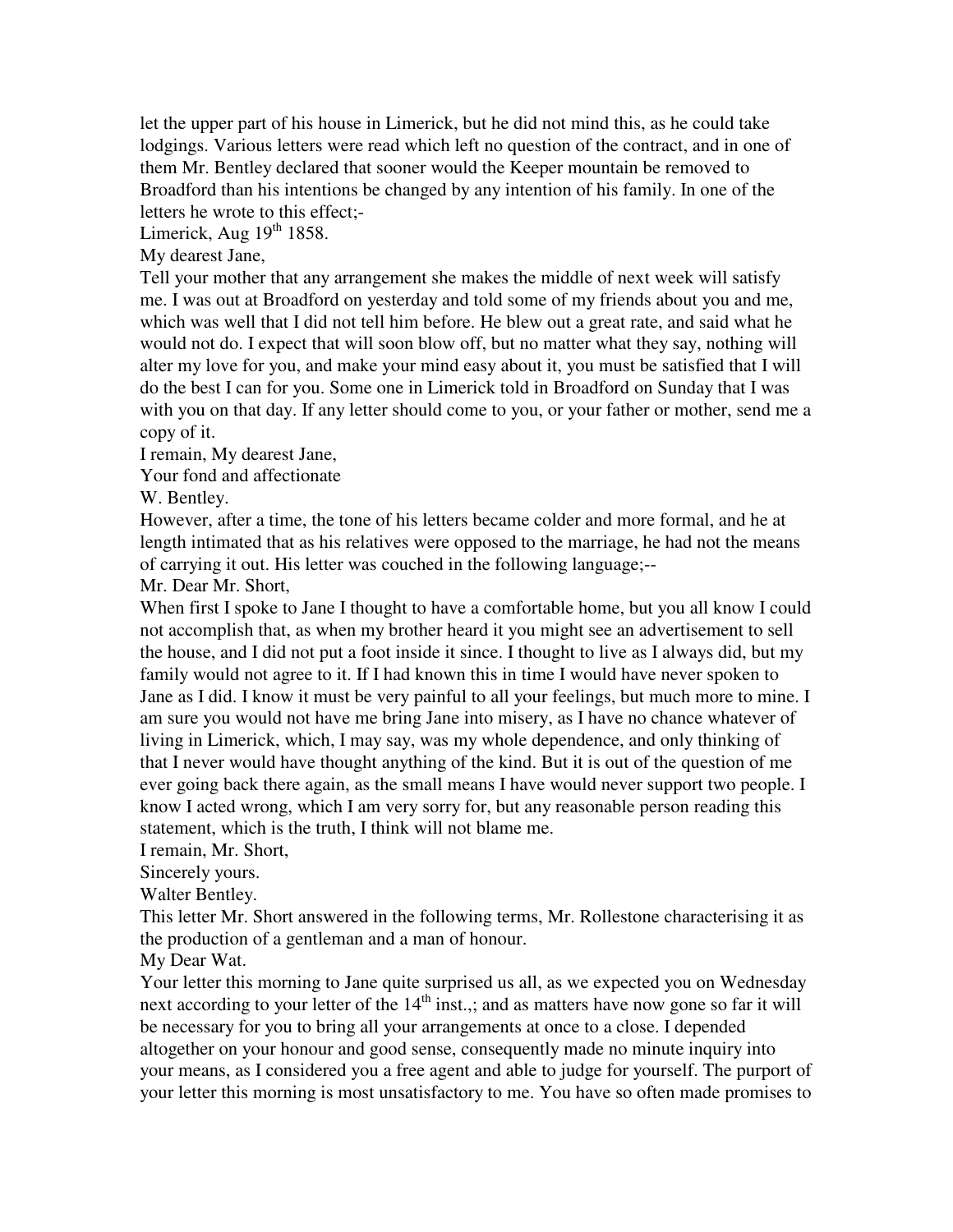Jane, and not carried them out, you seemed to make no allowance that a female must have her feelings on so serious a matter, and through your means has been the talk of the public. You say it is not your fault, you have others to contend with, but I say it is your fault. If you choose to be ruled by your family, that is no excuse to me. Before you took any step in the matter you should have borne in mind what arrangements you had to make, and not now. You have disturbed the peace of my family, and now, for the last time, I request you will bring your marriage to an end with Jane. Waiting to hear from you by return of post , to name the day you will come to do so, I remain,

# Yours Truly, Richard S. Short.

The defendant, however, pleaded to this concluding letter that he was unable to marry, and the result was the institution of the present action. Mrs. Short, a very intelligent lady, proved the proposal of marriage, and that Mr. Bentley, when candidly told her daughter had no fortune, he replied he loved her for herself alone. It was also proved by Mr. Short that the defendant said he had a share in a grocery business in Limerick, and that the net property was 700/., a year, the sales of sugar alone in a month being 400/. Dr, Fritt, who was the medical adviser of Miss Short, attended her in December last, her health, which was previously good, being then affected, and she was pining away for a time. In the defence it was sought to be established that Mr. Bentley was an old bachelor, who had been tempted by the allurements of a watering place to make a proposal, thinking at the time that his family would be brought to agree to his wishes, that the Short family very naturally wished to effect a match where the young lady was portion less, and that he was encouraged to visit at Balyvandrum Cottage, that he only went there twice before the treaty was broken off, and that it displayed more honourable feelings for him to abstain from visiting the young lady than to gratify his sincere feelings by marrying her and involving her in comparative poverty. Mr. Boucher, the family attorney, and some connections of the defendant were examined on his behalf to show that they were adverse to the marriage, and that Mr. Walter Bentley had no interest in the shop in George's Street, and was only possessed of an income in land of 86/., per year. Baron Richards charged the jury, who after short deliberation, found for the plaintiff, with 450/, damages and 6d., costs.

## 23-12-1850 Rolls Court.

Mr. W. Sidney, applied to the court on behalf of the Rev.V.L. Trenor, of Mealiffe, Co. Tipperary, that William Purcell, Esq., the receiver in this cause, be directed to pay to his client, the sum of £38. 7.0., being the amount of five and a half years tithe rent charge due to him out of the lands, in the pleadings in this cause mentioned. Counsel moved on the affidavit of Mr. Trenor, which stated that several applications had been made to Mr. Purcell for payment, and that Mr. Purcell had promised to pay the amount as soon as he had funds to enable him to do so. The affidavit also charged him with having received a sufficient sum to enable him to discharge Mr. Trevar's demand, which fact was not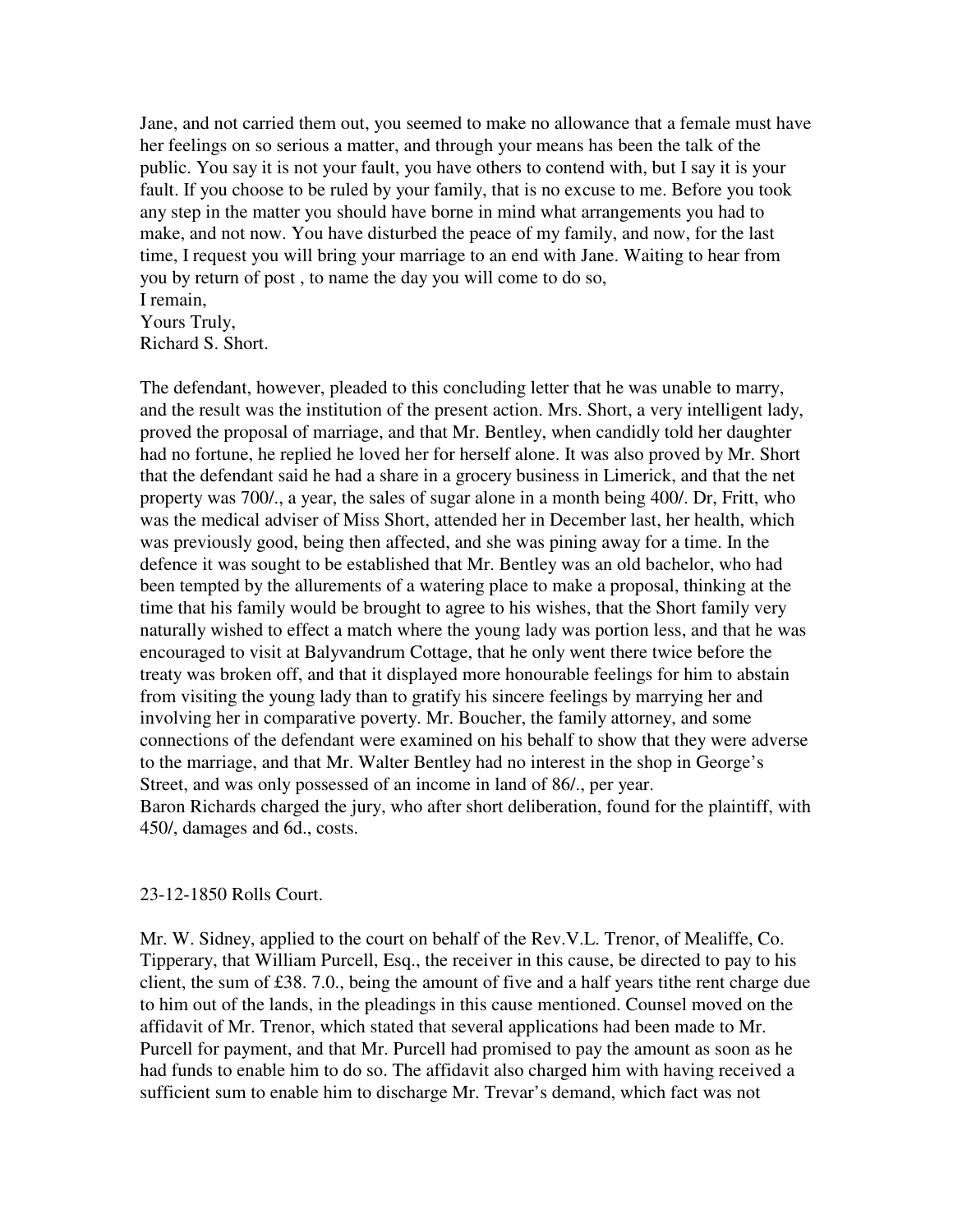## contradicted by Mr. Purcell.

His honour directed that Mr. Purcell should pay Mr. Trenor the amount of his demand within ten days, together with the cost of the motion.

# 9-12-1889 Tipperary Town.

Today the assistant Sub Sheriff, Robert Power, accompanied by bailiffs, protected by police under the control of Colonel Caddell, R.M. resumed evictions in the town.The first house attacked was the residence of Mr. William Prendergast, Cattle Dealer. No resistance was offered. There was some expressions of public feeling, but this was at once put a stop to by the Rev. Father Humphreys. The next house visited was that of Michael O'Connor. The tenant has his effects previously removed, and the sheriff had no difficulty in taking possession. Next Mr. Thomas Slattery was put out, and the Mr. Maurice Hayes was next evicted. This ended the sheriff's operations for the day.

# 3-9-1832 Times.

On Friday last, as Captain Trevellyan and Lieutenant Eaton, of the  $60<sup>th</sup>$ . Rifles, quartered in Nenagh, and a nephew of Mr. Benett, M.P. for Wiltshire, were returning from a grouse shooting party near the Silver-Mines, they stopped to take some refreshments at Mr. Lawrence's in the village, and while adjusting the guns on the jaunting car, Mr. Benett incautiously pulled one of them by the muzzle towards himself, when it unfortunately went off, and lodged the contents in his stomach. Surgical assistance was immediately at hand, which proved ineffectual, as he was mortally wounded. He lingered until next morning, when death finally put an end to his excruciating sufferings. He was a remarkably fine young man, and is deeply regretted by all who knew him. Mr. Carroll, the coroner held an inquest on the body. Verdict-Accidental death.

# 3-10-1815 The Times

Clonmel Sept  $27<sup>th</sup>$ -A proclamation has been issued, and was posted a few nights ago on the Bridge of Clonmel, commanding the Irish People to abolish all the little mischievous distinctions and party feuds of the Caravats and Shanavests, at the peril of their lives, and to stick to the one great cause, to cut down the Tythe Proctors, and those who gain by the Tythes.

"Lieutenant Derenzy of the Wexford Militia, and one of the soldiers under his command, were wounded, on the night of Saturday last, by a shot fired from the house of Mr. Ellard, near Littleton, Co. Tipperary. It was understood that an attack was to have been made upon those in th house, and the military party were hastening to their support.

# 3<sup>rd</sup> April 1858 Nenagh Guardian.

There are 495 paupers in the Tipperary Union, being a decrease of twenty from the same period last year.

There are 29 paupers in the Cashel Workhouse, being a decrease of 148 from the same period last year.

As John Ryan and Thomas Hogan were recently returning to their homes at Coneen, from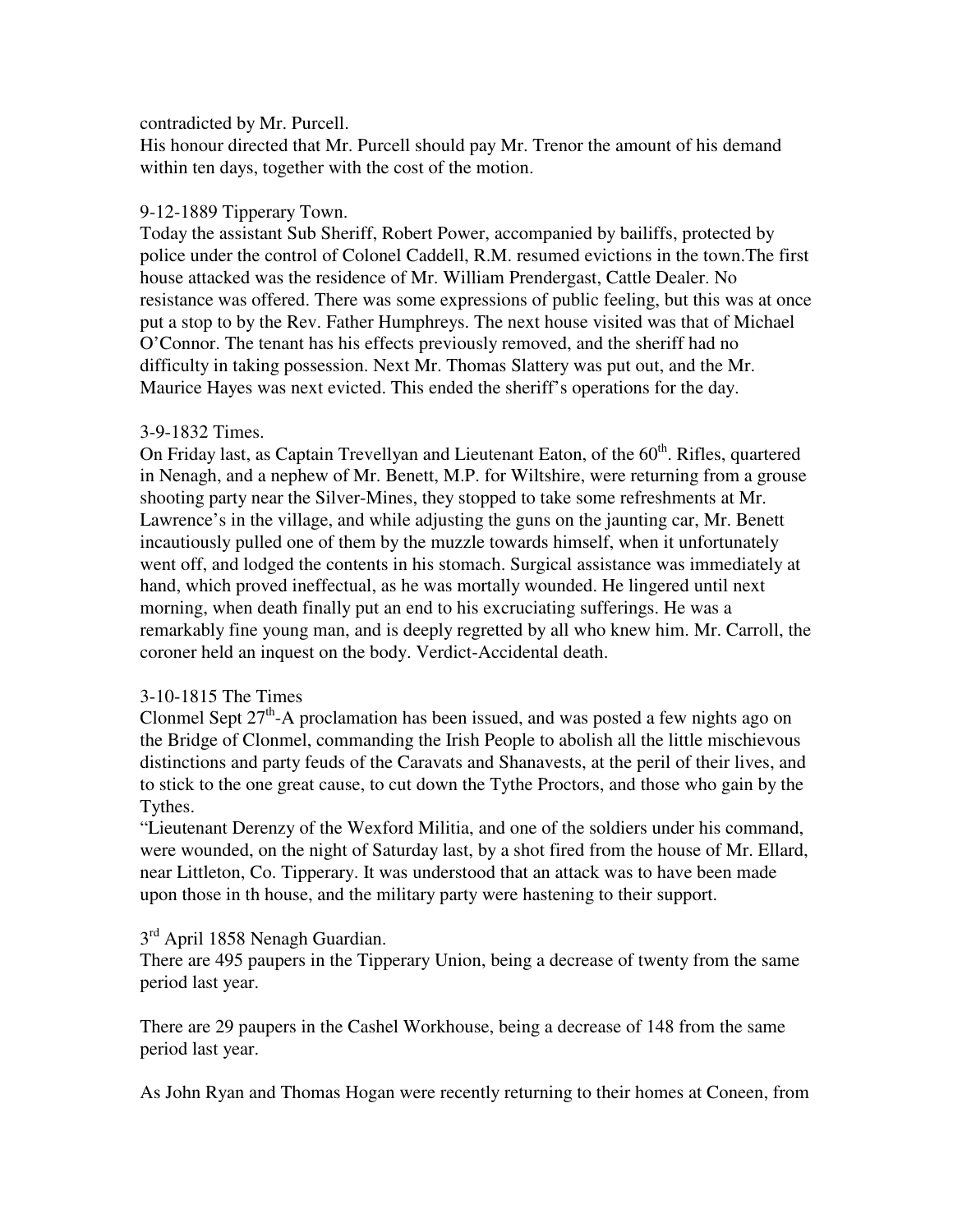this town, they quarrelled on the road, and having taken hold of each other, Hogan's wife, who accompanied them, struck her husband's opponent a blow on the head with a spade which fractured his skull.

Patrick Nolan, Francis Kennedy, and Rody Sheehy, have been arrested on charge of being concerned in the waylaying and murder of Timothy Callinan, on the  $17<sup>th</sup>$  ult, at Derrinsalla. The murder has no connection with land, but was occasioned, it is said, by the deceased having slighted the affections of a young woman in the neighbourhood for another, to whom he had been married about six or seven weeks.

At last October sessions of Tipperary, a man named Thomas Neill, residing at a place called Ballycrahane, near the Glen of Aherlow, brought an ejectment on a notice to quit against another named David Hennessy, to recover possession of about six acres of land, which it would appear he wished to occupy himself. The Chairman of the County, Mr. Sergeant Howley, having pronounced a decree for possession, the defendant Hennessy appealed therefrom to the assizes of Clonmel, when Mr. Justice Crampton, on hearing the case, confirmed the decision of the court below. On last Wednesday, the  $24<sup>th</sup>$  ult, the plaintiff went to Tipperary to see his attorney on some business connected with obtaining the possession of the land, and on his return homewards, when near a place called the Coach Road Wood, he was fired at and wounded severely in the right side by a man whom I understand he has fully identified as John Hennessy, and who has been fully committed to the County jail here for trial at the summer assizes. Neill's coat is perforated in several places with the slugs or shot discharged at him, and his waistcoat in two places.

## 16-8-1816 Freeman's Journal.

Clonmel August  $14<sup>th</sup>$ .

On Monday morning, shortly after 9 O'Clock, the Hon. Justice Osborne and Baron M'Clelland, proceeded to the courts. Mr. Justice Osborne addressed the Jury at some length. He was pleased to observe that there was a manifest improvement in the moral condition of the County, that the farmers in the neighbourhood of Clonmel had determined to oppose all illegal combinations; but as the system of disorder did not appear to be yet altogether laid aside, he recommended vigilance in the Magistracy and better orders, till its suppression was effected. Looking upon the practice of private distillation as a most dangerous and demoralizing evil, he exhorted the Jury to set their faces against it, and in conclusion, explained the Act requiring Grand Jurors to examine the necessary witnesses on Bills of Indictment, previous to finding the Bills. The following prisoners were then tried---

Catherine Fitzgerald, for stealing the chalice at the fair of Golden, acquitted.

William Ryan, for murder at Cappaghmurra, acquitted.

John Corcoran, for the murder of Maurice Dunning, at Killenaule, acquitted.

Cornelius Bryan and Andrew Kennedy, for running away with Margaret Ryan, of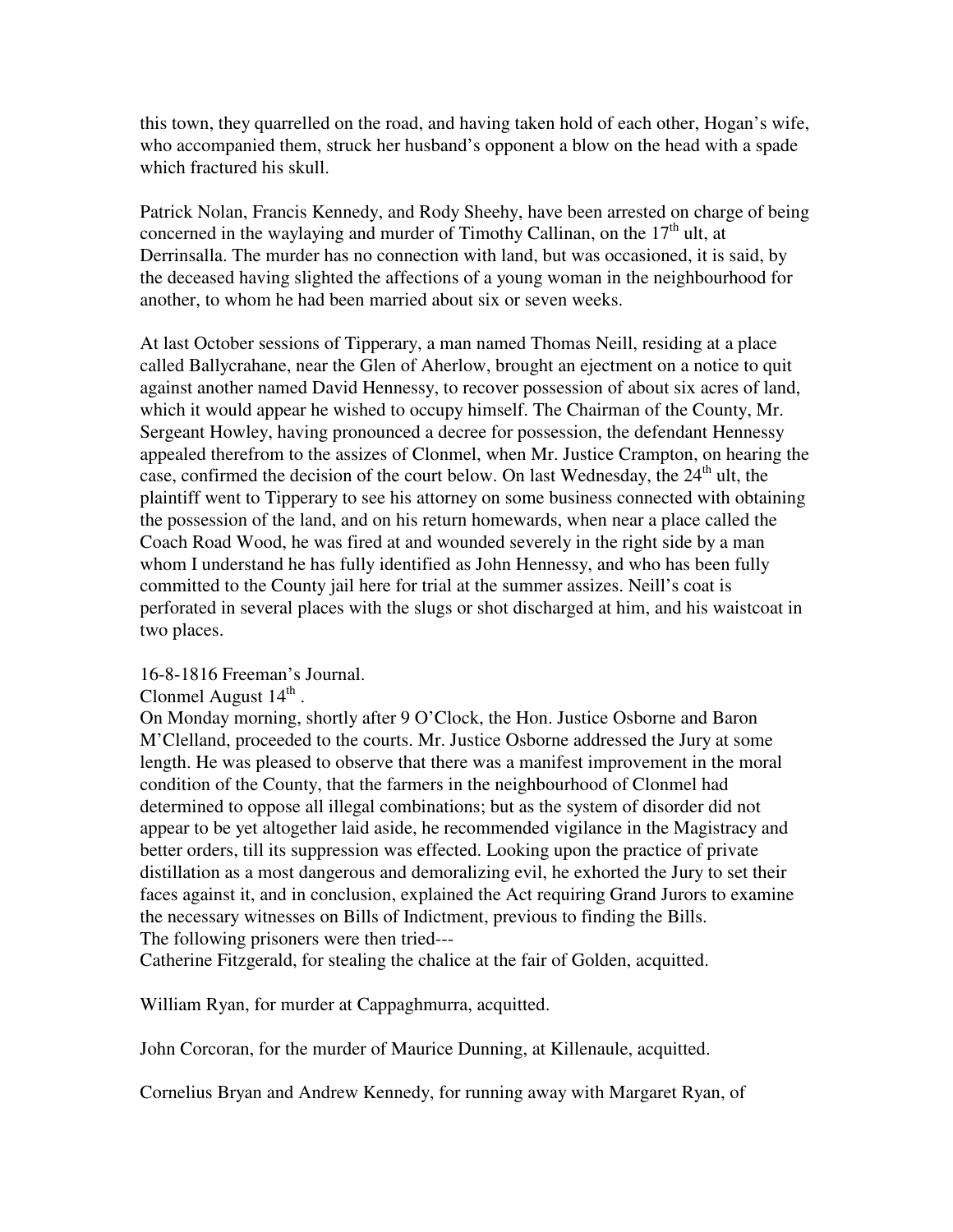Curraghpore, no prosecution-acquitted.

Francis Dwyer, for shooting Patrick O'Bryan, no prosecution-acquitted.

Mathias Darcy, for making potale without a licence, submitted-not sentenced.

Edmond Car, for having an unlicensed still, guilty-not sentenced.

John Byrne, Michael Rorke, Patrick Hogan, Patrick Scurlog, and James Walsh, for having being found in an unlicensed still house-submitted-not sentenced.

Pierce Ryan, for having an unlicensed still and potale in his possession, pleaded guilty, sentenced to 12 months in prison and 100/., fine.

James Twohy, for a like offence, he being a tinker, and in the habit of mending or making private stills-sentenced to 12 months in prison and 10/, fine.

John and Andrew Connors, for rescue, at Thurles, acquitted.

Mary Fogarty, for stealing a pocket-book from P. Gorman, acquitted.

James Comerford and William McCarthy, for stealing three pigs at Cahir, found guiltynot sentenced.

John M'Carthy, for stealing goods from Michael Dowling, at Carrick-no prosecutionordered to find bail.

Bridget M'Carthy, for being a buyer and receiver of stolen goods at Carrick-no prosecution-ordered to find bail.

Yesterday morning the Court sat shortly after nine. The following prisoners were tried:-- Thos Dan, John Murray and Richard M'Ginness for the murder of Anthony Maher, at Roscrea, and also for a riot and assault in March last. This trial occupied the Court till late in the evening. At eight the jury returned a verdict, acquitting M'Ginness and Murray, and bringing in Dan guilty of manslaughter, who, after a very just and appropriate lecture from Judge Osborne, was sentenced to be imprisoned twelve months, and be burned in the hand.

Philip Maher, for stealing a mare at Brittas, acquitted.

Pat and Michael Liston, for pig stealing at Doonnas, acquitted of this charge.

James Maher, for sheep stealing, acquitted but ordered to find bail. William Noonan for cow stealing, acquitted, but detained as a deserter and disorderly person.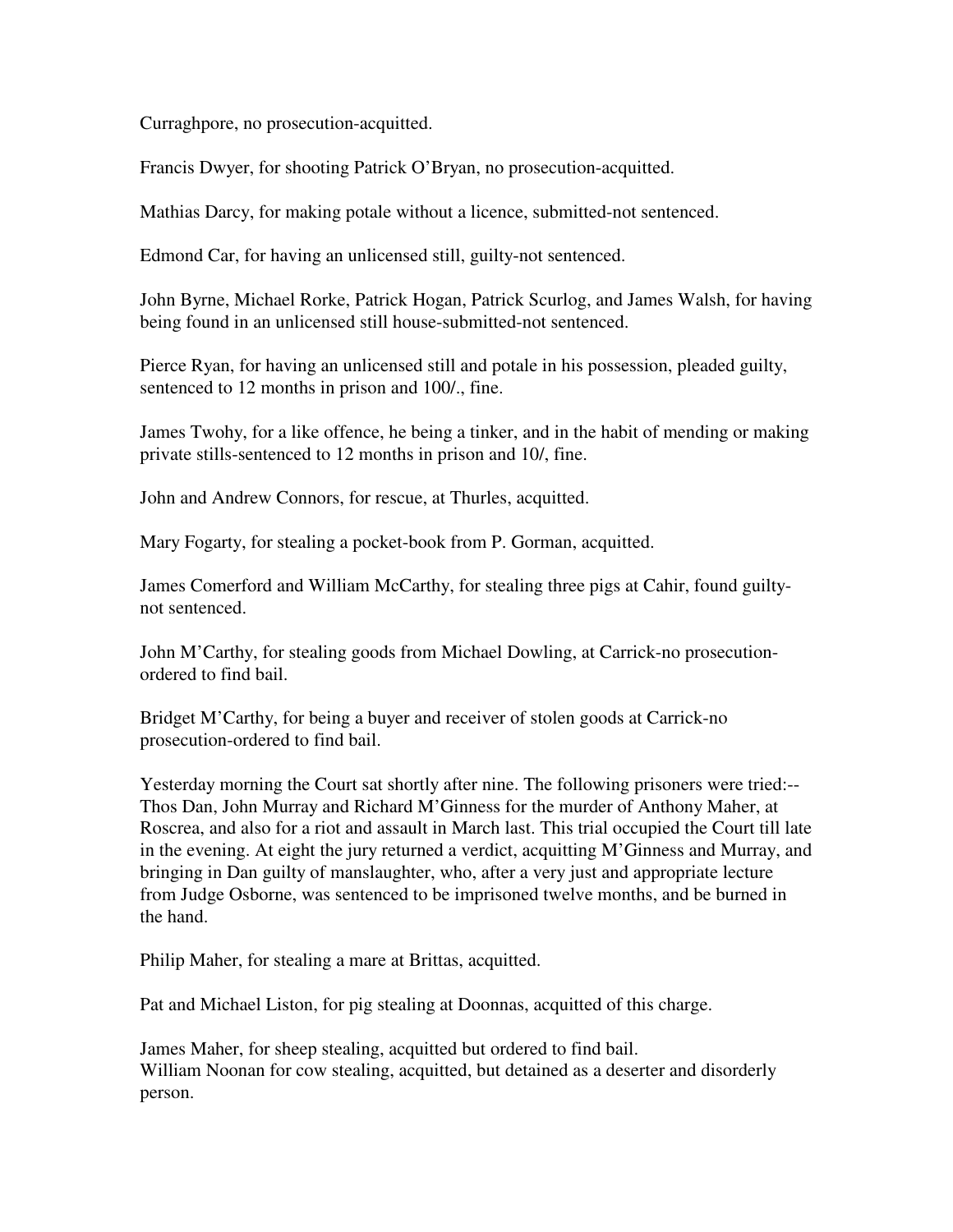John Kelly, charged by his brother Joseph with cow stealing and assault-acquitted and discharged.

Pat Leddin for assault and riot at Kilfeacle-no prosecution-acquitted.

John Ryan, for burglary and assault, acquitted.

#### 4-3-1831 The Times.

The particulars of the murder of Milo. Burke, Esq. a catholic magistrate residing between Borrisoleigh and Templemore, in the County of Tipperary have been received today. Between 6 and 7 O'Clock on Wednesday evening five ruffians came to his house and demanded admittance under the pretence of searching for fire-arms. Contrary to the advice of his servants, Mr. Burke (who had some time since lodged his fire-arms at a neighbouring police station), allow the men to enter. They then proceeded to search the house, but in a few minutes, pretending to take umbrage at some observation that fell from Mr. Burke, one of the wretches struck the unhappy gentleman a violent blow with a spade, which fractured his skull, and when down, they assailed him most furiously. Some of the neighbouring magistrates with the coroner and a party of police arrived at the scene of this most atrocious murder on Thursday morning; an inquest was held, and a verdict of "Wilful murder against persons unkown", was returned. The most probable cause which we have heard assigned for this shocking murder was Mr. Burke's connexion with the letting of lands in that part of Tipperary.

#### From the Times 4-4-1826

#### Clonmel assizes.

Maurice Crowe was put to the bar, charged with uttering base coin on the  $7<sup>th</sup>$  of Feb. last, at Thurles. This was rather a curious case; James Caesar deposed, that he went on the  $7<sup>th</sup>$ Feb. last to the fair in Thurles, for the purpose of selling a cow; the prisoner was the purchaser, and tendered in payment six sovereigns and some change, and observed that he had received them in payment the day before for pigs. Witness objected to some sovereigns that the prisoner took out of a bag, on which he took more out of another bag and offered them to witness. The witness having occasion to pass the sovereigns shortly after, ascertained that they were base. The prisoner on being brought before Captain Wilson (Chief Magistrate) was searched, and other sovereigns found on his person, on that occasion he said he had got them in England.

Mr. George Harkness, assay-master to the Bank of Ireland, was called upon, and having examined the coins found on the prisoner, as well as those he had passed over to the first witness (Caesar), pronounced them base. On being questioned he said that the coins purporting to be sovereigns were in fact British farthings.

The Lord Chief Justice expressed his opinion that the prosecution should drop, inasmuch as the coins in question, which had been laid in the indictment as counterfeit, was not really so, but the representation of British farthings. The court and several gentlemen of the bar seemed to think the case a novel one.

Mr. Harkness was further examined by the Court-The reverse on the sovereigns, he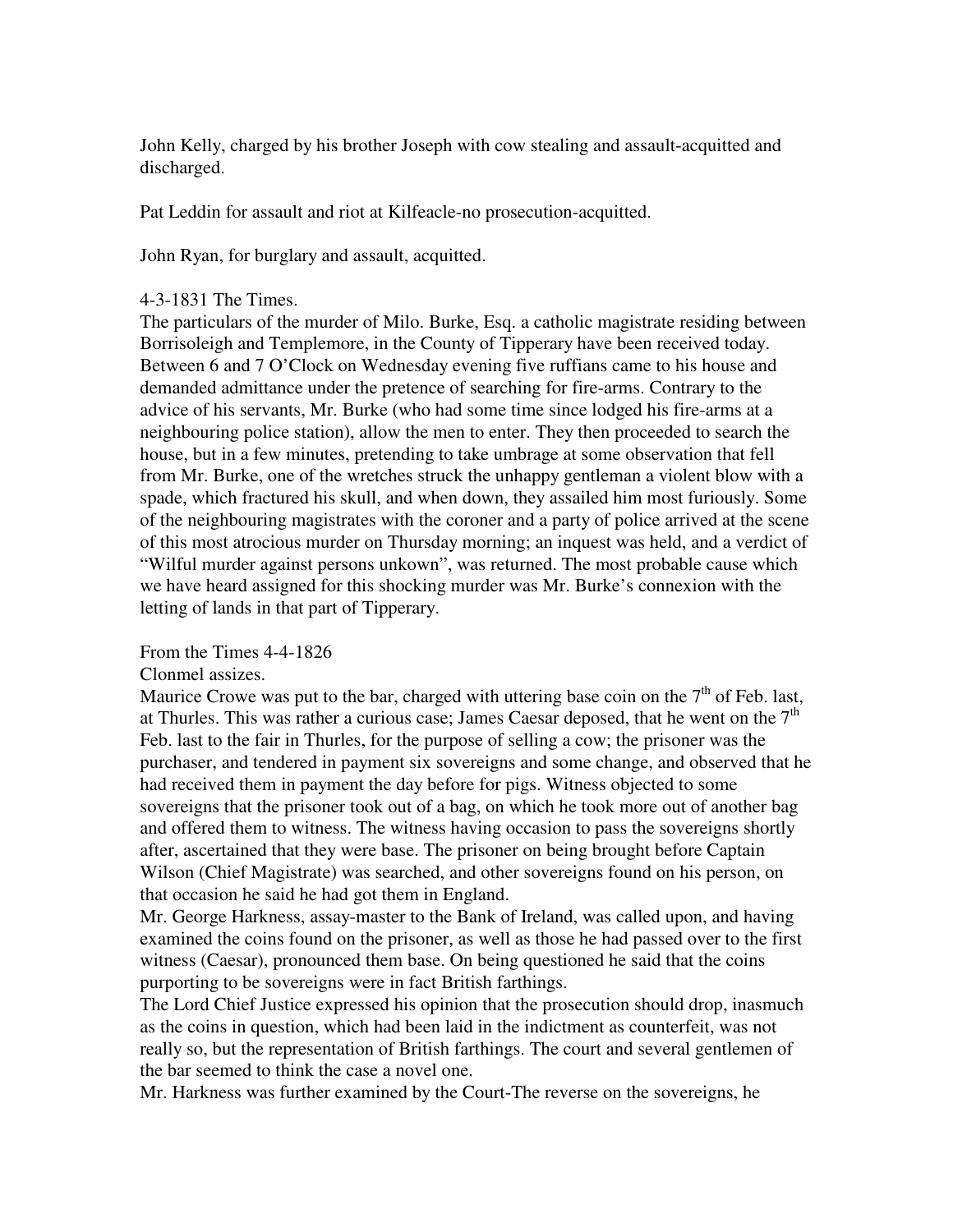explained, (which was previously done by the learned Judge), was St. George and the dragon, that on the British Farthing, the figure of Britannia, consequently there was a dissimilarity between the money found on the prisoner (which the indictment described as counterfeit coins, but which in reality was no more than a farthing) and the genuine sovereigns. Counsel for the crown read extracts from acts of Parliament in support of the prosecution, which were, however, overruled by the Court, as not being analogous to the case under consideration.

The learned Judge, in conclusion, expressed his intention (should there be a conviction) of suspending judgement, in order that his Lordship might have an opportunity of submitting the question to the consideration of the 12 Judges. He then briefly charged the jury, who brought in a verdict of guilty.

### 4-4-1846 Times

The murder of Patrick Clarke.

The trial of two men, Patrick Rice and Patrick Hayes, charged with conspiracy to murder Mr. Patrick Clarke, in October last, commenced at Nenagh assizes so far back as Tuesday week, and was not brought to a conclusion until yesterday. A host of witnesses were examined for the crown, the principal being an approver named Burns, two of his sons, very young men, and a daughter aged between 12-13. The prisoners were ably defended. Mr. Justice Ball's charge commenced at 12'30 on Tuesday, and adjourned the court without going through all of the evidence. On Wed. (yesterday) morning his Lordship resumed his charge, and at 11 O'Clock the jury retired. At 10 minutes past 2 O'Clock they returned into the Court with a verdict of Guilty against Rice and Hayes. The most awful sensation prevailed in the Court. The prisoners appeared unmoved. Mr. Dwyer at once demanded an arrest of judgement.

His Lordship enquired his grounds?

Mr. Armstrong (Mr. Dwyer's colleague) requested time from his Lordship to have the grounds on which he and his learned friend relied engrossed.

He was allowed till the adjournment of the court for the purpose.

## 4-7-1837 Tipperary Constitution

In a recent number of this journal, we noticed the robbing of a gun from one of the Killenaule police, in a public house in New Birmingham; we now have to acquaint our readers that the gun was, a few days since, given up to Mr. Lane of Lanespark, by one of the blue gowned individuals, y'cleped ? Priests , who it is plain possess unbounded sway over "the night walking, arms robbing, gentry". What a pity such influence is not exercised for the spread of the Gospel religion, and the honour and glory of our great Redeemer; but, alas, we find it almost invariably used for the basest purposes. We hope and sincerely trust the sctive magistrates in that neighbourhood will not rest content with having the gun restored, but will immediately institute a strict inquiry, and have all the circumstances of this atrocious case sifted to the bottom, that the guilty may not pass with impunity, to increase the number of those who raise the nocturnal warwhoop of terror and dismay against Her Majesty's peaceable subjects in the part of O'Mulgravized Tipperary.

4-8-1842 Times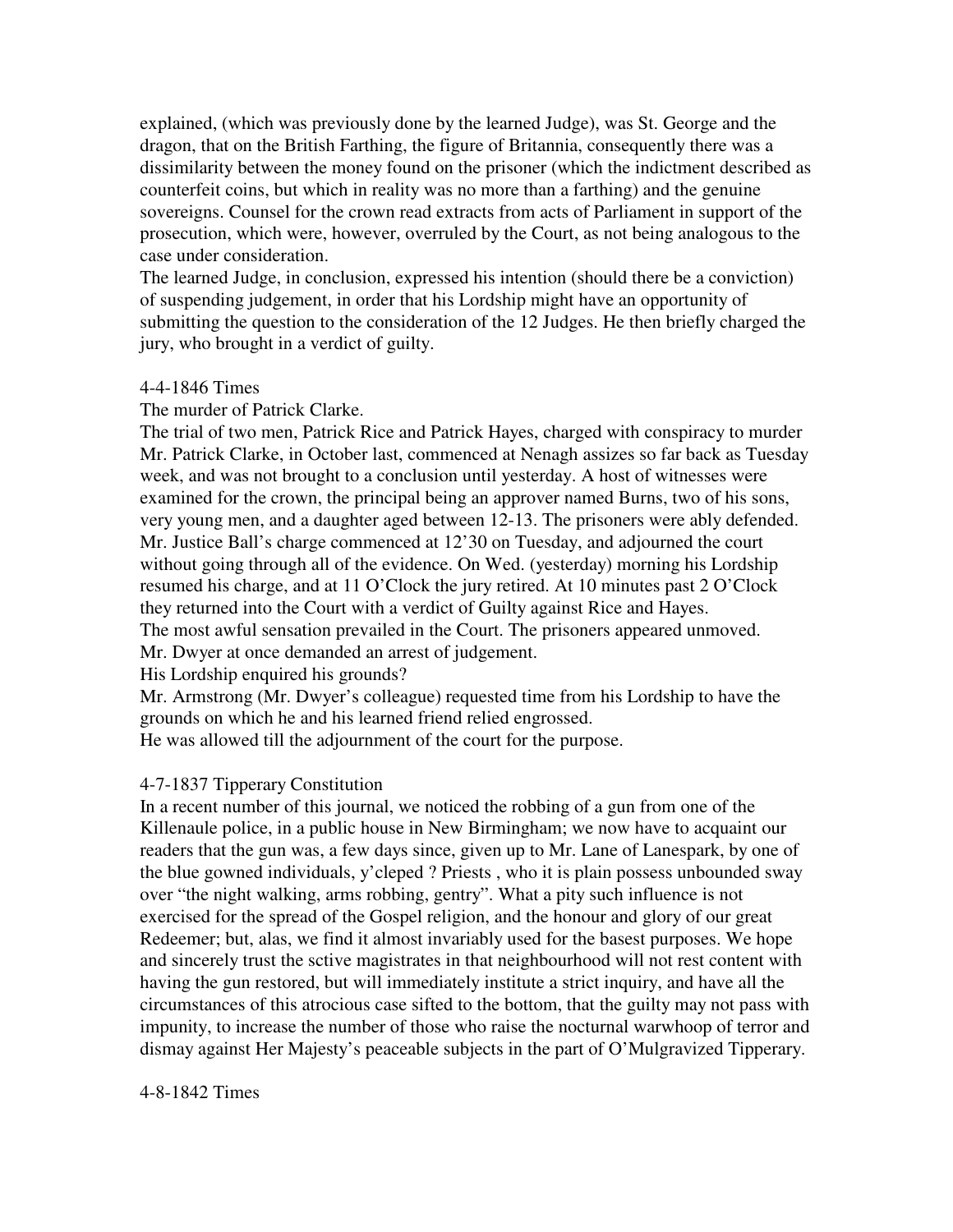At the Assizes on Saturday, Patrick Hayes and John Slevin were put on trial for the wilful murder of Samuel Hardy, at a place called Dolla, in the County of Tipperary. The offence with which the prisoners were charged occurred a few hours after the close of the late special commission in Clonmel. The prisoners are both very young men, particularly Slevin, who is not more than 20 years of age. The evidence adduced on the trial was nearly the same as that given at the Coroners inquest, the principal witness being Mrs Hardy, the mother of the murdered man, who deposed to the facts of the murder and robbery of arms, and identified the prisoners as being of the party concerned in the outrage.

The Case for the crown having closed.

Council for the prisoners called the attention of the court to the indictment, and argued that the crown should not press the case for murder , but take the prisoners plea of guilty to an indictment, which had been found, charging them with having stolen fire arms from the house of Mr. W. Hardy, there not being evidence to prove that the prisoners were the persons who had struck the blow.

After a long discussion, Council for the crown consented, the bill for murder was then by consent quashed, and the prisoners plea of guilty received. Chief Justice Doherty made a most impressive address to the prisoners, and concluded by sentencing them to be severally transported for 15 years.

4-9-1849 Nenagh Guardian.

On the 30<sup>th</sup> ult. Mr. Gore Jones, resident magistrate, Thurles, accompanied by Sub. Constable Nolan and 40 police, went on the lands of Carrickloughmore for the purpose of affording protection to Dr. O'Ryan, while removing crops which were clandestinely carried away by Fogarty, who was a tenant on the lands of Lisheentaggart, but who had been ejected therefrom for non-payment of rent. Fogarty came at night with a large party of men, and made off with the crops. When the police and Dr. Ryan's bailiffs arrived at the spot to which the corn was brought, there was a large concourse of people assembled there in order to offer resistance and to prevent the removal of the crops. The bailiffs, when attempting to seize the corn, were repeatedly repulsed, and threatened with violence. The party offered the most determined and unflinching opposition from 8 O'clock in the morning to 7'30 in the evening, when Mr. Jones was compelled to read the riot act, and force had to be resorted to by the police, in order to allay the excited feelings of the crowd, to disperse them, and to avert the serious consequences which might follow a conflict. No personal injury was sustained by any one of either party; and at 8'30 in the evening Doctor Ryan's bailiffs removed the crops, which had to be escorted by the police. As addende, we may state that at this moment numerous tenants, who are deeply in arrears, are endeavouring. Vi et armis, to make away with the crops, to dispose of them as best they can, irrespective of civil or legal rights; while at the same time the landlord has them under seizure for his rent, the rate collector and the tax gatherer have a vigilant eye on them, and, though last not least , a usurious creditor sets his bond upon them and claims them for his own, if he be not paid within a specified time.

4-11-1910 Times Tipperary Boycotting Case.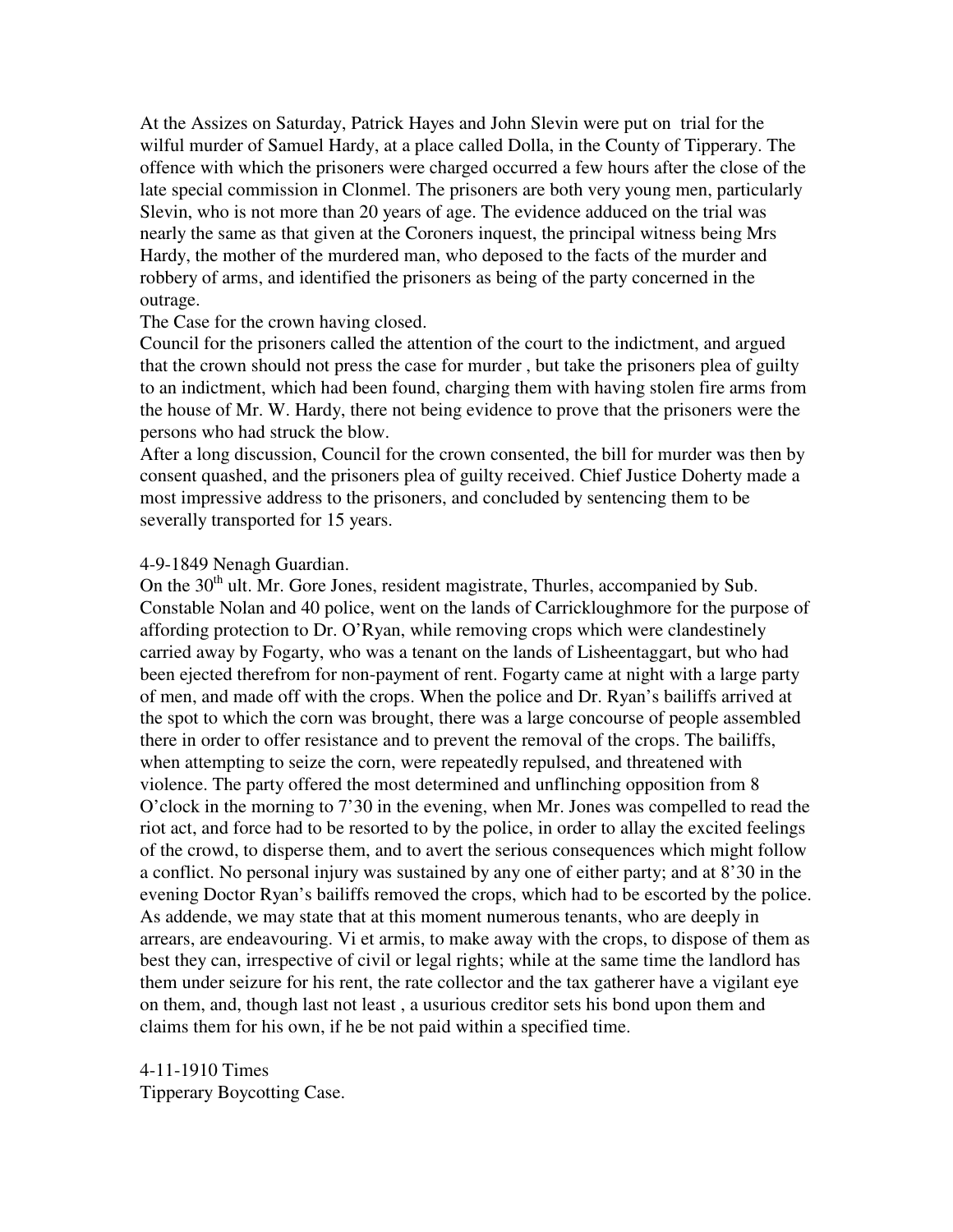# Dublin Nov.  $3^{\text{rd}}$ .

Yesterday and today, before the master of the rolls, Rena Going and others claimed damages from Jeremiah Delaney and Patrick Power, and sought an order to restrain them from trespassing on the lands of Ballynulty, which are in the occupation of Matthew Hughes. It appears that Hughes entered into occupation of the lands in 1897, and on several occasions there had been trespass on them by Delaney, and Power had pulled down a boundary fence. A joint defence set out that there was a public right of way over the lands, and the defendants counterclaimed for damages for obstructing it. Mr. Matheson. K.C. in stating the case, said that Hughes's offence seemed to be that he was a grazier, and when in November, 1908, cattle driving was started, a crowd with a band collected at his house and started up a row. Afterwards his cattle were driven away, and he had to get Police protection. Pressure was put upon his workmen to leave, and two of them went away. Then an agitator came down and addressed a meeting. He carried a rope and suggested what might be done to Mr. Hughes. This man was afterwards prosecuted, and was send to gaol for three months.

The tenant stated that at night crowds collected near his house cheering and shouting, and the bands played "The wearing of the Green" and "The Dead March". He never went out at night without a revolver and a flashlight in his pocket.

The Master of the Rolls;- Didn't you know that you live in a civilized Country, and that the Government are responsible for the safety of the lives and property of the people?. Mr. Matheson;-Supposed to be.

Master of the Rolls;-Absolutely responsible, Did you make any complaint to the Police?. The witness said that he did, and that the police were aware of all that went on and patrolled the place constantly.

The case is at hearing.

# 4-12-1821 Clonmel Advertiser.

About 3 O'Clock yesterday, a barn and haggard, the property, we learn, of a Mr. Cuffe, were burnt near the North East foot of the Sliebnaman mountain, beyond Nine-Mile-House, close by Killemry, and just within the bounds of the County of Kilkenny. A notice has been addressed to the brother of the unfortunate Shea, who perished with his family and the inmates of his humble dwelling by the hands of midnight incendiaries, requiring him to abandon the possession of some lands held under circumstances somewhat similar to those which excited the horrid vengeance of his brother's murderers. Whether he is in a situation to resist this arbitrary and cruel mandate, which annexes the penalty of death to non-compliance, we are not sufficiently informed. In Consequence of a requisition from the Magistrates, there was a meeting, last Friday, of the inhabitants of the town of Tipperary, when nearly 80 most respectable individuals tendered their services, and were enrolled as special constables, in order to maintain a nightly watch, and to prevent the contagion of the bordering disturbed counties from being introduced into their vicinity.

# 5-1-1836 From the Times

On Sunday last, during the hours of divine service, the servant of Mr. Armstrong, of Nodstown, perceived two men disguised and armed, approaching the hall door, he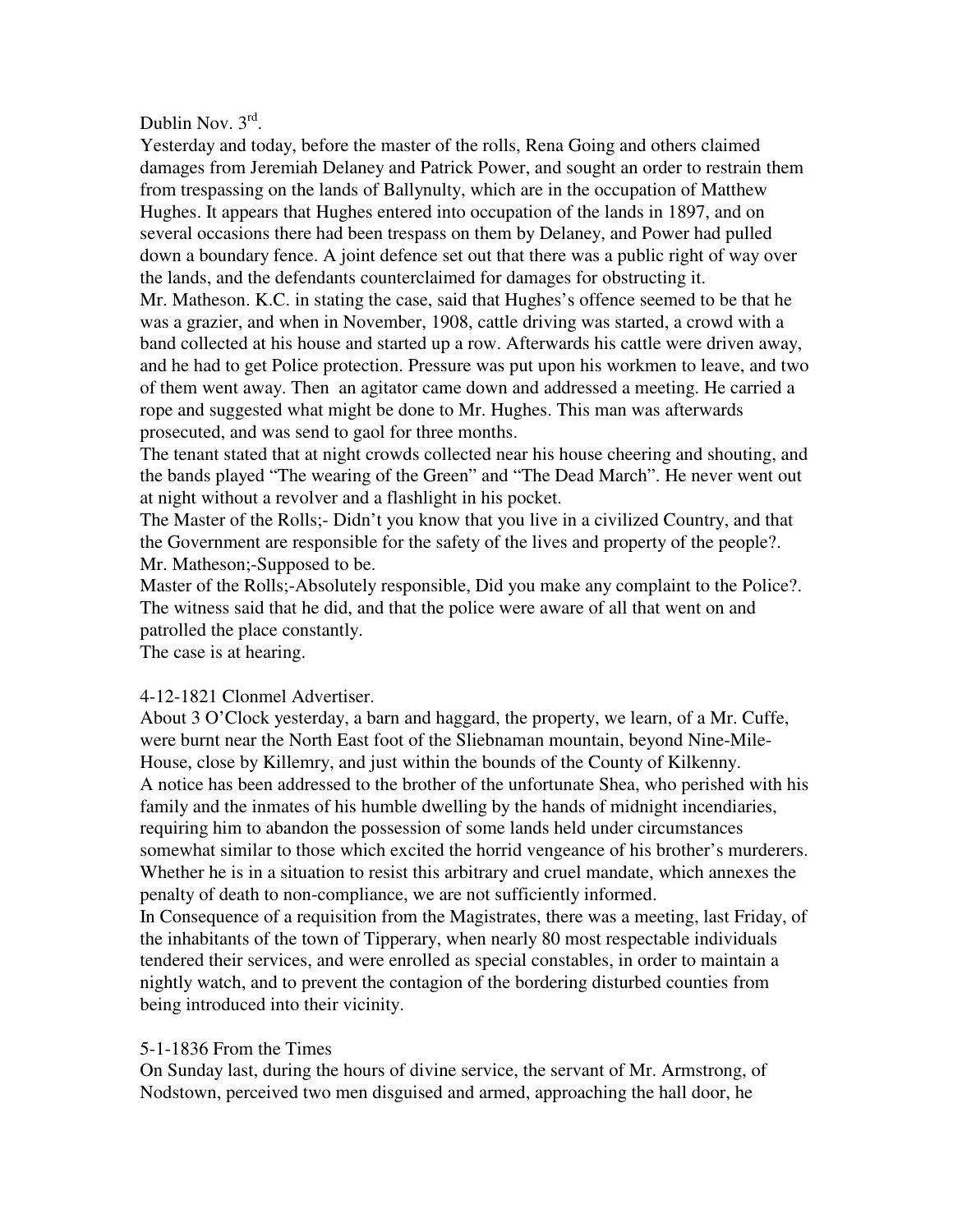immediately ran in and fastened the door, then went upstairs and took his masters gun, and presenting it from the window, told the fellows that if they did not be off he would give them a hot reception. It is needless to say that the good folks took the hint, and took themselves away with a whole skin.

An additional force of 100 Police are to be send into the County of Tipperary, in consequence of its present disturbed condition.

Sunday evening during Divine Service at Kilcooly Church, two men entered the house of William Bedford, gamekeeper to Mr. Baker of Kilcooly Abbey, County of Tipperary. One of them presented a pistol to Mrs Bedford, and demanded fire-arms. They then searched the house and found a gun, which they carried away.

A man by the name of Connery was killed on Christmas night at Farnane, Tipperary in a drunken quarrel.

## Times 5-2-1838.

On the evening of Tuesday, the  $30<sup>th</sup>$  inst. Between the hours of five and six, two armed men entered the house of Mr. James Woodward, Captain of the Lockamore Mine, situate on the estate of the Earl of Stradbroke, near Newport, in the County of Tipperary. One of the ruffians discharged a gun or blunderbuss at him, the contents of which lodged in his right side. Mr. Woodward was removed to Newport, that he might receive surgical assistance. Up to an hour ago our correspondent wrote mo medical man had seen him; but from what we have learned, there is too much reason to fear that he will be remembered among the victims of a deluded and sanguniary peasantry. Mr. Woodward is a Protestant, and was not more anxious about the interests of his employer, the Earl of Stradbroke, than about the comforts of the peasantry, hundreds of whom have been constantly employed since the opening of the mine about 12 months since. Interested agaitators clamor about the "ill effects of absenteeeism" and about the "want of employment for the industrious people". Who are the cause of these evils?. Certainly not the landed proprietors of Ireland. But in this instance a public spirited nobleman invests a large capital in a raine, on his own estate, gives his tenantry abundent employment, affords them the means of becoming comfortable and contented, and what is the return he meets with?. A threacherous and cold blooded attack on his confidential servant.

## Tranquility.

There are now in jail and houses of correction, 455 prisoners, 164 of whom are for trial at the next assizes, out of which number there are 66 charged with the high offence of murder. Clonmel Advertiser.

## Murder.

On Thursday last an inquest was held at Tipperary before Michael Cormick, Esq. coroner, on the body of James Hayes, who was murdered near this town, when a verdict of wilful murder was returned against 11 men, who were arrested and committed to Clonmel Jail.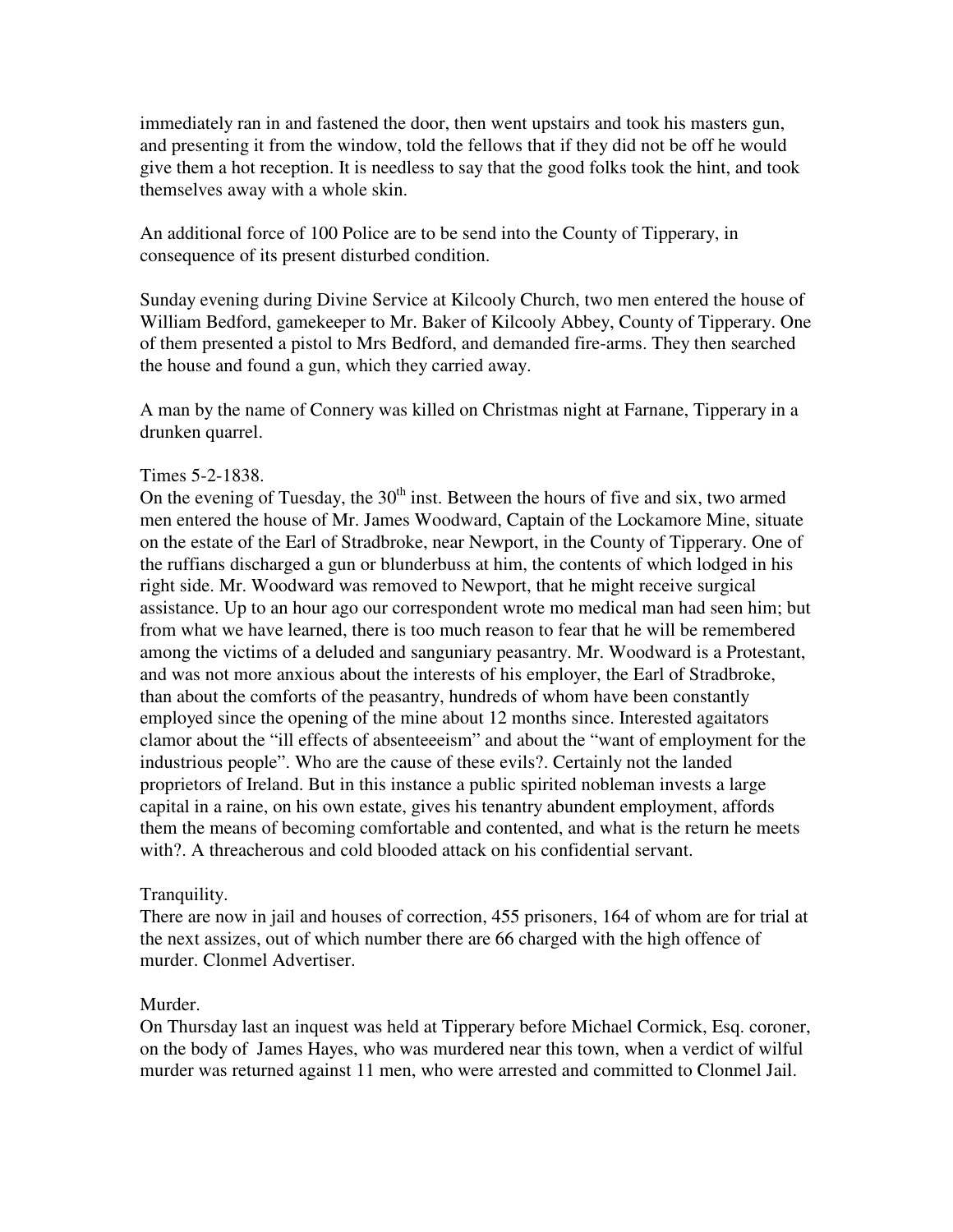A process-server of the name of Patrick Gooney, was murdered near Killenaule, and an inquest held on his body yesterday at the Four Roads. It appears he went for the purpose of executing a civil decree, when he was knocked down, and beaten with a spade handle. (Tipperary Constitution.)

5-2-1859 Freeman's Journal. County meeting in Tipperary. The following is the requisition convening a public meeting of the County Tipperary for the  $14<sup>th</sup>$  inst at Thurles, on the subject of tenant right and parliamentary reform O'Donoghue. M.P. Fred Lidwell. J.P. Dromard. John Lanigan. J.P. Richmond. N.V.Maher. J.P. Turtulla. W.L.Hackett. Mayor of Clonmel. Thomas O'Meara, Bouladuff. Dudley Byrne, Sorrel Hill. George Bourke, Liscahill. John Fogarty, Knockanora. Pat. Coghlan, South Lodge. James Cooney, Clerihan. William Moloney, Thurles. John Kilbridge, Toomaline. Michael Corbett, Glengar. M. Hamersley, Cahernahaila. Philip Cahill, Rathleasty. Daniel Maher, Thurles. William Ryan, Thurles. Edward Hackett, Pierstown. John Bergin, Thurles. John Cormack, Bohernamona.

5-2-1866 Tipperary Free Press.

A rumour prevailed in town this afternoon that Colour-Sergeant McCarthy, who is alleged to be a relative of Stephens, a corporal and private of the  $53<sup>rd</sup>$  regiment, at present stationed in Carrick on Suir, was arrested today on a charge of fenianism. The report has been confirmed as regards the arrests. McCarthy's wife's lodgings in Clonmel were minutely searched by the police at an early hour this morning, but we understand without the finding of anything calculated to criminate him.

The parties arrested are Acting Sergeant Major Charles McCarthy, Corporal Brennan, and Private Kiely of the 53rd regiment, William Meagher, John Meagher, Philip Morrissey, John Daniel, John Brien, William Dobbyn, and Richard Hoare. The civilians are young men belonging to the town, four of them were arrested in the Carrick on Suir factory. The information on which the men were apprehended is not as yet known to the public. A report prevailed that skeleton keys of the magazine were discovered, but the truth of this has not been confirmed. The utmost excitement prevails.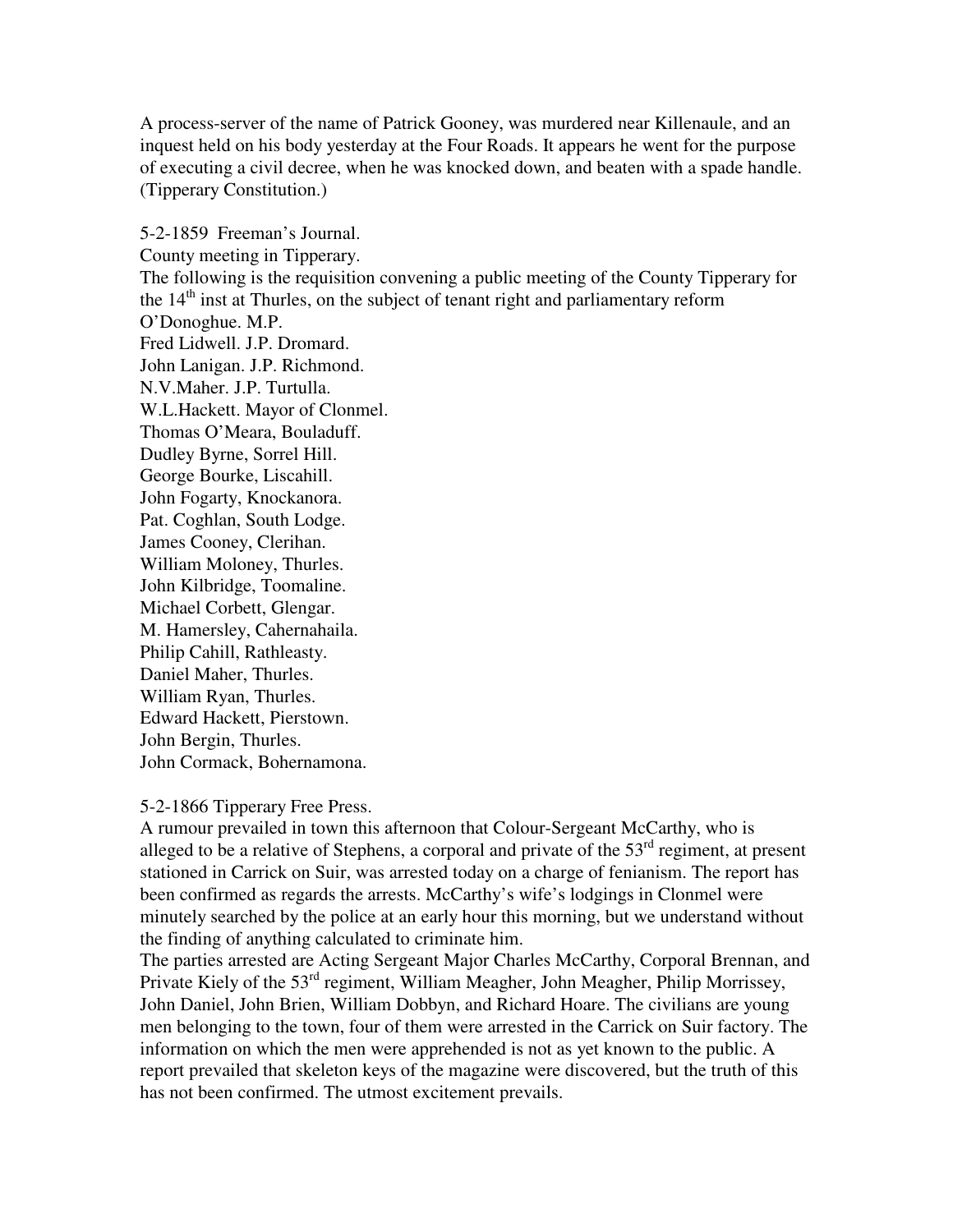This evening the eight men arrested upon the charge of being implicated in the Fenian conspiracy were conveyed to Clonmel under a strong military escort. They were at once marched to the jail to await their trial. McCarthy and Brennan of the  $53<sup>rd</sup>$ , have in accordance with the special instructions from the Commander of the forces, been transmitted to Kilkenny, where the head quarters of the regiment is stationed, to be tried forthwith by court -martial. Private Kiely was among the batch of prisoners send to Clonmel.

On Friday evening Mr. M'Loughlin, Carrick on Suir, arrived in Clonmel bearing a warrant for the arrest of Timothy Maxey, a cooper, on the charge of being connected with the Fenian conspiracy. The warrant was executed by Sub-Constable Pilkington, who took Maxey into custody at his house in William Street. On the prisoner being searched a small prayer book, wrapped in paper was found in his possession. It appeared to be a peculiar kind, and looked as if it hadn't been used much. He was brought before Mr. Kenny, J.P. who committed him for examination. Subsequently his house was searched by Mr. Kelly, but nothing of a treasonable character was found.

We have just received intelligence from Thurles of the arrest of Captain Joseph Gleeson, of the US army, and for some time past residing with his family at Borrisoleigh. He was taken into custody by Constable Ferns upon a charge of fenianism. Captain Gleeson is well known in Tipperary. Since his return to this country he has been travelling about, attending races, fairs, and markets, for the purpose, it is supposed, of entrapping the unwary and inculcating Fenian principles. This however is just a supposition, and we await the trial of the accused to learn how far he is implicated in the Fenian movement. The Captain was arrested in Borrisoleigh, and send to the Thurles Bridewell, and on Thursday morning he was discharged from custody upon giving security, himself in 400/. And two sureties in 200/, each-to appear for trial.

#### 5-2-1902 From the Times.

We have received a letter disclosing a number of facts about the United Irish League and its methods in County Tipperary. The writer of the letter is Mr. George S. Thompson, whose father and uncle hold about 3000 acres of grazing land in County Tipperary. The Thompsons have held the greater part of this land for nearly half a century. Without word or warning, says Mr. Thompson, a public meeting, which had been secretly called together, was held in the village of Drom at  $6$  O'Clock on the evening of Jan.  $21^{st}$ . Fortunately the Police had got wind of the meeting and were well prepared. The object of the meeting was to denounce the Thompson family for not surrendering their holdings to the landlords, though, as a matter of fact, they had not been asked to do so by the league. The holdings are not held on the 11 month's system, but, by lease and agreement. After the meeting was over the crowd moved on in order to hold another meeting within 300 yards of the Thompson's house. The demonstrators were accompanied by two local bands and about a dozen torch carriers. The ostensible object of the second meeting was to intimidate the Thompson family. At this point, however, the police intervened and stopped the advance of the crowd, not, however before the league organizer had made a speech. The torches consisted of sods of peat drenched with paraffin and stuck on the prongs of hayforks. There were between 150 and 200 people present at the meeting. On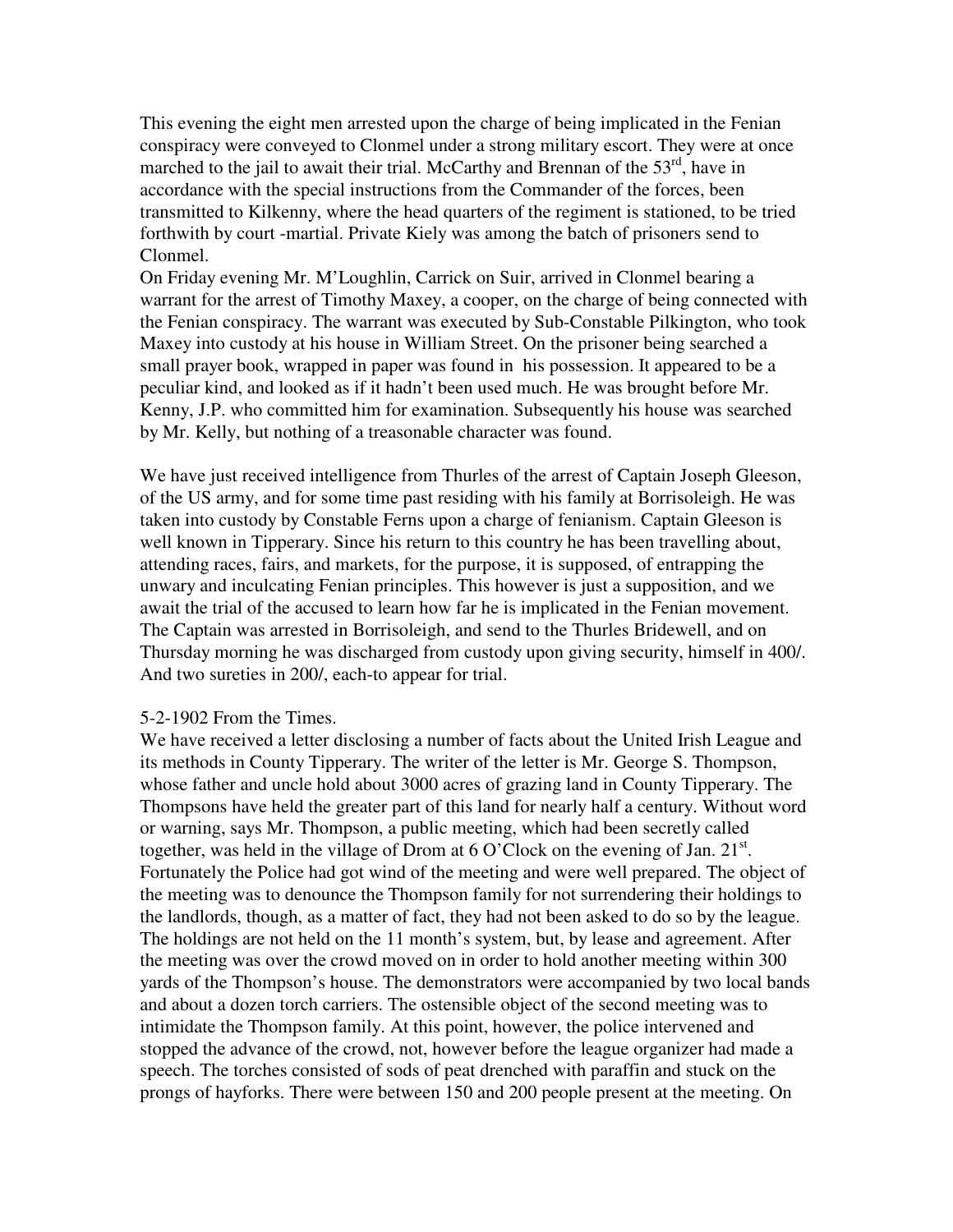the following night another meeting was held, this time in Borrisoleigh. The meeting was publicly announced, and in consequence there were more people present. The object of the meeting was to denounce one George Cook and another man of the name of Kennedy for opposing the erection of Labourers cottages on their lands, the land being practically their own. The league organizer, who had spoken on the previous night, again addressed the meeting, and denounced the two men in the strongest terms, and also the Thompsons. He advised the crowd to boycott them, but didn't use the actual word boycott. The man Kennedy lives in Dublin, and a stack of hay belonging to his manager in Borrisoleigh, John Young, was burned to the ground by some of the crowd. It was on the following Sunday, however, that the largest meeting was held at Barna-cross, near Templemore. It was opened by a Priest and addressed by the league organizer, who told the people that they knew how to persuade people to give up their holdings. He said "Where do they buy their stock?. Where do they get their meat?. Where do they buy their victuals?. " and more in the same strain. After the meeting the crowd proceeded to the Thompson's house. The police tried to stop them, but they broke into the fields. There was a slight skirmish , but no one was hurt. At the gate of the house they halted for another speech, but the police moved them on and they went home.

This is from a Dail Debate in 1938. Dáil Éireann - Volume 70 - 23 March, 1938

Ceisteanna—Questions. Oral Answers. - Division of Tipperary Estate.

#### Mr. M. Ryan

Mr. M. Ryan asked the Minister for Lands if he will state what is the cause of the delay in proceeding with the division of the Carden Estate, Barnane, Templemore, County Tipperary, applicants for which were interviewed several months ago.

#### Mr. Boland

Mr. Boland: The Land Commission have instituted proceedings for the acquisition of some 626 acres of the lands of Barnane on the Thompson Estate (formerly a holding on the Carden Estate), but these proceedings have not reached the stage when the lands can be acquired for division. No avoidable delay has occurred.

5-3-1866 Tipperary Newspaper.

Nenagh, Friday evening.

About two O'clock this morning a force of 22 police, under the command of Sub Inspector Ramsbottom and Head Constable Long, proceeded to the houses of the following persons, and arrested them under a warrant from the Lord Lieutenant;-Thomas Clarke, Nailor,

Thomas Cormack, Carpenter,

Thomas Devane, Harness Maker,

J. Noonan, Smith at Moylan's Coach Factory,

Michael Molony, shoemaker-all residing in this town. They were immediately lodged in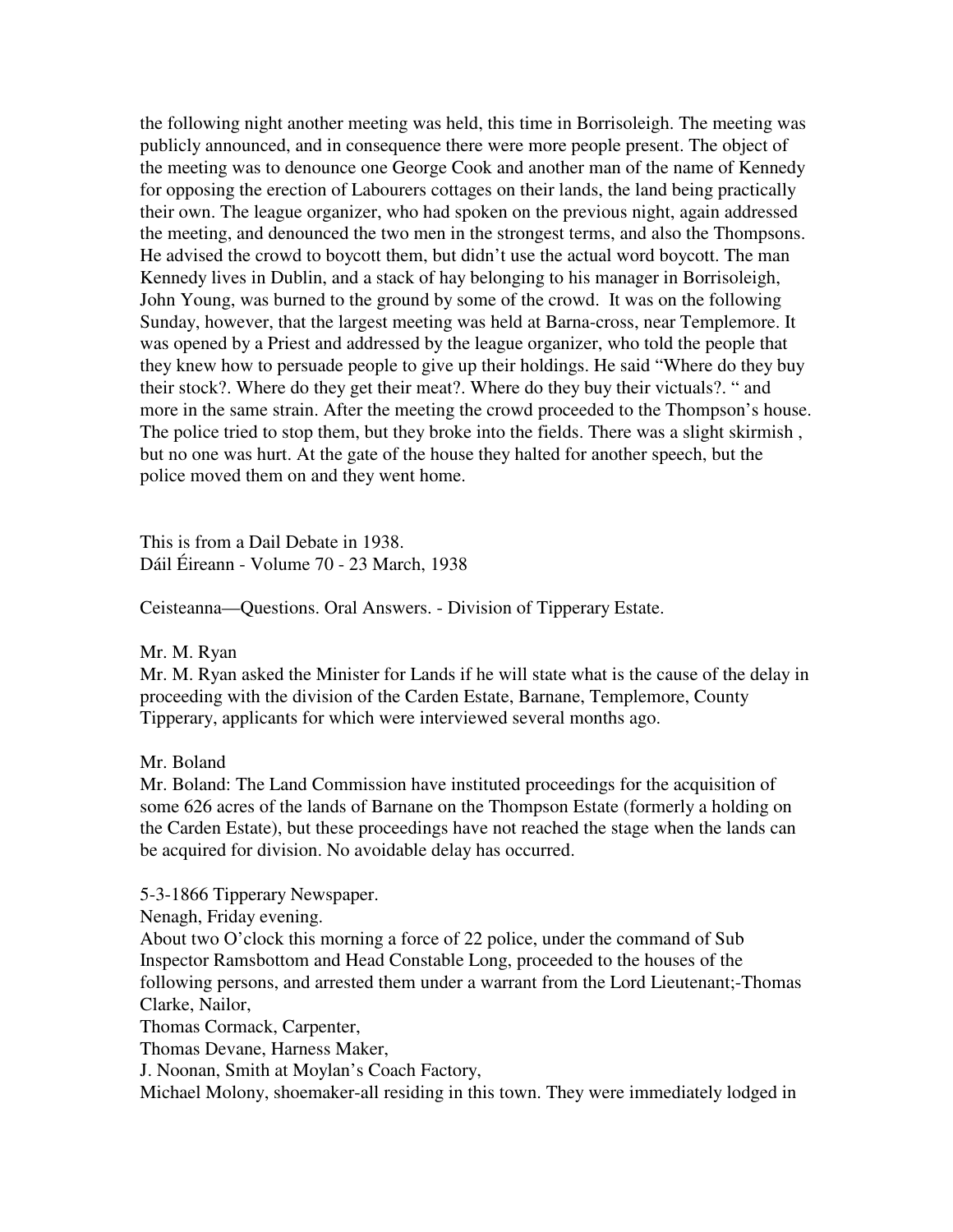jail, Other arrests are anticipated here.

Further arrests in Clonmel.

On Thursday the police authorities arrested and had conveyed to the County Jail, the following persons charged with complicity in the Fenian movement. Thomas Burke, Publican. Thomas Norris, Chandler. Philip Power, Shopkeeper. Patrick Ryan, Nailor. Edmund Burke, Shopkeeper.

The following arrived from Carrick-on-Suir. Edward O'Doherty, Cornelius O'Leary, John Kent, David Slattery, John Vale.

Head Constable Uniack brought in Michael Shea and Patrick Cummins from Cashel. John Murphy, telegraph clerk, Caher, was also arrested, making in all fourteen arrested on Thursday.

#### Cappaghwhite.

On Friday H.A.Wood, Esq. S.I. Dundrum, proceeded to the house of a man named Thomas Ryan, a Publican, residing in the village of Cappaghwhite, and arrested him under the Habeas Corpus Act. Ryan leaves a wife and large family to mourn his departure from amongst them. It appears the reason for Ryan's arrest is that he was long suspected of entertaining well known Fenians. This is the third arrest in Cappaghwhite. The prisoner was conveyed to Clonmel on Saturday, and lodged in the County jail.

## 5-8-1831 From the Tipperary Free Press.

Carrick-on-Suir Meeting to Petition for the total disbandment of the Irish Yeomanry. On Sunday last a numerous and highly respectable meeting of the inhabitants of Carrickon-Suir took place, at which petitions to both Houses of the Legislature were unanimously adopted, praying for the disbandment of the Irish Yeomanry. The meeting was too large to be held indoors, and was consequently held beneath the friendly shade of the fine elms which adorn the beautiful town residence of Mr. V. O'Donnell. At the hour appointed John Power, Esq. MD, was called to the chair; Edmond Power, Esq. was requested to act as secretary to the meeting, and the following gentlemen were appointed to the committee, James Cantwell, James M. Ryan, John Power, (Carrigbeg), James Prendergast, Valentine O'Donnell, John Rourke, John Boyle, A. O'Riordan, Esqrs; Doctor Shea, and Surgeon Brennan. These gentlemen then retired, but shortly after returned and submitted resolutions to the meeting, all of which were unanimously adopted. Valentine O'Donnell, Esq. was then called to the chair, and thanks being returned to Dr. Power, three hearty cheers were giver for "O'Connell and the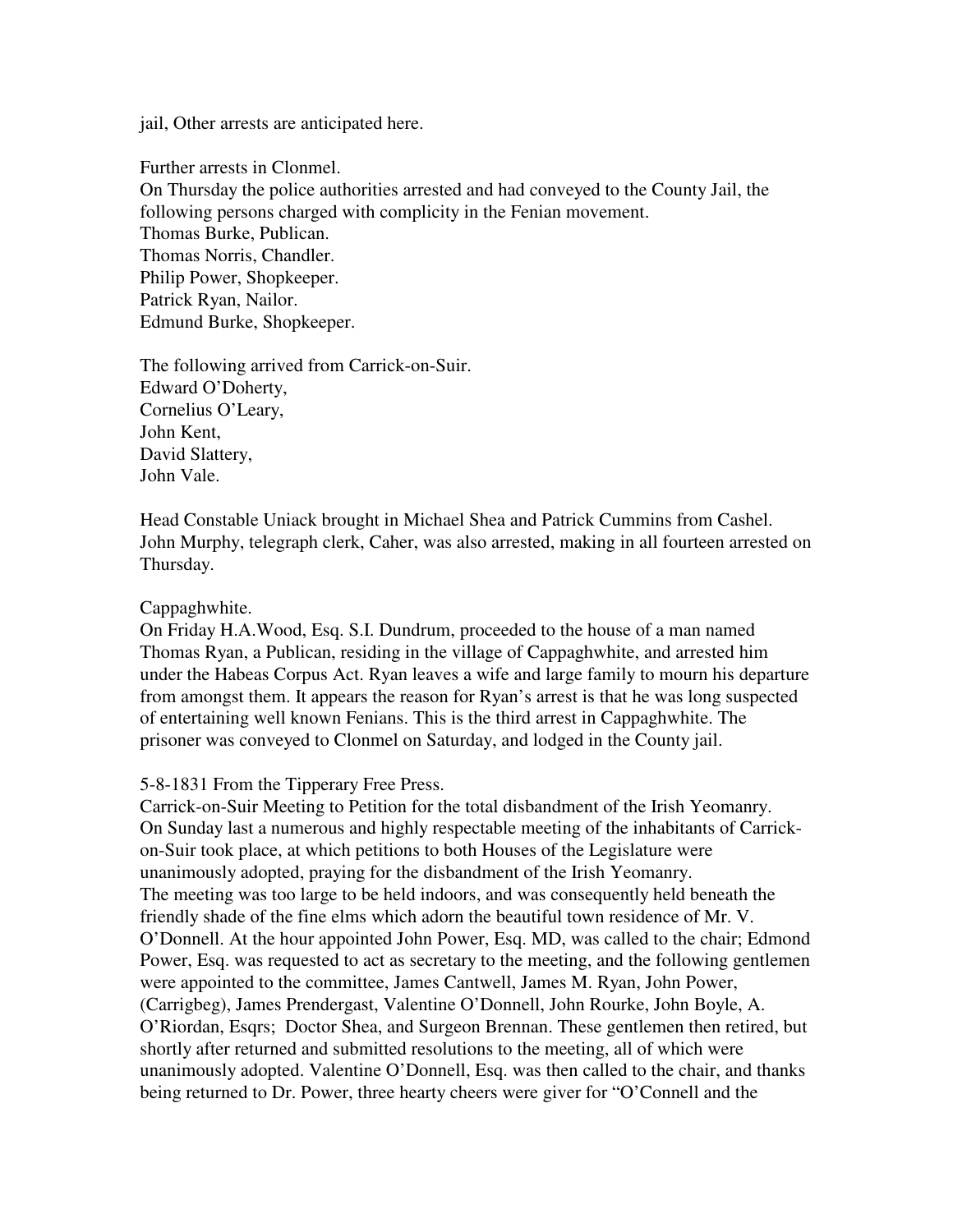Repeal of the Union", after which the meeting separated in the most peaceable and orderly manner.

## 26-10-1838 From the Tipperary Constitution.

On Friday last a letter was directed through the post-office to George Wayland, Esq, of Ballywalter, the father of the young gentleman, who still lingers from wounds received on the morning Mr. Austin Cooper was murdered, threatening him and every member of his family, male and female, with death, unless the persons now in custody for the murder above alluded to were, through his interference, liberated, and all charges dropped.

John Ryan (Corbett), supposed to be one of the persons concerned in the murder of the late Austin Cooper, Esq. has been arrested, and fully committed to our county gaol, by B. Nangle, Esq, to abide his trial at the ensuing assizes.

At the fair of Borrisoleigh, last August, Michael Magan, Pat Butler and others, waylaid and so severely maltreated John Maher, that he died from injuries on Saturday last: Magan and Butler had been admitted to bail, under a certificate of Maher being out of danger, but upon hearing of the fatal effects of their outrage, they absconded.

# 5-12-1815 From the Times.

William Baker, of Lismacue, one of the most upright men living, was savagely murdered about 5 O'Clock on Monday evening, in the middle of the Thomastown demesne, on his way home from the sessions. On the particulars of the murder, we know no more than that abour 5 O'Clock in the evening, a shot was heard near the three gates in Thomastown demesne by a man, who, on running to the place, found Mr. Baker murdered on the road, having been shot through the body and head, the last shot fired very close to him, as his cravat was burned, he appeared to have received a blow on the cheek. The murderer, or one of them, if there were more, broke his girth in remounting, and left his saddle behind him on the road. All the army in Cashel, with every gentleman in it were immediately out, as were all the troops from the neighbouring cantonments, but without efect.

# 5-12-1857 Clonmel Chronicle.

A riot of rather a serious nature took place on Monday last at the fair of Bansha, between two parties named Hennessy and Brien. The Hennessy party were severely beaten. The whole of the parties concerned in the riot were arrested by the police, and escorted next morning to Tipperary, when an investigation was instituted by P.C.Howly, Esq., R.M.. The Hennesseys lodged informations against the following persons, James Cushen, Hugh Brien, William Dwyer, Edmond Quirke, John Grogan, and Thomas Crough, all of whom were committed to Tipperary Bridewell, to await trial at Bansha Petty Sessions.

# 8-5-1847 Tipperary Vindicator.

On Friday, April  $30<sup>th</sup>$ , a boat laden with one hundred and fifty sacks of flour was attacked by an armed party on her way from Clonmel to Waterford, and fifty sacks taken away. Among the great bulk of the people the utmost dismay, added to hunger, has prevailed. They believe themselves doomed to certain death by the revolting progress of starvation,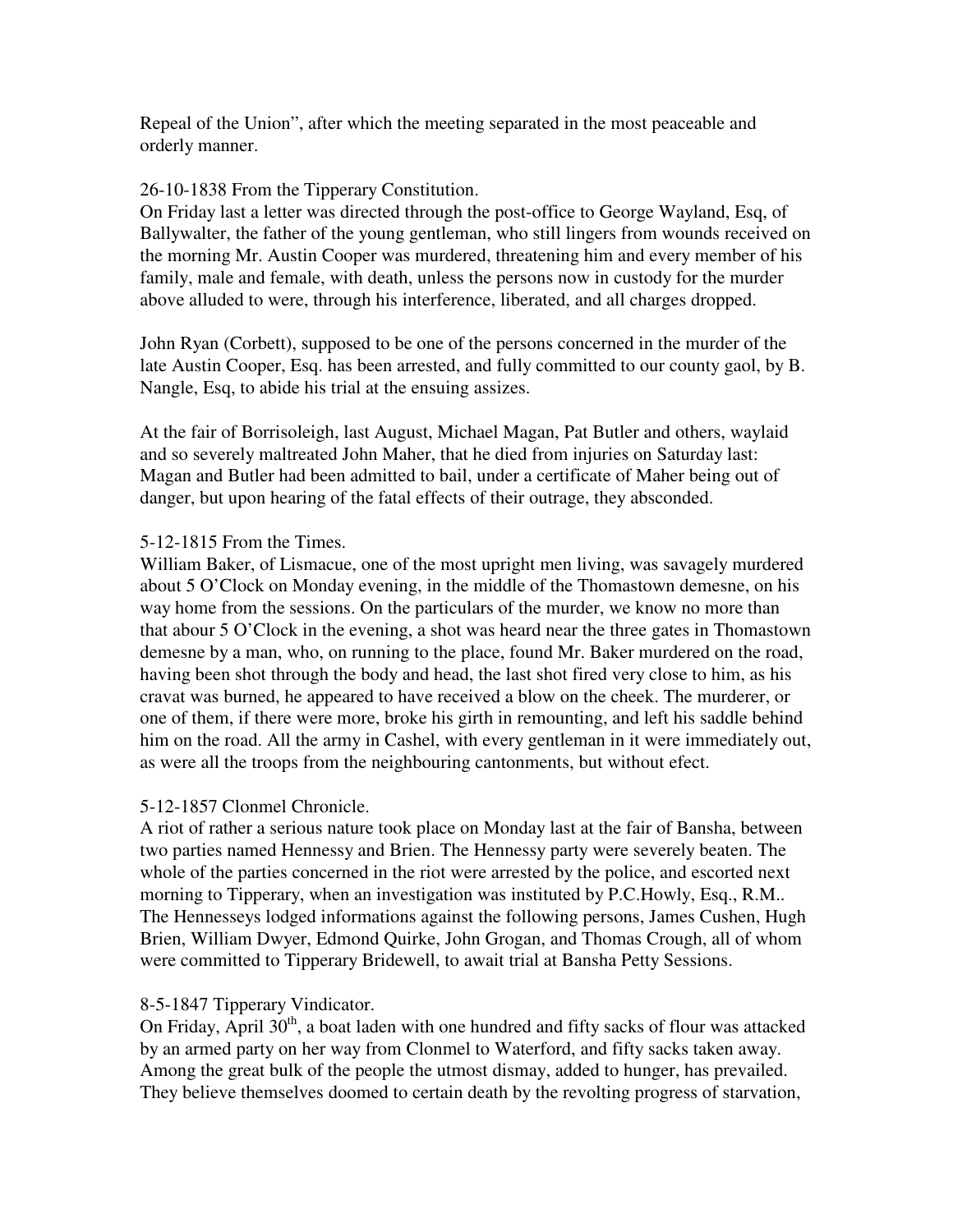and they were determined to make a struggle.

On Wednesday last vast crowds assembled in the neighbourhood of Drom, crying for food and employment. The greater number of these people had been turned off the public works. A bread cart was emptied of its contents near Drom, as was also a load of flour. On Thursday double the numbers assembled at the cross of Bouladuff, their cry being, bread and employment. They proceeded in a body to Thurles, where they sought an interview with Mr. Gahan, the head officer under the Board of Works, in that district. In Templemore on the  $28<sup>th</sup>$  ult., there was a demonstration, which was quelled by the active interference of Rev. Mr. Butler, and other influential inhabitants of that town. In the neighbourhood of Drom and Inch the active exertions of Mr. Trant of Dovea, Mr. Ryan of Inch, and the Rev. Mr. Mullany, have had the most beneficial effect in arresting the strides of famine. The crowds passed on to Fishmoyne, and drove four heifers towards the police barracks of Drom. In Borrisoleigh, Upper Church, etc, much alarm prevails among the poor for the same reason.

#### 24-1-1849 From the Times

#### Emigration. Plymouth

The full rigged ship Pemberton, Captain, J.H.Richardson, arrived here from Liverpool on the  $12<sup>th</sup>$  inst, for the purpose of embarking Irish girls for Sydney. This fine vessel belongs to Messrs Lodge and Pritchard of Liverpool, and registers 1263 tons; her passenger deck runs flush from stem to stern with an average height of eight feet and a half between decks, the larboard-quarter is fitted for a hospital, and the starboard bow is screened off for 11 Irish married couples, pasengers. Double bed places for the girls, measuring six feet long by three feet four inches broad, are ranged in two tiers all round the sides of the ship, the lower tier being one foot from the deck, so as to admit of free ventilation underneath. Her fitments include portable swinging fireplaces,, and extensive cooking apparatus distinct from that of the crew, a life boat, and life buoys. The captain and aftdeck officers occupy a poop cabin, which has a chief entrance from the main deck and a sub entrance near the ships wheel. The crew are berted forward on the main deck in a topgallant forecastle, middle forecastle, and round house. By this desirable arrangement there is total separation of the accommodation of the crew and the passengers. On Saturday night the girls were carefully mustered on board the ship in the Sound by Mr. W.H.Foulds, the officer of Her Majesty's Colonial Land and Emigration Commissioners. These orphans were all above 12 and under 20 years of age, had a fine healthy appearance, and seemed well pleased with their destination. They were selected as follows;-From the Poor Law Union at Roscrea-60 girls, Nenagh-40 girls, Limerick-50 girls, Kilrush-30 girls, Lisnaskea-20, Tipperary-40, Mallow-20, South Dublin-7; From the Dublin Royal Hibernian Military Asylum-24, and from the Cork Foundling Hospital 16 in all 307, under the charge of a head matron, one schoolteacher, and four sub-matrons. After they had been mustered and send below, the crew, consisting of 63 persons, were inspected by her Majesty's emigration officer, Lt. Carew.R.N., who in addition to some general advice, endeavoured in the most feeling manner to impress upon the minds of the men the propriety of treating the unfortunate orphans with every proper respect during the voyage. He subsequently examined the ship's provisions, fittings, etc. Dr. Sullivan who has made eight voyages to Australia, has charge of the passengers., through his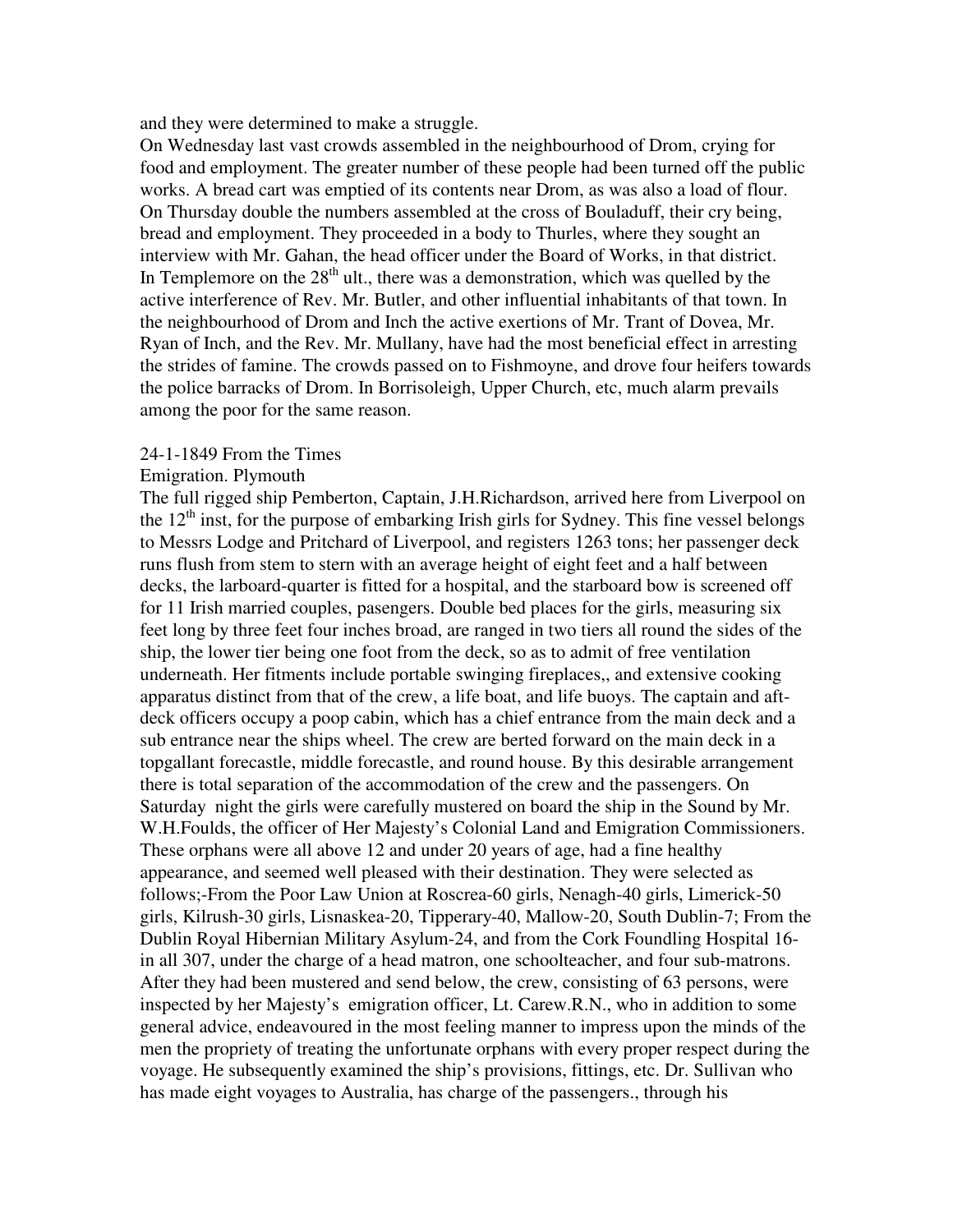application additional deck lights and ventilations have been fitted to the ship. Thus in every way the bodily and and physical wants of these expatriated girls has been cared for. The mental abilities of those from the Unions have received little or no cultivationscarcely one can write and very few can read. To aid them in this deficiency, and to provide suitable employment during the long and tedious voyage, is the peculiar object of the benevolent instution denominated the Female Emigrants Employment Society, which distributes its donations by the hands of the Rev.T.C. Childs, minister of St. Mary's, Devonport, a gentleman who (with Mr. Allen) received the orphans on their leaving the main deck of the Pemberton, and was soon actively employed in giving them spiritual and moral advice, in kindly ranging them in classes, supplying them with books, and appointing teachers and monitors to instruct them on the voyage. The latter were selected mainly from the girls of the Dublin Asylum, and the Cork Foundling Hospital, whose education, descipline, and general appearance reflected credit on the conductors of those humane establishments. There is every reason to hope that the efforts of Mr. Childs will, under Providence, be attended with the most successful results.

5<sup>th</sup> June 1877. From the Freeman's Journal.

Court of Probate.

Before Judge Warren and a Common Jury.

Delany versus Delahunty.

This was a suit to establish the will of the late Patrick Delany, farmer, who resided at Castlequarter, Borrisoleigh, in the County of Tipperary , who died in August last, at the age of 80 years, leaving £300, the price of his farm, which he had sold shortly before his death.

The plaintiffs were the three children of the deceased brother of the alleged testator, and the defendant, the personal representative of his widow, who died after the testator, but prior to the commencement of the suit. The alleged will left the property in equal parts to the three plaintiffs. It was disputed on the usual statutory grounds, fraud being charged against the plaintiffs, but the case turned on the question as to whether the testator was of sound memory and understanding at the time of the execution of the will. For the plaintiffs several witnesses were examined and proved the due execution, and alleged that the testator was perfectly competent when he executed it. For the defendant, Dr. Taylor was examined, and deposed that he saw the deceased a short time before the execution of the will, he had been attacked with a apoplectic stroke, and was in a state of semi-stupor, and, in his opinion, incapable of executing any document at that time: witness did not see him on the day the will was executed. The Jury, without a moment's hesitation found for the Plaintiffs. Judge Warren allowed the defendants £15 costs.

5<sup>th</sup> Oct. 1851.

From the Dublin Evening Herald.

Doon District-Confirmation of Converts.

The confirmation services for the converts of the Parish of Doon, Tuogh and Pallasgrean, were held by the Lord Bishop of Cashel, in the Parish Church of Dromkeen. It had been confidently affirmed that many of the converts would never abide the test of confirmation. Every expedient that Jesuit ingenuity could devise was employed to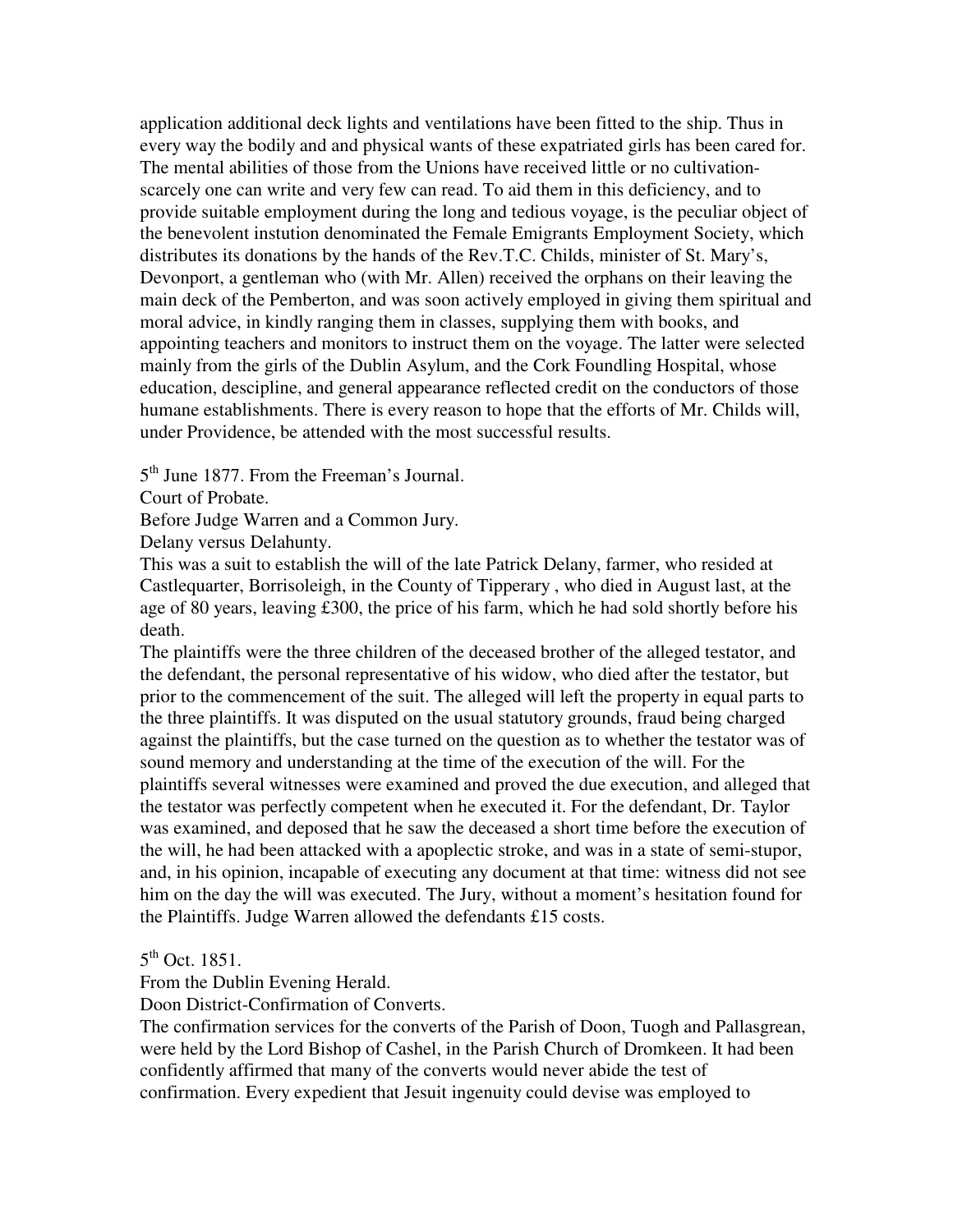intimidate or cajole them into apostasy. Promises of high wages, of constant employment, of the good will of the neighbours, of the Priests blessing, were liberally dispensed by the Romish friends and relatives of the converts, and, when all else failed, there usually followed an eruption o wrathful indignation in the form of threatening and cursings. Regardless of all this, the converts assembled in several bodies in their respective parishes, and pursued their course occasionally saluted by a groan, or a shout, or a curse from the harvest labourers along their line of route. One party of the converts was approaching the Church when the Bishop drove past them. He was greeted with a full and hearty Irish "Cead mille failte", which he cordially acknowledged. He was accompanied by his nephew, the Hon. Bowes Daly, and by the Rev. William Pennefather, Vicar of Aylesbury, who acted as his Chaplain at the confirmations. The services were read by the curate of the Parish, Rev. T. Miles, assisted by the Rev. W.A. Darby, and Rev. W. Scott. The converts joined very generally in the responses, and engaged in singing also, which was excellent. The Rev. Thomas Atkinson, Prebendary of Doon, conducted the arrangements for bringing forward the converts to confirmation at the first service, and Rev. White at the second. The number of converts confirmed were\_

Parish of Doon-107

Parish of Tuogh-66

Parish of Pallasgrean-102.

In all 275 adults, which, together with 4 from the Parish of Cullen, previously confirmed at Tipperary, and 13 from the Parish of Ballybroode, previously confirmed at Cahirconlish, makes a total of 292 converts from the district of Doon.

## 6-4-1835 Times.

On Saturday night last the fox-covers of John Lane, Esq, of Lanespark, near Killenaule were maliciously set on fire in three different places; but owing to the exertions of the Police, who gave the alarm, and the assistance of the neighbours, the fire was happily got under. We have also been informed that threatening letters have been sent, and informations given to two highly respectable gentlemen in that neighbourhood (one of them a magistrate) that their lives were in danger. No other cause can be assigned for this daring outrage and threat but that these gentlemen had been obliged to attend at our late assizes on the trial of the persons charged with the murder of Constable Feely, who was sentenced to transportation.

6-4-1846 From the Nenagh Guardian.

Nenagh Assizes.

Rule of Court.

Martin Boyle, perjury, prison for 18 months and kept to hard labour.

Denis Carroll, James Cawley. John Carroll, manslaughter, 12 months in prison each, and kept to hard labour.

William Carroll, John Ryan, Denis Flynne, and James Kennedy, manslaughter, 6 months each and kept to hard labour.

William Meara, manslaughter, four months prison, and kept to hard labour.

Joseph Leahy, John Cawly, common assault, nine months in prison, with hard labour.

Patrick Madden, malicious assault, 18 months in prison, with hard labour.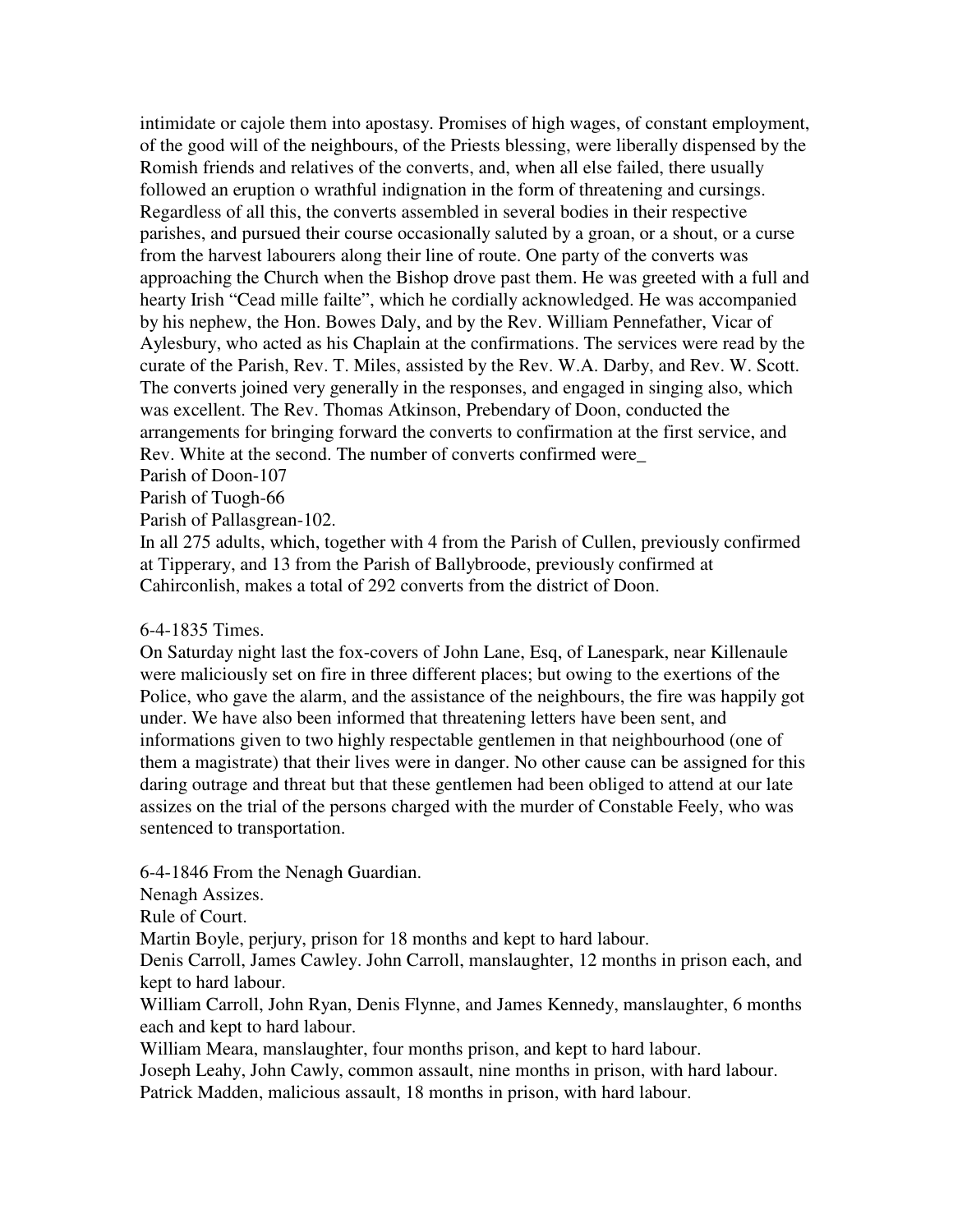Patrick Fogerty, assaulting habitation, and appearing in arms, to be transported for 7 years.

John Mackey, serving a threatening notice, bound to the peace for 7 years.

Bridget Robinson, Mary Robinson, and Bridget Doyle, obtaining money under false pretences, one month each.

Edward Toohey,, abduction, 12 months with hard labour.

Patrick Flemming, highway robbery, 18 months with hard labour.

Patrick Walsh, assaulting with intent to steal, 12 months with hard labour.

John Quirke, manslaughter, 4 days in prison.

Edward Ryan and John Conway, assaulting habitation and appearing in arms, transported for life.

John Kennedy and Thomas Dwyer, assaulting habitation, postponed till next assizes.

Cornelius Bourke and William Bourke, murder, to remain in gaol to abide their trial next assizes.

Daniel Droyne, Thady Ryan and Edward M'Grath, murder, to remain in gaol to abide their trial next assizes.

James Gavin, felonious assault, transported for life.

William Fogarty, felonious assault, and shooting at with intent to murder, to be hanged on Friday  $24<sup>th</sup>$  April, 1846.

Edward Blackwell, stealing a gun, eighteen months confinement and kept to hard labour. Michael Fogarty, felony in a dwelling house, bailed for next assizes.

Darby Walsh, stealing a lamb, 6 months with hard labour.

Tim Darcy, Daniel Quin, and Daniel Greagan, felonious assault, trial postponed to next assizes.

Edward Cormack, Morgan Meara, Denis Cormack, Mark Cormack, and Patrick Cormack, murder, to remain to abide their trial at next assizes.

Patrick Kennedy, Patrick Meara, malicious assault, trial postponed to next assizes.

Thomas Williams, larceny, transported for ten years.

James Devany, serving a threatening notice, trial postponed.

Timothy Hogan, John Hogan, and John Whelan, murder to remain to abide their trial to next assizes.

John Duncan, taking a gun, prison for two years, with hard labour.

Patrick Ready, malicious assault, trial postponed.

Thomas Quirk, riot, eighteen months hard labour.

Jeremiah Quirk and Phil Moylan, riot, 12 months hard labour.

John Meara, bailed for next assizes.

Patrick Hayes and Patrick Rice, alias Bourke, conspiracy to murder, to be hanged  $30<sup>th</sup>$ April 1846.

Patrick Brian, Murder, trial postponed to next assizes.

William Brian, felonious assault, and shooting at with intent to murder, sentence of death recorded.

Michael Stapleton, larceny, confined for two months.

Philip Maher, murder, to remain to abide his trial at next assizes.

William Walsh and Ellen Bercury, murder to remain to abide trial at next assizes.

Patrick Stafford, stealing asses, transported for 7 years.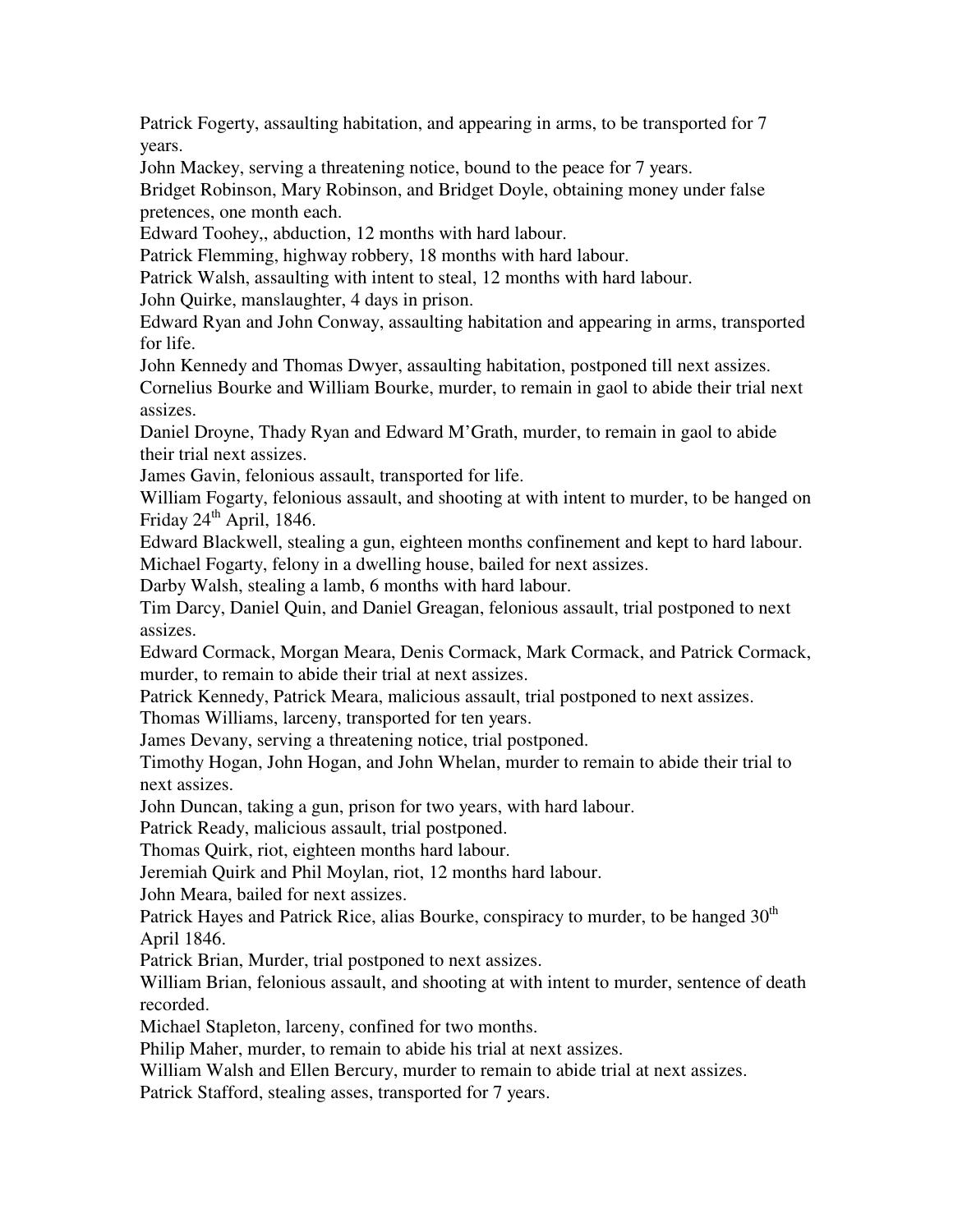William Kennedy, perjury, transported for 7 years. Thomas Darcey, serving a threatening letter, two years in prison with hard labour. James Cane, serving a threatening letter, bailed for next assizes. Michael Meara, felony in a dwelling house, trial postponed. Paddy Kennedy and Thomas Kilkeary, assault, bailed for next assizes.

6-6-1833 Clonmel Papers.

Tithes, County Tipperary.

On Tuesday last a small party of the Killenaule police went to the parish of Lismolin, under the command of Chief Constable Smith, to protect Mr. Benjamin Wright, the proctor of the Rev. Archdeacon Cotton, whilst serving writs on the parishioners for arrears of tithes. Here they were met by a party of between 500 and 600 armed with spades, shovels, forks, etc. who demanded that the Tithe-Proctor should be given up to their vengeance. This Mr. Smith of course refused, and foreseing the probability of a contest, in which his small force would perhaps suffer severely, he very prudently retreated to the Police-Barrick at Harley Park. The writs, of course, remain unserved, and the necessity of an increased force is spoken of ere they can be executed, without a resistance that might lead to Bloodshed in the present irritated state of the peasantry in that Parish.

At an early hour on Friday morning, a party of military (Horse and foot) and a number of Police, accompanied by Dr. Fitzgerald, resident magistrate, set out on a secret expedition, and searched the neighbourhood of Lowesgreen, with warrants for the apprehension of the tithe defaulters. The birds were, however, up, and flown; not a defaulter was found in bed. On enquiry it was found that a Policeman had given the defaulters timely notice of the warrants out against them, and of the intended capture.

On Thursday night, between 10 and 11 O'Clock, an attack was made on the Glebe House of the Rev. Mr. Lawrence, at Littleton, by four men. They were in the act of forcing an entrance through the roof, when Mr. Lawence rang the Labourer's bell, which is attached to the Glebe, which woke the Police, who came on the instant and captured the men. They are fully committed.

On Monday, the fair day of Ballingarry, a desperate riot took place between the old factions of Shanavests and Caravats. The results were most serious to the inhabitants, who were all implicated, as one side or the other happened to prevail. Every door, gate, and window, in the village was broken; amongst others, the house of Mr. O'Donnell was furiously assailed, and a great part of his furniture, etc, was destroyed. His servant-boy was beaten so badly, that his life was despaired of. Several others were seriously injured in the affray.

The Caravats pursued a man named Maurice Ivors in the very Chapel of Ballingarry , where they murdered him, an act before unheard of in Ireland, for this century at least. Mr. O'Donnell, and his brother fired six shots from their windows at the assailants below, who waged war with stones, etc. but none of the shots took effect.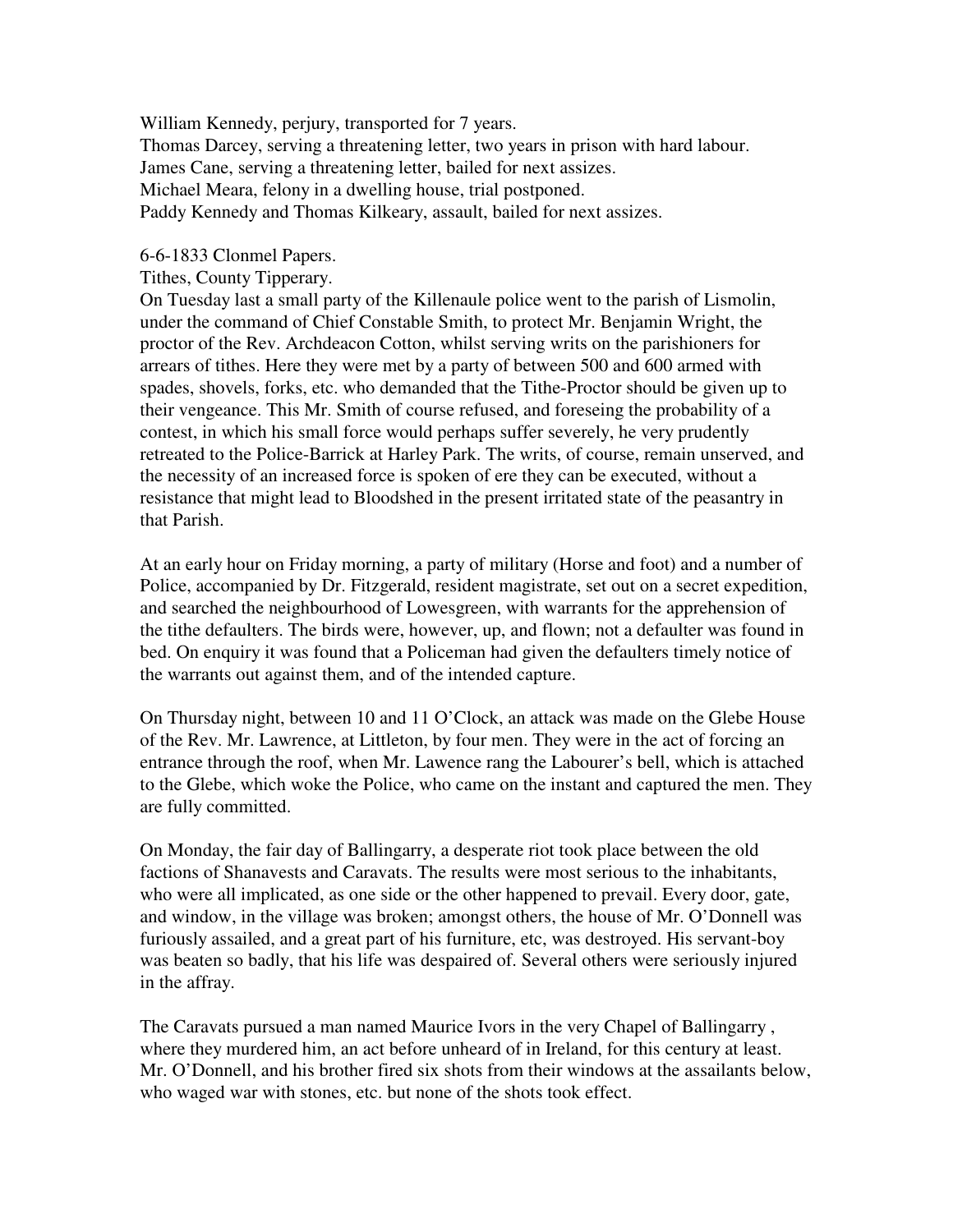#### 6-7-1842 From the Times.

Thomas Stapleton and Thomas Gleeson were respectively indicted for having, on the  $27<sup>th</sup>$ of April, at Lissatunny, in this county, fired a loaded gun at one Patrick Gleeson, with intent; To murder him, or to disable, or disfigure him.

Patrick Gleeson, sworn and examined: I live at Lissatunny, in this County and am a tenant of Mr. Stafford O'Brien. That gentleman some time since made some changes in the quantity of land held by tenants, in order to square the farms. No one was dispossed altogether. I lost abou 5 acres, and gained two. The two acres I got were previously held by men named James Gleeson and Martin Nowlan. On the  $27<sup>th</sup>$ . of April, a little after 7 O'Clock in the evening, I was returning from my work, and as I was passing a grove of trees , I met three men on the road, one who was armed with a gun, another with a pistol, and the third with a stick. They put me on my knees, and when they did so I asked them why they were going to shoot me, and how I deserved it. They replied, for tilling Nowlan's land. The prisoner Stapleton held the pistol, and Gleeson the gun. They went behind me in the road, Stapleton snapped the pistol twice at me, but it missed fire and would not go off. Gleeson then handed Stapleton the gun , who fired a shot at me, which broke my arm near the elbow. (The witnesses arm was bandaged up, and he appeared to be in a very bad state of health.) He was quite close to me when he fired, and my clothes were burned. The men were not disguised in any way, and I am positive that the prisoners were two of the men who attacked me. I have not recovered the use of my arm since, and have been under the care of Dr. Kempster up to the present time.

Dr. Dempster deposed that he was the surgical attendant of Gleeson, and that it was only within a few days he had a hope of being able to save the poor man's arm from amputation. He was also present when the prosecutor, in the fullest manner, identified the two prisoners, and singled them out from a number of men of similar appearance and dress. Mr. Joseph Tabuteau, stipendiary magistrate, also proved the identification of the prisoners by Gleeson in his presence.

The case for the Crown having closed, Several witnesses for the defence swore to an alibi for both prisoners.

The Chief Justice then charged the jury, who found both prisoners guilty. Sentences.

The several prisoners convicted of transportable offence-namely John Pound, Michael Hayes, Cornelius Flynn, Patrick Dwyer, Thomas Stapleton, and Thomas Gleeson, having being placed at the bar.

The Right Hon. The Attorney General having applied for judgement of the Court upon these prisoners.

The Lord Chief Justice, addressing th prisoners, said that the offences of which they had been convicted were one and all of them crimes of no ordinary enormity-crimes, by the commission of which they had respectively brought on themselves the moral guilt of murder. It had, however, pleased God to spare their souls from the pollution of that greatest offence; but no person who had heard and considered their trials; could have a doubt left on their minds, that though death had not ensued as a consequence of the outrages of which they had been convicted, it was solely through the mercy of God, and not owing to any forbearance on their parts, that that dreadful guilt did not then rest upon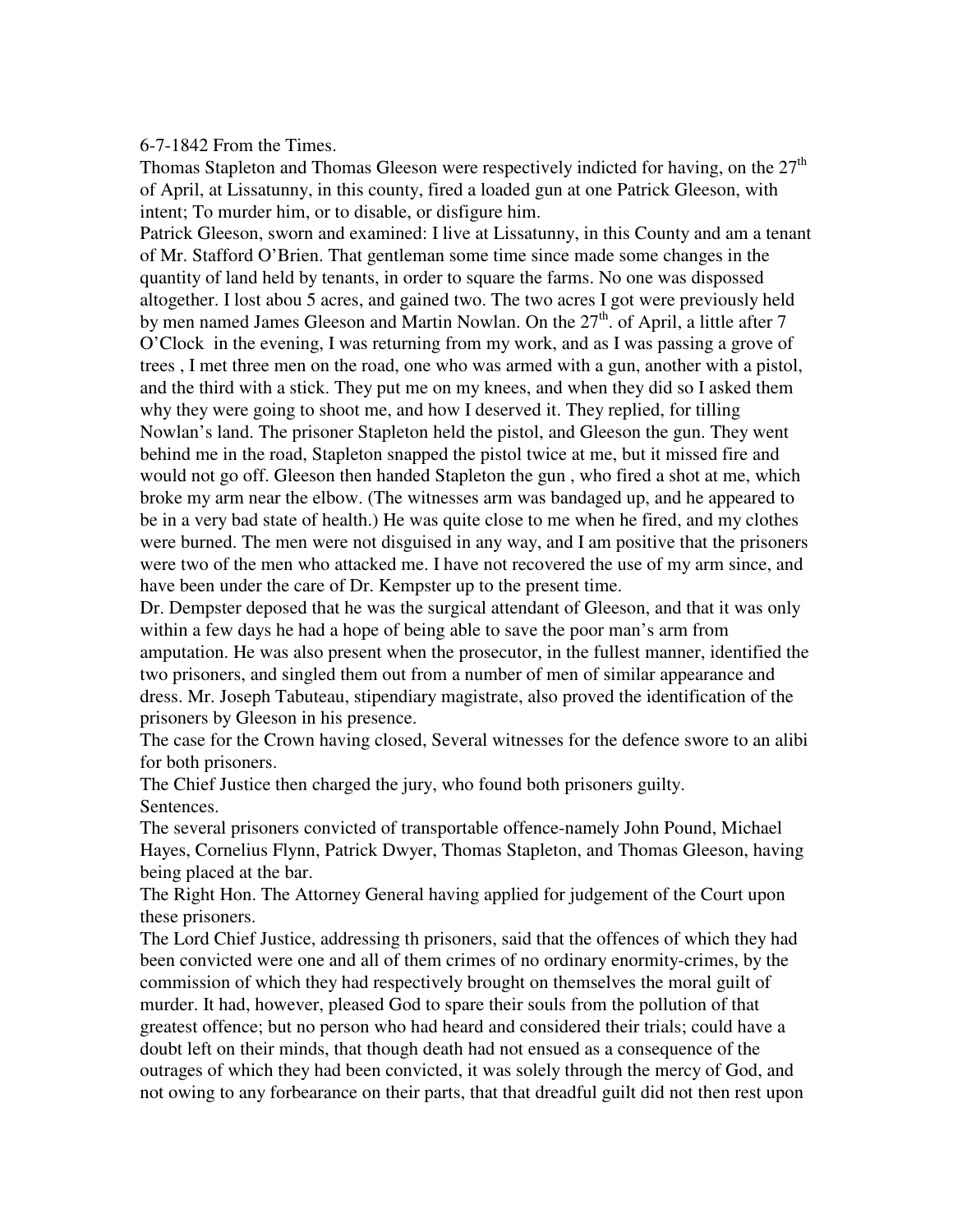them. His Lordship next adverted to the case of Gleeson and Stapleton. Who were convicted of firing at Gleeson, and fracturing his arm, and concluded by saying, that a remarkable feature in all these crimes was, that there was no attempt of concealment. His Lordship then pronounced sentence of transportation for life against all prisoners, and the commission closed.

From the Nenagh Guardian March  $9<sup>th</sup>$  1839.

From a compendium of crime in the County Of Tipperary, as recorded in the Nenagh Guardian form the first publication on the  $21<sup>st</sup>$  July 1838 to the 13<sup>th</sup>.March 1839. Comprising a period of 8 months.

July  $21<sup>st</sup> 1838$ .

Murder.

John Kennedy, who had been placed as and agent by Denis Canny, Esq, over some of his property, about three miles from Nenagh, and from a situation a man named Gleeson had been removed. Kennedy was fired at nearly two years ago, and shot through the arm, for which offence two sons of Gleeson, were prosecuted by him at the Assizes in Clonmel, but acquitted in consequence of the Prosecuter's testimony being shaken by a celebrated cross-examiner on the Leinster circuit, and ever since he has been obliged to carry fire arms for protection. He has been repeatedly served with threatening notices, and on Monday morning last, about 4 O'Clock, these notices were carried into full force against him. As he was proceeding at that early hour to look after the cattle under his care, he was pounced upon by a number of men, and murdered in a savage manner; he was a very muscular man, and the ditch and grass in the place where he was murdered bore marks of a furious struggle. At the time he was murdered he was armed with a stick and pistol, but such was the plan laid for his destruction, that these weapons were of no avail to him. It was known by his assassins, that he should pass through a narrow lane or Boreen, and inside the ditches they divided themselves into two parties, and when the fated man entered this passage, they set upon him, blockaded him up, and accomplished their deadly purpose, for as he escaped the pistol on a former occasion , they were determined , as the nature of his wounds proves, he should no more be a living witness against his assailants.

#### 6-7-1909 Times

On Saturday, before Mr. Hornibrooke, R.M. and other magistrates, three men, Michael Flynn, Snr, Michael Flynn, Jnr, and John Ryan, were charged by District Inspector Madden under the Prevention of the Crime Acts, 1871, with having assaulted Sergeant Mullally and Constables Hervey and Kelly. The evidence showed that the prisoners formed part of a disorderly crowd who attacked and beat the police in the streets of Thurles. Some of the policemen were so badly injured that they were unable to resume duty for some days. The Bench ordered Michael Flynn, Jnr. to be imprisoned for two years and three months and bound him to the peace. John Ryan and Michael Flynn, Snr. were ordered to be imprisoned for six months and three months respectively and to find securities for their future good behaviour.

6-8-1838 Assizes Tipperary Tuesday.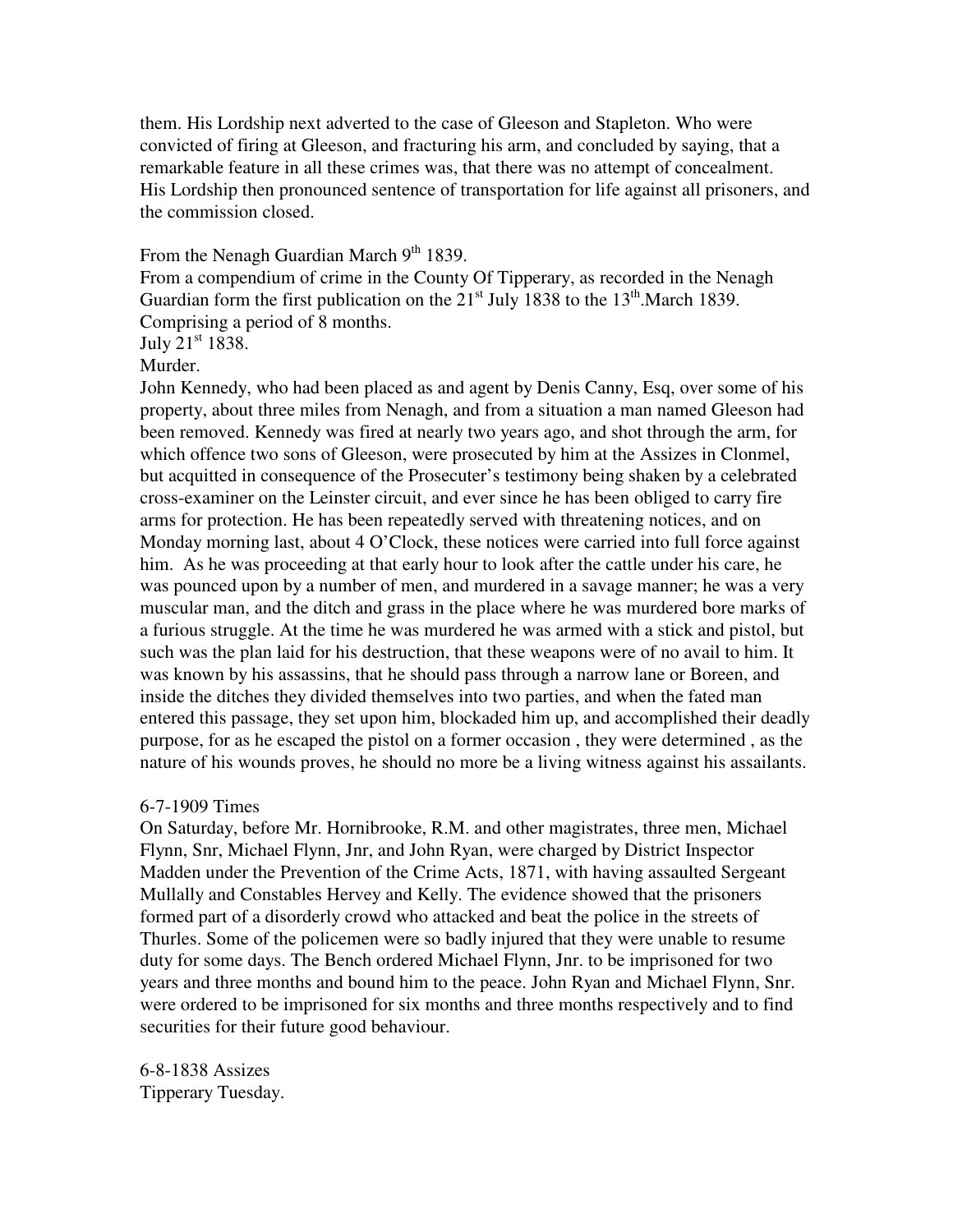The following cases before Judge Moore;-

John Sausse, Tady Dunne, Johhn Dunne, Richard Dunne, Andrew Fox, Francis Pollard, Thomas Finane, and John Hennessy, were indicted for the wilful murder of John Haydon. It appeared that on Christmas Day last there was a row between two parties; the deceased was attacked with stones, and was so much injured, he died 10 days after. The jury returned a verdict of manslaughter against Sausse, Rd. Dunne, Finane, and Hennessy. The other prisoners were acquitted.

Patrick Ryan was indicted for the wilful murder of John Lanigan. Mr. Scott, Queen's counsel, stated that the prisoner was indicted for the wilful murder; amd the crime could not be designated by any other name, as the case had been established to be of that character upon a previous investigation at the summer assizes of 1837. Five men had been put upon their trial for the offence, four of whom were found guilty. The prisoner was not made amenable at that time, but the evidence and the informations strongly against him, the crown felt bound, now that he had been arrested, to put him on trial. It appeared from the evidence that the deceased lost his life in a quarrel, having been struck with stones on the head. Judge Moore charged the jury at great length, and stated that if a verdict of guilty was to be returned, it could only be for murder, as no circumstances appeared to reduce the offence below that crime. The jury remained upwards of four hours in deliberation, and returned a verdict of *Not Guilty* 

*the eath* 

*decease as connext a dispute concerning la nd ecease as connext de it is observate by ning la because he as the cousin o the anlor s aent brouht he eience hoeer, as not suicient aainst the risoners, althouh their articiation directe an acuittal. Dwyer were indicted for a greious were indicted for a greious were indicted for a greious m assaut on Constable Scuice, when in discharge of h is duty. atrick Seerin Police eamine; rreste ohn yer at onasea on the ni*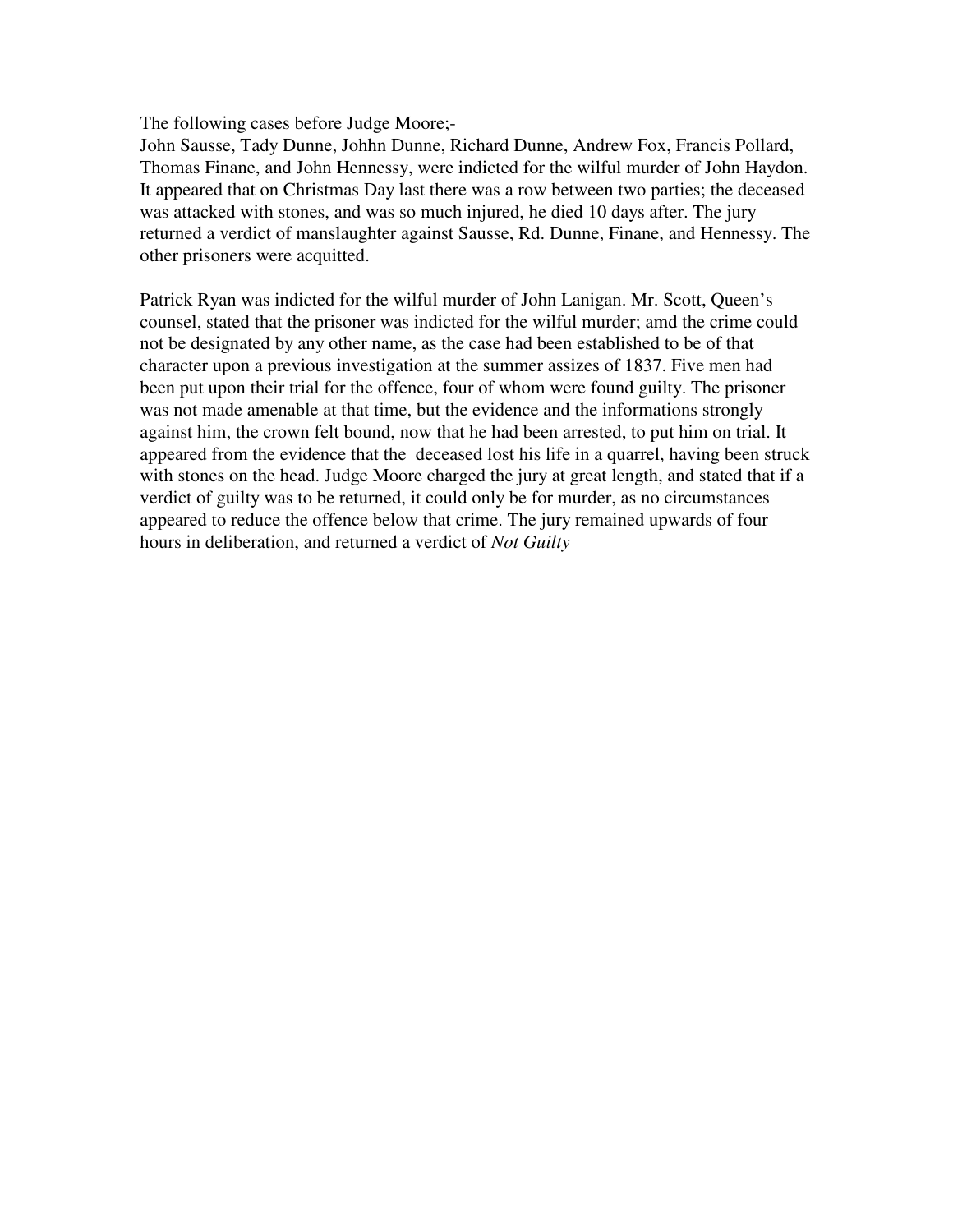persons in every direction crying out "where are they, where are they". Witness had a warrant which he produced. Was with his party that night in policeman's dress. Heard that a man was shot that nightof the name of Michael Ryan. There was an inquest held on the man.

John Scuice examined. Was with Constable Speerin on the night at the arrest of John Dwyer.on the night of the  $21<sup>st</sup>$  Oct. Was struck that night by a party of persons, five of whom he knew, Dwyer whom he went to arrest, was one of them, he has since been transported, another of the five is dead, and the three prisoners at the bar are the remainder of the five. Saw the elder Pat Dwyer and his son Pat throwing stones at him and his comrades that night. Was very much injured.

Mr. J. Wilcox Examined;-Proved the warrant, The man against whom that warrant had been issued, had been since transported for the offence for which he was then arrested. The father Pat Dwyer was sentenced to one years imprisonment with hard labour, and the son to 7 years transportation.

Patrick Dwyer sen, who is a notorious character, fell upon his knees and uttered dreadful imprecations against Mr. Wilcox. The younger Dwyer, when leaving the dock, swore that if he ever returned from transportation, he would put a bullet through the brain of the magistrate.

Ireland.

From the Clonmel Herald of the  $30<sup>th</sup>$  Sept 1815

On Wed. last in the middle of the day, a large party of men, armed, assembled in the neighbourhood of Rehill, and robbed Mr. Meagher, of Rehill Lodge, and a number of persons in that neighbourhood of their arms.

On Thursday last, in the middle of the day, a party of eight men attacked the house of Mr. John Beere, at Scart, between Cahir and Clogheen, for the purpose of taking his arms-Mr. Beere, however, with laudable determination not to submit to those lawless ruffians, sallied out upon them, and with the assistance of his three brothers, most bravely encountered the assassins, when, after a discharge of a mumber of shots on each side, the villians fled, leaving one of the party wounded behind them, who was brought into Clogheen, and is in custody there.

State of Tipperary.

The Baronies included in the late Proclamation comprise nearly two thirds of that fertile and beautiful County, its best towns, its most splendid seats, the well known "Golden Vale" of 40'000 acres, the romantic secnery along the river Suir; the nutritious pasturage, the well dressed sheep walks; the productive corn fields, for which the County of Tipperary has long been celebrated. The City of Cashel, the assizes town of Clonmel, Carrick-on-Suir, Thurles, Tipperary, Killenaule, Fethard, Burrisoleigh, all are comprised within the disturbed district.

The Principal proprietors of the estates are, The Earl of Llandaff, Lady Caroline Damer, Messrs Smith Barry, and Henry O'Brien, Earls of Derby and Mountcashel, Colonel Pennefather, Sir William Barker, Messrs. Barton, Massey Dawson, Perry, Bagwell, Scully, Langley, Maher, Butler, Hunt, Moore, Fitzgerald, Palliser, Lord Hawarden, and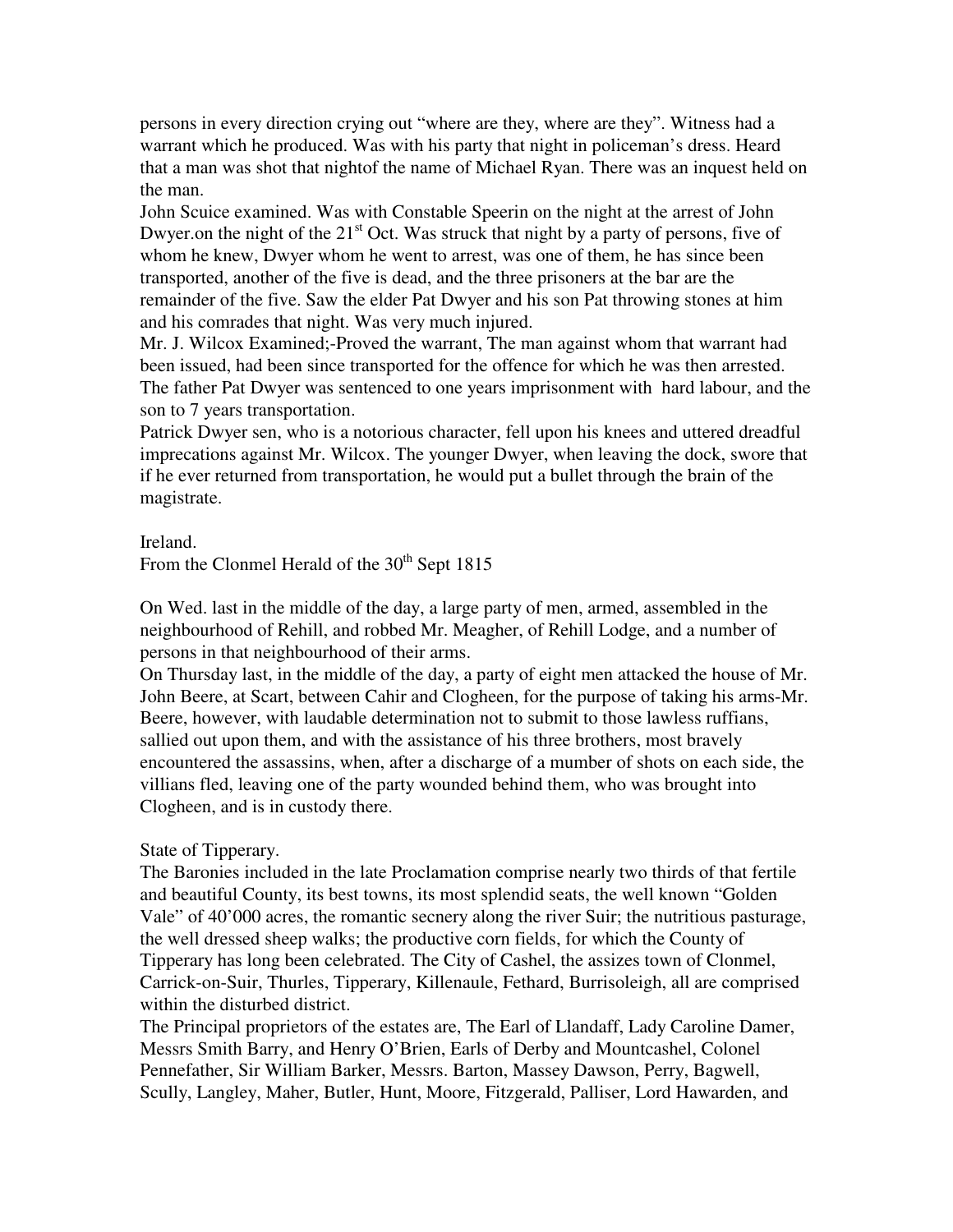## Lord Norbury.

#### 6-12-1883

A number of unemployed labourers waited upon the Tipperary Board of Guardians to request Outdoor relief or employment. Their manner was so menacing that it was decided to admit but one at a time. They represented that their families were starving. They wanted employment, but the farmers would not assist them. The Board informed them that they had no power either to give employment or outdoor relief. They could only offer them admission to the workhouse. One of the labourers, with a family of eight, said if he went into the workhouse, he would have to give up his house, and thus lose it. Could not the Board assist them to emigrate? The Chairman intimated that they could not help them in that way. The applicants then left.

#### 7-1-1812 Freeman's Journal.

A melancholy accident took place on Wednesday night, at Archerstown Mills, Co. Tipperary, the property of Messrs Knaggs and Lawless, which accidentally took fire, and was burnt to the ground before any exertions could possibly be made to save them: fortunately no lives were lost, but the calamity is dreadfully heightened upon two worthy and industrious men, by the neglect of insuring. The Malt houses belonging to those Gentlemen fortunately escaped the conflagration.

On Thursday night, a man in the service of Messrs Riall and Malcomson, at their brewery in Clonmel, and who was left to attend the kiln, fell asleep near the grate, when some on the coals fell on him, his clothes catching fire. He was immediately attended by Surgeon Phillips, but there is little hopes of his recovery,

On Saturday night, as one Thomas Moughane, who lives near Garryricken, beyond Nine Mile House, was on his return home from Callan, he was met on the road by a party of men, one of whom, named Kearney, asked him some mysterious questions respecting Caravats, which Moughnane not understanding, he was desired by Kearney to defend himself, and was struck immediately, several blows, two of which he spurned with such good effect as to leave Kearney senseless. He was then attacked and pursued by Kearney's party, from whom he made his escape, and lodged informations before Thomas Pennefather, Esq. of Ballylanagan, of the assault committed on him. Kearney was so severely injured by the blows he received, that he died on Monday morning.

#### 7-1-1918

## The Nenagh Murder.

At the Inquest in Nenagh, Co. Tipperary, on George Sheehan, who was killed in his own house while trying to prevent three masked and armed men from stealing a rifle belonging to his son, a soldier, home on leave from France. Mrs Sheehan aged 70, stated that while she and her husband were in the house after her son had gone out three masked men entered. Her husband grappled with one of them, and shots were fired. Her husband cried out that he was wounded. The men then left with her son's rifle. Sergeant Daughton, of the Royal Irish Constabulary, said that the old man, who was 76 years of age, told him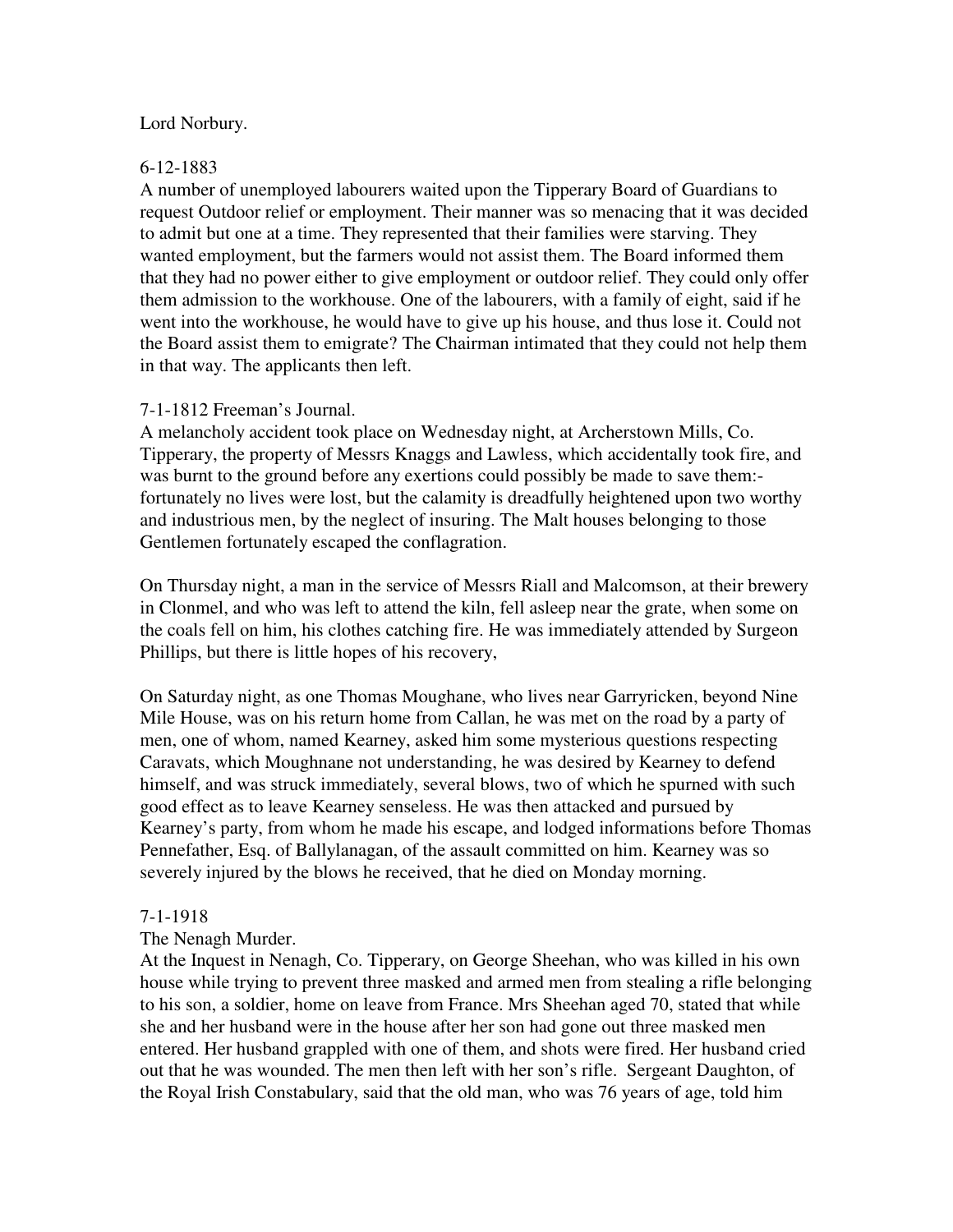that he had his assailant under him on the ground, when the latter shot him in the stomach with a revolver. He continued to hold him by the throat, and the man then shot him in the wrist and disabled him. The Police and Military are searching for the stolen rifle.

## 12-1-1918

Three arrests have been made of men alleged to have been concerned in the murder of the old army pensioner George Sheehan, at his home near Nenagh, a short time ago. Sheehan lost his life while trying to prevent three masked and armed men from stealing a rifle belonging to his son, a soldier home on leave from the front. The men arrested are three brothers named O'Brien, the sons of a woman who was postmistress in the Silvermines district, of Tipperary, up to a few weeks ago. Two of them are National School Teachers, and the third who was a postman for a time, is a Captain in the Sinn Fein Volunteers, Their Father who is dead, was a Policeman. The accused men, who are in Limerick gaol, have been remanded for 8 days.

## **State of the Country. 7-3-1839**

## **To the Editor of the Nenagh Guardian. Borrisokane May 2nd.1839.**

Sir,- in consequence of an article which appeared in the Dublin Evening Post of the  $30<sup>th</sup>$ . April boasting of the lack of outrage in the Northern part of Tipperary, I beg you will give insertion to the following.:

## **Taking of Fire arms by day**

Four men entered the house of a man named Lyons, at Terryglass, at noon-day, and having searched the house for fire-arms, they found only a loaded fowling piece, which as of a matter of course, they took possession of.

## **Men armed with faces blackened.**

In the same neighbourhood, five or six armed men, with their faces blackened, entered the house of a man named Corcoran, and searched it for fire-arms and money.

## **Assault and tendering an illegal oath.**

The house of Andrew Harty of Kilbarron, was broken into by a party of men, and after beating him unmercifully, they put him on his knees, and swore him to give up the land held from Lord Moss.

#### **A similar outrage.**

A large party of armed men broke into the house of William Hogan of Moderreny and swore him to give up what land he held.

#### **Incendiarism.**

On the night of the  $24<sup>th</sup>$ ,. Of April, there was a house maliciously burned at Ballingarry.

## **Serious assault.**

A man named Kelly was waylaid and pelted with stones, in the Parish of Lorrha, that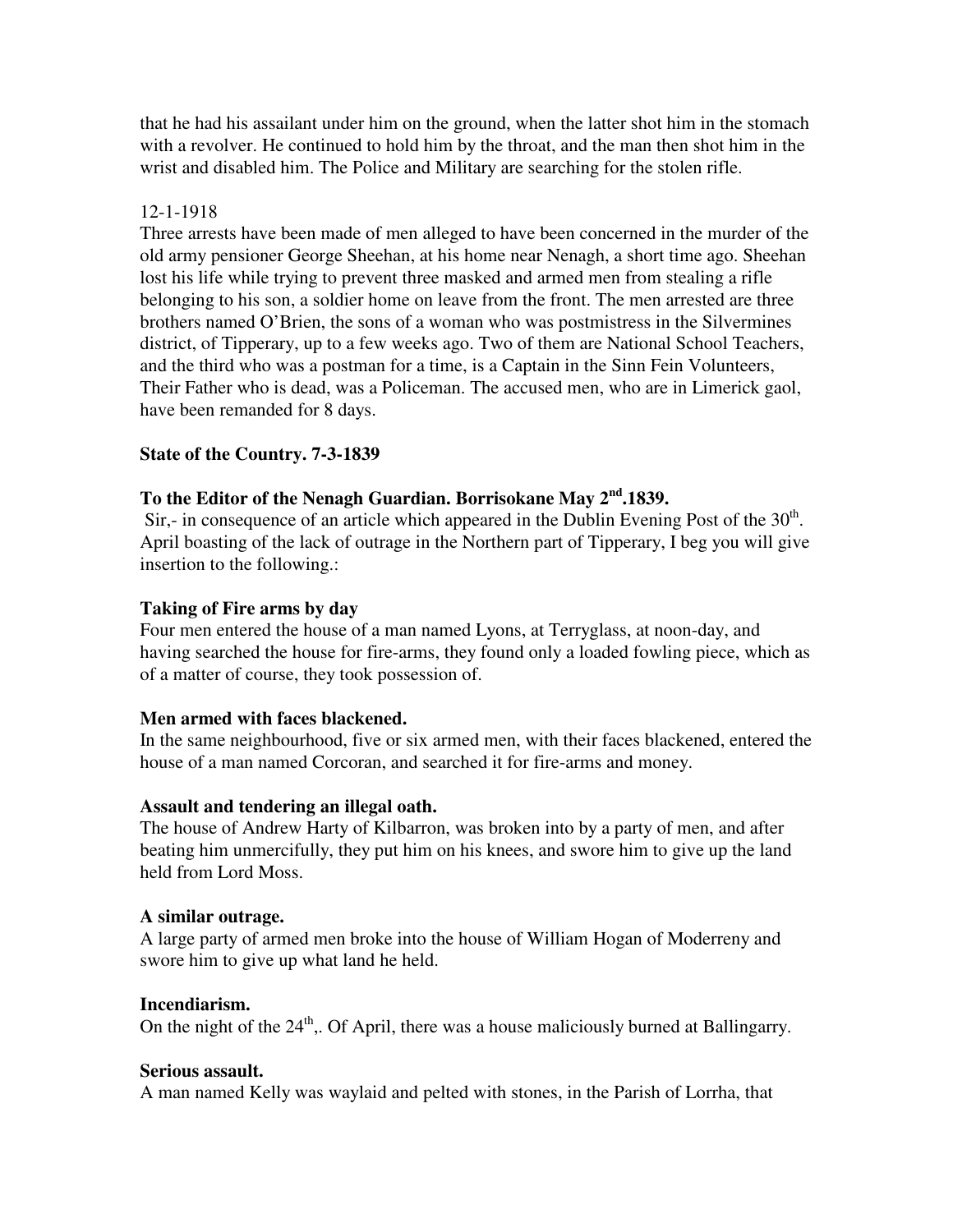most tranquil part of all "North Munster".

## **Threatening Notice.**

In the middle of noon-day, and in his own garden, at Ardcroney, Walter Hacket was served a notice by a party of armed men. On their departure they fired some warning shots.

## **Tendering illegal oaths.**

A few days after the above occurance, a number of armed men visited the same person, while in his own house, and putting him on his knees swore him not to work on some disputed land.

## **Precursor Leglisation.**

The house of the caretaker of Kilerue- wood, was entered a few days ago, by four armed men, who made no secret of their murderous intentions, Fortunately for the man he was not in the way at the time. They departed vowing vengeance Against him if he did not quit the place entirely.

## **Discharge of Fire-arms and Threatening notices.**

On the night of the  $30<sup>th</sup>$ , the house of John Gleeson, better known by the name of "Jack" Andrew", was attacked by a armed party. Not being able to effect an entrance, they fired two shots and posted a threatening notice. The substance of the notice was, that unless he gave up the land he held from Colonel Maberly?, He might prepare his coffin.

## **Assault.**

John Gleeson alias "White Tom", from Curraghneddy, and two men of the name of Hayden, were waylaid at Dolla, and beaten with stones on Wed. last, as they were on their way home from the fair at Silvermines. Gleeson and one of the Haydens received severe fractures, the other of them had four teeth knocked out. His mouth smashed and his face dreadfully lacerated.

# **Waylaid and Assault.**

A man named Michael Brien was on his way home from the last Petit sessions in Kilmore, he was overtaken by a man who collared him, drew a stone from his pocket and beat him with it. Another man named Baynan joined in the attack, and belaboured Brien most unmercifully, with a cudgel. Brien having disengaged himself from his attackers, ran for his life, they followed him, but being unable to overtake him, one of them hurled a stone at him which tumbled him into a pool of water. The result would have been fatal to his life, had not some people been coming in the opposite direction at the time.

## **Assault and Rescue.**

At the market of this town (Borrisokane) on Thursday, a man named Condron seized on three pigs, belonging to another man named Kenna, under the virtue of a civil bill decree. Kenna rescued the pigs from Condron, knocked him down, and leaped on him while down, not satisfied with this brutality, he drew a claspknife, and swore he would run him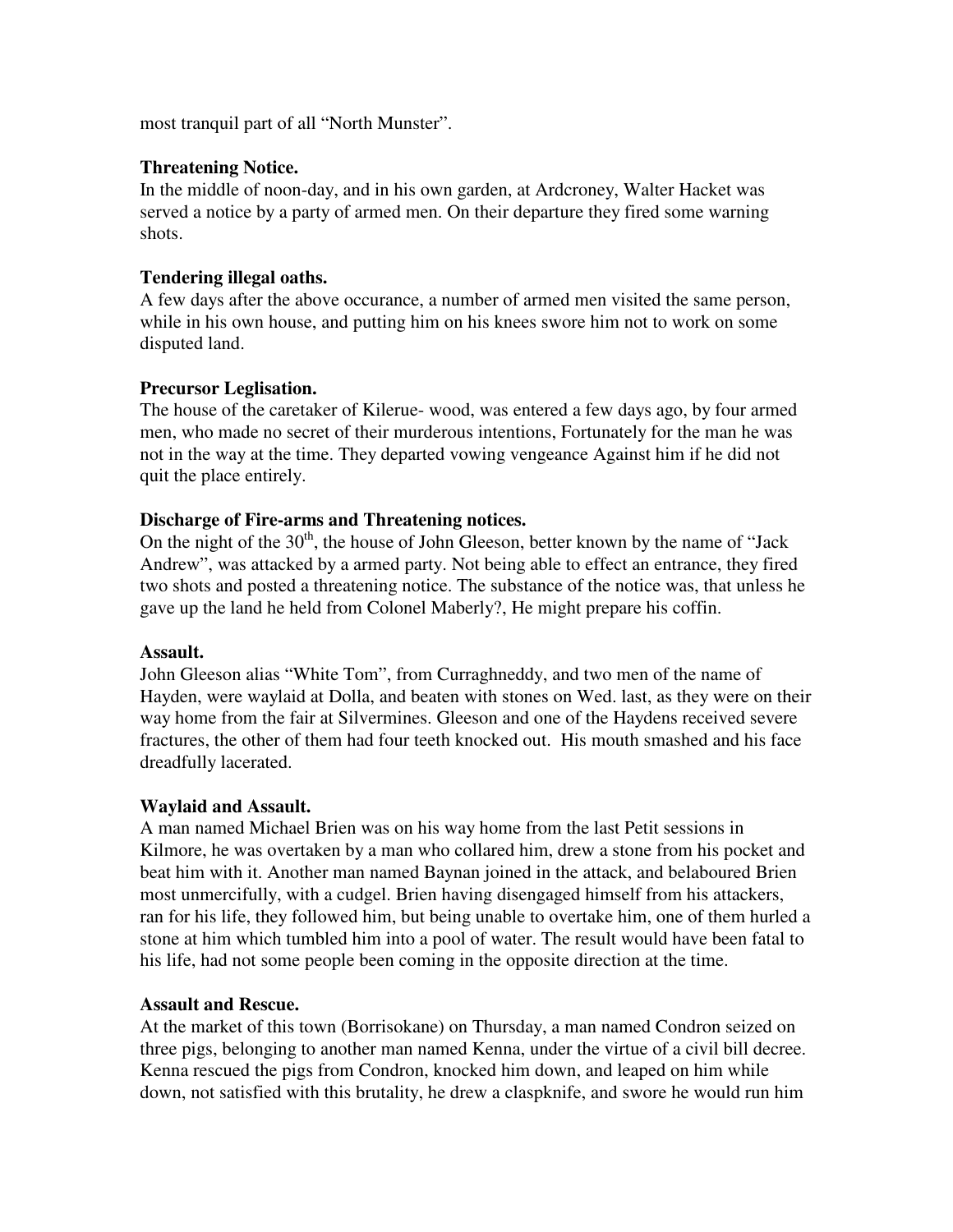through, if he ever came near him again. Condron was raised from the ground all covered with blood.

## **Serious Assault.**

Morgan Kennedy of Castle Otway, was waylaid by a party of men to the number of a dozen and inhumanly beaten.

## **Waylaid and assault.**

A man named William Star was waylaid and beaten on his way home to Portroe, ftom Borrisokane on the 18<sup>th</sup>. He received three serious wounds to the head.

## **Outrage by an armed Party.**

On the night of Tuesday last, a party of armed men, with their faces blackened, and were headed by a man dressed in women's attire, broke into and plundered the house of John Kennedy, of Templederry, On retiring from the scene of outrage, they smashed the windows.

John Kennedy on Wed. lodged information against a man by the name of Bryan Kennedy, as the man who headed the gang in the dress of a woman. The accused on hearing the charge gave himself up to the authorities here and was admitted to bail?, on giving security of 200 shillings and two others of 100 shillings each. (Not sure if its shillings or pence as the writing is very hard to read. Mary).

# **Threatening Notices.**

On last wed. an incursion was made on the lands of Ballymackey by a fellow called John Hassett and his party, for the purpose of taking possession and tilling a farm, claimed by another man named Michael Hassett. The latter having remonstrated with the invader, a pistol was cocked at his head, and he was told that if he didn't quit the land in a moment his brains would be blown out.

A threatening notice was served on Daniel Delaney, of Ballaughkeene? Intimating that death would be his doom if he dispossed any of the tenants of a farm which he took lately. Two shots were fired at the door at the same time.

# **Armed Precursors administering the oath of Allegiance.**

Three armed men entered the house of Paddy Bohan, of Annameadle, a few days ago at noon. Bohan, not being within, they swore his servant boy to be true to the cause, and commissioned him to serve a notice of immediate quittance on his master.

# **Destroying Ploughs.**

On the night of the same day, some ploughs, the property of one Carney were smashed to bits with stones at Knockfune.

# **Turning up Land.**

About the middle of last month, a field or two, the property of Mr. W. Ryan of Clougher, were dug up in the open day by a party of men. A notice was served the next night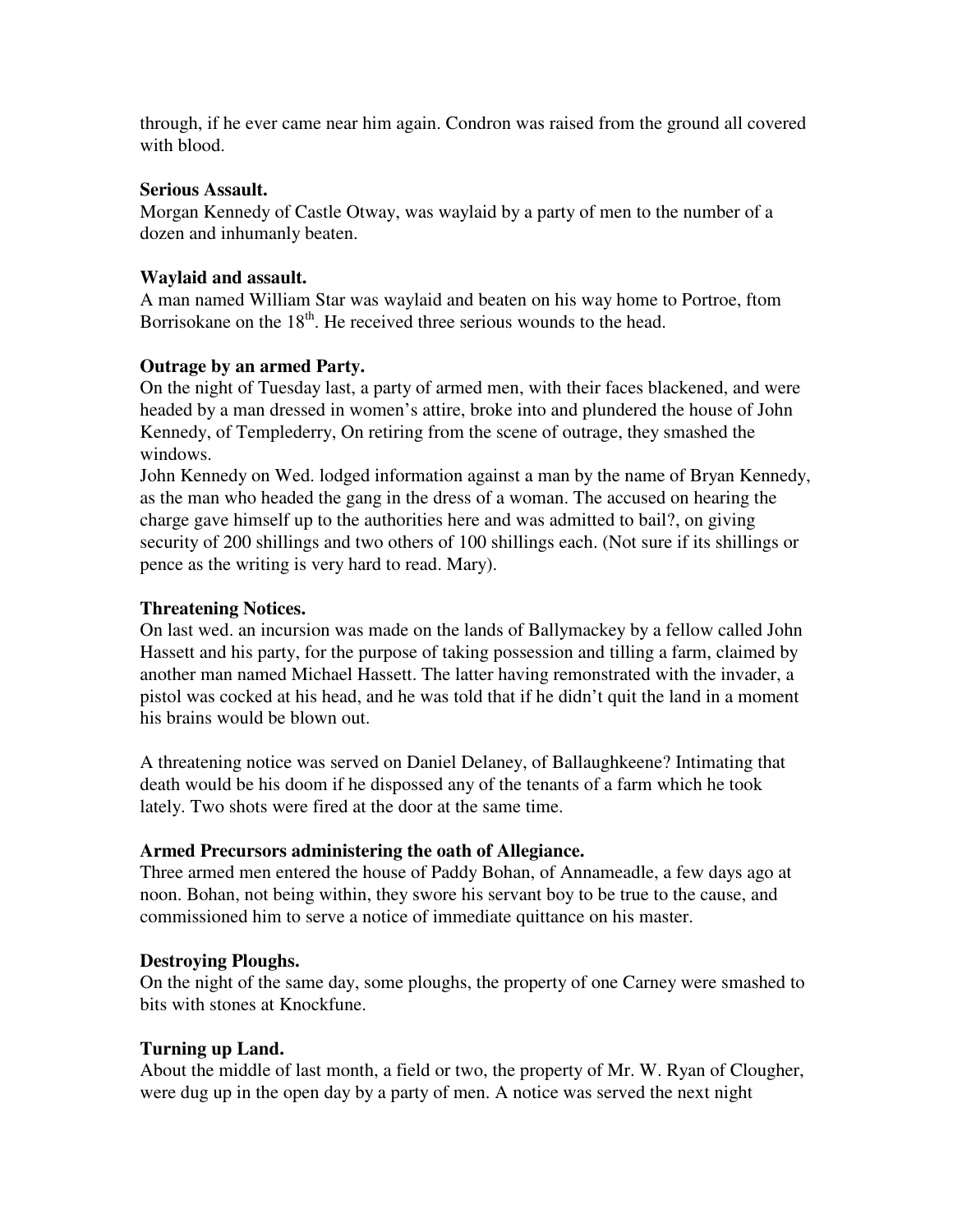treatening him with death if he did not set the land for 8? Per acre to the friends of the O'Connells.

## **Sharp Shooting.**

A few nights ago shots were fired at the house of John Delany of Killeen. The door was perforated by about 12 pellets.

## **Arrests.**

There have been 7 more men arrested on suspicion of the barbarous murder of Old Hanly at Rapla.

## **Capture.**

Kenna who had given evidence against the murderers of Hanly and who was to prosecute them at the next assizes, but who contrived to escape from the Nenagh Police Barracks was captured on the evening of last Saturday by Head Constable Wess, at Knockenacre-Wood. Kenna was in the act of taking leave of his wife previous to his departure to Liverpool. He confessed that he had been supplied with money out of the fund" to take him to England, and that he came from Thurles dressed in women's attire to bid farewell to his wife and make arrangements for her to follow him.

## **Infanticide.**

A female infant supposed to be about 4 days old, was found in a boghole, near Newport on the  $1<sup>st</sup>$  inst. An inquest was held and a verdict of "Wilful murder" returned.

# **A Wedding favour.**

A fellow named Stapleton from Upperchurch, had his skull severely fractured at a friends wedding on the ist inst. He is likely to die from the wound.

## **Precursor Amusements.**

A few nights ago some of the Precursors cut of the ears of a horse belonging to a man named Ryan, near Newport. Of course this was done for amusement, or by way of hurt to Ryan.

## **More.**

A plough was smashed and two threatening notices were served on John Molloy near Thurles, caretaker to Mr. Val. Maher. The substance of the notices was death if he should dare plough the lands of Ballymurreen.

## **Sheep Killing.**

A few nights ago, a fine sheep, the property of Mr. Thomas Cantrill, of Castle Otway, was killed on the lands of Lattera. The flesh and fleece were taken away, but the head and entrails were left behind.

# **Robbery.**

Some nights ago a quantity of corn was stolen out of the barn of Mr. Rickard Bourke, of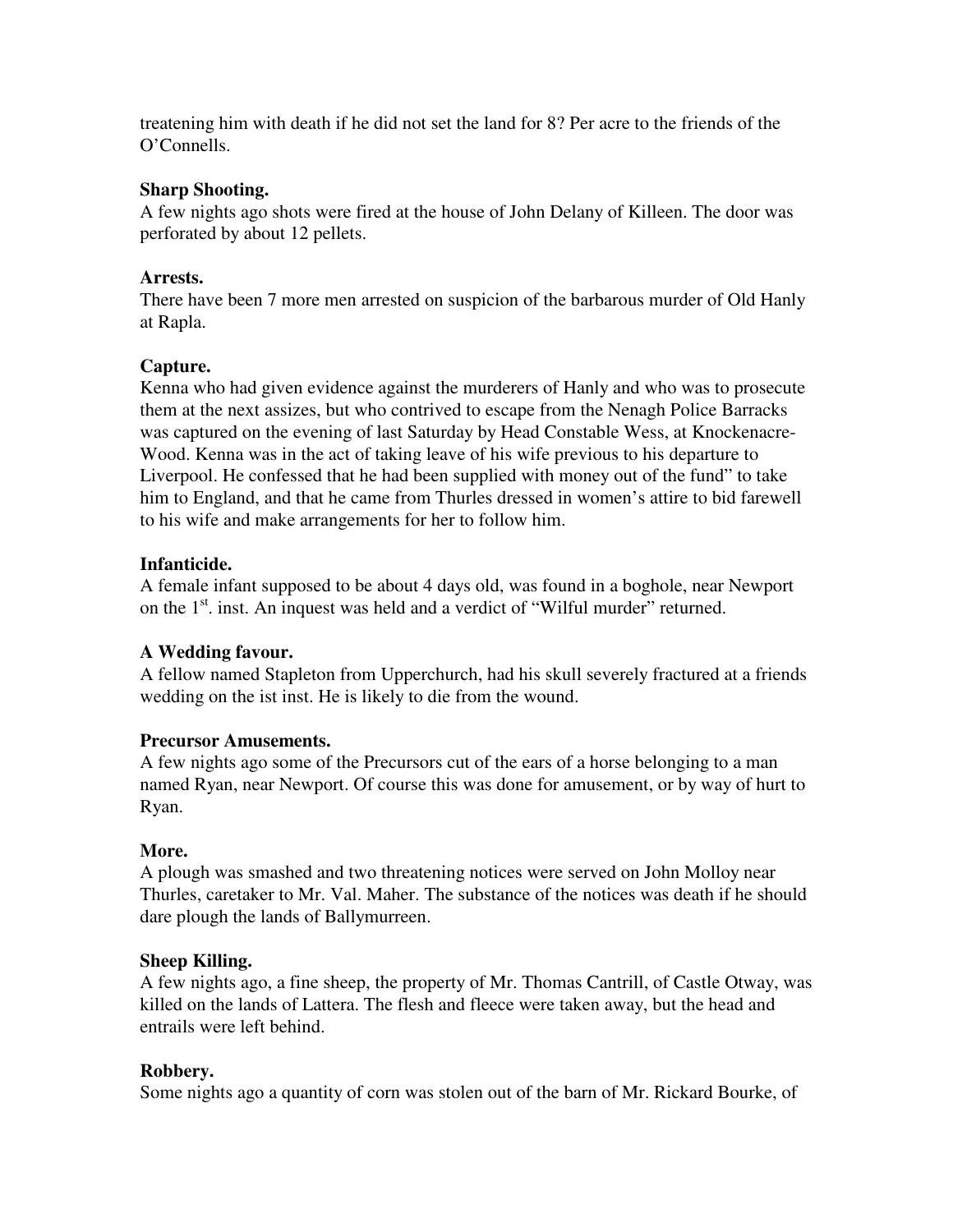## Curraghbeha.

## **Firing at a dwelling.**

On the morning of the  $1<sup>st</sup>$  inst. Shots were fired at the cabin door of a poor man called Bolland in the Parish of Drom. The bullets which perforated the door were found in the dresser opposite.

## 7-7-1832 From the Times.

At Clonmel, on Sunday last, an immense anti-tithe meeting took place, at which Lord Galway presided. The whole town and the country for miles lent its population to swell the procession to the platform in the centre of the great square. All was unanimity and activity; even the quiet members of the Society of Friends lent a hand. Mr. T.L. Grubb and Mr. Jacob (Both Quakers) provided hugh beams and six inch planks for the floor of the platform; and Messrs Greer and Murphy (Brewers) rolled out their puncheons to support it. The people of Clogheen, Cahir, Cashel, Thurles, etc, marched and rode into town, in separate bodies, in excellent order, preceded each by its band with banners, etc. About 2000 horsemen from Cahir rode deep in procession, and entered Clonmel at 11 O'Clock; but though all the horses of the surrounding country appeared to have been in requisition (some bearing two riders, some three), yet numbers came from such a distance, hour after hour, that the proceedings did not commence till very late in the day. They were of the usual determined character.

All who depend on the public are now obliged to take part in the opposition to tithes, but some tradesmen enter *conamore,* into the national resistance. At Cork, a baker is selling great quantities of biscuits, neatly pricked with the words "No tithes, repeal of the Union, O'Connell and Ronayne". Lots of them are forwarded to Dublin where they experience a similarly favourable reception.

# 7-7-1837 Tipperary Constitution.

A married woman, the wife of John Donohoe, of Ballinaclough, within three miles of Nenagh, met her death on the night of Thursday, the  $22<sup>nd</sup>$ , ult, under circumstances of a most revolting and aggrevated nature. The husband of the deceased having been detained in Nenagh, until a late hour, a man named John Kennedy went to the house and informed the poor woman that her husband was lying in a state of intoxication at some distance and unable to proceed, at the same time offering his services to conduct her to the place. The unsuspecting woman sprang from her bed and after dressing herself went in the direction pointed out by Kennedy. After a lapse of considerable time her daughter and another woman, an inmate of the house became alarmed at her long absence, and proceeded to look for her, to their horror they found her dying in a ditch, merely able to articulate the name of her attacker before she died. The dreadful occurrence was immediately made known to the Police at Ballinaclough, and through the active exertions of the Sub-Constable the ruffian was speedily taken into custody, and his appearance exhibited the fullest evidence of him having been engaged in a deadly struggle. At an inquest the next day the jury unanimously found a verdict against Kennedy for the violation and murder, and he has been fully committed to abide his trial at the next assizes.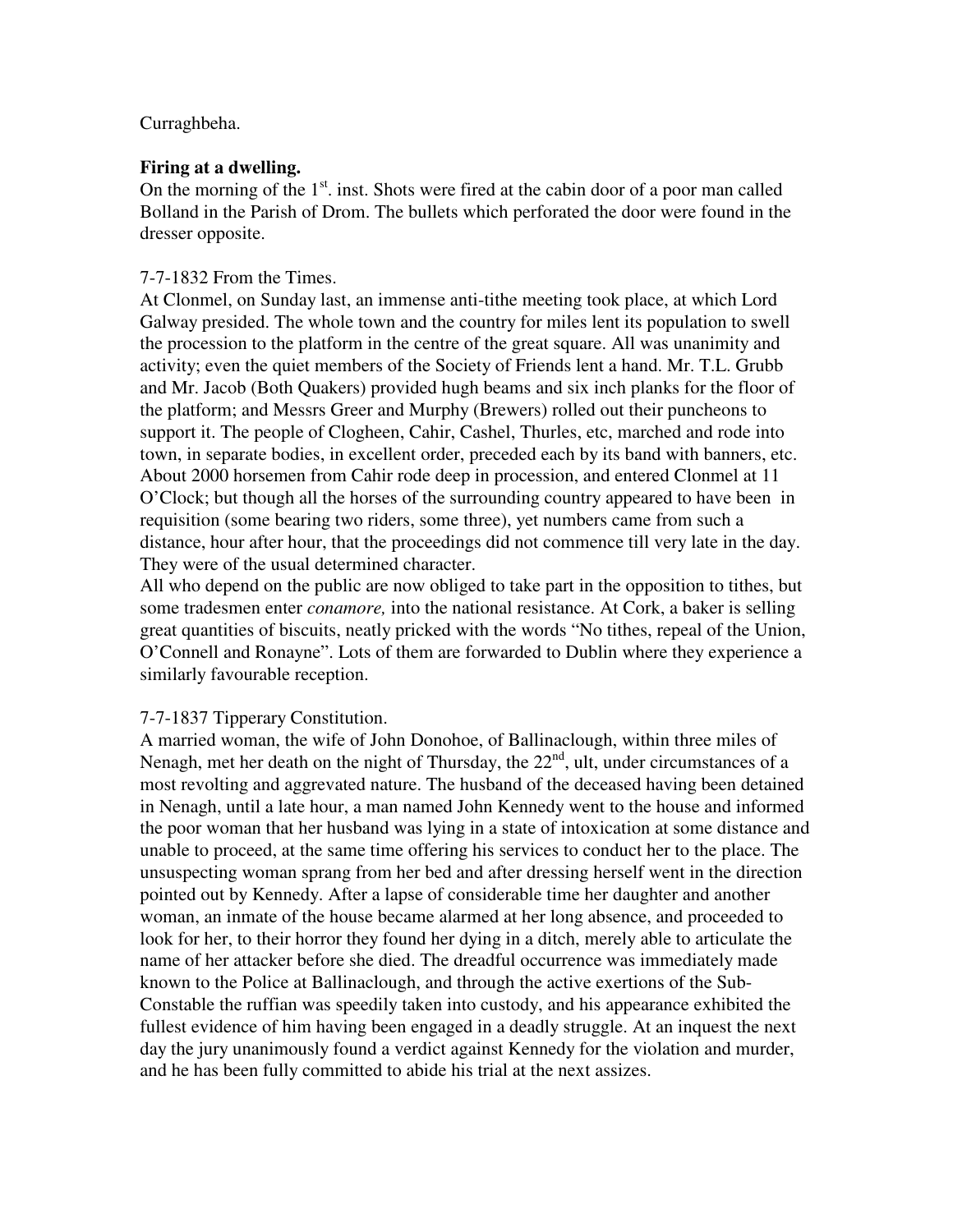#### 7-1-1882 From the Times

Last Thursday night a raid for arms was made in the Glen of Aherlow. Among the houses visited were those of Thomas Kennedy, Thomas Brian, John Hogan, James Mulhally, and others. The raiders had their faces blackened and wore military overcoats. In each case they demanded arms, and the farmers had no alternative but compliance. The raid caused a great deal of terror in the district.

At Carrick-on-Suir Petty sessions yesterday, three young men named Corbett, and one named Shea, sons of tenant farmers, were charged with thrusting writs down the throat of a process server named Sheidy, who was employed by a Mr. Scully. The Prosecutor was held on his back, two writs were thrust into his mouth, and dirty water was poured upon them to effectually carry them out of sight. He was only liberated on giving a promise not to serve any more writs on the estate near Ballyneal. The magistrates came to the conclusion that the prisoners, although present, were not the ringleaders, and sentenced them to only one months imprisonment, with hard labour.

## 7-10-1807 From the Times

On Sunday last, during the time of divine service, a party of ruffians entered the house of the miller at Kilmaneham. In Tipperary, and plundered it of its arms. On coming out of the house, they saw a man named Collins, who was passing through an adjoining field, and thinking him to observant of their nefarious proceedings, one of the villians discharged a blunderbuss at him, and lodged two balls in his thigh.

The last fair of Holycross, in the County of Tipperary, was the scene of one of those savage murders which are of late the uniform consequence of these meetings. One John Neale, a peaceable, unoffending man, after driving from the fair place some stock that he was in care of, was attacked by a large party, headed by two fellows, named Edmund Devane and William Rahill, and beaten so unmercifully, that he died a few hours later.

## 7-11-1827 From the Times.

#### Insolvent Debtors Court.

Henry W?m. Graves, a gentleman of respectable Appearance and address, who by his petition, upon which he sought to be heard, appeared to have been one of the secretaries of "The committee of Management for the Improvement of Ireland" appeared before the court, praying to be liberated from custody, under the following novel circumstances:- No creditor or counsel appearing to oppose the insolvent, the Chief Commissioner interrogated him at an unusual length, and among others, put the following questions;- There appears to be a sum of 600/. Inserted in your schedule which you paid for an appointment as secretary to the committee alluded to in your schedule, tell me what was the nature of the transaction.

Insolvent:-Sir, my memory has been much impaired since my confinement, and if I err in the statement I give, I trust it will be attributed to forgetfullness rather than a desire to conceal from the Court the facts which I know it is their duty to inquire about. It appeared by the subsequent statement , that Major Nicholls, his (Insolvents) Brother in Law, in August 1826 advanced him 700/. Out of which 600/. were paid over for the situation which was now the subject of inquiry. At that time witness understood that a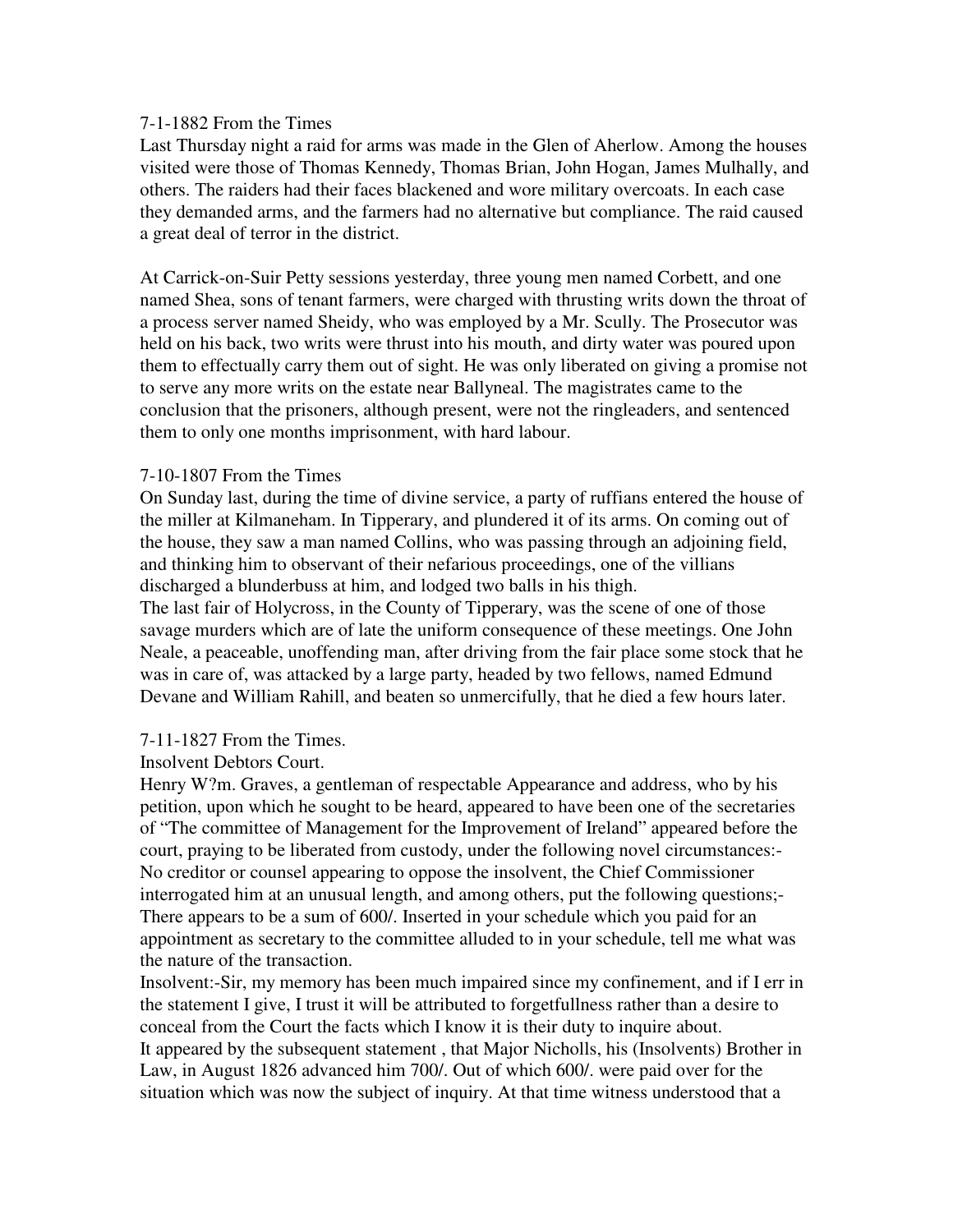Mr. Baird, a general agent to the scheme, was resident at Clonmel, in the County of Tipperary, who was a party to secure the stipulated secretaryship to "The committee of Management for the Improvement of Ireland", the office of which was in Parliament Street. The insolvent further stated, that a Mr. Whitfield was engaged to secure Major Nicholls for the 600/., in the event that the committee became defunct within the space of one year from the date of the document which stated its commencement. Court;-But you were employed in the concern?.

The insolvent said, that he called at the office daily for some time, and saw books there

for certain purposes, but he employed himself during his secretaryship, in reading newspapers; what was worse than non-employment, he did not receive a farthing of the stipulated 500/., annual salary.

Court;-Did the society, or committee to from one, really exist?-I suppose so.

Court;-When did it cease to exist?-Last year.

Court;-Did you ever meet to transact business?-Never to my knowledge.

Court;-I see the name of the Marquis Conyngham mentioned in your schedule as connected, by your statement with this committee; how is that?- that is a mistake, or at least a misconception, into which I was led by a Mr. Whitfield.

Court-That is a very extraordinary misconception certainly.

In this stage of the inquiry, Mr. Cooke, the barrister, entered the court, and although not engaged in the case pending, stated, that he was present when Whitfield appeared there upon a petition of insolvency, when it appeared by the evidence then adduced that the present applicant and Major Nicholls , his brother in law, had been made complete dupes. The fact was, that the committee was formed for no other purpose, as had already appeared, than that which could only be denominated an act similar to swindling. The Chief Commissioner said, that he was not present when the corresponding case was heard, and was therefore much obliged for the communication made by Mr. Cooke; had he been so, he should not probably have prolonged the inquiry to such an extent. Thinking that the insolvent was the deceived rather then the deceiver, the Court ordered his discharge to issue forthwith.

# 24-5-1921

In a fight between Crown Forces and armed civilians at Upperchurch, Thurles, Co. Tipp. The rebel leader, a young man named Gleeson, was killed, and two wounded men were arrested. The Crown Forces are reported to have lost two members.

## 7-11-1839

# County Tipperary.

The village of Portroe was the scene of a wanton and brutal assault on the Police stationed there. A crowd of people having assembled on the evening of Sunday week, they commenced quarrelling. Constable Lalor and two policemen named Foley and Looney, came up, and ordered them to disperse, upon which the police were knocked down with stones. Lalor was wounded so severely that his life is in danger. Foley was also hurt, not to as great a extent as Lalor, who we fear will fall a sacrifice to the recklessness of life in Tipperary.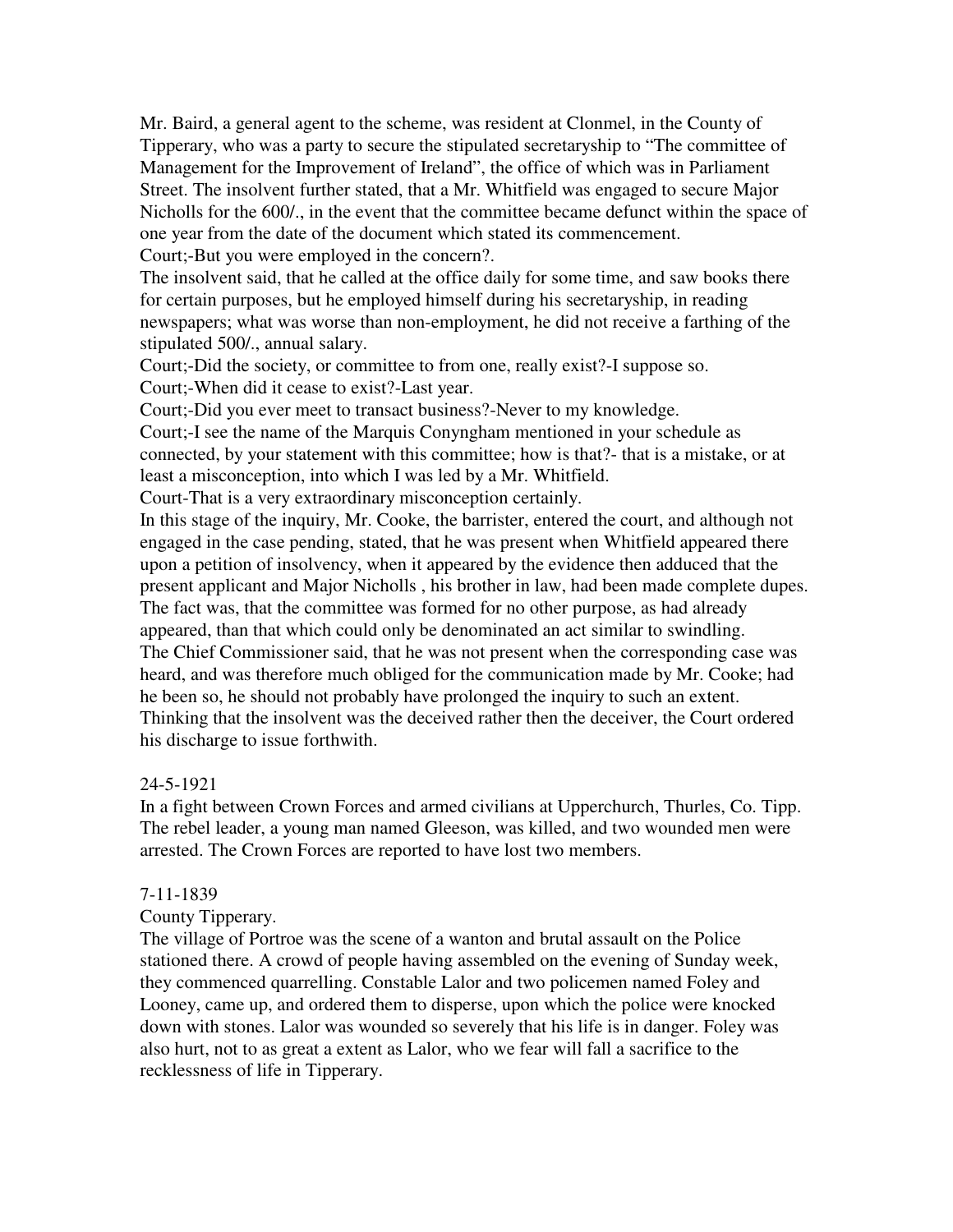On Sunday night three men who were drinking together in a public house in the neighbourhood of Mealiffe, three miles from Thurles; and although they had no quarrel, when on the way home two of them (Brothers) named Taylor, attacked the third named Fleming. The assaulted him with stones and a spade, and left him on the road insensible. When discovered, the unfortunate man said he did not know why they beat him, unless it was that he was not a Ribandman.

On Sat. night, a man named Cusack, who was engaged at work in a yard at Bird-Hill, having had, a few days previously, some words of a trifling nature with another person, of the name of Keogh, was assaulted by the latter on coming into the yard, who took up a pitchfork and inflicted a deep wound with it on Cusack's head. Keogh then fled.

7-12-1844 Freeman's Journal. Receipts for the O'Connell Tribute.

CARRICK ON SUIR. Very Rev. Dr. Connolly. Rev. John Hyland Rev. John Mullins. Rev. Patrick Byrne. William O'Donnell, Cottage. John Power, Esq. Mount Richard. Charles Fennessy, James Cantwell. Mrs. Mary Feehan. Dr. Fitzgerald. John Rourke. Michael Hogan. Daniel Hayden. Philip W. Shea. Dr. Ryan Berry. Feehan and Co. Power and Co. Miss Barron. Valentine O'Donnell. A. O'Riordan. Patrick Kirwan. Edward O'Halloran. Richard O'Donnell. Nicholas Kenny. Thomas O'Neill. John O'Neill. William Power. James O'Neill. Pierse O'Donnell.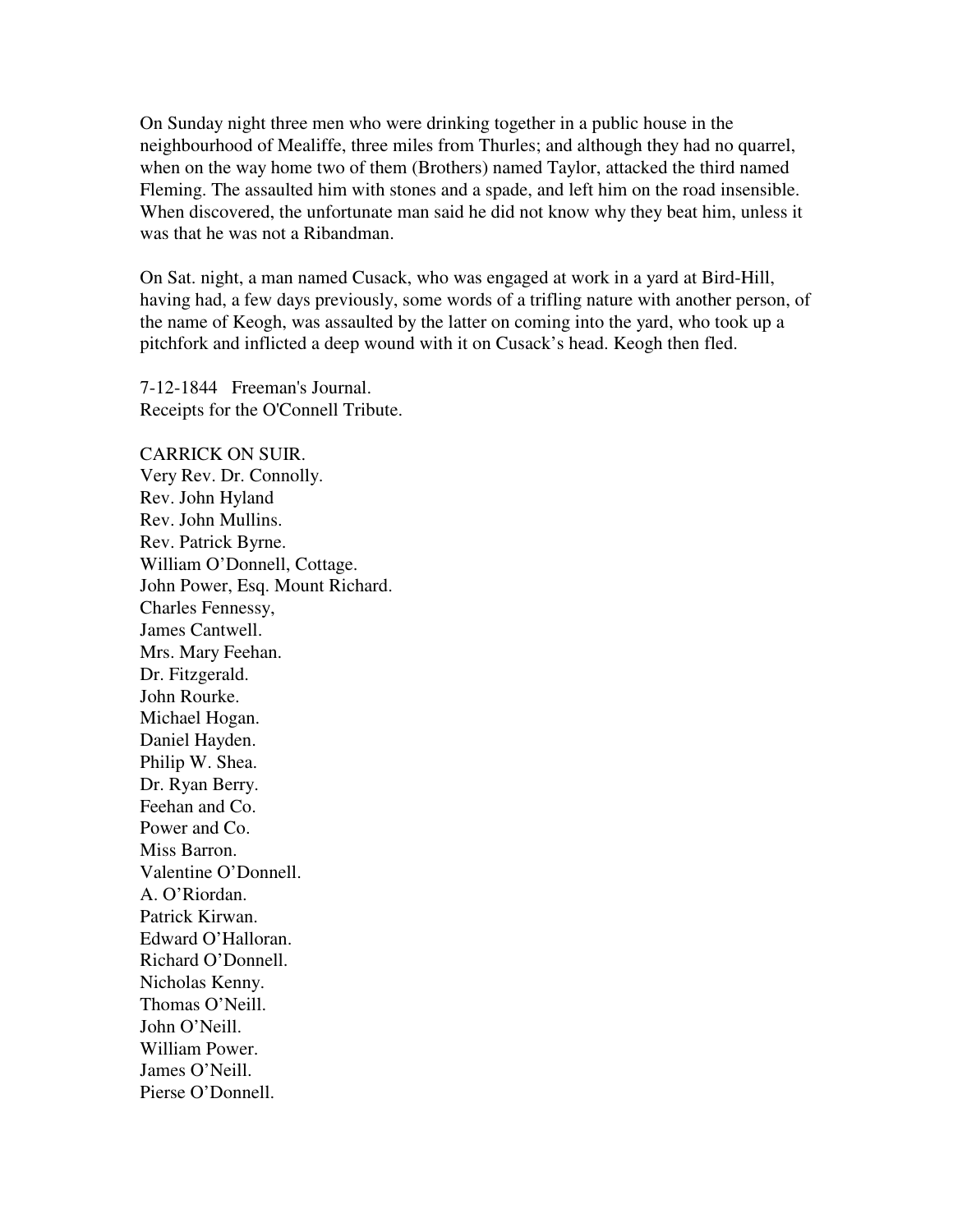Patrick Murray. William Dalton. Richard Feehan. Thomas Lalor. James Kennedy. John F. Purcell. Patrick Ryan. James Ryan. John Walsh. William Keating. Michael Egan, James Tobin. John Dowley. John Sheehan. James Asper. Wm. M. O'Donnell. Adam Power. John Higgins. John Sullivan. John Murray. Wm. Gaule. Michael Dowley. Thomas Keating. Thomas Cantwell. Jeremiah Phelan. Patrick Deady. Michael Keeffe. Thomas Dooley. Andrew Cleary. William White. Thomas Riordan. Messrs Breen. Pat Deady. James Moore. William Stone. John Prendergast. James Egan. Pierse Gallivan. James Elwara, Pat Byrne. Wm. Keyes. Michael Higgins. Michael Nugent. Miss Hearn. Edward Dwyer.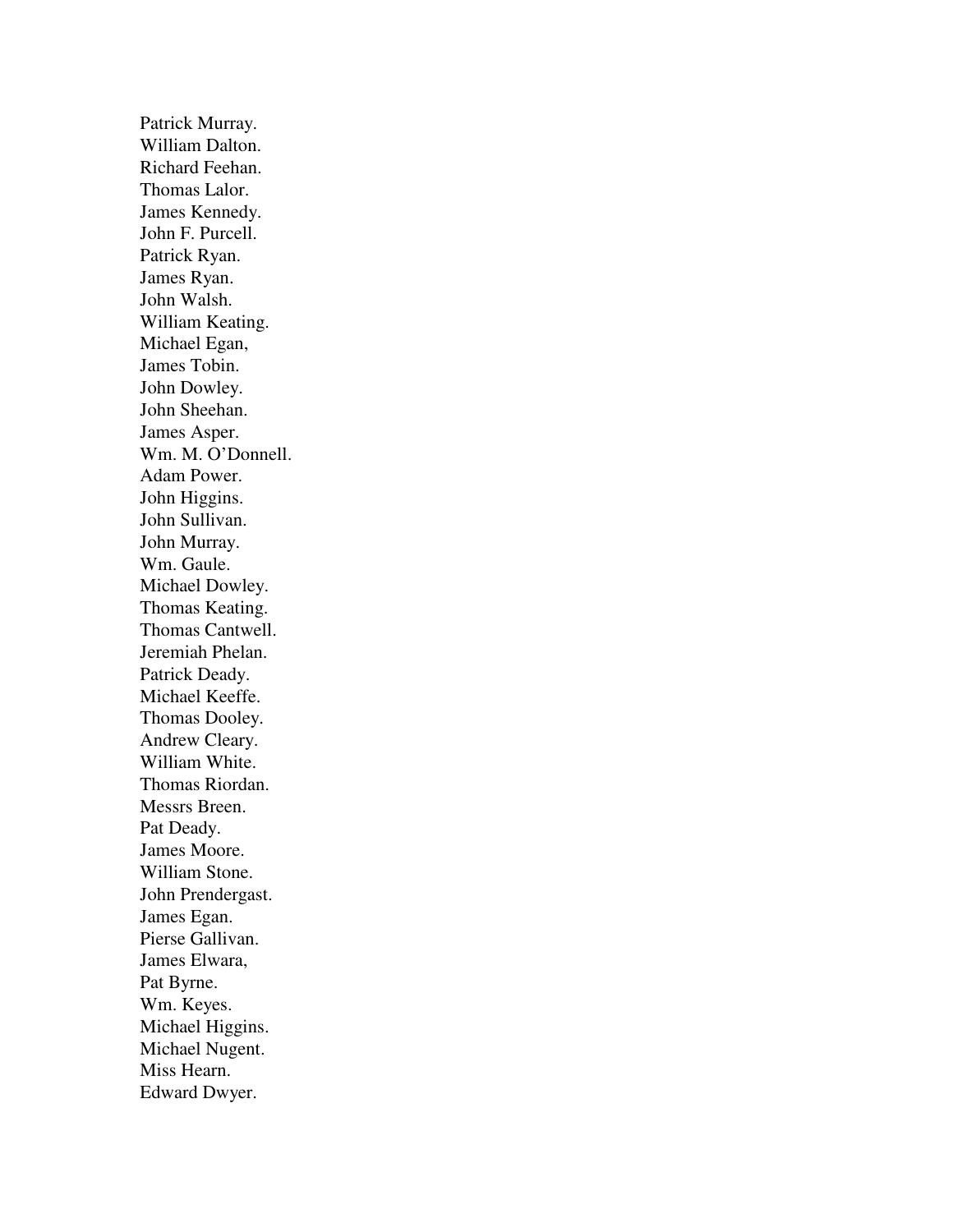John Cavanagh. Mrs Hearn. Thomas Fitzpatrick. John Wall. Pat Callaghan. Thomas Sheehan. John O'Neill. Michael Cahill. ? Foley. ?Acres. Michael Coghlan. Pat Duggan. John Quirke. Peter Hickey. John Wall. Francis Stephenson. Pat M'Enery. Miss Mara. John Graham.

#### NEW TOWN CHAPEL.

James Cotter. Michael hyland. James Walsh. Edmond Tobin. Patrick Toole. James Brazil. Thomas Shea. John Hennessy. Patrick Dee. John Cody. Pierce Tyrrell. Mrs Ryan John Healy. Patrick Keating. William Wall. Richard Power. James Fahy. Mrs Harris. Michael Fleming. Richard Power. Andrew Walsh. John Hurley.

#### PALLASGREEN.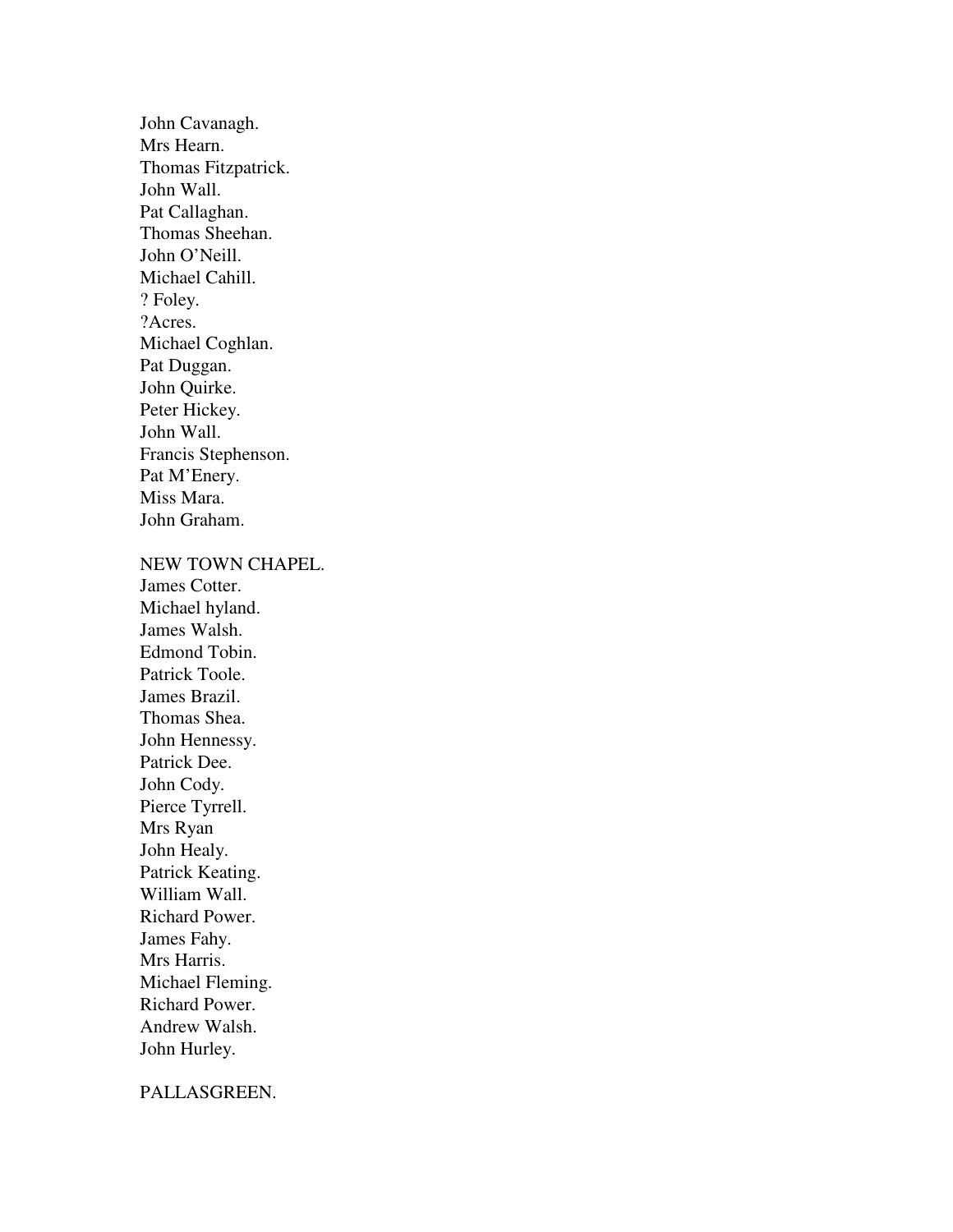Rev. John Mahony. Rev. John Murphy. Edmond Ryan. Coologue. Thomas Ryan, Cottage. John Barry. Michael Ryan. John Ryan. David Burke. William Harty. Terence Ryan. Michael Burke. William Dwyer. Patrick Dwyer. Thomas Ryan. Nicholas Madden. John Dwyer. Patrick Ryan.

#### CLERIHAN.

Rev. William Heffernan. Rev. Mr. Quirke. ? Scully Esq. D. Cooney. Maurice Wall. Thos. Flynn. Denis Larkin. Patrick Hogan. Thomas Shea. Jeremiah Guiry. John Corbett. Widow Larkin. Michael Mockler. David Darcy. William Hanrahan. Michael O'Donnell. Denis Slattery. Denis Botes.

7-12-1844 From the Freeman's Journal. TIPPERARY. (Presume its Tipp Town) Very Rev. Dr. Howley. Rev. John O'Connor. Rev. Pat Maher. Very Rev. N. Roche. James Scully, Esq.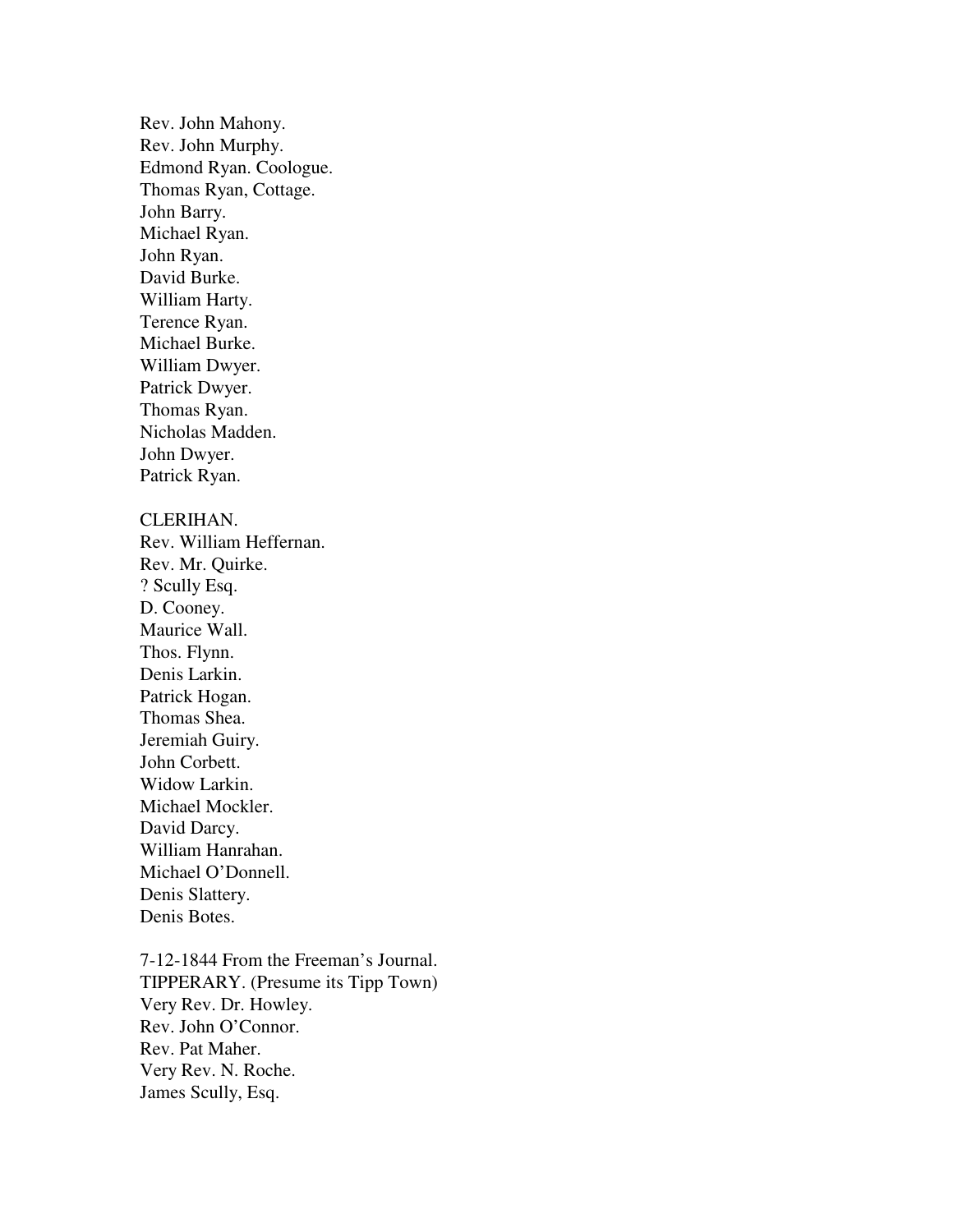David Ferguson, Esq. Mrs Barry. Thomas Dwyer. Solicitor. P. O'Dwyer, Esq. P. Morrissey, esq. Messrs T. and James Morrissey. Mrs Armstrong. Pat Burke, Esq. Laurence Ryan, esq. Michael Coleman, esq. Michael Hanrahan, esq. Pat Keating, esq. John Ryan, esq. M.D. John O'Leary. Joseph Ryan. R. Dalton. W. Ryan. Mr. O'Callaghan. James Doyle, Thomas Harney. P. Bourk. D. Hogan. Edward Dillon. R. Harney. Mr. M'Dermott. Mrs Frewen. Mrs Burns. Mr. Grant. Mr. Dunwort. Pat Bowes. Michael Mahony. Jerry Collier. W. Lonergan. Miss Mason. David Treahy. Michael Bourk. R. Sadleir. P. ConrAN. James Fahy. Thomas Hayes. James Doherty. John Macnane. Edmond Ryan. Pat Hayes. James Dalton.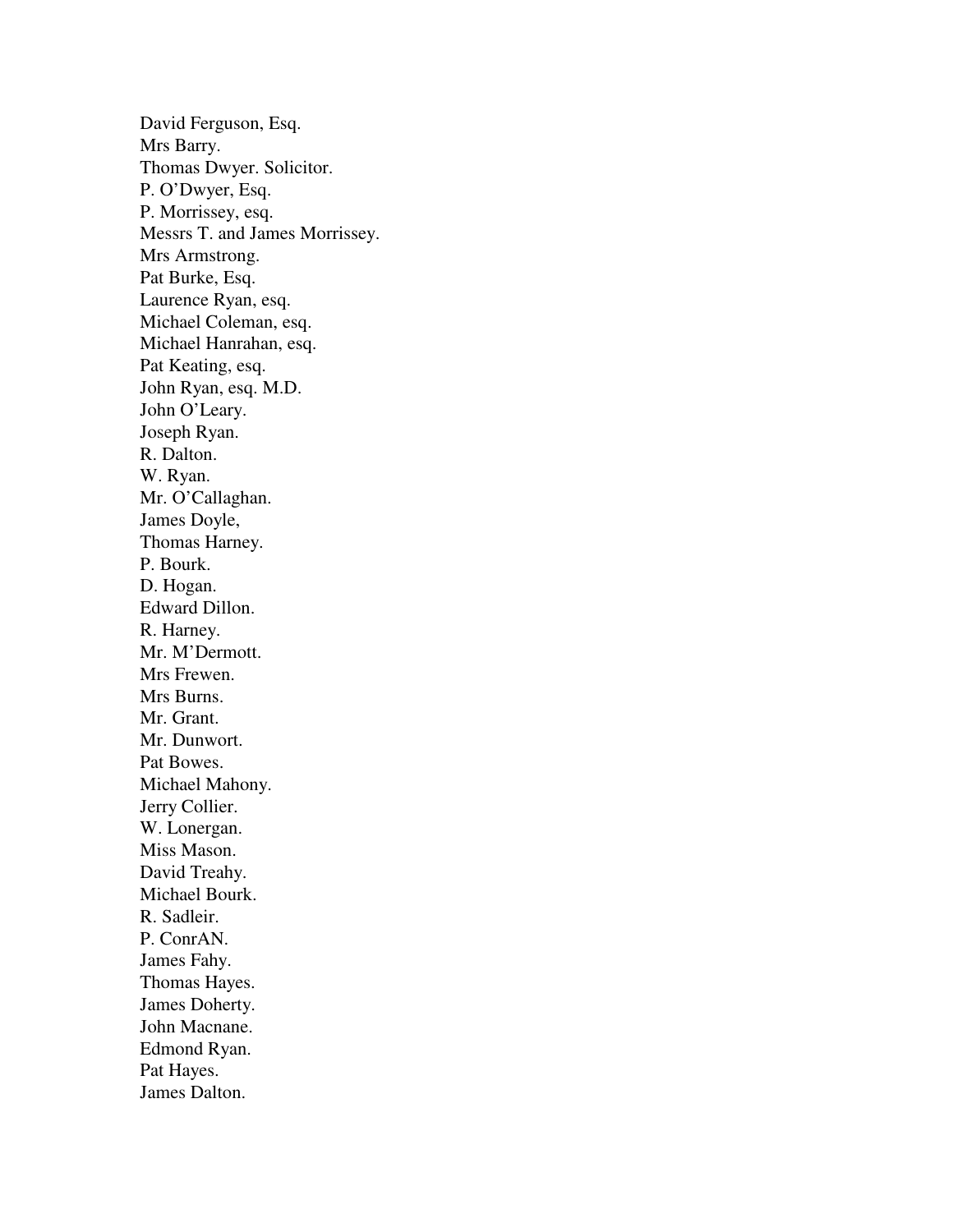William Casey. Mr. Bradshaw. Mr. E. Butler. Dan McGrath. John Heffernan. D. Hogan. Richard Scully. D. Macky. Thomas Sadleir. Mr. Duggan. Mr. E. Nevin. Mr. Davern. P. Conroy. Mrs Margaret Bourk. Mr. Doherty. John Dillon. William Burns. P. Fitzgerald. Mr. Savage. James Fahy. THURLES. Most Rev. Doctor Slattery.

Patrick Kirwan. Thomas Kirwan. Rev. Wm. Barron. Rev. M. Laffan. Rev. Daniel Lannigan. Rev. Mr. O'Connor. Rev. Mr. Leahy. Rev. Mr. Organ. Rev. T. McNamara. Richard Molumby. John O'Reilly. William Boyton. Patrick Ryan. M.D. James Thomas Butler. R. Wm. Burke. Michael Bird. Thomas Hennessy. James B. Kennedy. Thomas Molony. Thomas Mahony. Edward Stokes. Daniel Molony.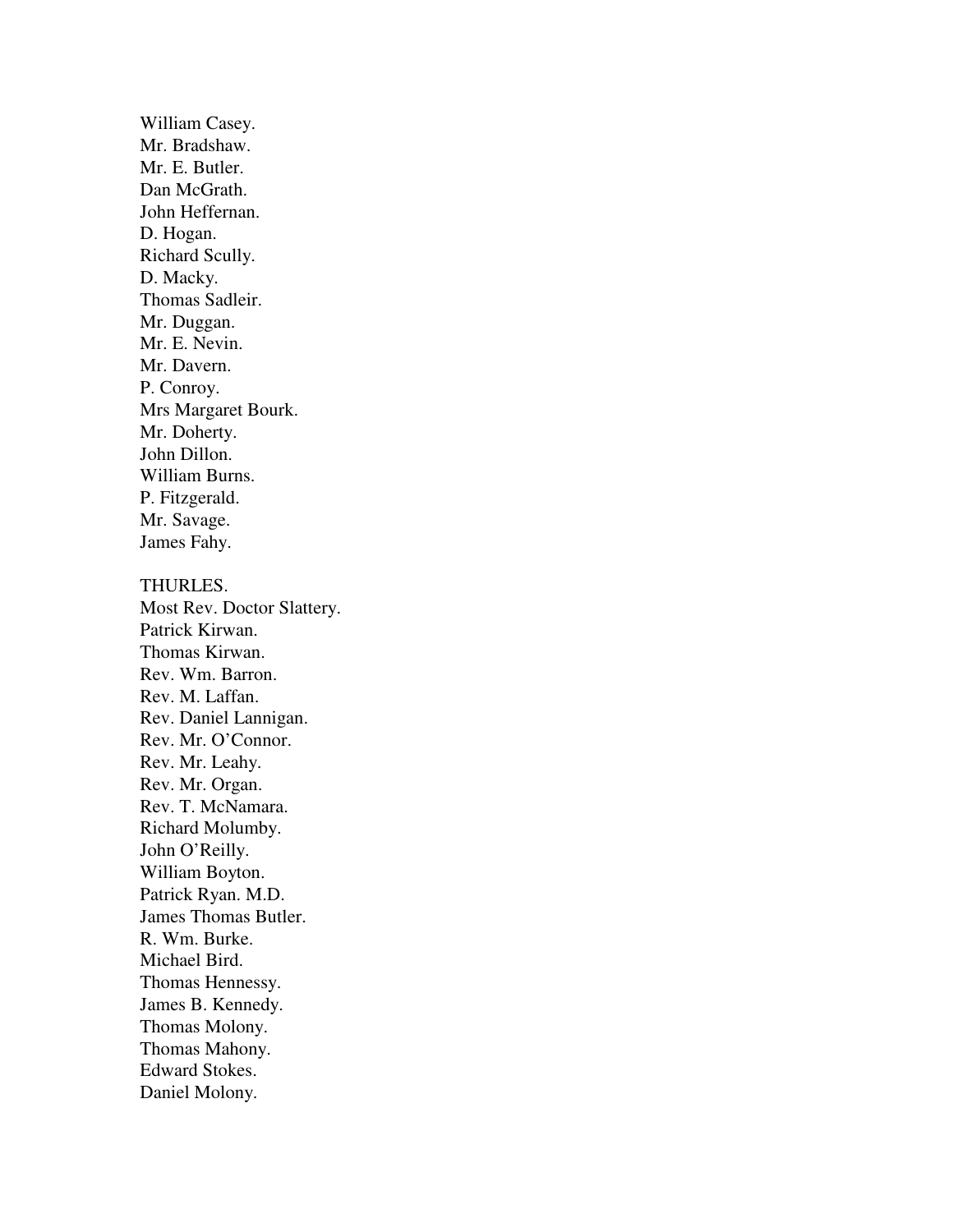Patrick Ryan. Henry Welpley. Nason Crone. Martin Quinlan. Mrs Mulcahy. Doctor Boyton. Master J. Power. David Cambie. Thomas Mullany. William Mackey. Timothy Hickey. William Hickey. John Finn. John Stapleton. James Fogarty. Mrs. O'Shea. Michael Kenny. Valentine O'Mara. P. Hayes. John Keily. Valentine Fanning. John Ryan. Thomas Maher. M. Egan. ? Harney. John Maher, Pat Cahill. Jerry Burke. Thomas Michael Harney. Michael Dawson. Timothy Cahill. John Mullany. Michael Quin. E. Flanagan. John Butler. ? Murray. Michael Finn. Richard Ryan. Edmond Mockler. Daniel Maher. Thomas Hayden. ? Meighan. John Quinlan. J. Flinn. P. Flinn.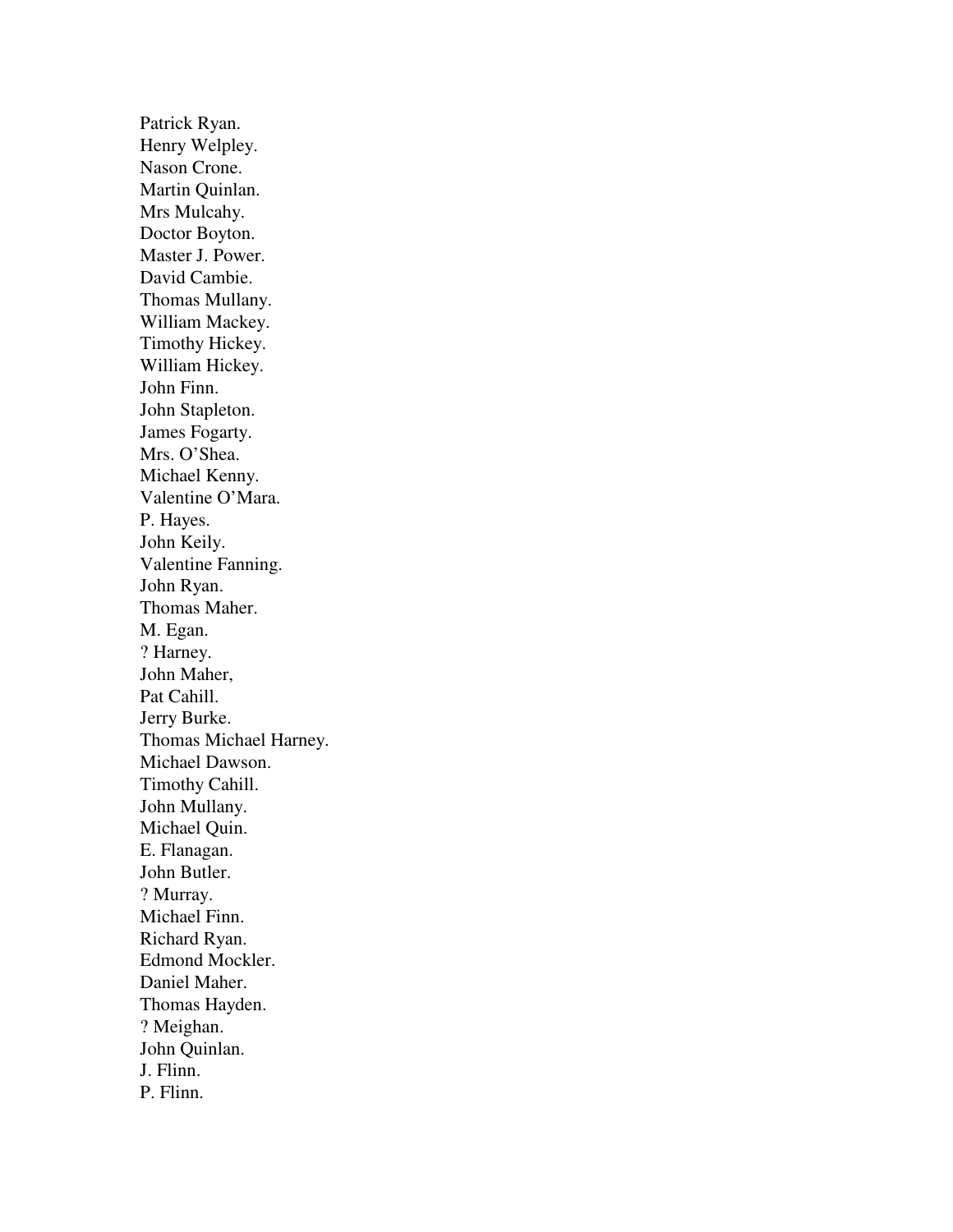T. Burke. M. Brien. C. Callanan.

ANACARTY AND DONOHILL. Rev. John Croke. Rev. Thomas O'Carroll. Rev. James McCormick. Henry Quillinan. Edmond Doherty. William Sadleir.

#### BORRISOLEIGH.

Rev. Wm. Morris. Rev. W. Mullally. Mrs. Cooke. Wm. Bourke. Patrick Ryan. Richard Chadwick. Mrs Richard Bourke. Thos. Gilmartin. Michael Chadwick. Patrick Molony.

7-12-1886 Freeman's Journal

The Rents in Mid Tipperary.

Thurles, Thursday.

The following reductions have been already given in this district.

Lord Norbury, through his agent, Major Studdert, gave his Noard and Two-Mile-Borris tenantry 20%.

Lord Orkney, to his Killiney and Laffan's Folly tenantry, 15%.

Lord Dunsandle accepted the rents from the farmers on his Thurles property at Griffith's Valuation which was an average reduction of 15%.

Lady Matthews gave her Leugh tenantry a reduction of 25%.

Lady Helena Burnett gave, through her agent Major Maunsell, a reduction of 35% to her Ballinahow tenantry.

The Messrs. Cornwalls, agents for the Smiths, minors, and Countess de Boise, who are owners of very large properties in this district, gave reductions of 20%.

Captain Saunders gave a reduction of 20% to the tenants on the Erasmus Smith property in Drombane.

Mr. Maher Dungarvan, gave a reduction of 30% to his Lisaroon tenantry.

Mr. Alderson, to his Mardyke and Kilnasie tenantry, a reduction of 20%.

Mr. Kennedy, Dublin, the owner of an extensive property in Leigh, gave 20%.

Mr. Denis B. O'Brien, J.P. gave his Clekile tenantry 25%.

Mr. David Clancy, Clonmel, a most popular Landlord, gave a general reduction of 20% to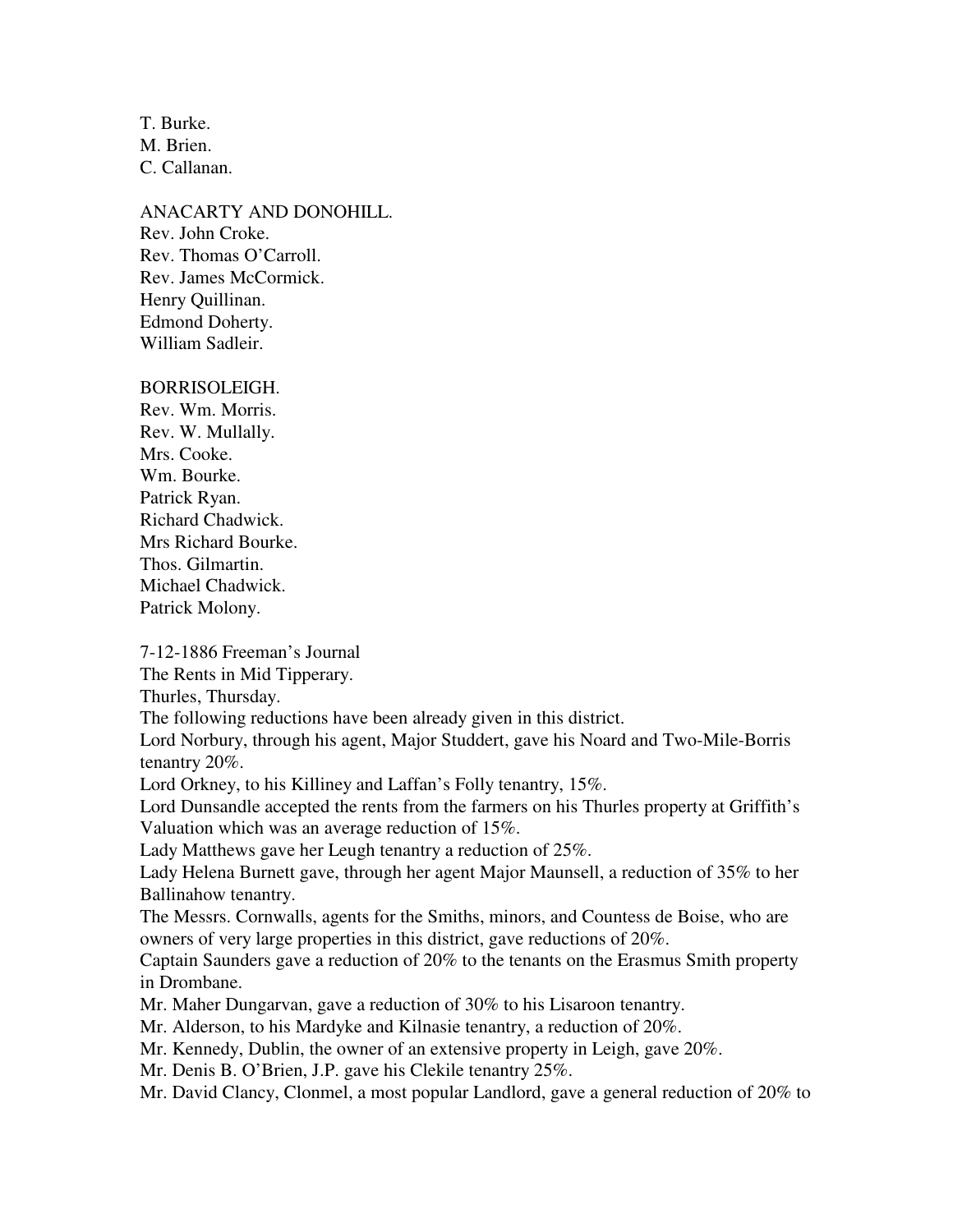his Ballycurrane, Canmons, and Seskin tenantry, but in some individual cases, where it had been shown that that abatement was not sufficient, he gave as much as 40%. On the Dame Stannix property, Major Gabbot, the received offered 20%, but the tenants declined to accept it, (pending an appeal to the Judge), as they do not consider it sufficient.

The tenants of Mr. John Trant, Dovea, a gentleman who has some thousands of acres on his own hands, called on him the other day to pay their rents, and on asking for an abatement were refused. Some of the tenants were afterwards obliged to sell their cattle to his steward in order to make up the full amount of the rent.

#### 8-1-1855 Times

## The Curraduff Murder.

Several apprehensions of persons suspected of being concerned in the murder of Patrick Hocter at Curraduff, in the County of Tipperary, have been made at Liverpool. On Thursday afternoon, in consequence of information he had received, Head Constable McHale, of the Irish Constabulary, accompanied by Constable Sheean, went on board the ship Universe bound for New York, and arrested a man named John Toohar, on suspicion of being one of the murderers. The man had taken a passage on the vessel under the assumed name of William Harrington. Mr. McHale having expressed his suspicions that others of the gang were on board, the Captain and Mr. Ramsden rendered him every assistance in searching the vessel, and, after a close search, he found concealed in a chest, Martin Toohar, the brother of John. The officers then went to the house of a man named James Corrigan, in Chisenhal-street, where, in a recess formed in the wall of a cellar, they discovered concealed behind two chests a third person, named James Coughlin, who was lying on his back smoking his pipe. The men, when confronted, denied all knowledge of each other. They were all, however, recognized by Constable Sheean as the parties described in the warrant under the authority of which they were apprehended. They were taken before the magistrates on Friday, and an order was given for their transfer to Tipperary.

## 8-3-1808 Unknown Newspaper.

Clonmel March  $8<sup>th</sup>$ .

John Ryan and Matthew Kearinge were indicted for the murder of David Bourke, in a second count, with the murder of John Dougherty, in a third with setting fire to the house of Lawrence Bourke, with an intent to kill him. They pleaded the general issue. After the Solicitor General had opened the case, he called Lawrence Bourke, the prosecuter, who stated, that on the night of the  $11<sup>th</sup>$ . October, between the hours of 10 and 11 O'Clock, he was informed by his servant, that there were a number of men in arms advancing towards the house. In consequence of this information he went to the window, and saw the prisoners with several others, all armed, surrounding his house; They desired him to open his door, but he refused, they then fired several shots in throught the different windows. There was in the house, Dougherty, the deceased, a man who was servant to the witness and to the witnesses wife and child, they were armed, but had no ammunition, but what the guns were loaded with. The prisoners and the party finding that they could not get into the house, set it on fire; and the witness heard the prisoner, Ryan, say "take it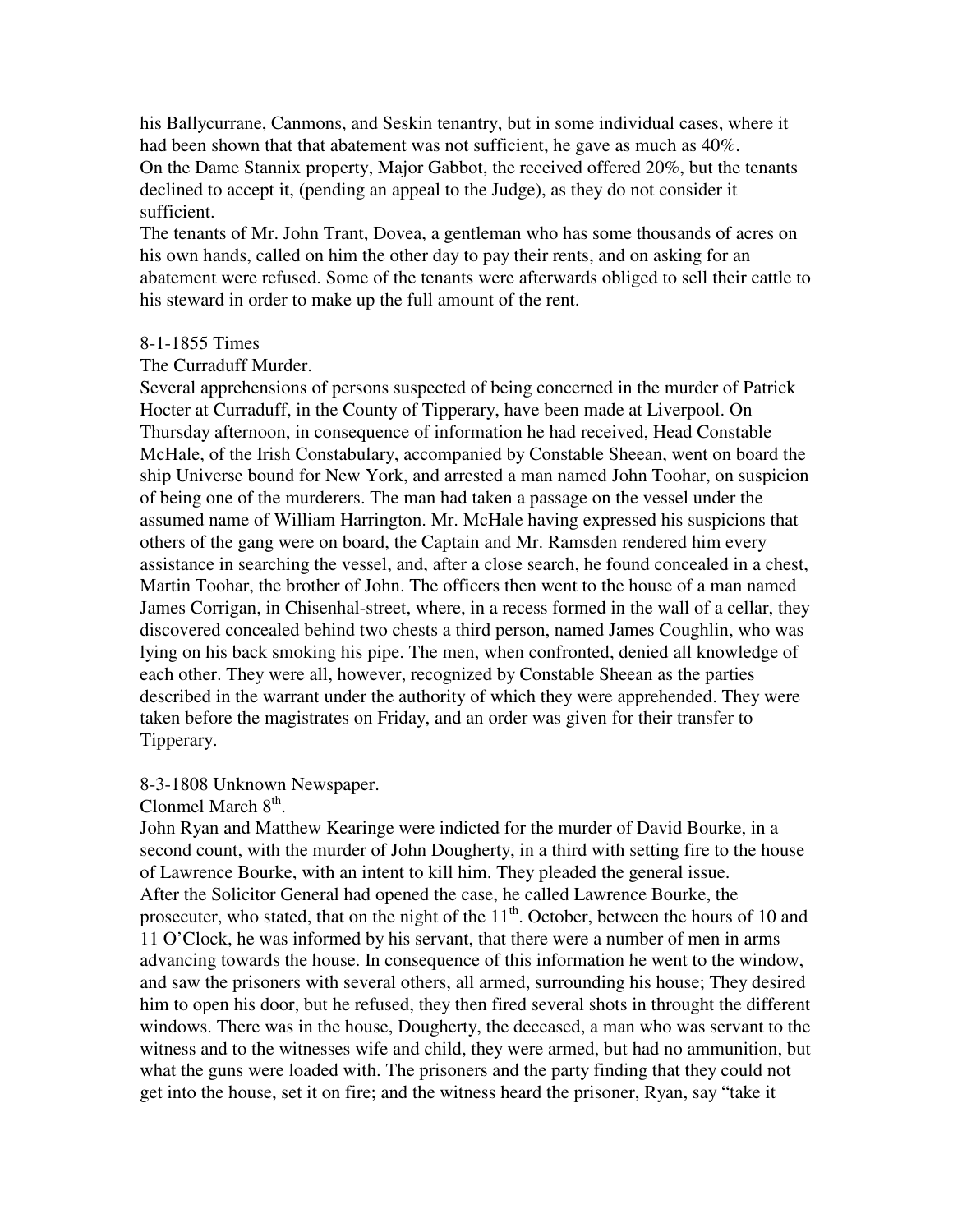easy boys, you will see what b?lting we shall have by and by". The witness's wife and child then went to the window, and called out to Ryan, who was her relation, not to burn the house, but he replied with an oath, that he would, and a shot was fired at her, which though it did not take effect, frightened her so much that she and the child fell out the window, and were seized by the prisoner Kearinge, but they afterwards, fortunately made their escape. The house was now falling in flames about the witness's head, and he therefore opened the door, and ran out, several shots were fired at him, but he escaped them, and made his way to David Bourke's, his fathers house. In his flight he fired his piece and killed one of Ryan's men. When witness arrived at his father's, he found he had gone to the assistance of witness, and on returning to the place where his house stood, in search of his father, he found that Ryan and his party were gone, and his father was lying dead about 12 yards from the smoking ruins of his house.

Winifred Kennedy and other witnesses were examined who corroborated the testimony of Bourke, and proved that the deceased, John Dougherty was burned in Bourkes house. It was also proved that the whole of Ryans party were entertained at dinner by him that day, and that they all left his house armed, for the purpose of attacking Bourke.

On the part of prisoner Ryan, an alibi was attempted to be proved by a woman who lived with him, which entirely failed, and after a minute charge from the Learned Judge, the jury brought in a verdict of –Guilty-against both the prisoners.

They were instantly sentenced to be executed.

#### 8-5-1902

# Dublin May  $7^{\text{th}}$ .

At Templemore, today. Before Mr. Bruen and Mr. Heard, resident magistrates, Thomas Gleeson and others were tried under the Crimes Act on charges of participation in an unlawful assembly and of intimidation of one Lawrence Long, the accupant of a farm formerly in the possession of Michael Gleeson. Evidence was given in support of the charges, which were not maintained against three of the defendants. The remaining nine were convicted on the first charge. Thomas Gleeson was convicted on both charges, and on the first charge he is to be imprisoned in Clonmel Gaol for one month with hard labour, and at the expiration of the time he must find bail in £20 and two sureties of £10 each for a yearor in default remain in gaol for three additional months. On the second charge he must be imprisoned for one month with hard labour, to run concurrently with the first imprisonment. James Hennessy, Thomas Hennessy, Edward Osborne, and Michael Dywre were sentenced on the first charge to one months imprisonment in Clonmel Gaol. Thomas Burke, Timothy Geehan, and Patrick Fanning were sentenced on the same charge to three weeks imprisonment, and Cornelius Burke was sent to gaol for a fortnight.

#### 8-6-1920 From the Times.

A report from Thurles. Co. Tipperary, today states that an Army Officer was riding a motor-cycle through the village of Drombane, when a man with a revolver called on him to throw up his hands. The officer refused, and drew his revolver. The man fired, the bullet glancing of the buckle of the Officers belt. The officer returned fire, and five or six civilians drew revolvers and shot at him. The officer was shot in the thigh, but he started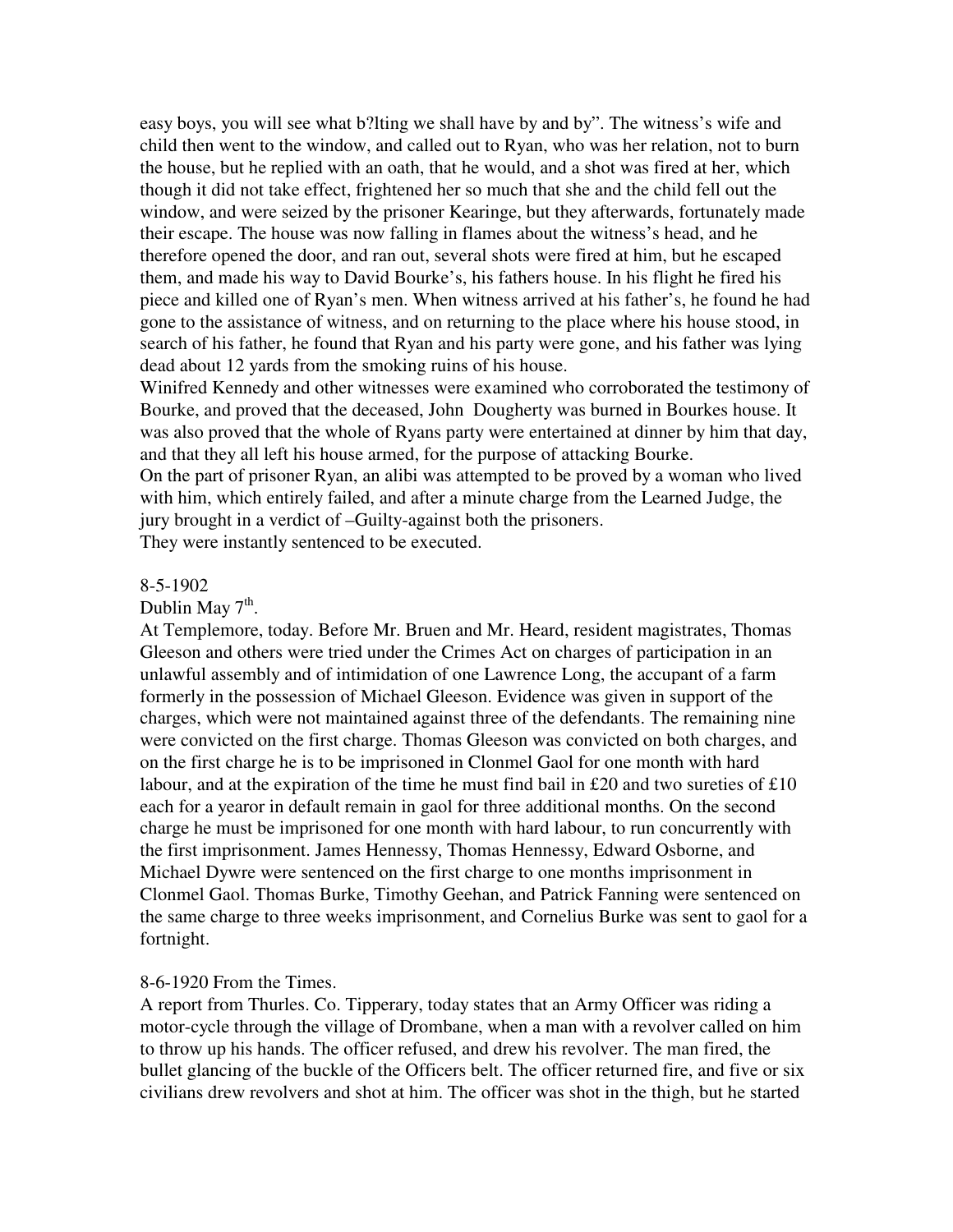his cycle and rode towards Thurles. He is convinced he shot one of his assailants. A short distance away the motor cycle ran into a cow, and the officer was flung into the ditch, but was not injured. He was unable to start the cycle again, and walked along the road until he met an army lorry. He was afterwards taken to the military hospital in Tipperary. Soldiers and Policemen found the motor cycle smashed, parts of it having been removed, and buried in a field.

#### 8-8-1845 From the Times.

Attempted Suicide of a Crown Witness.

Under the imposing head of "Astounding Relevations" the Tipperary Vindicator thus narrates the particulars of an attempt at suicide by a man named Cooney, who was one of the Crown Witnesses at the recent trial for the murder of Mr. Cardens Stewart.

On Saturday while the learned Judge was passing sentence of death upon Martin Meagher, Michael Cooney, at the house in which he lodged in Pound Street in Nenagh, procured a razor from a Policemans Pack, the Policeman being in the next room, and cut his throat. He was discovered by the Policeman who had been appointed to watch over him. Dr. Kitson was in immediate attendance, he stitched up the wound, and as there was every appearance of the unhappy man's instant dissolution, the Catholic Clergyman, the Rev. Mr. Bowles, was called to attend him. He seemed to be fully conscious of his state, and possession of his faculties. Our readers will find in the following appalling declaration the cause which prompted this wretched man to the dreadful deed; the cause was remorse-despair, which instigated Judas to a similar crime. This declaration was taken down by the Rev. Nicholas Power, after many refusals on he part of the wretched man, because, as he said-"If I recover they will prosecute me for perjury". The clergyman, however, told him that there was every prospect of his immediate death, as indeed was the opinion of the physicians and others at the moment, and it was only then that he consented to make this fearful confession.

"I, Michael Cooney, being now on my death bed, do make this solemn and dying declaration;-The evidence I gave on the trial of the Mahers and Shanahan, for the murder of Timothy Cleary, was false. I am sorry for it. I ask pardon of God, and of them. I feel bound in justice to them and to the public, to make this declaration.

Signed;-Michael Cooney.

In presence of [Colin McDonald] [Frank Holland]

August  $2<sup>nd</sup> 1845$ 

The Times 8-12-1884

A report has been received of a murder in County Tipperary under mysterious circumstances. An evicted tenant named Thomas Dillon went into Clonoulty on the  $26<sup>th</sup>$ of November last for the purpose of receiving his allowance from the National League. On his way home he went into a Public House and had some drink, and then left for home. He was afterwards found lying unconcious on the road, and died shortly after being removed to an adjoining house. He was buried without any particular notice having been taken of his death; but some suspicion having being aroused, his body was exhumed, and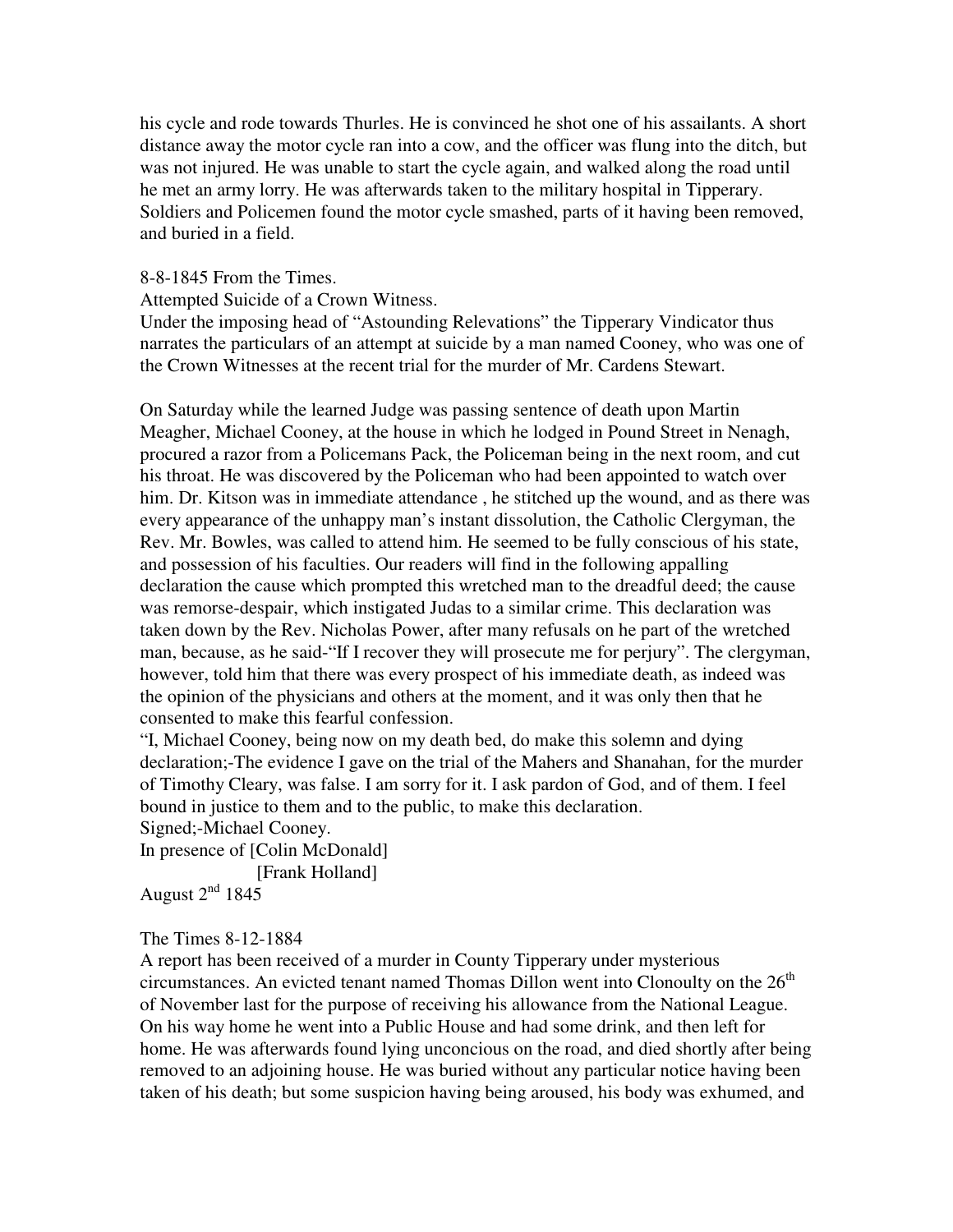it was found he had received two wounds to the head, which the Doctors believe were the result of direct violence, and had caused his death. The Coroner's jury, acting upon the evidence, returned a verdict of murder against some persons unknown.

#### 9-7-1894 From the Times

The Lord Chief Justice, Sir Peter O'brien, addressed the Grand Jury at the opening of the South Tipperary Assizes yesterday, mentioned that the number of offences specially reported since the last assizes was 20, as compared with 27 in the same period last year. Some of the accounts which he had received in connection with another return presented a rather melancholy picture. In the South of the Country there were 61 persons under the protection of the Police. He had been furnished with a return which disclosed the reasons why these persons were protected. There were three persons specially protected-that was to say, by policemen residing on their premises. One man named Cody was so protected, and accompanied by police where ever he went, and unless he was a man of very strong nerves, he appeared to be a man who was leading a very unhappy existence. Some farms were the scene of evictions in 1881. They lay derelict for many years. Last September Cody took some of them. A meeting was then held at Clonoulty, speeches were made, and Cody was forthwith rigorously boycotted. He could not get his horse shod, neither could he obtain supplies of food, except indirectly, and he could not get firkins for his butter. This man was referred to in the official returns as "Partially boycotted." His Lordship asked if that description truly represented the man's position, and he was told it did not, for Cody was rigorously and severely boycotted. But the word "partially" was put into the return because some purchasers from a distance were found for cattle which Cody sold. 42 persons were being protected by patrols because of their being caretakers on evicted farms, and four were being protected because they made themselves obnoxious by paying their rents. He wished to repeat what he said in the North Riding, that if people needed protection because they took evicted farms, those who spoke in public in reference to evicted farms should at least be moderate in their language.

9-8-1882 Freeman's Journal. The Ladies Land League. Since our last meeting 82 evictions have taken place. Most of these took place in July 1882, and 6 in August.

Clonoulty Branch. Co. Tipperary. Joanna English, 9 in family. Mathew Gilbert, 13 in family, John Byrne, 6 in family. All on the estate of Viscount Hawarden, evicted July 1882, none readmitted.

Rathkeale Branch, Co. Limerick. Michael Buckley, 5 in family. Evicted 19<sup>th</sup> July 1882, Landlord-Jeffrey O'Sullivan, Lackandara,?, not readmitted. Mrs Mulcahy, 6 in family, evicted 14<sup>th</sup> July 1882, Landlord- Gerald Blennerhasset.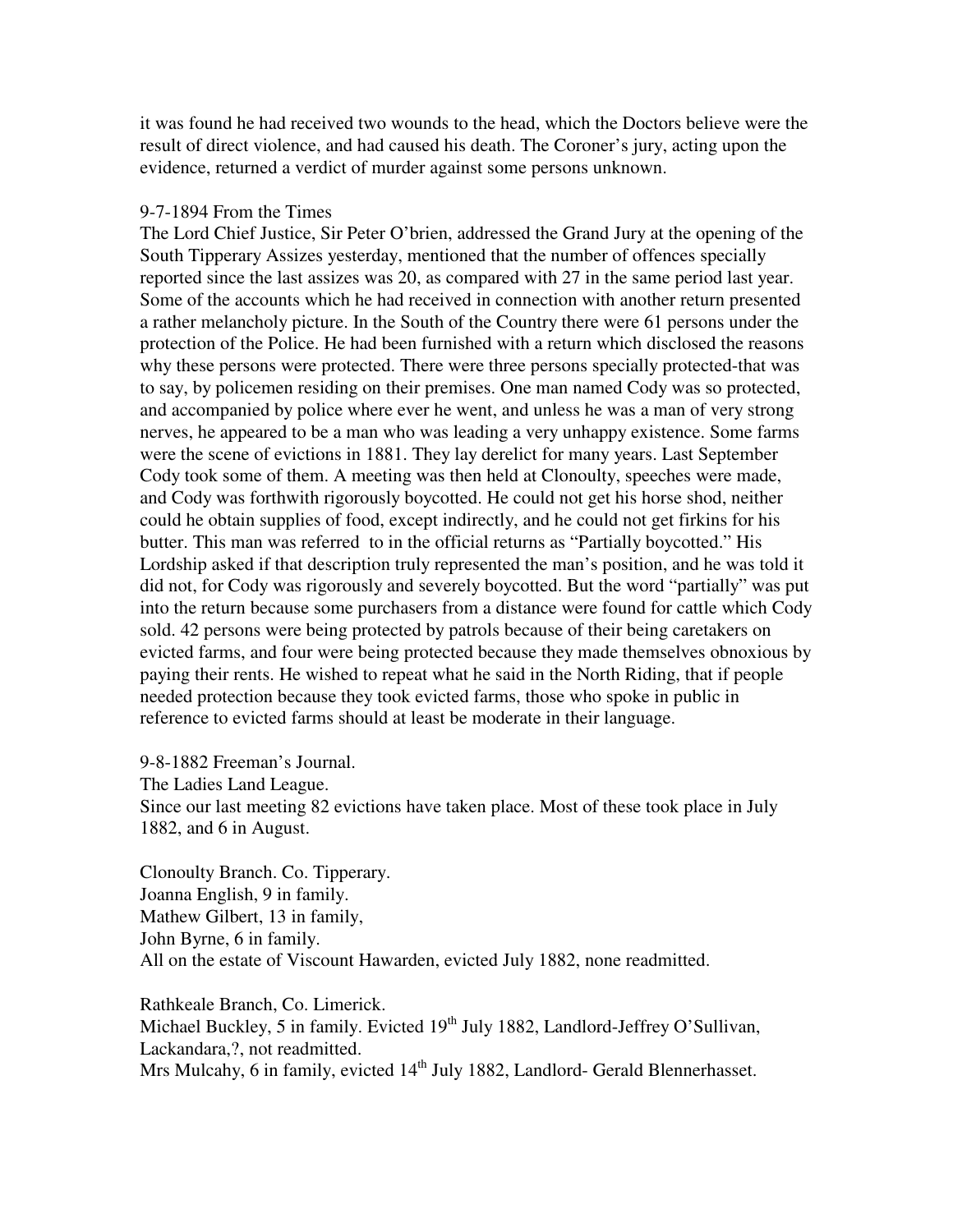Ennistymon Branch, County Clare. John Keane, evicted 13<sup>th</sup> July 1882, Landlord-George Stackpoole Mahon, Corbally, Co. Clare, not readmitted.

Clonguish Branch, Co. Longford. James Cosgrove, 8 in family, Bridget Reilly, 8 in family, Evicted 19<sup>th</sup> July 1882 by Mr. Galbraith, Omagh, not readmitted.

\*Burncourt Branch, Co. Tipperary. Honoria Cleary, Michael Maher, 4 in family, Pat O'Brien, 4 in family, Evicted 25<sup>th</sup> July 1882, by Robert Murdock, not readmitted. Patrick Anglim, 5 in family, James Keating, 4 in family. Evicted 25<sup>th</sup> July 1882 by Lady Margaret Charteris, readmitted as caretakers.<sup>\*</sup>

Rathangan and Cleariestown, Co. Wexford. Patrick Wyse, 6 in family, evicted 27<sup>th</sup> July, 1882 by Thomas Boyd, not readmitted,

Clonguish Branch, Co. Longford. James M'Gurk, 3 in family, evicted 19<sup>th</sup> July 1882 by A. Bole, not readmitted. Patrick M'Avey, evicted 19<sup>th</sup> July, 1882 by Colonel Musters, not readmitted.

Clonakilty Branch, County Cork. Ellen O'Leary, 2 in family, evicted July  $20<sup>th</sup>$  1882, by the Earl of Bandon, not readmitted.

Ballymoate, Co. Sligo. Thomas Corcoran, 2 in family, Thomas Cryan, 4 in family, Evicted  $26<sup>th</sup>$  July 1882, by Col. King Harmon, admitted as caretakers. \*Longford Branch. Francis Corr, 4 in family, Laurence Corr, 7 in family. Evicted 21<sup>st</sup> July 1882, by Galbraith, Omagh, not readmitted. Pat Tohill, 6 in family, Pat Reilly, 9 in family, Pat Ginty, 9 in family, Evicted 20<sup>th</sup> July 1882, by Col King Harman, not readmitted. Mrs Ann Hogan, 1 in family, evicted  $4<sup>th</sup>$  March 1881. $*$ 

Midleton Branch, Co. Cork. Denis Twomey, 6 in family, evicted 11<sup>th</sup> July 1882, bt Captain Sarsfield, not readmitted.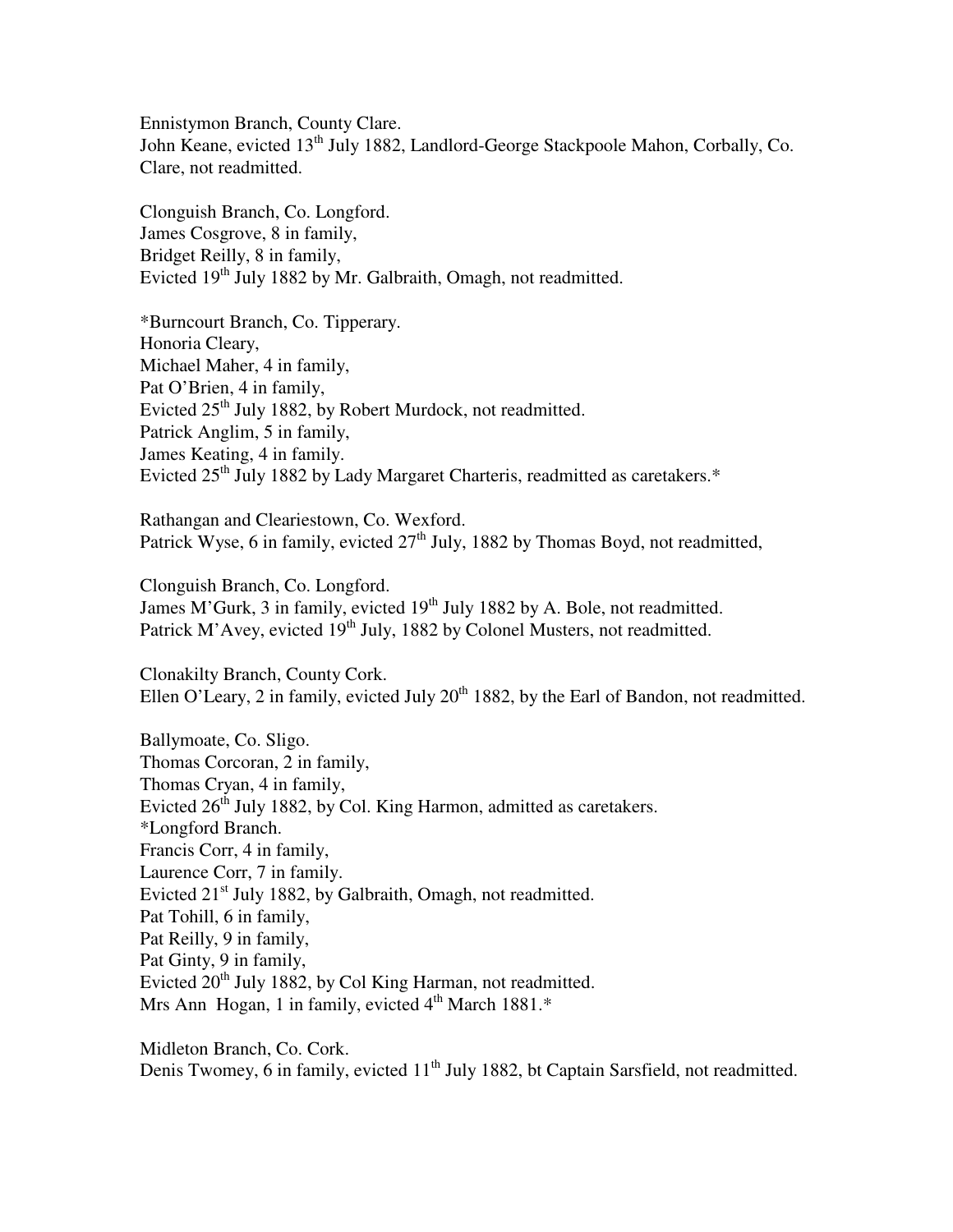Moneygall Branch, Co. Tipperary. James Kennedy, 7 in family, evicted 19<sup>th</sup> July, 1882, by Mr. Stackpoole, not readmitted.

Mullingar Branch, Co. Westmeath. John Carney, 4 in family, evicted  $12<sup>th</sup>$  July 1882, not readmitted.

Glangevline Branch, Co. Cavan. Chas M'Govern, 7 in family, Widow A Dolan, 6 in family, Philip M'Manus, 9 in family, Evicted between  $18<sup>th</sup>$ -20<sup>th</sup> July 1882 by the Earl of Annesley, not readmitted.

Shanagolden Branch, Co. Limerick. Wm. O'Donovan, 10 in family, evicted 11<sup>th</sup> July 1882, by Lord Guillamora, not readmitted.

Doe Branch, Co. Donegal. Johnnie Gallagher, 4 in family, evicted June 30<sup>th</sup> 1882 by A.J.R.Stewart, Ards, readmitted.

Skibbereen Branch, Co. Cork. Patrick Sullivan, 8 in family, evicted June 13<sup>th</sup> 1882, by R. Beamish.

Killoe Branch, Co. Longford. John Lenon, 5 in family, evicted 19<sup>th</sup> July 1882, by Mrs. O'Flaherty, London, not readmitted.

Colloney Branch, Co. Sligo Michael Bourke, 4 in family, evicted 20<sup>th</sup> March 1882, by Alex Wethers, Ballisodare, not readmitted.

Castlecomer Branch, Co. Kilkenny. Bridget Byrne, 3 in family, Laurence Dudn, 10 in family, Margaret Bryan, 6 in family, James Byrne, 9 in family, Mary Brenon, 3 in family, William Shirley, 1 in family, John Bradley, 8 in family, William Tyndall, 13 in family, Evicted 24<sup>th</sup> July 1882 by Captain Humphrey, readmitted as caretakers.

Coone Branch, Co. Kilkenny. William Brenon,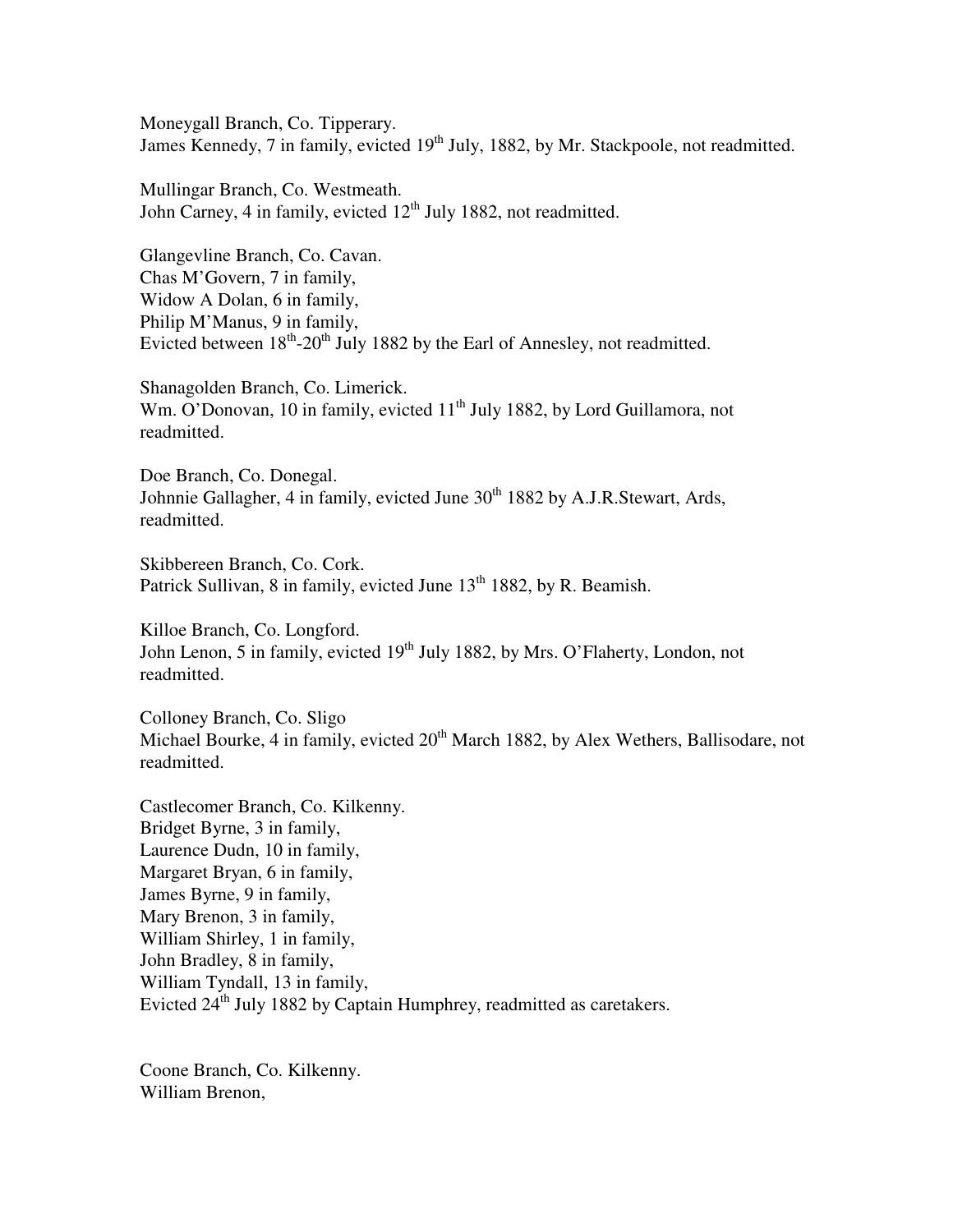William Tyndall, 13 in family, Margaret Bryan, 6 in family, James Byrne, 9 in family, Laurence Dwan, 10 in family, William Shirley, Bridget Byrne, 3 in family. Evicted 24<sup>th</sup> July 1882, by Hugh Humphreys, readmitted.

Sneem Branch, Co. Kerry. Thomas Sullivan, 8 in family, evicted  $22<sup>nd</sup>$  July 1882, not readmitted.

Killoe Branch, Co. Longford. Patrick Reilly, 6 in family. John Lynch, 3 in family. John Molloy, 6 in family, Laughlin Prunty, 2 in family. Peter Molloy, 2 in family. Evicted  $27<sup>th</sup>$  July 1882, not readmitted.

 Knockanore, Co. Waterford. Michael Baldwin, 9 in family, evicted 30<sup>th</sup> June 1882.

Newtonhamilton, Co. Armagh. Patrick Feehan, 5 in family, evicted May 1882, evicted by Rev. Richard Johnston, not readmitted.

Mullingar Branch, Co. Westmeath. John Hacket, 4 in family, evicted  $20<sup>th</sup>$  July 1882, by Mrs Kilpatrick, readmitted as caretaker.

Ballinagh, Co. Cavan. Thomas Kiernan, 9 in family, evicted 5<sup>th</sup> July 1882, by Alexander Nesbitt, not readmitted.

Carrigallen Branch, Co. Leitrim. Jane Price, 4 in family, evicted 18<sup>th</sup> July 1882, by W. Latouche, not readmitted.

Abbeyleix Branch, Queen's County. John Kennedy, Patrick Kelly, 9 in family, John Hogan, 5 in family, Evicted 28<sup>th</sup> July 1882 by Lord De Vesci, not readmitted.

Ballinagh Branch, Co. Cavan. Michael Goldrick, 7 in family, evicted  $26<sup>th</sup>$  July 1882, by Earl Annesley, readmitted as caretaker.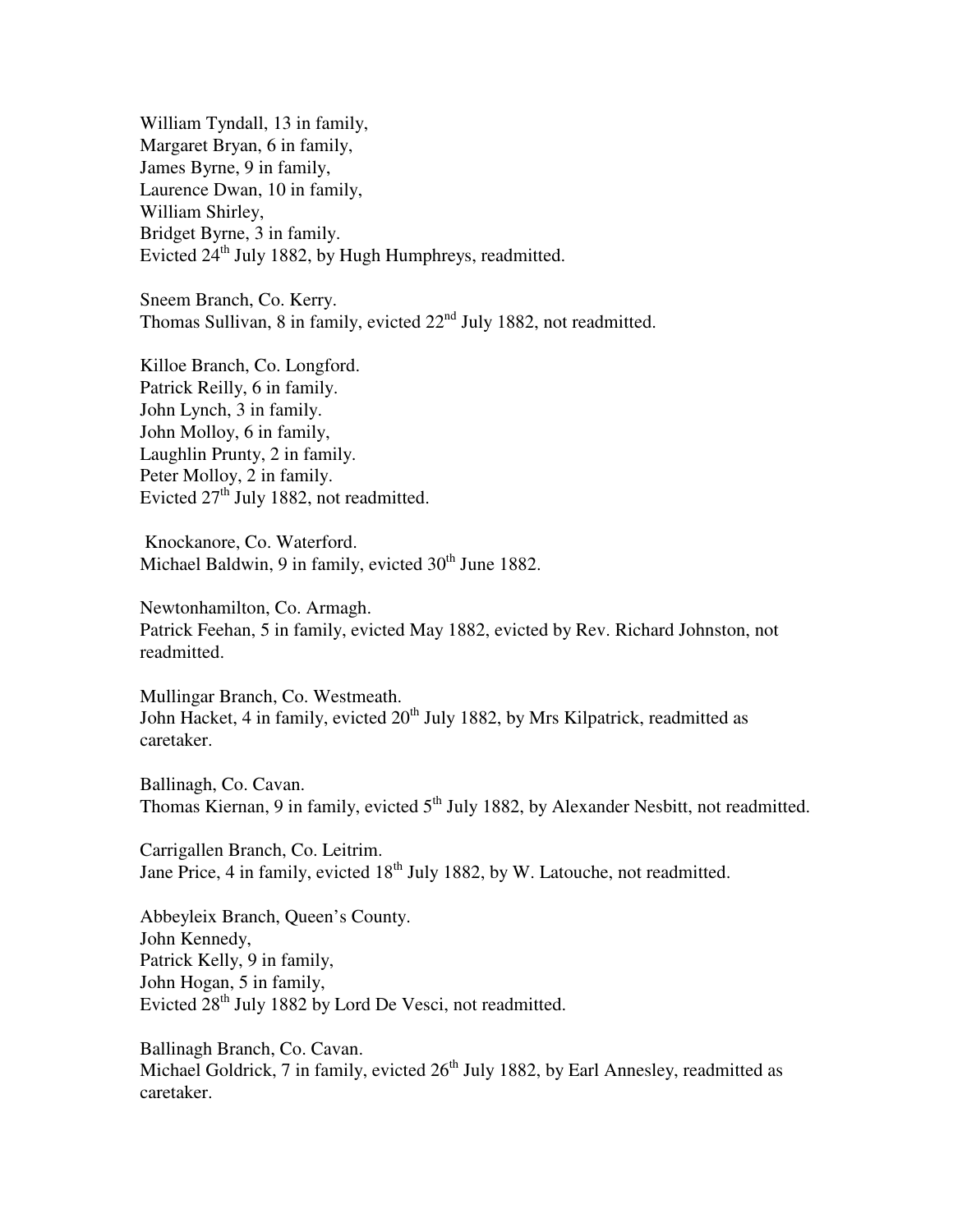Duagh Branch, Co. Kerry. Jeremiah M'Carthy, 3 in family, evicted  $20<sup>th</sup>$  May 1882, by John Meade, not readmitted.

Drunlease Branch, Co. Leitrim. Mr. M'Givney. 13 in family, Patrick White, 5 in family. Evicted  $6<sup>th</sup>$  June 1882, by George Lane Fox, not readmitted.

Gortnahoe Branch, Co. Tipperary. Bryan M'Donnell, 8 in family, evicted July  $26<sup>th</sup> 1882$ , not readmitted.

Mullingar Branch, Co. Westmeath. Esther Mulready, 3 in family, evicted  $1<sup>st</sup>$  August 1882, by John Swift, readmitted.

Urlingford Branch, Co. Kilkenny. Dr, Joseph McNamara, 2 in family. Thomas Kennedy, 6 in family, Dan Kavanagh, 8 in family. Evicted  $25<sup>th</sup>$  July 1882, by Lord Mountgarrett.

Clonoulty Branch, Co. Tipperary. Thomas Johnson, 2 in family, evicted 1<sup>st</sup> August 1882, by George Posnett, 3 Hume St. Dublin, not readmitted.

Edgeworthstown Branch, Co. Longford. Robert Moore, evicted 1<sup>st</sup> August 1882, by Richard Whyte, Clonwhelan, Edgeworthstown, not readmitted.

Cork Branch, James Cadigan, 9 in family. Evicted 5<sup>th</sup> August 1882 by Walter Robert Atkins.

Claremorris Branch, County Mayo. John Kean, 9 in family, evicted June 16<sup>th</sup> 1882, by Isidore Bourke, Curraleigh, not readmitted.

Ballymoate Branch, Co. Sligo. John and Michael Brown, evicted  $7<sup>th</sup>$  Aug. 1882, by Lieut. Co. A. Duke. Not readmitted.

Longford Branch. Mary Killameade, evicted 5<sup>th</sup> August 1882, by the Earl of Longford. Myles Lynch, 6 in family, evicted  $2<sup>th</sup>$  July 1882, by Galbraith, Omagh. Thomas Griffin, 3 in family, evicted 11<sup>th</sup> April 1882, by Tobias Peyton. J.P.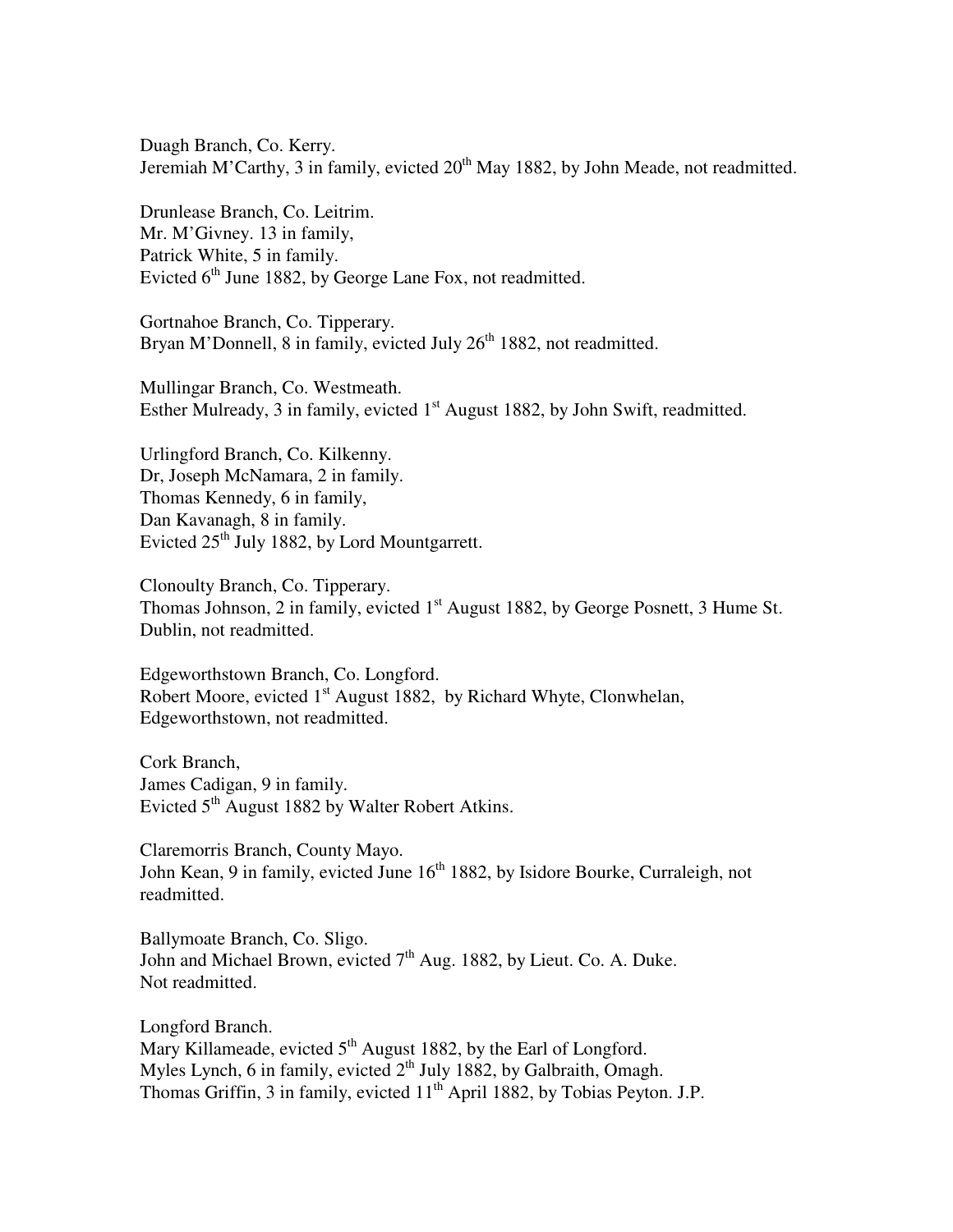#### 9-9-1828 Times

On Sunday last about 40'000 man and women met at Thurles, for the purpose of being reconciled, and of burying in oblivion their intense feuds and bickerings. Amongst this immense concourse were to be seen "Black hens" and "Magpies", "Shanavests" and "Caravats" and a long list of the other foolish factions whose strife had deluged this Country with blood. The leaders of those factions bore the insignia of their separate parties, and it is not a little amusing and at the same time consolatory to have witnessed Paddy Ryan shaking hands with his opponent, and presenting him with a live black hen, while the sturdy leader of the opposite clan accepted the gift, embraced, and offered in return a magpie.

## 9-9-1837 Tipperary Constitution.

## Popish Outrages.

We have just heard that an excellent farmhouse on the lands of Jossingstown, near Fethard, in which were several cars, carts, and farming utensils, and a large flock of geese, the property of Mr. Matthew Jacob, of Mobarnane, was maliciously set fire to on the night of Friday, the  $1<sup>st</sup>$  inst, and the entire sonsumed. We have also been informed, that an attempt was made a few night since to set fire to the fox cover at Coleman, near Fethard; and also a similar attempt made to set fire to the fox cover near Cashel racecourse, and a great part of it consumed. The only remarks we at present make on these outrages are, that, with respect to the farmhouse, Mr. Jacob lately had ejected some tenants there from, and continued to hold it and farm it on his own account, not wishing to let any new tenant hazard his life, while the present system of midnight legislation, so universal in this county, exists. But with respect to firing the fox covers, which belong to the Grove Hunt, of which Mr. Jacob is now the managing proprietor, we cannot say we are much surprised, as it was faithfully threatened by a reverend divine, in consequence of Mr. Jacob and his tenantry observing a strict neutrality during the late contest, that such would be done. This is only the prelude to what may be expected when the winter nights come on.

## 9-9-1848 Tipperary Vindicator.

The most extraordinary and sweeping seizure for rates ever perhaps attempted took place in Nenagh yesterday. The newly appointed rate collector, Mr. Richard Falkiner, repaired, without giving the usual six days notice, to Pound Street, in the morning, and entered every house, demanding the new rate struck on the  $24<sup>th</sup>$  of last month. In many of the houses the most abject misery was visible, yet pots, kettles, pans, and even the most trifling implements of household furniture, were pounced on and carried in loads to the pound. Old shoes, cloaks, and gridirons were amongst the articles seized, and, what is still more extraordinary, an eccentric though poor old man named Wolfe had four or five cages of canaries taken from him. Whilst making this foray, Falkiner was surrounded by an immense crowd of women and boys, screaming, hooting, and yelling in the most uproarious manner. This is a new way to make the rate popular.

## 5-8-1848.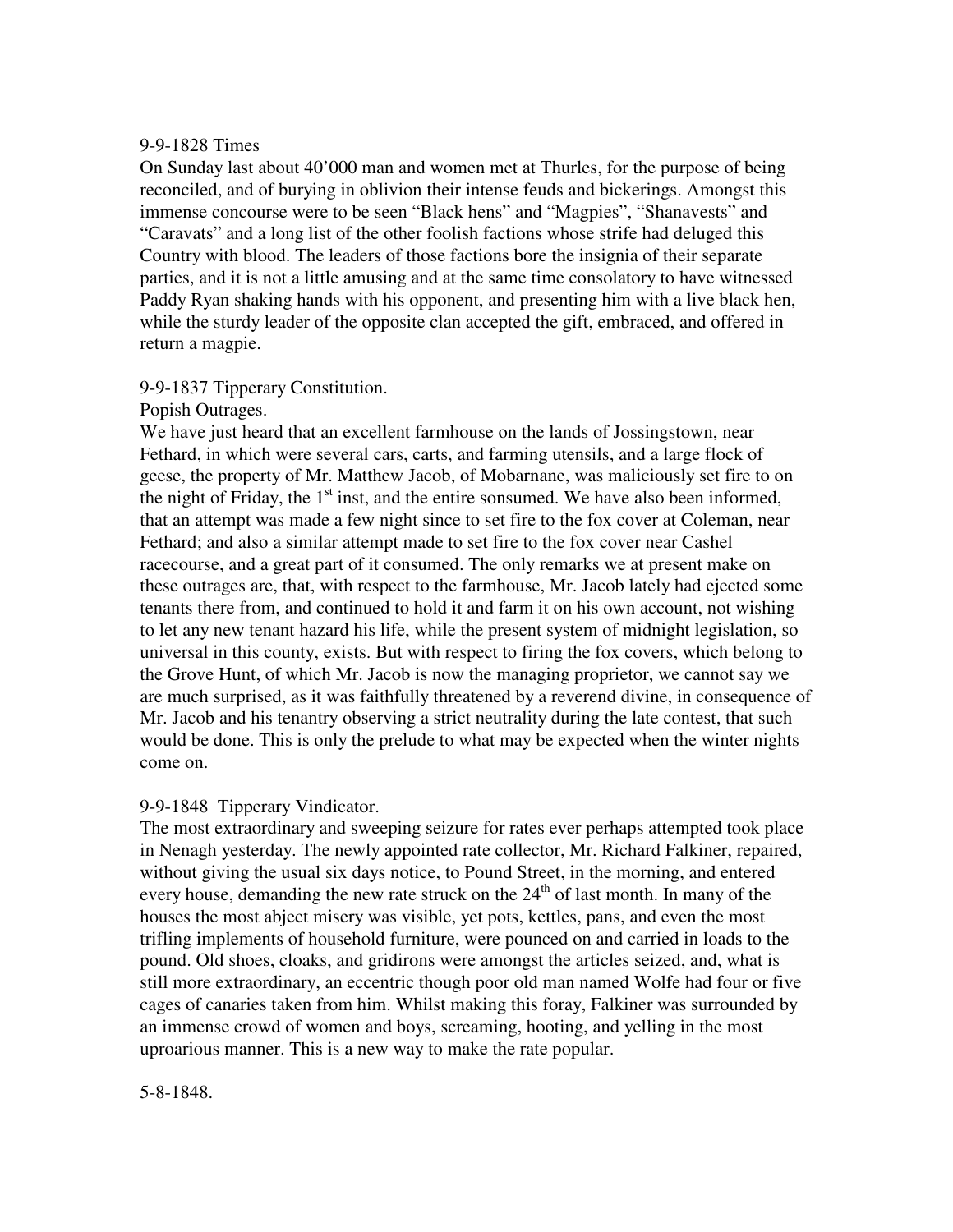Clonmel. Thursday.

The Pike Case.

Martin Ryan (English) was indicted for having in his possession at Cashel, on the  $26<sup>th</sup>$  of July, one pike, contrary to the proclamation of the Earl of Clarendon, he not being licensed to carry the same, or being about to deposit it with the appointed authorities. The prisoner pleaded not guilty. The jury returned a verdict of guilty.

Baron Richards in sentencing the prisoner to two years in prison, said that the legal points urged in his favour, by Mr. Rolleston, should have his deepest consideration, and he would take care that, if they were tenable, he would get every benefit from them.

28-7-1814 Freeman's Journal.

Clonmel.

Monday July  $25<sup>th</sup>$ . The Court sat at 9 O'Clock, for the trial of prisoners, when the following were disposed of------.

William Maloney and Philip Connors, indicted for stealing a 1/., note and some articles of wearing apparel from William Sheehan, acquitted for want of prosecution.

William Maloney, for breaking Clonmel Gaol, acquitted.

Daniel Crough and Timothy Crough, indicted for the murder of Thomas Connors, acquitted, for want of prosecution.

Ralph White, indicted, for private distilling, Guilty-to be fined 10s of in default of paying the fine, to be imprisoned.

Michael Darcy, indicted for a rape on Mary Darcy, his servant maid, the  $11<sup>th</sup>$  June 1813the prosecutor swore to the fact, but it appearing she had a child by him, he was acquitted and discharged.

Philip Slattery, indicted for stealing sheep form John Rourke, acquitted.

Richard Walsh and John Walsh, indicted for the murder of William Walsh, in a squabble, acquitted.

James Hally, indicted for the murder of James Kennedy, and also for a riot-acquitted of the murder, but found guilty of the riot-sentenced to one month in prison, and find security.

Michael Meara, for cow stealing, acquitted, no prosecution.

Catharine Connolly, for stealing 1 ½ yards of cloth, at Fethard, from one Michael Walsh-- Guilty, imprisoned for two months.

John Fogarty, for a burglary, in the house of John Gleeson, at Ballymoreen, Acquitted.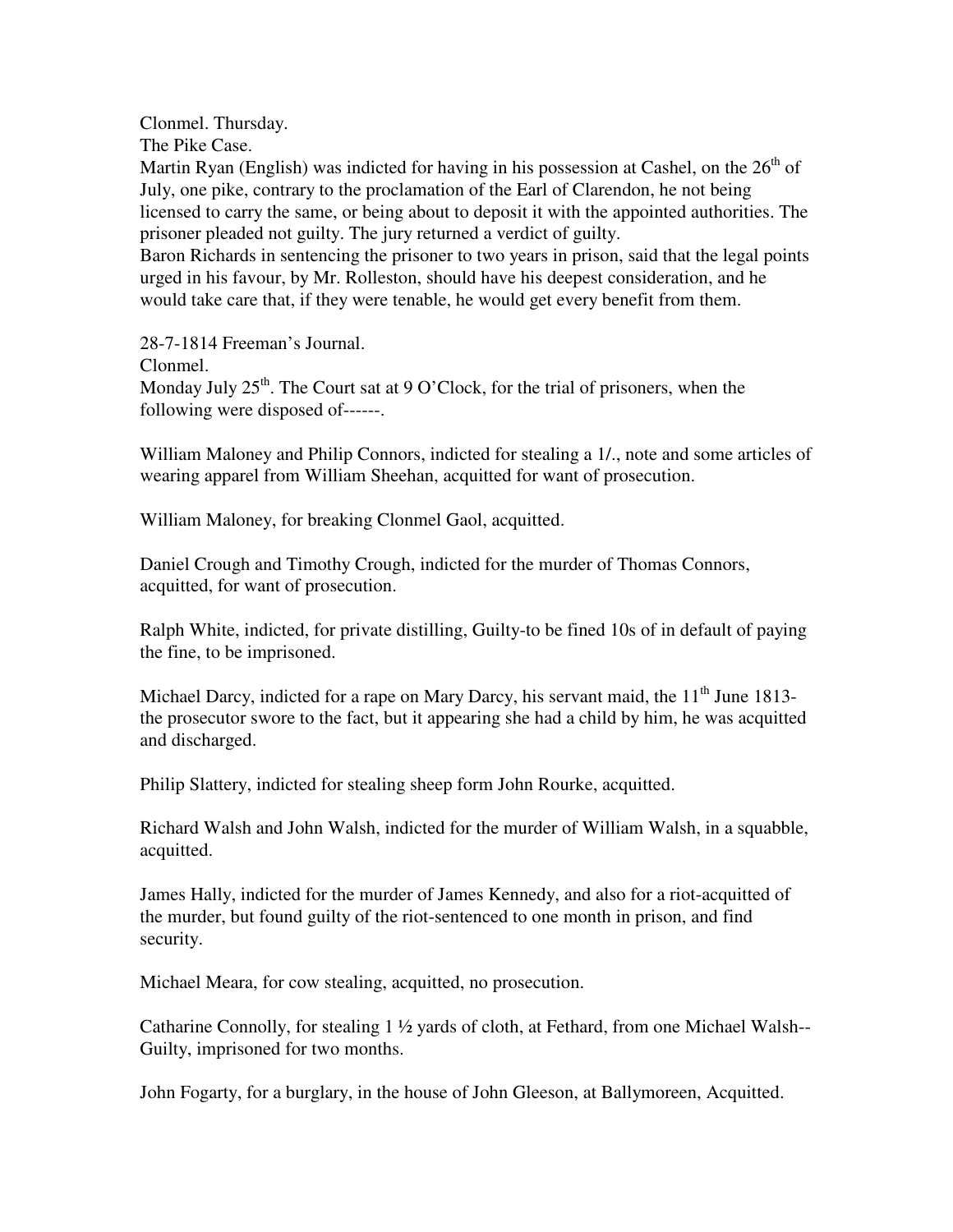Denis Ryan, indicted for setting fire to Thomas Condon's House, at Longhill. The prosecutor here was a very stupid old man, who accused the prisoner, without the slightest ground for suspicion. The prisoner was of course, honourably acquitted.

Patrick Bourke and Mary Bourke, indicted for breaking open the house of Andrew Ryan, acquitted, no prosecution, but the Judge ordered the prosecutor to be Estreated.

Edward Fitzpatrick, Denis Kilfoyle, John Loughman, Robert M'Cushen, and Patrick Mahon, private distillers, acquitted, there not being sufficient evidence. Mr. Buck attended here on the part of the Revenue, and conducted himself with his usual circumspection and propriety.

James Kennedy, indicted under Lord Ellenborough's act, for cutting William O'Donnell with a scythe, at Cahin,  $11<sup>th</sup>$  April 1813. Found guilty. Sentence not yet passed.

Patrick Maher, for the murder of his wife, acquitted, the principal prosecutor, his son. Not attending.

Cornelius Cahill, for stealing fire arms, not guilty.

Patrick Dwyer, for the murder of Henry Stacklum, no prosecution, acquitted.

Patrick Mullally, for the murder of James Noonan, at the fair of Mullinahone, acquitted.

Mary Quirk, for murder, no prosecution, acquitted.

Francis Cotton, indicted for the murder of John Quigley, acquitted, the prosecutors not attending.

## 9-9-1856 Clonmel Chronicle.

On the  $13<sup>th</sup>$  September 1854, an inquest was held before Thomas O'Meara, Esq. Coroner for the district of Tipperary, on the body of a man named Thomas Dwyer, of Refadda, who died in consequence of wounds received on the right side of the head, and which fractured his skull, on the  $2<sup>nd</sup>$  of the same month, at Garryshane, in the south riding of this county. From the evidence adduced at the inquest, it appeared that the deceased was returning home after being paid some money, he was overtaken by two men named Thomas Dwyer, of Donaskea, and William Loughnane, alias Davern. They induced the unfortunate man to accompany them down a bye-road, and when he was next seen the men had fled, and Dwyer was found lying by the side of the road, bleeding profusely. The Coroner's jury returned as their verdict that "the deceased man received several blows of stones or other blunt instruments, of which injuries he lingered until he languished and died on Saturday,  $9<sup>th</sup>$  Sept, 1854, and that said injuries were wilfully and maliciously inflicted by Thomas Dwyer, of Donaskea, aided and abetted by William Loughnane." As Sub-Constable John F. Noble, of the constabulary depot, Phoenix Park, and who was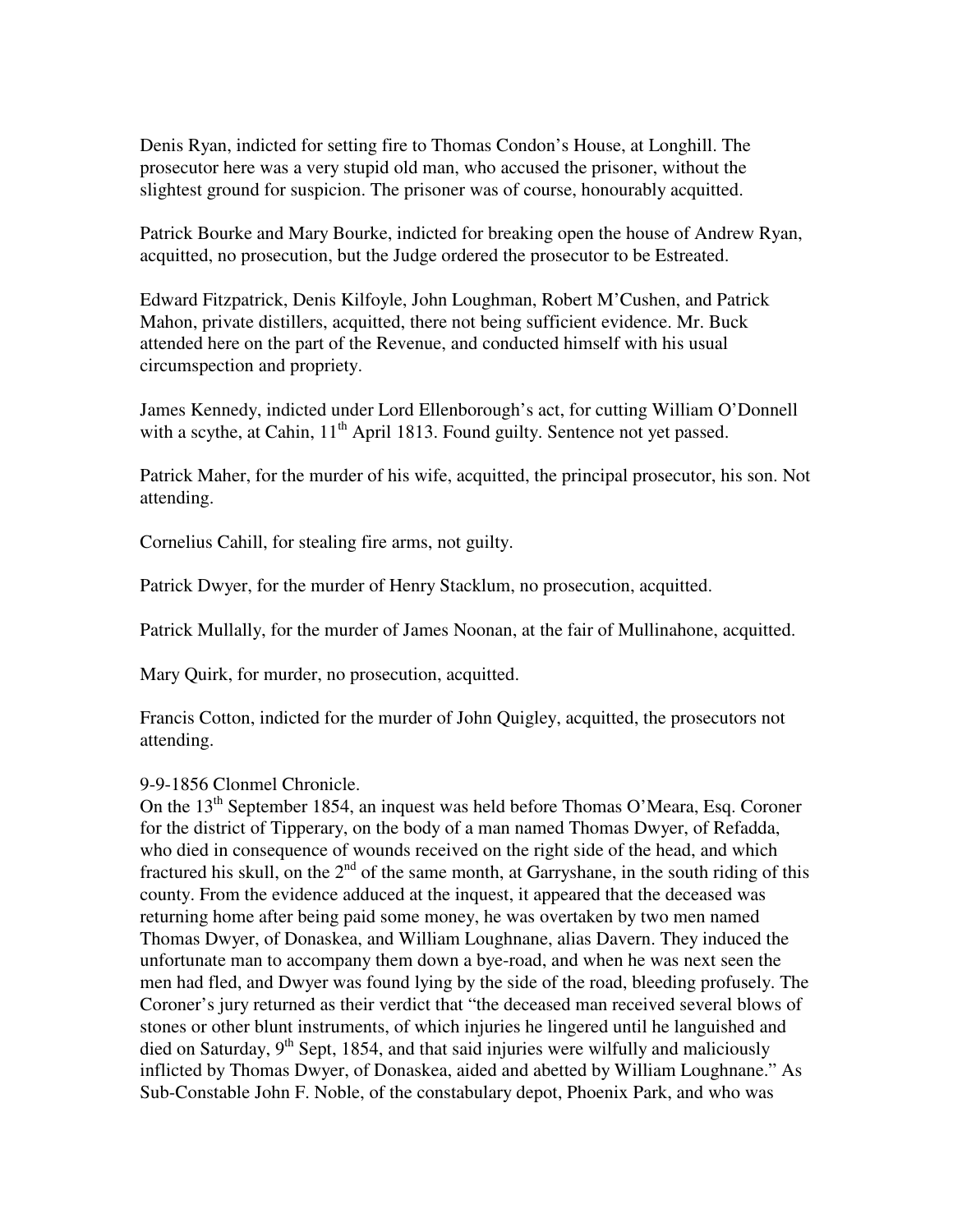stationed in 1854 in the neighbourhood where the above murder was committed, was passing along the quays of Dublin he perceived a man whom he instantly recognised as the Thomas Dwyer named in the Coroner's warrant. The man was arrested, and has since been committed by Major Brownrigg, Inspector General of Prisons, to Clonmel gaol, where he now awaits his trial at the Spring assizes of 1857.

#### 9-10-1827 Constitution.

It becomes our melancholy duty to announce another murder in addition to the many horrible ones that have already been perpetrated in the County of Tipperary, and which is, unhappily connected with the horrible murder of the late Mr. Chadwick. It was rumoured, that immediately after his conviction, and while leading from the dock, the guilty Grace said, that before May-Day every person who had a hand in his conviction would be shot. If he did make this declaration, his prediction is being fulfilled. As three brothers of Philip Mara, who had the honesty and manliness to prosecute one of the murderers of the late Mr. Chadwick, and an apprentice,were returning, about 7 O'Clock in the evening, from their work (being Masons employed in building the ominous Police station at Rathcannon), they were waylaid by 12 armed ruffians, not at all disguised, who fired on them, from behind a ditch, between the place where Mr. Chadwick was murdered, and the cross roads at Bournacroosna. The shots did not take effect. Two of the brothers immediately ran off in the direction of Holy Cross, and the apprentice made off, and pursued his way to the intended Barrack. Unfortunately, Daniel Mara, the third brother took refuge in the house of one Kennedy, which was close by. The murderous ruffians having seen him enter, immediately proceeded to the house, smashed the windows, and broke down the door. As soon as they entered, they seized their unfortunate victim, in the midst of Kennedy's family, and shot him dead, thus effecting their horrid and murderous purpose in the face of a whole family, and in the midst of a village. The murder of this unfortunate but honest man was effected almost in the centre of three police stations-viz. at Rathcannon, Brasford, and Holy Cross. The audacity of the murderers was only to be equalled by their sanguinary dispositions.

From the Freeman's Journal 10-2-1894. The Evicted Tenants Fund. Subscribers to the fund from Knockavella, Co. Tipperary. £2. Rev. E. Doheny. £1, Michael Murphy, Michael Carew, and Denis Kelly. 18s. T. Fahey, P.L.G. 12s. J. McGrath. 10s. John O'Keeffe, John Hayes, Mathew Hayes. 7s. John Dwyer. 5s. Denis Neill, Jerh Muan, Denis Tierney, John Scanlan, and Thomas Walsh. 4s. Mrs Condon, John Muan, Martin Ryan, Edward Duggan, James Sanders, C. O'Brien, John Kelly and Laurence Ryan. 3s.6d. William Stapleton, and Patrick Morrissey. 3s. Michael Brown, William Flood, Patrick Ryan (E). 2s.6d. William Hayes, Thomas Fahey, Patrick Madden, Mrs Ryan (A).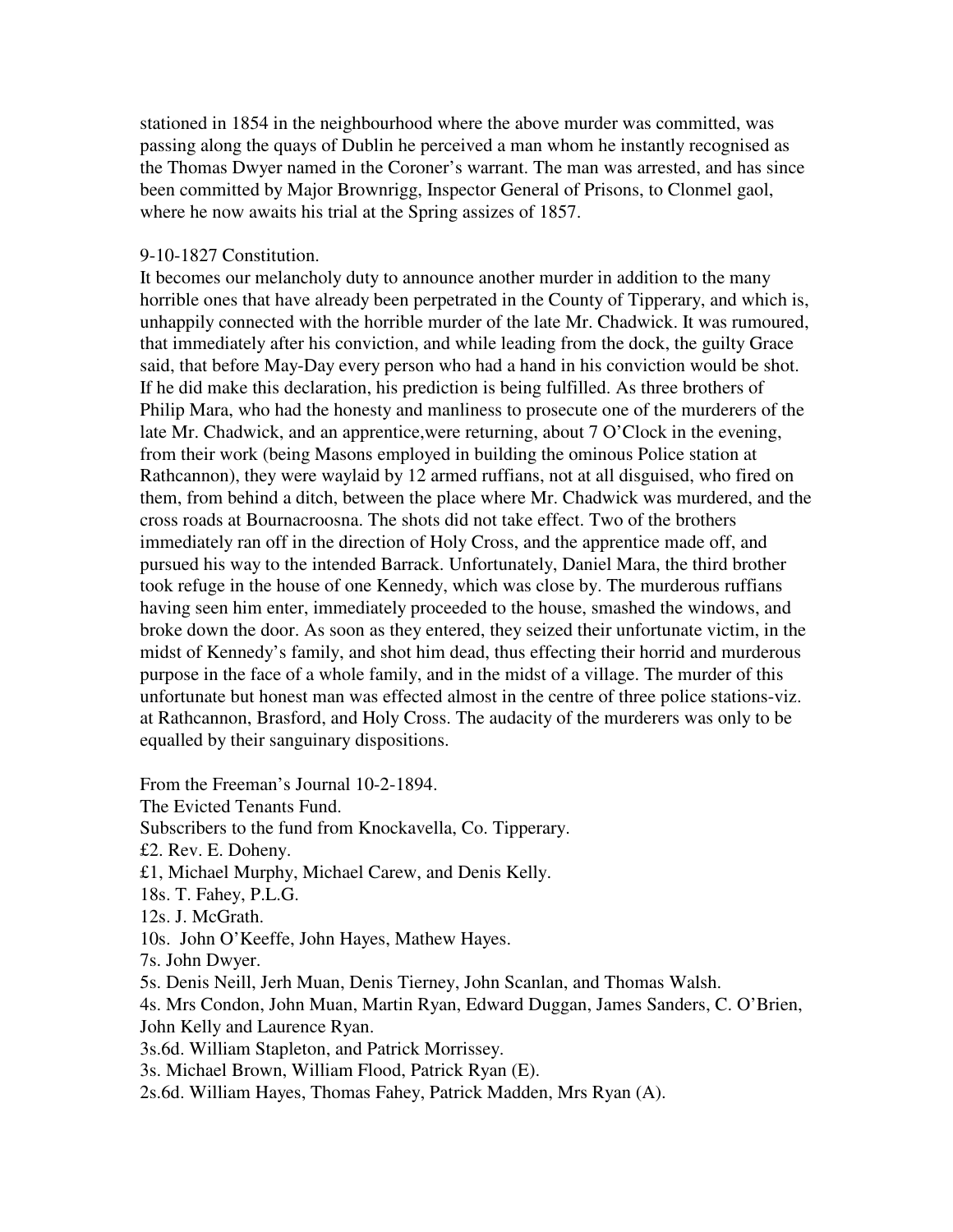2s. D. Ryan, Patrick Ryan, W. Dwyer, John Crowe, T. Foley, John Kennedy, Thomas Gorman, Daniel Dwyer, Michael Taylor, James Muan, Michael Brien, Thomas Hayes. 1s. James Hickey, Michael Dwyer, John Connor, John Ryan, A. Fitzpatrick, T. Lanegan, Wm. Morrissey, John Brett. 6d. T. Ryan, T. Carew.

Donaskeigh Subscribers. £1. Daniel Ryan. 12s.6d. Wm. Ryan, Denis McGrath. 7s. John Rourke. 6s.6d. Thomas Kelly. 5s. Patrick Deere, Wm. Ryan, Wm. Hogan. 4s.6d. Edward Crowe. 3s.9d. Denis Hickey. 3s.6d. V. Farrell, Patrick Slattery. 2s.6d. James Guilfoyle. 2s.3d. Wm Dwyer. 2s. Edward Hickey. 1s.6d. Thomas Ryan. 1s. Pat Ahern. 6s. John Galvan, John Ryan, P. Hogan.

#### 10-3-1864 Times

A protracted investigation was recently held by order of Government at Dundrum, Co. Tipperary, into the conduct of Sub-Inspector Boyce, who "through an error of judgement", had interfered with the ministration of the Priest of the parish in the case of a constable "enfeebled by illness". The minutes of the proceedings taken at the court of inquiry were submitted to his Excellency the Lord Lieutenant, and the following letter from General Larcom conveys his decision upon the matter.

# Dublin Castle, March 4<sup>th</sup>.

Sir--Referring to your letter of the  $15<sup>th</sup>$  December last, I am directed by the Lord Lieutenant to acquaint you that his Excellency has had laid before him the minutes of the proceedings taken by the Court of Inquiry held to investigate certain matters preferred by you against Sub-Inspector Boyce, together with the report of said Court. His Excellency regrets much that the conduct of Sub-Inspector Boyce on the occasion of your visit to the constabulary barracks at Dundrum, where the late Constable Wiggins was lying ill on the afternoon of the  $9<sup>th</sup>$  December last, has been of such a character as to have justified the finding by the court of inquiry---that Sub-Inspector Boyce on the said day unwarrantably obstructed you in the discharge of your duty as a clergyman, and denied to the deceased constable liberty to receive the religious consolation he sought for. But at the same time his Excellency, having regard to the entire report of the Court of Inquiry and the evidence adduced before it, feels himself justified in thinking that the conduct of the Sub-Inspector may be fairly attributed to an error of judgement on his part, induced by the enfeebled condition to which illness had brought the constable, rather than to any perverse or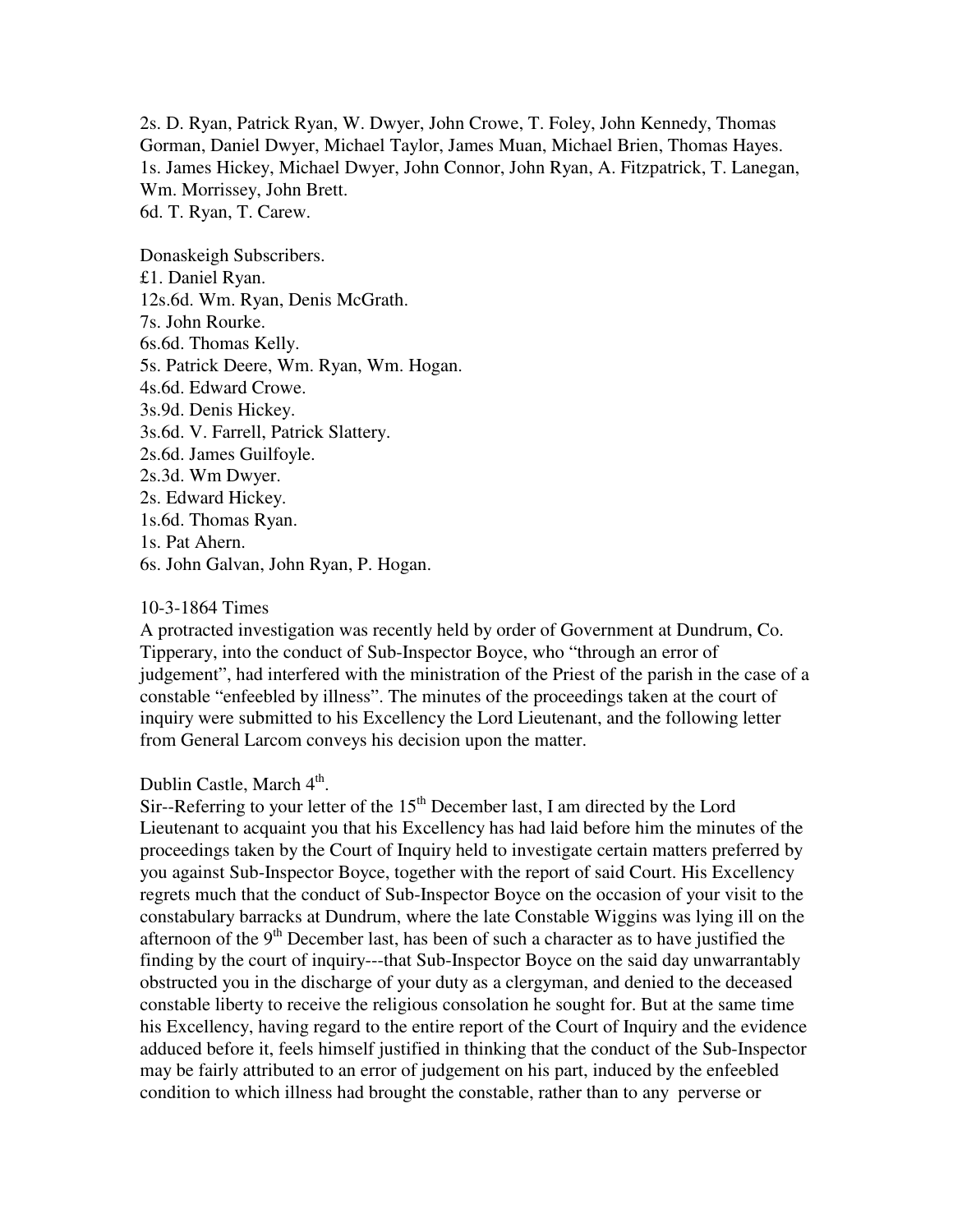improper motive, more especially as on the  $10<sup>th</sup>$  of December 1863, you had, with the entire concurrence and at the request of Sub-Inspector Boyce, the fullest and freest access to the Constable in the constabulary barrack. His Excellency, however, is of the opinion that Sub-Inspector Boyce is deserving of some censure for the course he took in temporarily excluding you from the constable after the latter had expressed his determination to become a Roman Catholic. His Excellency has accordingly given directions to the Inspector General of the Constabulary that Sub-Inspector Boyce shall be reprimanded, and removed from Dundrum to another station. I am, Sir, your obedient servant,

T.A. Larcom. "Rev. W. Corcoran, Knockavilla. Cashel. Co. Tipp.

Ireland-The Times-From the Tipperary Vindicator 10-4-1846.

From our Correspondent.

The Evictions at Gurtmore.

The Tipperary Vindicator of yesterday gives a circumstantial account of the eviction of tenantry on the lands of Gurtmore, the property of Mr. Tuthill, and which was briefly noticed in a recent number of that journal. As in all such cases, it is more than probable that the subjoined detail will be met by a counter statement in justification of the measures adopted on the occasion; and, if so, it is not likely that the aggrieved party will be denied the benefit of your circulation.

"We witnessed on Friday morning one of the most melancholy spectacles that ever fell to the lot of feeling humanity to behold, namely, the casting out of nine wretched families from their miserable hovels on the bleak roadside at Gurtmore. It was a wet and stormy morning, when a detachment of Her Majesty's 72d Highlanders, under Captain Pollard, who were marched ten miles on this unsoldier like duty, drew up on the public road within a few hundred yards of the cabin of Mara, the first of these poor tenants on whom was executed the law of ejectment. A strong body of police was posted opposite the house, and more about the door, to keep the passage clear for the landlord, the sub-sheriff and the bailiffs. It was disgusting to observe with what recklessness the bailiffs dragged out every little article of furniture which belonged to the wretched inmates of each hovel they visited, and in some instances, threw out the miserable remnant of rotten potatoes which they had for subsistance. We have been informed that the sheriff, on more occasions then one (when we were not near him), reproved these fellows for misconduct in discharge of their office, and checked their wanton impropriety. Both the military and police comported themselves on this occasion with the bearing of men who knew and felt that they were performing a disagreeable duty, but the soldiery openly expressed their repugnance to this mode of campaigning. 'I have been in the army (said a veteran) for 27 years; this is the second time I have been called out on this duty, and I hope it will be the last, for, by God, I would rather face an enemy than withness what I have seen today'. Pat Clancy was the second man dispossessed, and who showed our reported a receipt for a half years rent up to November. The commanding officer of the 72d met him at the rear of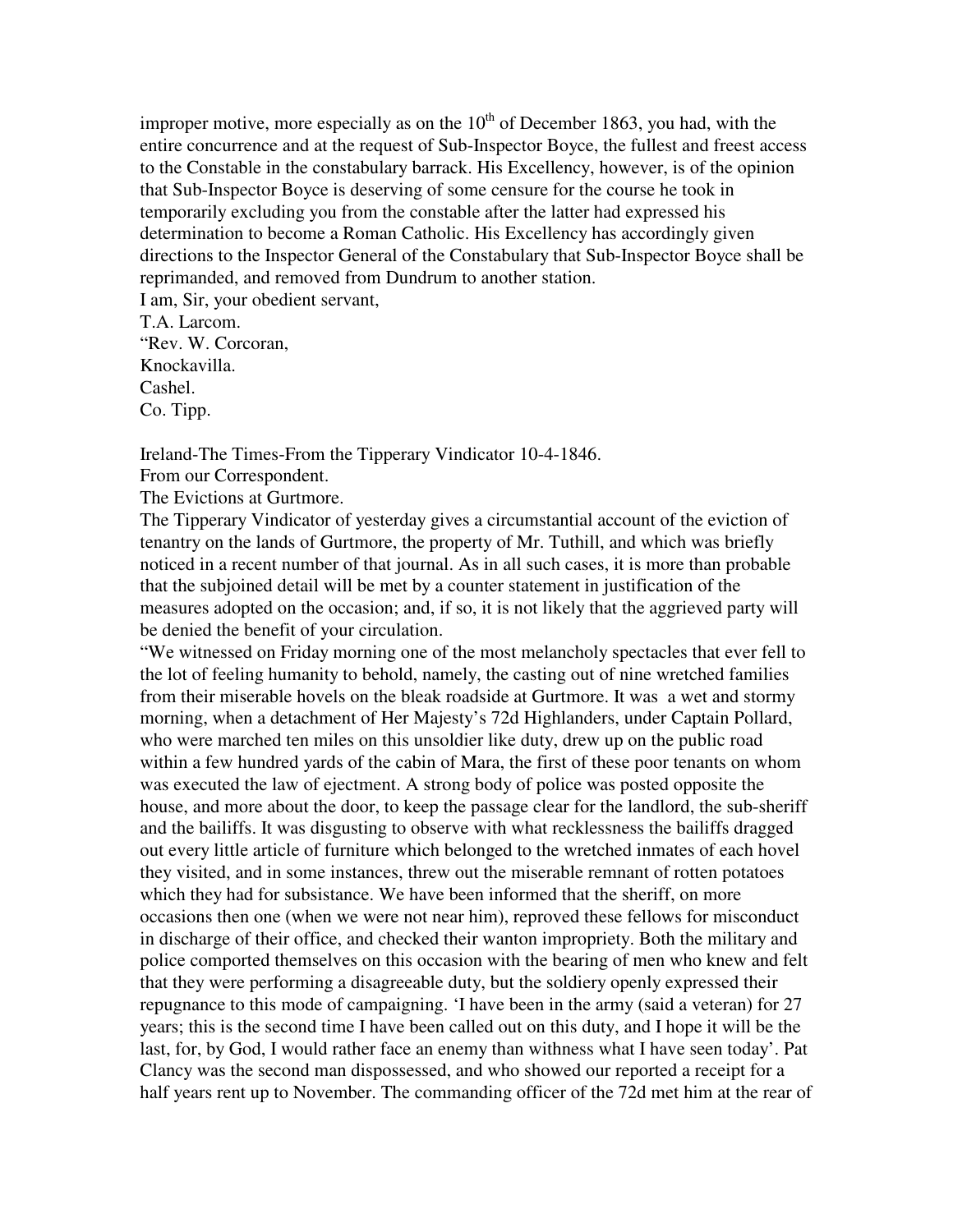his house, and expressed deep sympathy for him as well as for his fellow sufferers. Another officer said to Clancy's son, 'Well, my boy, where will you sleep tonight?. 'I don't know Sir' said the boy. The brave humane man put his hand in his purse and gave the boy a shilling to procure lodging. A remarkable circumstance occurred at the house of Clancy. One of the Bailiffs was dragging a piece of frail furniture with unnecessary force out of the house-Clancy's wife caught him by the throat with her left hand, while in her right hand she brandished a naked knife until she made the ruffian relinquish his hold of the old table; meanwhile, the military and police laughed heartily, and not a man among them showed the slightest disposition to come to his rescue. The third man ejected was Fennell, next door to Clancy. They were in the act of carrying out a cupboard from his kitchen, when he showed what was rent in bank-notes, which he had a minute before offered to his landlord and which was refused. A bailiff was nailing a hasp to one of the doors, when a woman, with a crying infant in her arms –'That is mightn't be long till I hear the sound of the nail in your coffin, you villian:, what she meant I can't say but the campaign of the day had a ludicrous termination. Though ball cartridges were not flying, the women, to the great amusement of the force, both civil and military treated the bailiffs to rotten potatoes and eggs of the same quality. One fellow with an oilskin cap and a hangman visage, smeared all over, appealed to the sheriff for protection, and told his honour that was the third time he had been pelted at by the same woman on that day.When the bailiffs were send to drive the cattle of Herberts land, they were followed by a crowd of women and boys, who saluted them with missiles of all sorts, and it was not until one woman tried 'what virtue was in stones' that the police interfered to protect the detested slaves of the law. It was upon the whole, fortunate, that the country people did not expect this campaigning visit, and thus the proceedings of the day passed off without bloodshed or riot.

#### Ireland-The Times-From the Tipperary Vindicator 10-4-1846.

## Mr. O'Connell and his Quondam "Friend".

Mr. Ryan of Liscahill-house whose name has been frequently mentioned in the debates upon the Irish Coercion Bill, has addressed a long letter to the Home-Secretary, praying that a strict inquiry may be instituted into all the outrages committed on him (Mr. Ryan) as stated in his memorable letter to his friend the "Liberator"

"This" he says, "will not be as difficult as it may appear at first view; because out of ten malicious injuries, seven presentments only were sough for; and each and every one of them passed, their merits being discussed on oath before the magistrates and Cesspayers at Road Sessions, and again by the grand jury-and I insist they passed solely on my own evidence. The last presentment I obtained was for the breaking of my window at Liscahill in 1845. This must be the attack alluded to by Mr. O'Connell and Mr. Maher. This latter gentleman was on the grand jury, when 6s was awarded me for this malicious injury, which he calls an unfounded attack, and which Mr. O'Connell calls a fabrication. My windows were broken before and the magistrates sent Delahenty, who was caught in the act, to prison for two months. There was no presentment sought in this case, nor in two other cases, because the amount of compensation was not worth looking for. This disposes of the then malicious injuries; now as to the two attempts on my life. The first attempt on my life was by a man named Delaney, who struck me a blow on the side of my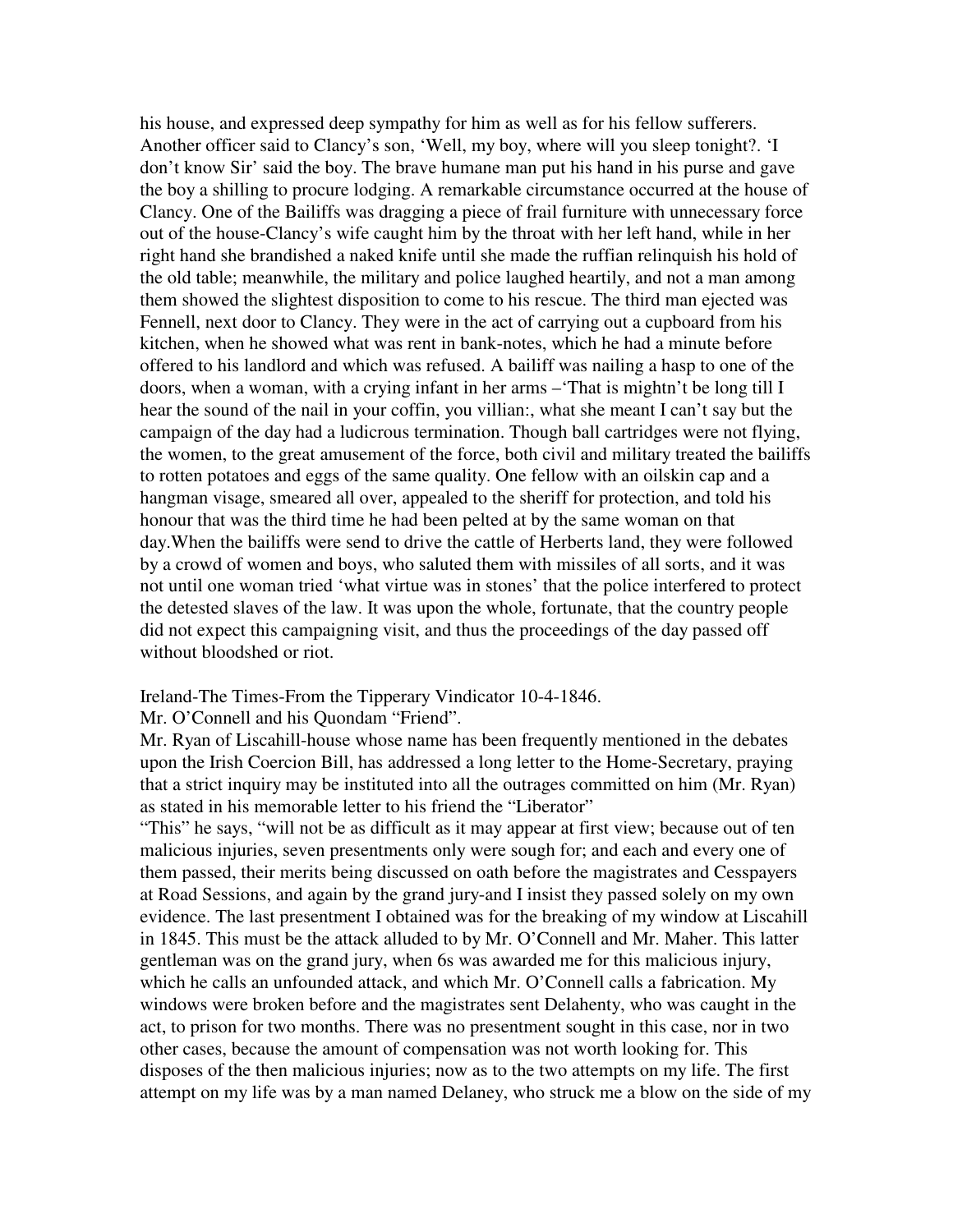face with a stone. Doctor Leahy of Templemore , who dressed the wound, can prove if I were hit a half inch higher on the temple that my life would have been lost. The second attempt on my life, and indeed the lives of my family, was the monstrous murderous attack on the night of the  $7<sup>th</sup>$  of last month, as stated in my letter to Mr. O'Connell. I know not, I care not, what the report of any stipendiary magistrate may be. I will prove beyond the possibility of contradiction, and by the most unsullied testimony, that every syllable in my letter was perfectly true and correct; and I will show that, instead of exaggerating, I have not recounted other outrages which I had suffered. As to Mr. O'Connells allusion to my insolvency, it was a mean, paltry, pitiful device, which no man in his station ought to have resorted to, It was a most miserable subterfuge by which to attempt to rebut sound arguments, or controvert stubborn facts quite beneath the dignity of a great statesman. I could with much more propriety call on him to account for the enormous sums which we have paid him in the shape of the Repeal rent, and which account he has repeatedly refused to give the public. In my letter I did not say one disrespectful word to him. Whether the usages of the house allow it or not, I request that my schedule will be produced. By it will be proved the very reverse of what he states. It will show that one of the most improving tenants in Ireland was sacrificed by oppressive landlords. I laid out on farms over 2000s in building, manuring, planting, draining, and permanent improvements, and besides losing all these improvements without one shilling remuneration, the crops on the lands were valued at three times the rent due to the landlords. Yes, that schedule will show the small sums that were due to other creditorsand the receipts of those creditors will show that I have struggled to pay them even after my discharge as an insolvent. It will also show that what Mr. O'Connell states is not true, when he asserts that Mr. Maher was a sufferer. Neither he nor his predecessor suffered one shilling up to the day of my discharge-nor up to the present moment. And when it is thrown on me by Mr. Maher to relate the part he acted in the melancholy drama of my unexampled misfortunes, I shudder lest the revealing of the truth may be of further injury to my already grievously afflicted family".

The Times-From the Tipperary Vindicator 10-4-1846. Emigration

The Tipperary Vindicator truly observes,-

"Within our remembrance, the tide of emigration has been seldom, if ever, so strong as at the present moment. From the ports of Cork, Waterford, Limerick, Dublin, Sligo, Galway etc. hundreds of the population are quitting their native shores, determined to trust their fortunes to the protection of Providence in other and more favoured climes. From the North Riding of Tipperary, and more particularly from the baronies of Upper and Lower Ormond, the number of emigrants is extraordinary. Nearly all of them are the more comfortable class of farmers; at least, of those who have not felt the pressure of distress. From Borrisokane and its neighbourhood hundreds have gone out, or are preparing to leave. From Ballygibbon Parish, we learn no less than 100 persons have already gone. From Derry-Castle estate we are informed that numbers of the poor cottier teanantry on that property have left by way of Limerick. The emigration returns, we are certain of, this spring will announce a far more numerous quantity of emigrants that have been returned for some years.

The Vindicator, in another column, has the following account of the process of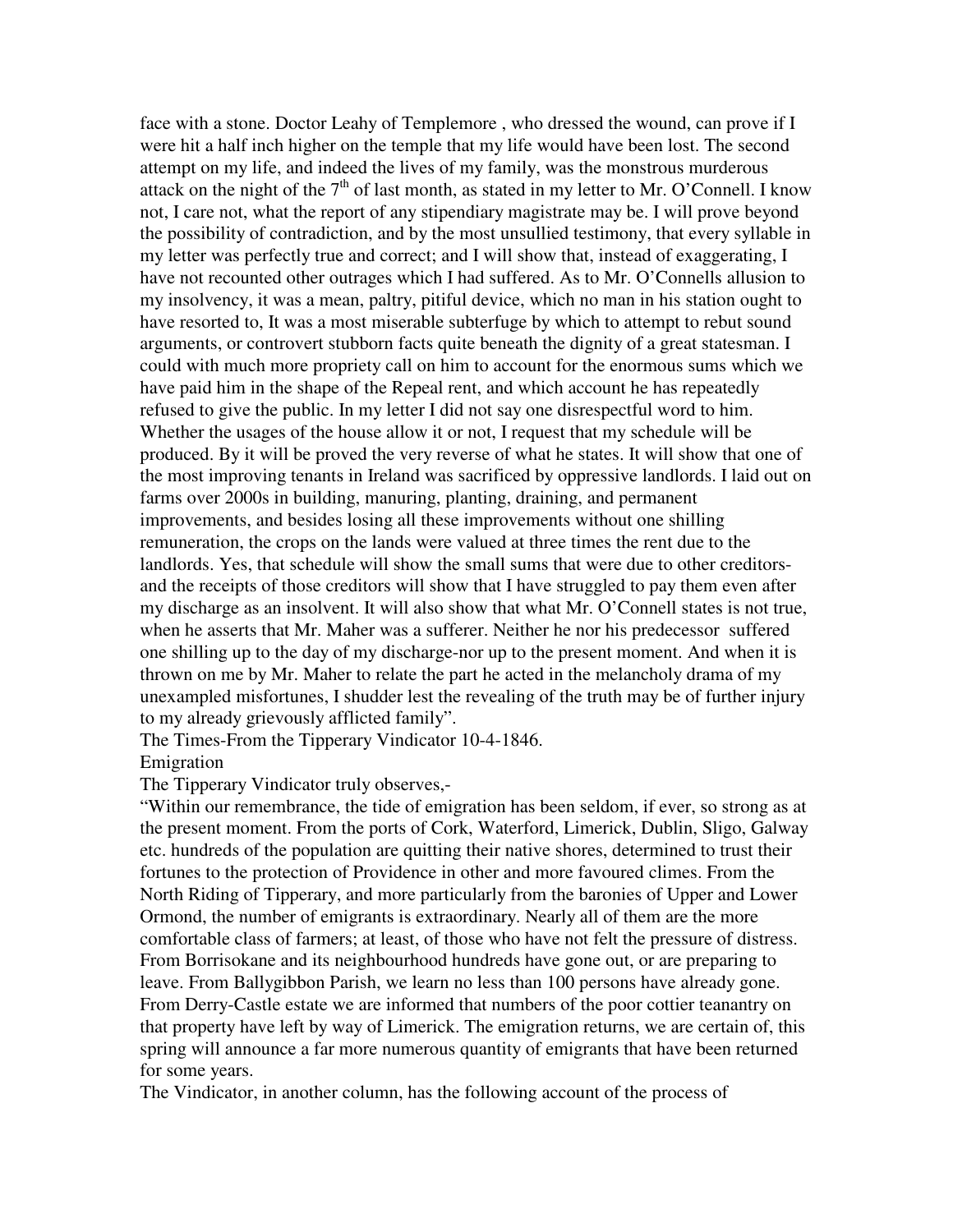"emigration" on the compulsory system:-

"One of the most melancholy exhibitions ever witnessed was presented in Limerick and Nenagh on Monday-the departure, under a strong escort of the  $13<sup>th</sup>$  Light Dragoons, the 72d Highlanders, and a formidable body of police, of the convicts tried at the last assizes and sentenced to transportation, some for 7 years each, some for the period of their natural lives. No less than 30 convicts entered Nenagh from Limerick, some of them we believe were from Tralee and Ennis, and to this number was added those who were left under sentence in Nenagh Gaol, and who amounted to 9 or 10. All these convicts were either handcuffed, or chained one to the other, or chained down on the cars on which they were placed, with the strong guard above mentioned around them, and nothing could present a more degraded, a more wretched, or a more pitiable appearance, as they were driven off on their way to the Hulks at Dublin, where, in the course of a few days, they are to take their departure, some for life, never more to see friends, relatives or familiesthose in whom their affections are centered. The exhibition they made was well calculated to impart a terrible lesson to all who indulge in crime, and suffer themselves to become the victims of the spy and informer.

10-6-1848 Tipperary Vindicator. Military Outrages in Nenagh.

The 34<sup>th</sup> depot, stationed in Nenagh, have had two collisions with the people within the last two days. The first originated at a low public-house, or dance-house in Pound Street, where the soldiers were prevented from abusing some females of ill fame on Monday, but the result was by no means serious. On Tuesday, however, the soldiers patrolled William and Pound Streets, where their companions had been engaged the previous evening, in knots of ten to twelve, endeavouring by taunts and reproaches to excite the people to attack. The inhabitants preserved a dignified composure until the soldiery, determined on kicking up a row, commenced to beat several children who were at play in the street. At this unmanly and unsoldierlike conduct the parents and brothers of the children ran in on the aggressors, and applied their fists and feet so vigorously in sundry kicks and cuffs that the rioters took instant flight, running into the nearest houses, and as many as could gaining their Barrack in Pound Street. There was no officer in this Barrack at the time, and the soldiers took their guns , at which the people judiciously retired, but being pursued by a troop of 30 or 40, with fixed bayonets, they took refuge behind a wall in Cudville. Here their numbers were greatly increased by accessions of tradesmen, indignant at the conduct of the military, and they made a final stand at the wall, flinging stones on the advancing line with such effect that the head of the column wavered, and literally turning on their comrades bayonets fled to the Barracks in the greatest disorder. Several of them took refuge in houses, and concealed themselves under the beds. In William Street another body of soldiers, while their companions were being pelted out of Cudville sustained a no less inglorious defeat from a number of boys whom they attacked while playing top in the street, and were pursued in like manner to the barrack gate. The battle cry on one side was--"split the dammed Hirish like hares"---"treat them as we did the Waterford and Kilkenny coves". While on the other side was shouted --"Hurrah for the Barricades"---"Heres for Mitchel" etc. The soldiers, we understand, sustained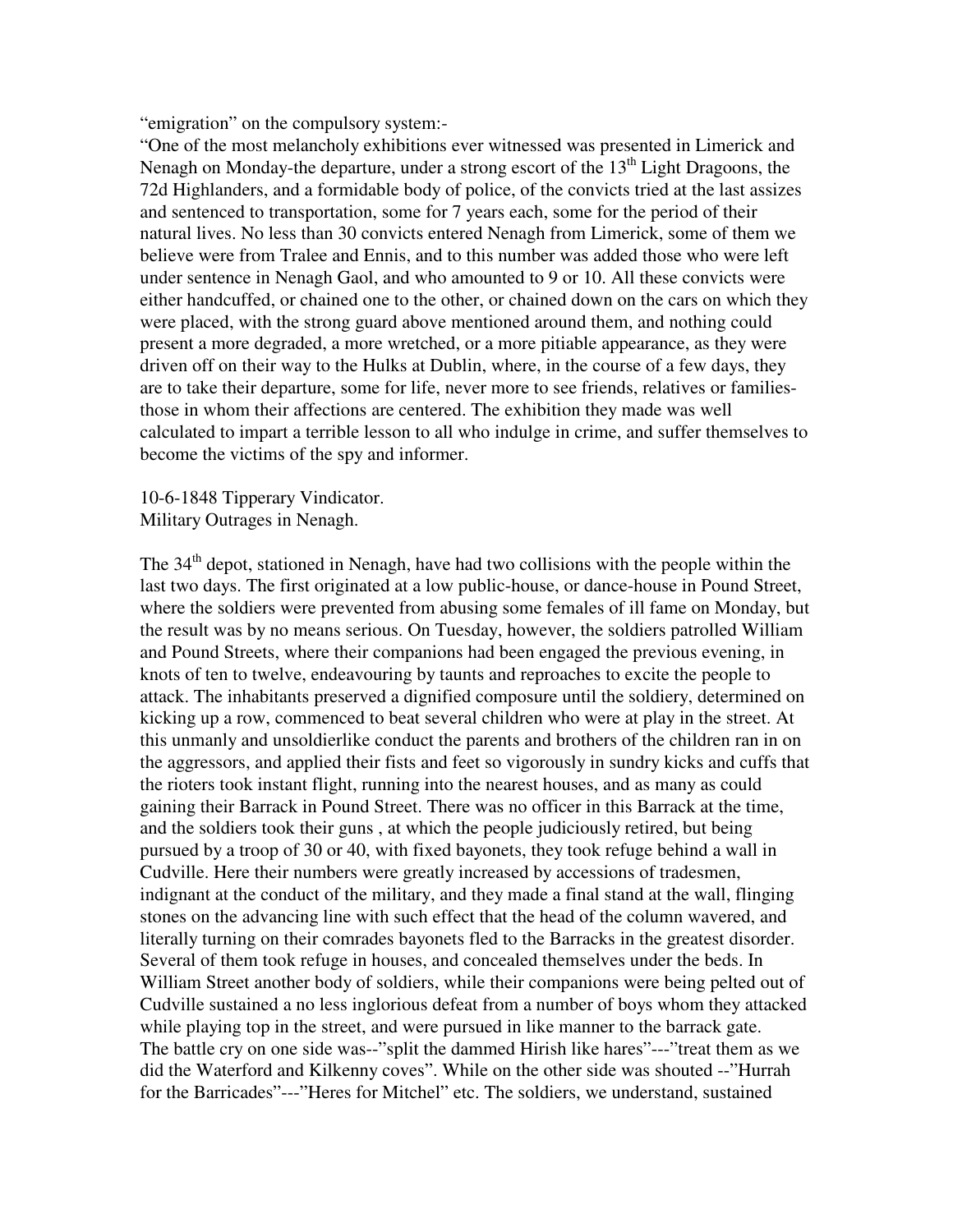another repulse in Silver Street from a party of men and boys whom they first attacked and pursued into houses, breaking in doors and windows. Eight of the military were this day brought in cars to the hospital in Summer-Hill Barracks, and three of the number are expected to recover, the wounds of another 10 to 12 others are not of so serious a nature. The people have no wounded after the affray, we hear. It was owing to the laudable exertions of County Inspector Carroll and the Police, under Head Constable Hayes, that the riot terminated without loss of life. The police escorted several of the soldiers to Barrack.

The entire company have been removed from Pound Street barrack to Summer-Hill, but unless an order for their immediate withdrawal from the town be given, other and perhaps fatal reencounters may take place. The townspeople are greatly incensed.

### 10-7-1856 From the Times.

Mutiny of the Tipperary Militia.

The Limerick papers this morning bring accounts of a most disgraceful series of outrages which occurred at Nenagh on Monday and Tuesday, consequent upon the preparations for the disembodiment of the North Tipperay Militia, now stationed in that town. The Reported supplies this version of the affair:-

Nenagh July  $7<sup>th</sup>$ .

For the past week an order has been received at the barracks that any soldier who chose might, on application to the colonel, obtain his discharge. An order having also been received to take up the new clothing issued to the militia in April last, yesterday morning, a sergeant commenced to take up the clothing from the men, when some few quietly gave it up. One man refused to give away his black trousers, whereupon he was send to the guardhouse. In a short time afterwards the company to which he belonged (No. 4 Company) came down to the guardhouse to rescue him. The guard was ordered to fire, which they did not, I believe, owing to them having no ammunition. The men, however, desisted, but, in a very short time after, the five companies quartered in Pound Street barracks came to Summerhill barracks, as is their custom every day, for the purpose of being drilled. Hearing that the man was confined, they simultaneously fixed bayonets, and rushed at the guardroom, flinging the guard away, and with their guns and stones they broke open the cell doors, and let out all the prisoners at the same time demolishing all the windows and doors, and seats, etc. The Colonel (Maude) came down, and I am told, a soldier attempted to stab him. They all declared that they never would part with their arms until they were paid the residue of their bounty, and also be let take their clothes with them. After some time they were brought into line by the Colonel and Major, and addressed upon the erormity of their conduct. The Rev. J. Scanlan, P.P. Nenagh, came up at the time and addressed them. The address of the Rev. Gentleman had a good effect on the Militia Men, but they, at the same time, firmly declared that they would not give up their arms until their bounty was paid. All this time the Barrack gate was shut, and no one was admitted. When the men stationed in Pound Street were returning to their Barracks they were loudly cheered as they went through the streets. The greatest excitement prevailed at the time, but since the Rev. Scanlan has appeared there all seems quiet. When the men stationed at Pound Street were being marched to Summerhill Barracks they refused to go without their arms.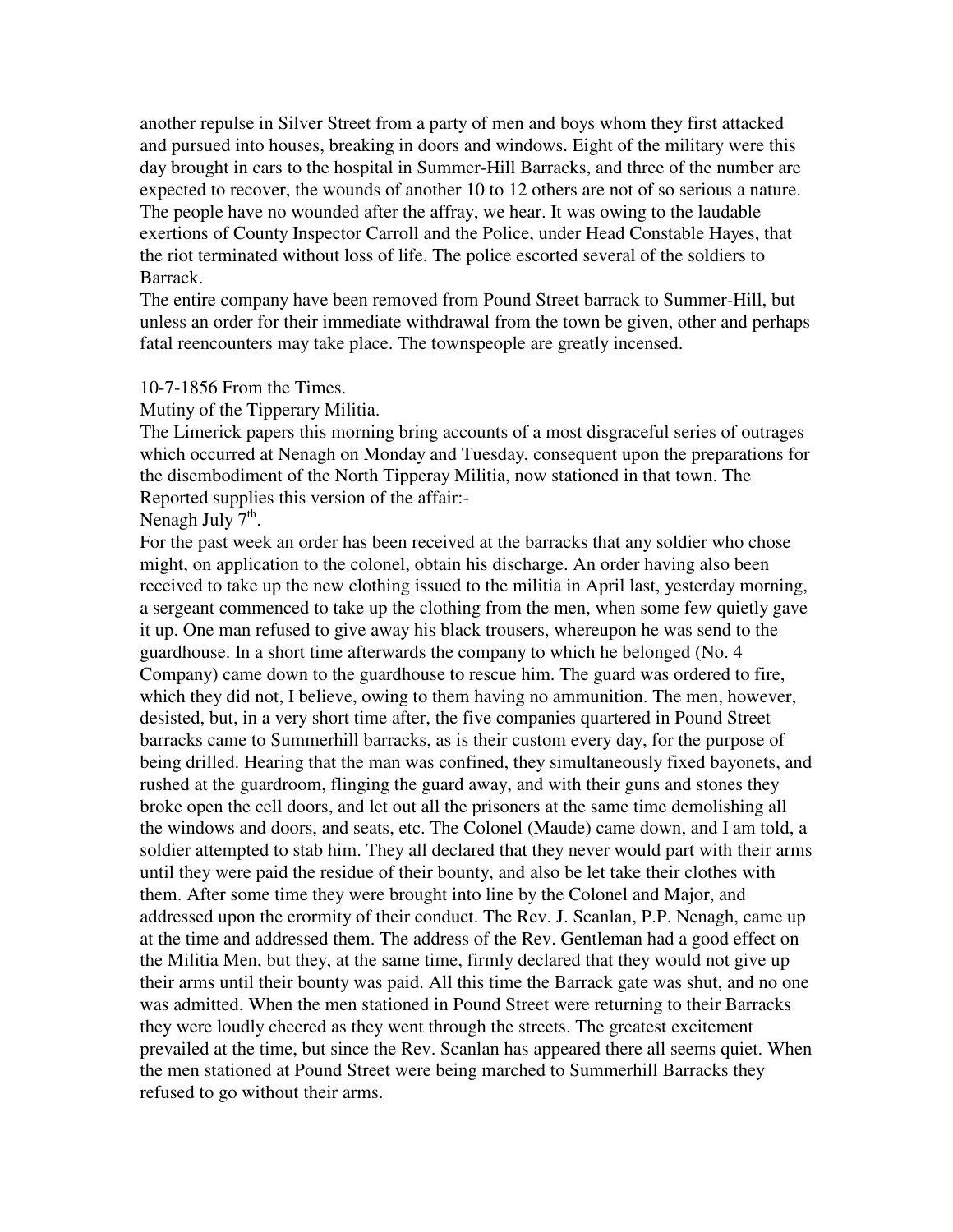### Monday Night 10 O'Clock.

Of all the scenes, real or imaginary, that an inhabitant of Nenagh ever saw or read of, that of this night threw them all into the shade. At 10 O'clock the Militia stationed in Pound Street barracks broke out of the Gate, knocking down sergeants and sentries. Carrying with them their guns with fixed bayonets, they went through the town, to the terror of the inhabitants, yelling and shouting. They first attacked the Police Barrack in Summerhill, the windows they quickly demolished with stones. They then in an irregular body proceeded to Summerhill barracks, the gate of which was closed, and commenced to pummel it with the butt ends of their muskets. In this way they quickly opened the gate and broke into the magazine, from which, with a wise precaution, the officers had removed the ammunition. Not finding it, they forced the band, who played them through the streets, which tended to keep them in a regular body. They first marched down to the police barracks in Barrack Street, firing shots at intervals all the way. When they arrived at the police barracks they demolished the windows with stones, together with the house of Mr. Bull, petty sessions clerk. The band played them back again to Pound Street Barracks, where they halted for a short time, and again played down Barrack Street, firing at intervals of a minute along the way, to the terror and dismay of the inhabitants, not many of whom slept all the night. The Militia were followed by a large concourse of people who kept up a regular cheer. They continued marching through the streets in this manner until 12 O'Clock. It is thought they purchased powder and shot during the day in town. When they fired, it was in the air; all they said they wanted was to force the authorities to give them their bounty. It is said that regiment of the Line is to arrive here tomorrow to quell the mutiny. The Militia say they will keep their arms, that, if such be the case, they will fight to the last, and that they may die at once, as die with hunger after being disbanded without a shilling in their pockets. During this time no officer or sergeant dared approach them. Sergeant Cole was knocked down with a blow of a firelock when the party first left the Pound Street Barracks. It is believed that the ammunition had been removed to the gaol when the rioters were leaving the barracks. They seemed to have their vengeance particularly directed against the police, who were wisely kept within their barracks.

### Tuesday morning.

A great many of the soldiers are going about the town this morning. I learn that they did get ammunition in the magazine last night. Before going home they attacked the gaol, smashing all the glass in the large windows over the drop. The appearance of the two police barracks this morning was frightful, not one pane of glass was left in either, the sashes and shutters were smashed to pieces, as were also the windows of Mr. Bulls house, adjoining the police barrack, in Barrack Street. The house of Mr. John Kennedy, in Silver Street, shared a similar fate.

There was a great number of balls picked up in the streets this morning. The Militia are certain that there will be artillery in today to put a stop to the rioting, and are preparing to resist them-if such be the case there will be awful bloodshed. The town is greatly excited. When the regiment was coming from Tralee all their ammunitions was taken from them, which accounts for the guard not firing yesterday when called on to do so. When the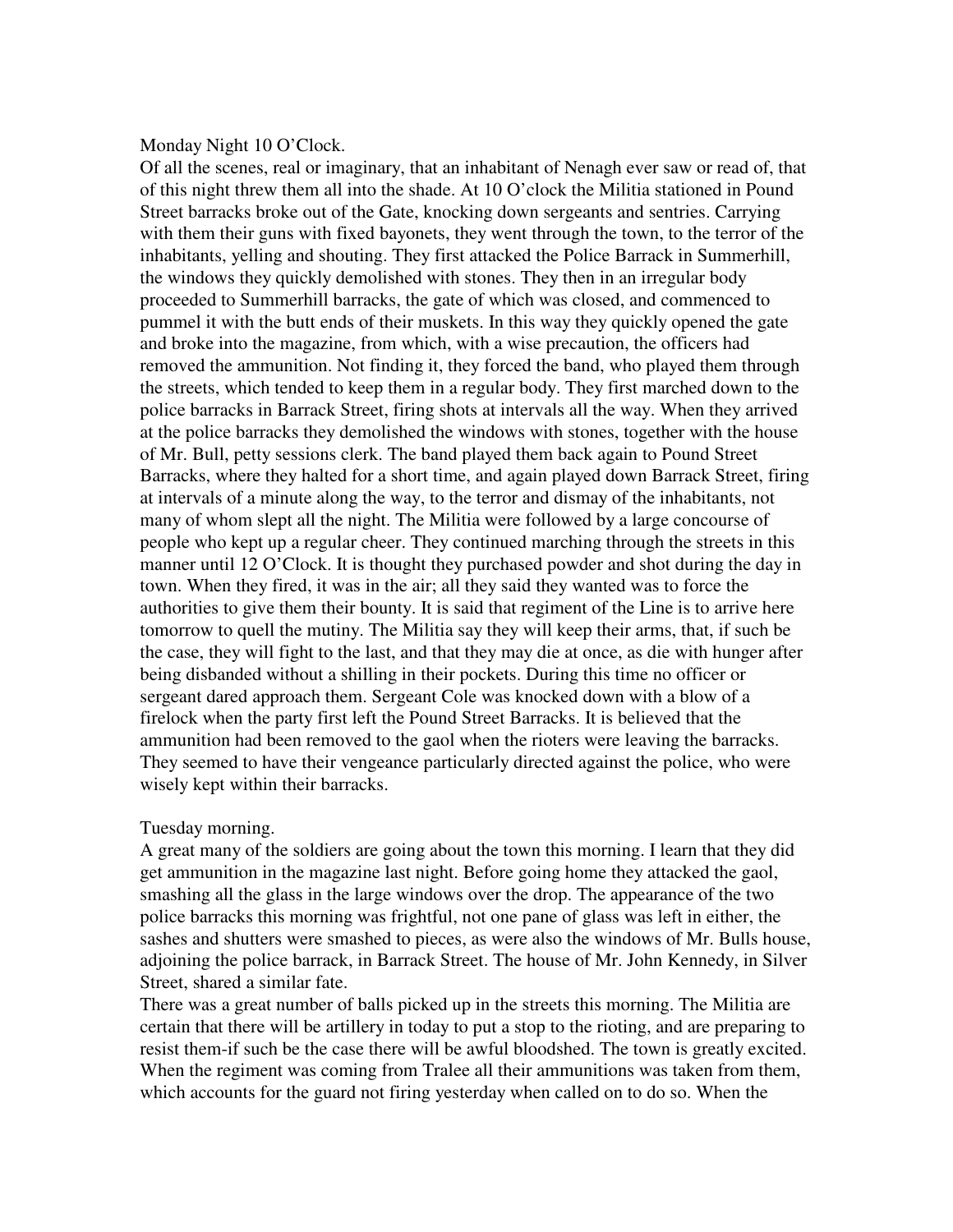officer told them to load they answered "What will we load with", and allowed the prisoners to be taken out of the Guard House. It was while coming out of the Barracks with a havresack of ammunition that Sergeant Cole was knocked down. The scene that was enacted baffles all description . The men did not sleep in their barracks all night, but remained up watching. There were plenty of guns and bayonets smashed. Some foolish persons posted notices on both Barrack gates, telling them to keep their ground inside, and that the people would mind the outside. The rioting continued all day. The Limerick Observer has the following from the scene of Outrage, dated 5 O'Clock yesterday evening.

Intense excitement prevails respecting the accounts from Nenagh. Some go the length of saying that 11 Policemen have been shot by the rebellious militia;, but this we only give as the prevailing rumour, not undertaking to answer for the accuracy, though we were informed at the police station in William Street, that the messenger who arrived on a car at 4'30 this morning stated positively that they had fired into both police barracks and demolished the windows. A telegraphic despatch reached Major-General Sir James Chatterton at 4'30 today, when he immediately issued orders for the squadron of the  $17<sup>th</sup>$ Lancers which had arrived from Cahir to act as guard of honour to the Lord Lieutenant tomorrow to be ready to march to Nenagh within 15 minutes. The General and his aidede-camp, Major Foster,  $4<sup>th</sup>$  Royal Irish Dragoon Guards, proceeded instantly in a carriage from Cruise's Hotel(Limerick) to Nenagh; the bugle call was at once sounded through the city, and within a quarter of an hour the full troops had assembled at the Artillery Barracks, under command of Captain George Hector Leith, Cornets Cleghorn and Waymouth. They fell in with admirable precision and regularity, and rode off by the Palmerstown Road to Nenagh as being the shortest route. The Protestant Lord Bishop of Limerick, the Mayor, the Rev. Pryce Peacocke, Mr. William Gubbins, J.P. and a great number of respectable citizens were present at their rapid muster and departure.

#### Nenagh Tuesday night by magnetic telegraph.

At 4 O'Clock this evening 520 men of the  $30<sup>th</sup>$ ,  $41<sup>st</sup>$ ,  $47<sup>th</sup>$ , and  $55<sup>th</sup>$ , Regiments, under command of Colonel Hart, arrived from Templemore, and marched up to the Summerhill Barracks, having previously loaded their pieces. Contrary to expectation, the gate was thrown open, when they marched in and formed into line in the Barrack Square. The Militia having formed opposite them, they were asked to give up their arms, which they refused. The riot act was read, and the square cleared of all civilians, and both parties stood opposite one another, the militia remaining firm in their determination to keep their arms. In the meantime a body of militai who had stopped straggling about the town commenced firing outside the Barrack gate. One man fired a shot through the keyhole of the wicket, and killed a soldier inside. Another body went around the walls, and fired several shots at the troops, three of whom, it is said, were mortally wounded, and two others slightly. A Part of the troops were then send to chase them away, but the militia got into lanes and nooks, and fired at the troops as they passed.

General Chatterton arrived at 8 O'Clock to reinforce the troops from templemore. The police barracks were strongly barricaded, and none of the police stirring out. They were reinforced early in the morning by men from surrounding districts. The firing of the Militia and troops continued up to 9 O'Clock. Five or six men were wounded and one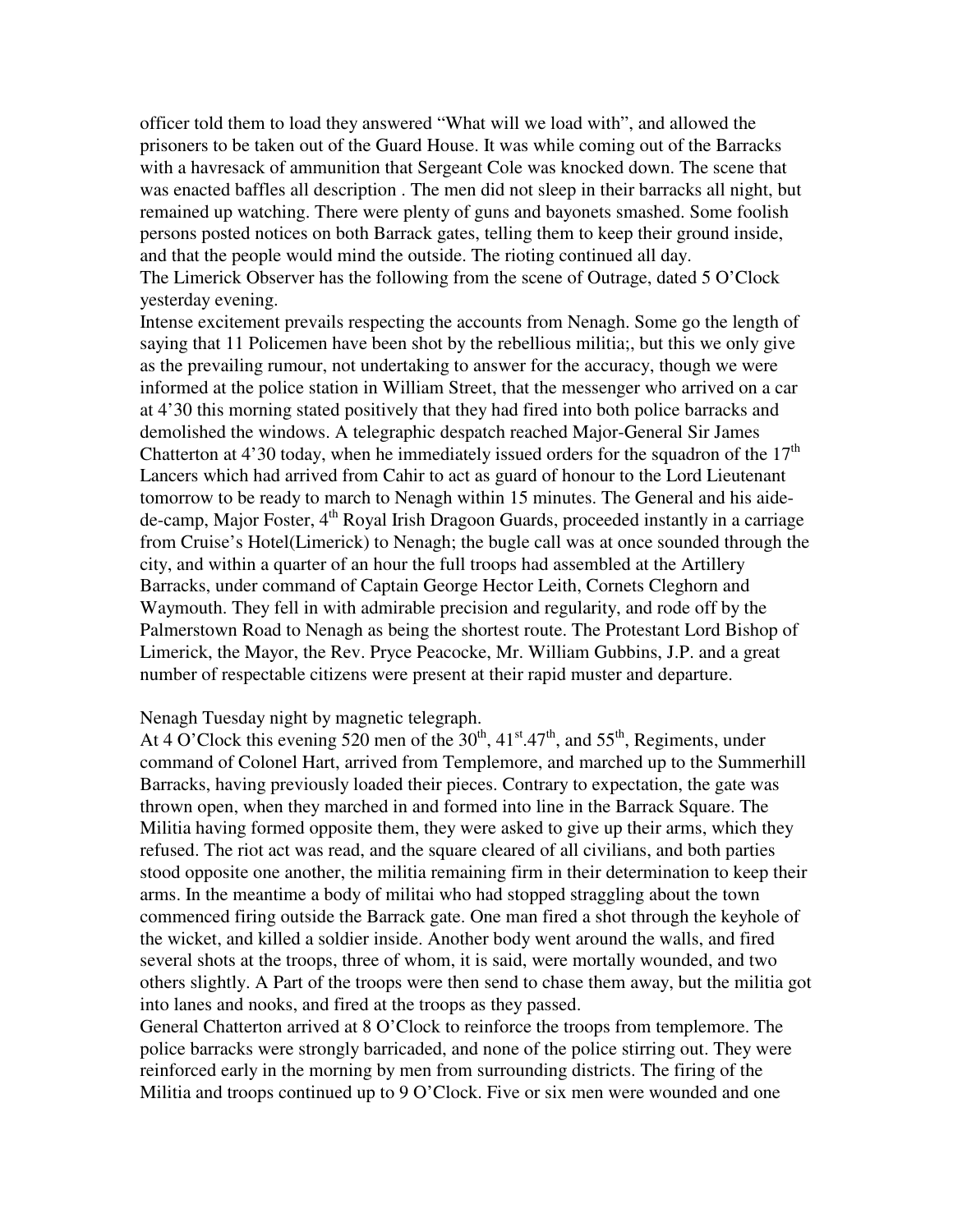killed. In Pound Street, three of the Militia were killed. An industrious man named Gibbons, in Pound Street, was shot dead by the regulars. At 9'30 all was quiet, and at 11 O'Clock a troop of Lancers arrived from Limerick. The Militia were taken prisoners; they have lost 3 killed and 8 wounded.

10-8-1799 From the Freeman's Journal. Measure to be the means of a legislative Union between Great Britain and Ireland. John Meagher, esq., of Ballymorris in the Chair. Committee:- J. Meagher, Ballymorris, Esq. John Butler, Ballycannon, Esq. George Ryan, Inch, Esq. Wm. Meagher, Toureen, Esq. Richard Butler, Kelongy?, Esq. Rev. Michael Keating, Cahir.

The following Address was unanimously agreed to. To his Excellency Chas. Marquis Cornwallis. Lord Lieutenant and General Governor of Ireland. John Meagher, Chairman. George Ryan, Inch. Denis O'Meagher, Kilmoyler. Nicholas O'Meagher, Ballymorris. E. O'Meagher, Marlhill. T. O'Meagher, Bansagh Lodge. Patrick Boyton, Bansagh. Darby Quinlan, P.P. Baulagh, John Donnell, Cappagh, Noblet Boyce, Curraghana, Edmond Ryan, Curraghana, Denis Ryan, Curraghana, John Murphy, Raheen. Edmond Prendergast, Marlhill. R. Prendergast. Greenmount. Thomas O'Meagher, M.D. Tipperary. James Greene, Cappamorrow, Daniel Murphy, Ballymore, Michael Keating. P.P. Cahir. Thomas Butler. Cahir. Richard Butler, late Captain 69<sup>th</sup> Reg. Cahir. Pat. Quin. Cahir. Mat. Slane, Tipperary. Edmond Dwyre, M.D. Tipperary. T. Hore,  $69<sup>th</sup>$  Regiment. Tipp. James Murphy. Caher.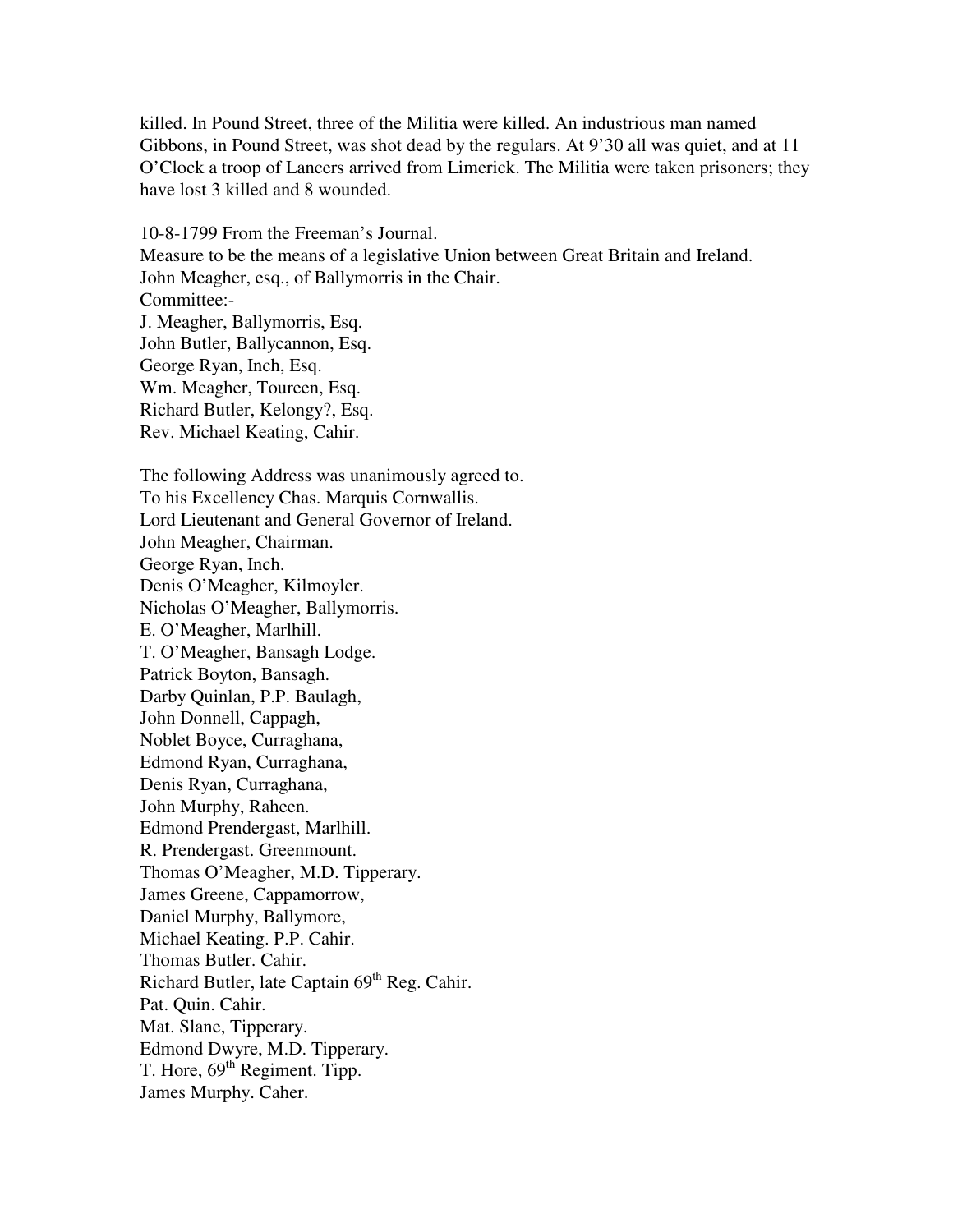James Murphy, Jnr. Caher. Pat. Flood, Caher. James Nowlan, Caher. John Nowlan, Cashel. J. Ryan, 2<sup>nd</sup> Lieut. Caher. Infantry. Wm. O'Carroll, M.D. Caher. Richard Butler, Reylong. Thomas Mulcahy, Ballynamona. Pat. Ryan, Caher. James Hylan, Marlhill, Richard Hylan, Marlhill. John Dawson, Graige. Denis Bates, Graige. John Moxy, Graige. John Nowlan, Graige, Wm. O'Connor, Graige. Thomas O'Connor, Graige. John Hassett, Lowesgreen, Wm. Bochilly, Blackcastle, Martin O'Grady, Marlhill, Michael O'Grady, Marlhill, Corn. Scanlan, Ballymorris. James Donnell, Tankerstown. John Davoren, Caher. Patrick O'Donnell, Caher. James Buckley, Caher. Edmond O'Connor, Caher. M. Glisan, Caher, Edmond Wall, Caher. John Mooney, Caher.

### 10-8-1838 Nenagh Guardian

On last Sunday evening, between the hours of 6 and 7 O'Clock in the evening, as the rev. Mr. Goolde was reading the burial over the remains of Michael Shea, a Protestant, in Fennoe Church-yard, two men, one armed with a stick, and the other with a spade, followed by many others, rushed in, knocked the minister aside, alike regardless of his calling or the manner in which he was engaged, and commenced huddling the coffin into the grave, and covering it, remarking at the same time that they would not allow any of their friends to be damned. The widow Shea threw herself into the grave, and implored of the miscreants to let the service to be read; the man with the spade struck her, and she fell prostrate on the coffin, while the other fellow shovelled the clay on her. Her cries alarmed Thomas Waller Esq. whose house is in the vicinity of the grave-yard, and were it not for his interference and that of Counsellor Waller, Dr. Hopkins, and Thomas Stoney, Esq. it is not unlikely but that the savage monsters would have buried the woman alive, sooner than allow the burial service to be read by the minister.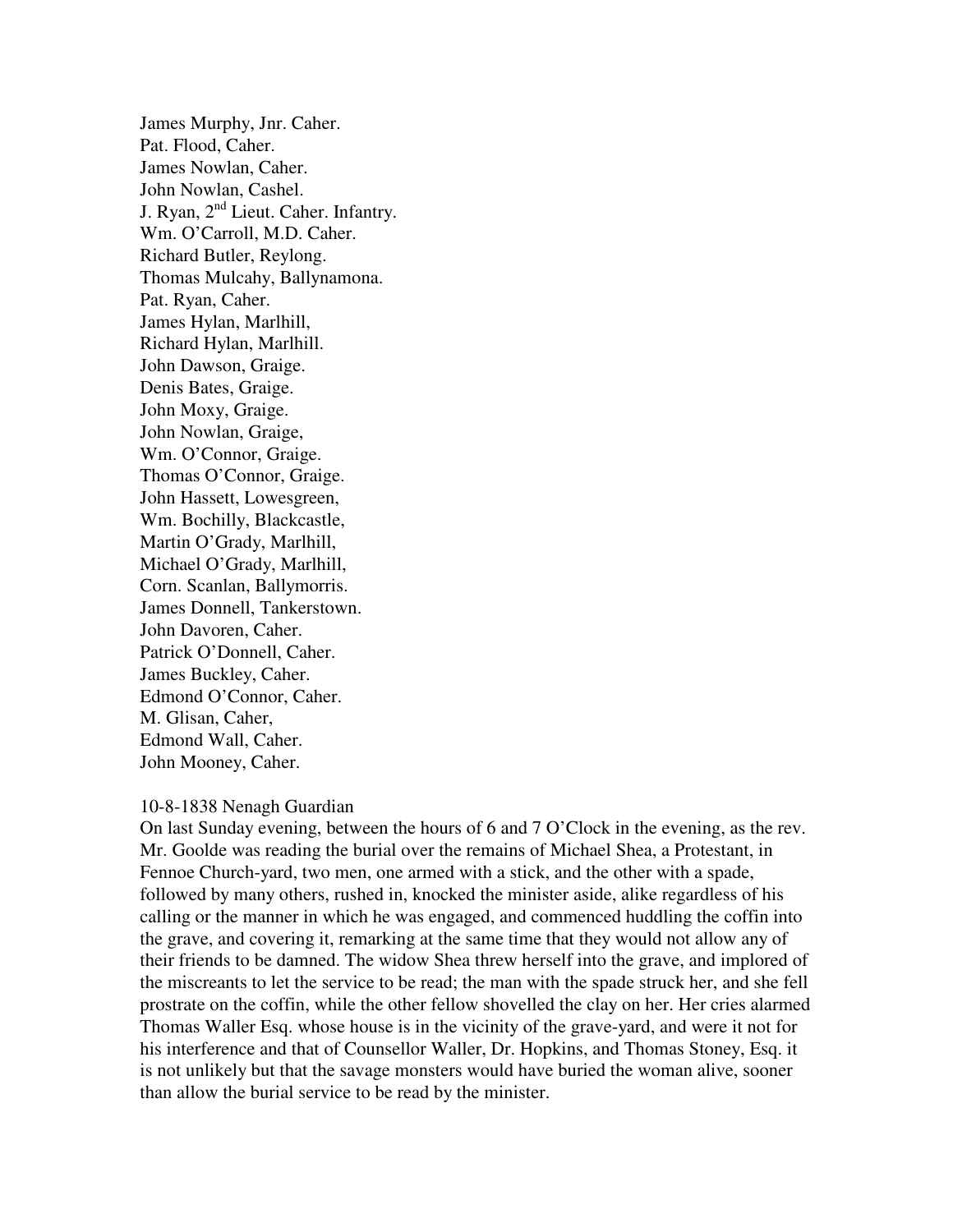10-10-1786 Freemans Journal. To the Right Honourable Major General Lord Viscount Luttrell, commanding his Majesty's forces in the Province of Munster. The humble address of the Protestant inhabitants of the town and parish of Thurles. Tuke Hitchcock, Edw. Egerton. Andrew Lindsay, Hamilton Hewetson, Joseph Fitzgerald, Arthur Ardagh, R.W. Hewetson, Wm. Delany, John Mathew, Bryan Kearney, Joseph Mills, Thomas Murphy, Thomas Langly, Fred. W. Goodwin, George Ryan, James Nugent, Jas. Lloyd. Wm. Mathews, George Bowles, James Delany, Edward Pitman, Robert Braggs, Patrick Ardagh, John Ardagh, Jnr. William Mathew, Robert Ryves, Wm. Russell, H. Langley, T. Burk, Dutton Hewetson, Hugh Smyth, Edward Ryves, Thomas Lester, John Godfrey, Amos Russell, F. Langley, Thomas Beere, James Going, Robert Ryves, Jnr. Ignatius Browne,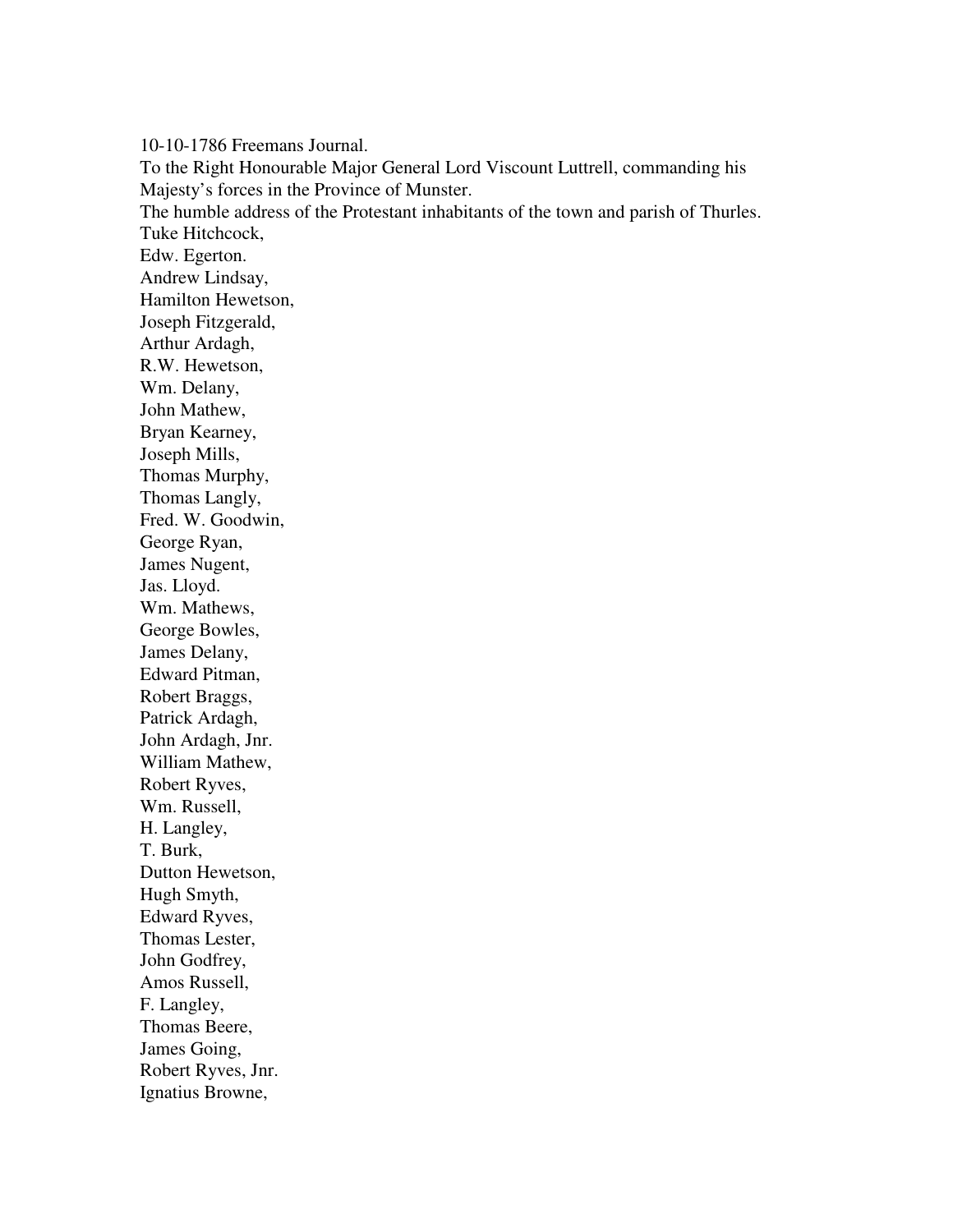Patrick Size, John Bottomly, Thomas Perry, C.K. Garnett, Robert Langley, Joseph Godfrey, John Purcell, James Purcell, Timothy Delany. Michael Purcell, Oliver Langley, Charles Ryves, Geo. Shaw, J. Garnett, Patrick Marah, Edward Russell, Jeremiah Collins. Wm. Parkinson, Wm. Burns, John Russell of Galbooly, James Russell, William Lewis, Thomas Ryves, Joseph Prosser, Joseph Witherell, James Gready, James Sanderson, John Sanderson, Middleton Burgess, Wm. Baker, Wm. Baker, Jnr. Henry Crafford, John Russell, John Ardagh, Thomas Baker, John Molloy, John Burd or Hurd, Benjamin Teat, John Russell, Jnr. John Lamphier, R. Deane Ruddle, Arch. Ardagh, Jnr. Joshua Hughes, John Bulfin, Samuel Hill,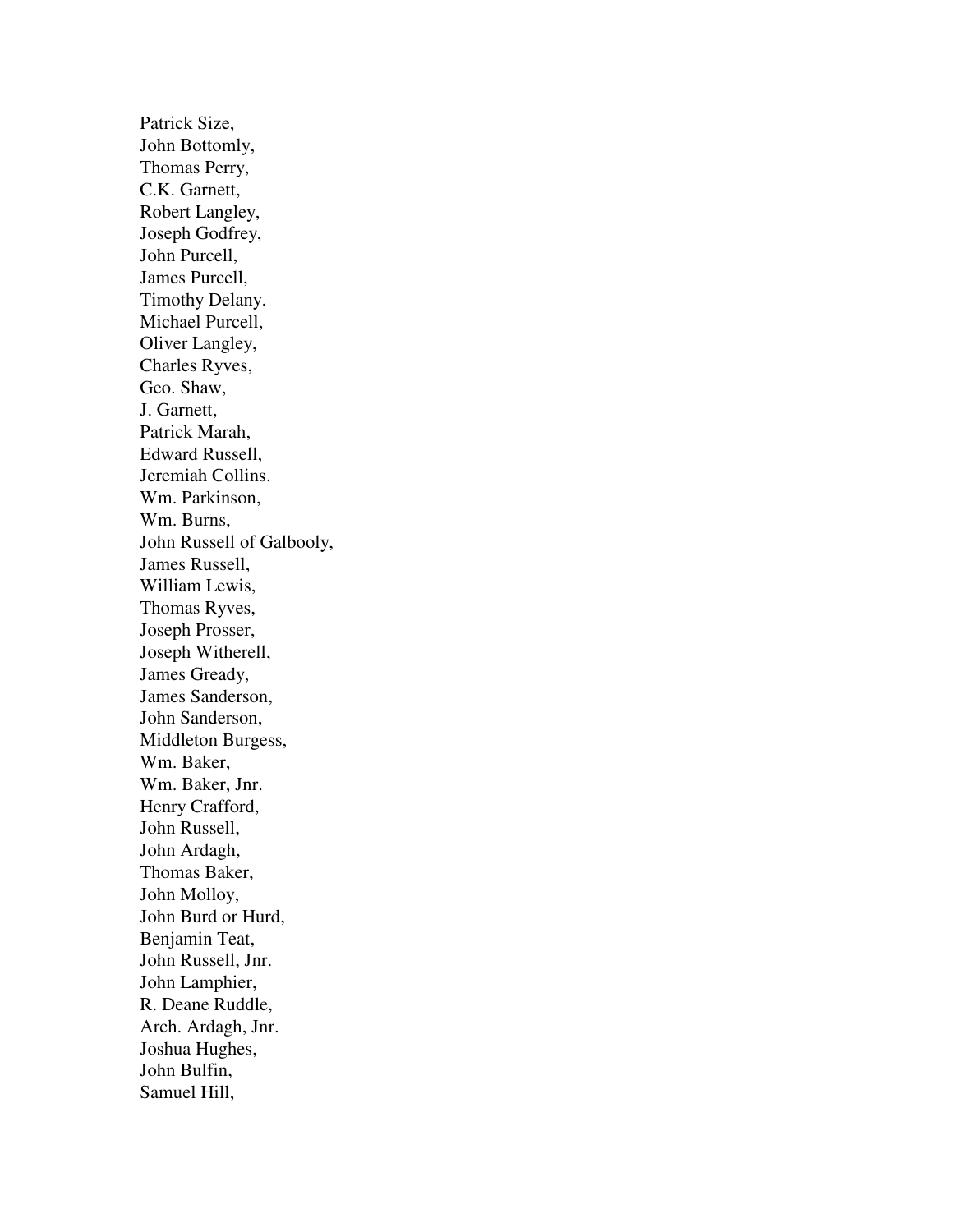Geo. Foulkes, John Russell, John Blakwell.

11-1-1776 From the Freeman's Journal.

Extract of a letter from Clonmel.

Last Tuesday John Power of Tullemaine, Esq., and a troop of the Royal Irish Dragoons, commanded by Capt. Keily, conducted Pierce Nagle, one of the White Boys, from Fethard, and lodged him in our gaol, they then proceeded to Waterford, in quest of others, and arrived there that night, and on Thursday following returned and brought with them Thomas Meagher, of Feathard, Shoe Maker, who had fled to Waterford to evade being apprehended.

Yesterday morning was committed to Gaol by Richard Moore, Esq. Peter Hackett, of Ballynagranna, near Carrick on Suir, charged on oath with feloniously and burglarious breaking open three doors of the dwelling house of James Fowley of Carrick-on-Suir on the night of the  $27<sup>th</sup>$  September last, with 12 or 13 others, well mounted and well armed with guns and pistols, and when they entered said house, fired several shots, and by force and violence carried away Mary Fowley, daughter to the said James Fowley, against her inclination, with the intent to marry her or defile her.

"Other charges of a similar nature lie against the said Hacket, particularly for having in the night of the  $14<sup>th</sup>$  April last, in company with several other white boys in their uniforms, well armed with guns and pistols, broke open the door of the dwelling house of John Quinlan, at Crehannagh, in the County of Waterford, when they cruelly beat the said Quinlan, and his son, for refusing to give Mary Quinlan, his daughter, in marriage to Thomas Butler of Seskin, in the said County.

"John Cradock, of Red-City, near Fethard, Richard Fitzgerald of Killenaul, Thomas Fogarty, Patrick McGrath, Thomas Moreen, John Meagher, Darby Meagher, James Walsh, James Kennedy, Laurence Tierney and John Power, have also been apprehended and committed to jail, charged on oath with being white-boys, and riotously and feloniously assembling as such, and the latter with having broken open the house of Ambrose Power, late of Barretstown, Esq. and aiding and assisting in murdering the said Ambrose Power, Esq., and also in carrying out of his house sundry fire arms and ammunition.

As it now seems to be determined not to transport our felons to America, a correspondent recommends the erection of a large building, where they may be kept to hard labour, the severest punishment that can be inflicted on a thief. Besides their numbers will require it, for they will soon overflow the present prisons.

11-1-1845 Freeman's Journal. Receipts for the O'Connell Tribute.

CASHEL. Very Rev. Dean M'Donnell. Rev. James Ryan. C.C. Rev. John Ryan. C.C. Sergeant Stock. M.P.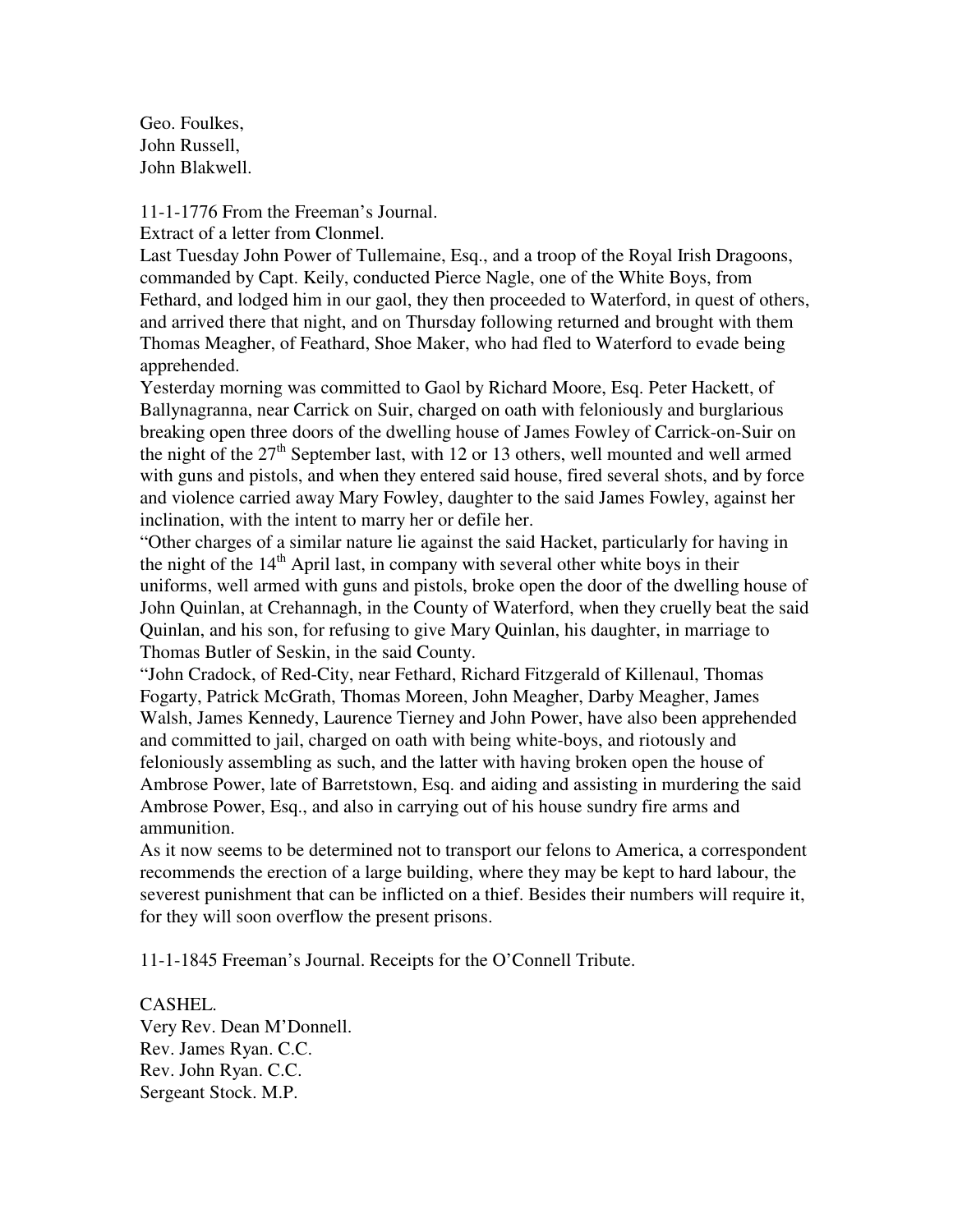J. Heney. Counsellor Doheny. W. Murphy. Esq. Mrs. Mathew, Rockview. Mrs Francis Carew, John Coman, Roger Keating. Chas. Jackson. Wm. Desmond. Jeremiah Cahill, Patrick Lyttleton. Doctor Heffernan. Daniel Laffan, Solicitor. Michael Power, Richard Keating. Messrs Power and Co. Patrick Grace. Timothy Kennedy. Michael Dolan, James Riall. Wm. O'Connell, (Coburg House). Doctor Wood, Denis Heffernan, Michael Heffernan. Pierce Butler, Wm. Anglam, Patrick Kearney. John Hassett. Wm. Mockler, Cornelius Fogarty. Thomas Carew, Patrick Cashin. Thomas Hayden. Wm. Cusack. Doctor Power, Mathew Hanly. Patrick Ryan. John McLoughlin. James Redmond. John Butler. Thos. Lonergan. John Hogan, Doctor Coffee. William Corby. James Dunne.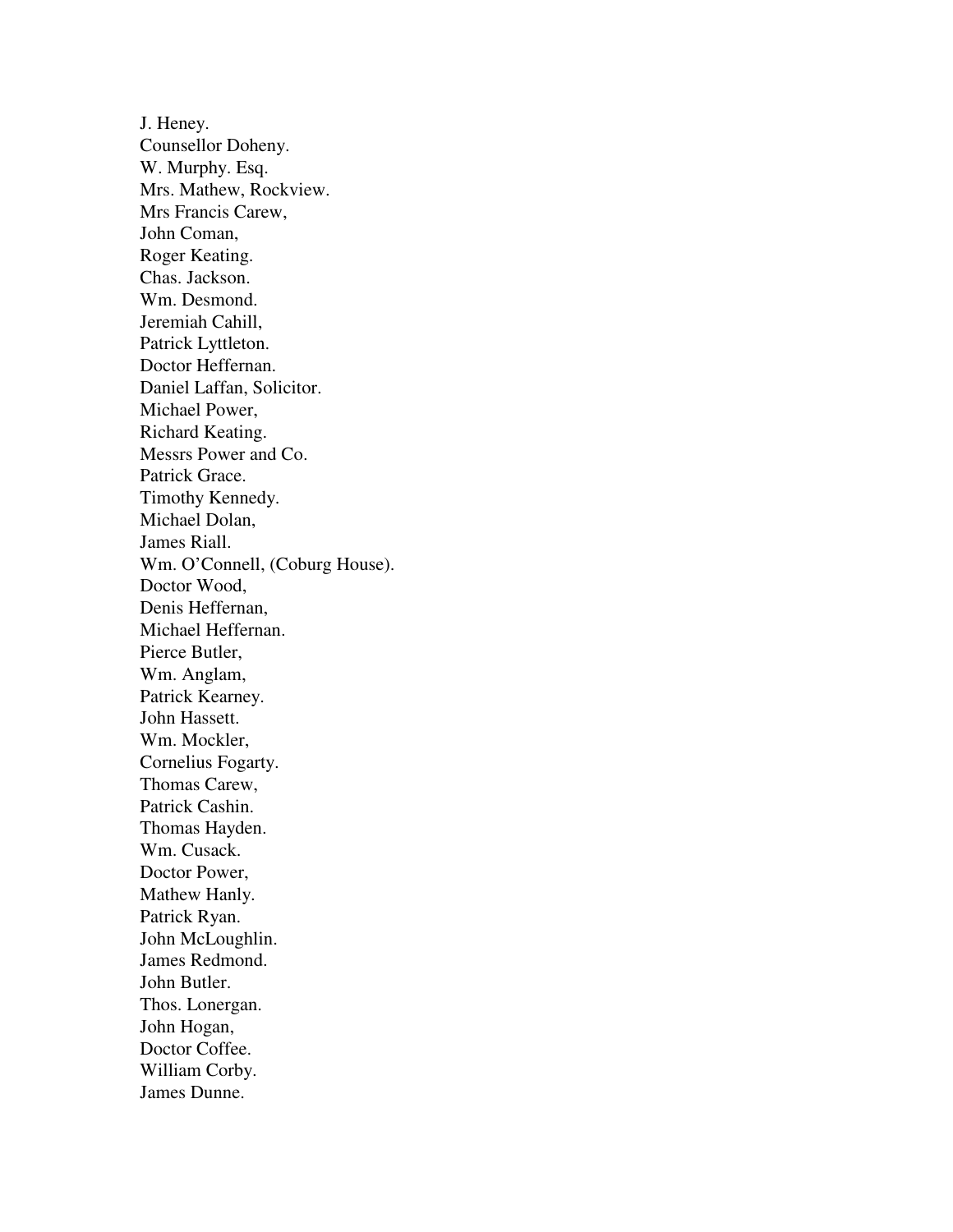Roger Hanigan. Michael Hanigan. Michael Kearney. Thomas Britt. Jerome Scully. Thomas Dwyer. Michael Martin. Mrs Dunbar. Thos. McLoughlin, Thomas Ryan. John Woodlock. Patrick Ryan. John Hanley. James Heney. Redmond Burke. Doctor Mahony. Wm. Mullony. Wm. Price. John Norton. Patrick Phelan. T. Hickey. Michael Ryan. Thomas Dwyer. James Donnelly. Patrick Fitzpatrick. Thomas Devereux. David Burke. Wm. Buckley. Thomas Downey. Patrick Angum. Miss Linton. Widow Keating.

### KILMOYLER.

Rev. John Ryan. Michael Keating.

GAMMONSFIELD. John Power, Gurteen. Captain James Power, Ballydine. Rev. James Hally. Rev. Jeremiah Hayes. Robert Donnelly. Patrick Cuddihy. Michael O'Donnell.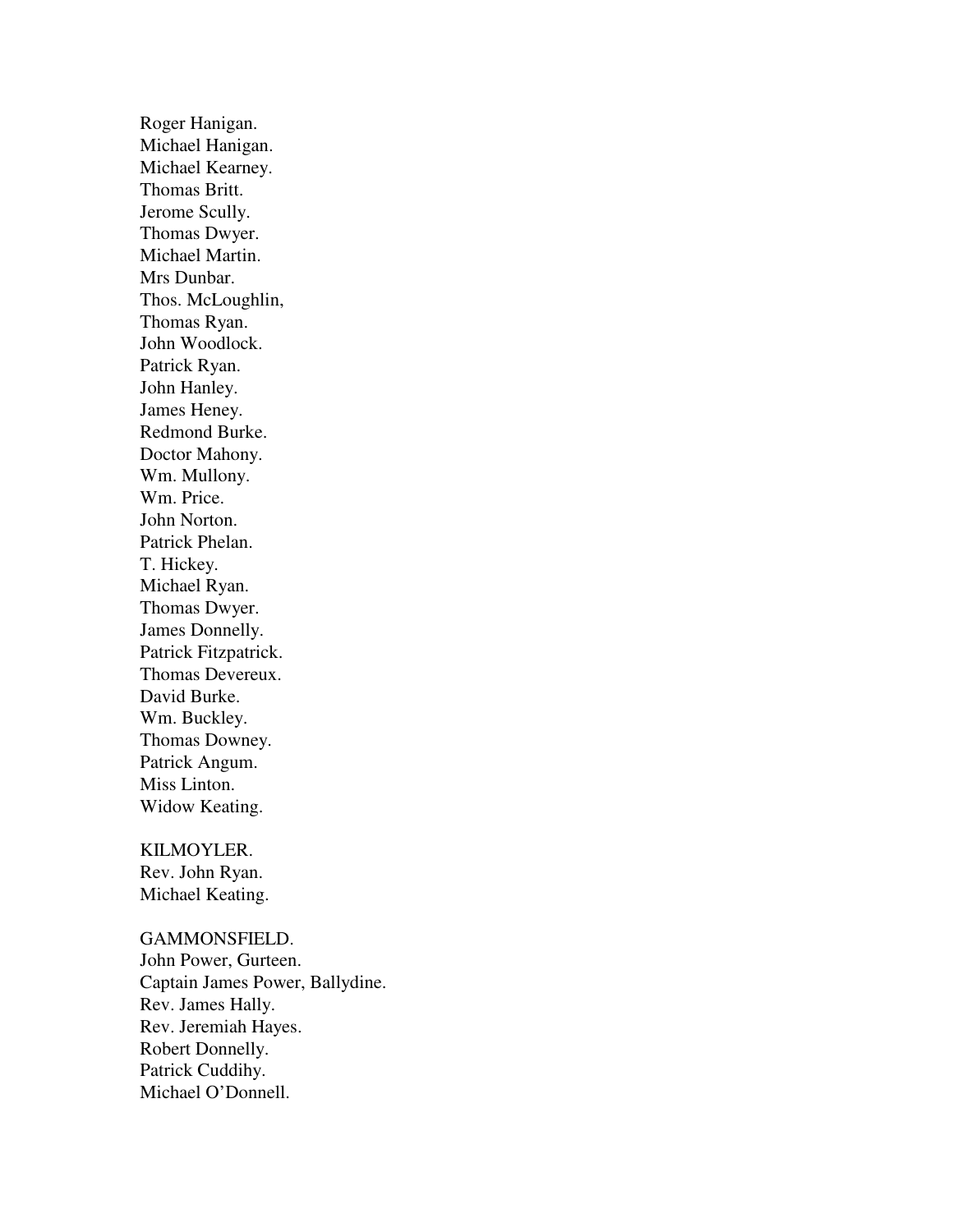Thomas O'Donnell. James O'Donnell. Patrick Quinlan. John Power. Michael Burke. Richard Cahill. J. Hyland. Philip Deady. Patrick Cahill. James Delany. Patrick Daniel. James Prendergast. James Walsh. Thomas Toppin. Laurence Quinlan. Mrs Nagle. Charles Cannivan. Thomas Hearn. John Shee. William Quinlan. Henry Barns.

11-1-1861Times copied from the Tipperary Express.

A Fortunate Arrest,

There is even to captivity a Sunnyside, and the old cattle dealer, William Hogan, who was captured on Monday last by Sub. Constable Johnson, may well feel thankful that the laws of the Country were sufficient to warrant his being taken into safe keeping. He was, it would seem, in a state of complete inebriety, and might have fallen a prey to the delicate attentions of the habitués of our bye streets, did not a friendly constabulary hand rescue him from danger and molestation. As he had loose in his pocket a sum of £112.11.0, in notes, gold and silver, he would have been a fine prize for those out on a looting expedition. Hogan, who is in the employment of Mr. John Phelan, Cashel, purchased at Nenagh a lot of pigs, and proceeded to Waterford to sell them. There he met a ready market, and was returning to Cashel when he was unhappily overtaken by Bacchus, who steeped his senses in forgetfulness.

Before the Mayor he was brought on the evening, and his worship sentenced him to pay a fine of 7/6 and costs, which he subsequently paid in jail. Yesterday morning Hogan was brought up, and the perilous position of his money was explained to him. He said he felt much obliged to the Police, but his return of gratitude extended no further than this, and when his money was returned to him without deduction, he said he would reward the constable who arrested him and give to the charities of the town, but that as he was an object of charity himself, he could not afford to give a farthing away. About a month since Hogan stated as he was passing through Dublin he lost 104 sovereigns, and never recovered them. The Mayor said that this loss, together with the narrow escape he just had, should serve as a caution to him through life to abstain from the crime of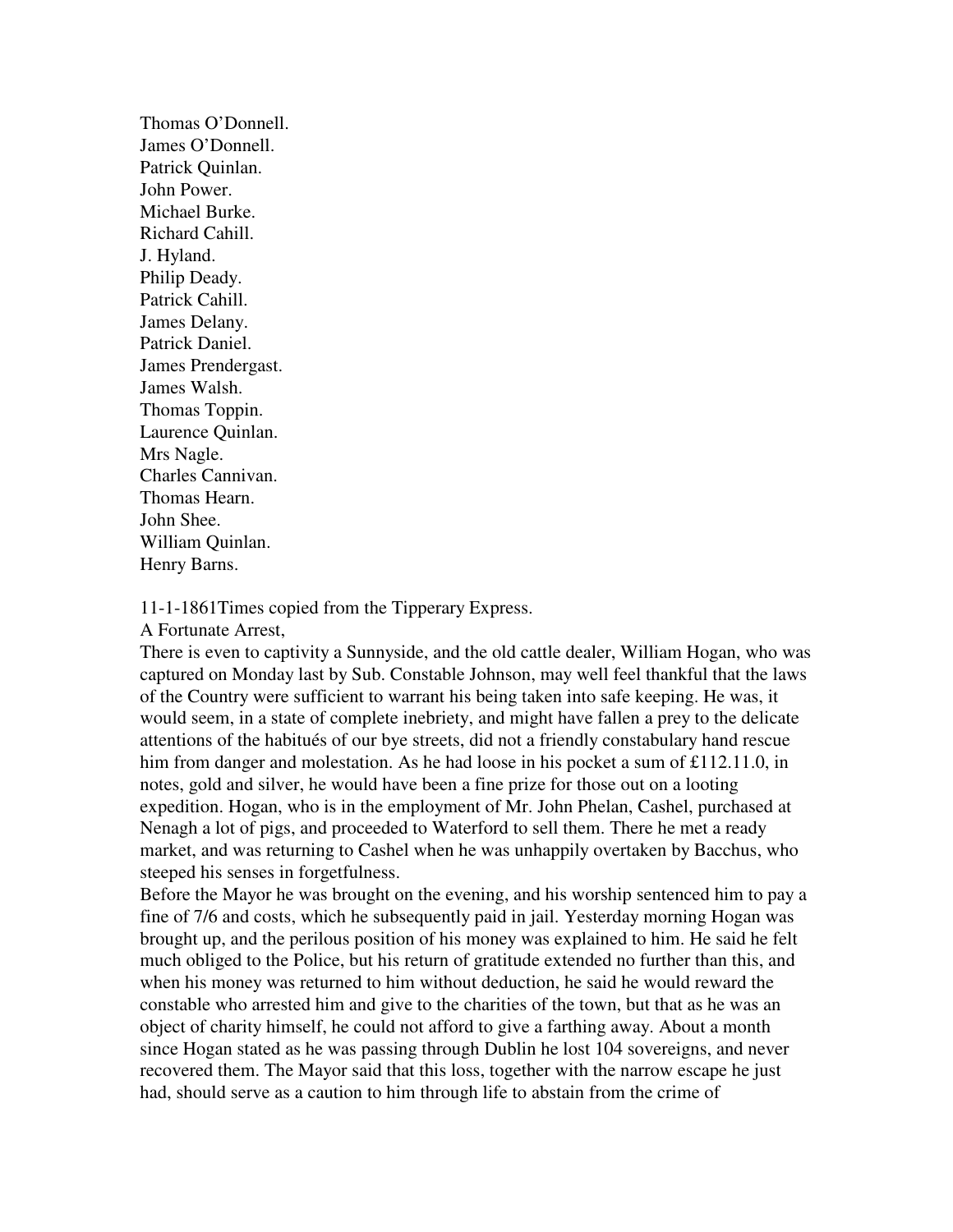drunkenness.

11-1-1862 From the Times.

The Irish Bankrupt and Insolvent Act 1857.

Insolvency.

In the matter of Wm. O'Ryan Late of Bansha Castle, in the County of Tipperary, Esq. An Insolvent.

The Judges of the Court of the Bankruptcy and Insolvency will sit at the said Court, Four Courts, Dublin, on Thursday the  $23<sup>rd</sup>$  day of Jan., inst, at the hour of 11 O'Clock, in the forenoon, to audit the Assignee's account and make a further dividend of the Insolvent's Estate, of which sitting all persons concerned are to take notice.

Dated this  $8<sup>th</sup>$  day of Jan, 1862

Thomas Farrell, Chief Clerk.

Connell Loughnan, Attorney for Michael Murphy, Official Assignee, 84 Lower Gardiner Street.

Michael Murphy, Official Assignee, 29 Upper Ormond Quay, Dublin.

11-1-1883 Freeman's Journal.

Mansion House Evicted Tenants Fund.

A meeting of the above committee was held in the Mansion House yesterday, Mr. Alfred Webb in the chair.

The following grants were made:-

Mrs Ryan, 5 in family, and Mrs Maher, 3 in family, evicted at Sorrell Hill, Templemore, Co. Tipp. by Major Lidwell, on the  $24<sup>th</sup>$  July 1882.

Joseph Waldron, 2 in family, evicted 8<sup>th</sup> May 1889 at Athleague, Roscommon, by W. Jameson, 68 Harcourt Street, Dublin.

Michael Merrick, 7 in family, 7<sup>th</sup> June 1879, at Ballinfulla, Geevagh, Co. Sligo, by Edward Howley, Monkstown.

Thomas Goulden, 5 in family, evicted in April, 1880, Killala, Co. Mayo, by Miss Harriet Gardiner, Farm Hill, same place.

Michael Meara, 3 in family, and John Sweetman, 3 in family, both evicted at Garryduff,

Carrick-on-Suir, by H.A.Owens 41 Mountjoy Street, Dublin.

\*Mrs Dalton, 9 in family,

Mrs Hourigan, 7 in family,

Patrick Dalton, 6 in family,

Edward Godsell, 6 in family,

Thomas Williams, 3 in family.

All evicted  $27<sup>th</sup>$  Feb. 1882, at Cloughleigh, Golden, Cashel, by Captain Creagh,

Aylesbury Road, Dublin.\*

\*M. Fitzgerald, 8 in family,

Thomas Quirke, 6 in family,

Both evicted 2<sup>nd</sup> Feb. 1882, at Ballylanders, Co. Limerick, by Lord Massey.\*

Thomas Cryan, evicted  $22<sup>nd</sup>$  July 1882, near Ballymote, Co. Sligo, by Colonel King Harman.

Kendal O'Brien, evicted at Ballinahinch, Cashel, on the  $24<sup>th</sup>$  November 1882, by George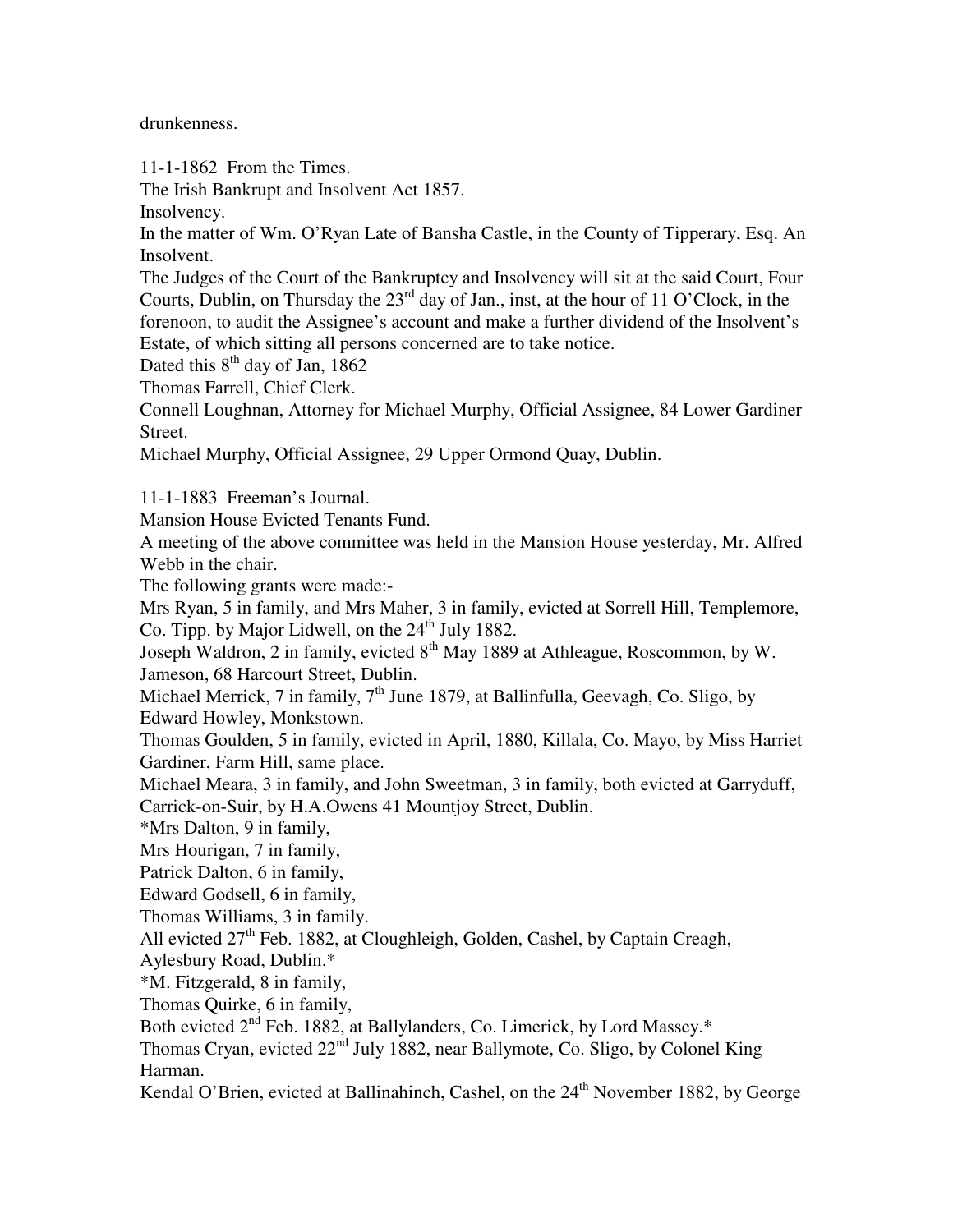## Errington, M.P.

\*Mary McGrath, 2 in family, evicted April, 1880,

Patrick Hugh, 2 in family,

Both evicted 18<sup>th</sup> Jan. 1882 by J.B.Moore, of Cookstown, Co. Tyrone.\*

Patt Power, 7 in family, evicted at Croagh, Co. Limerick, by Captain Hare, of Devonport, England.

Mrs Fogarty, 2 in family, evicted near Cahir, by Patrick Moloney, Clonmel.

Joseph Dacres, herd and sub-tenant, 2 in family, evicted near Ballacolla, Queen's County, by T.A.Owen, Baggot-Street, Dublin.

James Beirne, evicted at Kilnamanagh, Collooney, Co. Sligo.

# 11-1-1884 Tipperary Leader.

Great popular interest was evinced on Sunday last in the service of Timothy Ryan, who was evicted from his farm at Coolbawn, within a few miles of Borrisoleigh, about six months ago. The crop sown by the tenant was taken over by the Landlord, and protected by Police living in the vicinity. Advantage was taken of the absence of the Police, while away at Mass, to dig the potatoes sown by the tenant, when upwards of 200 men assembled, who had the produce of two acres cleared away in two hours. They also pitted a quantity of hay in the garden, in order to make the Police suppose that the potatoes had not been taken of the field.

11-3-1861 Times. County Tipperary North Riding. Clonmel. Friday. Mr. Justice O'Brien took his seat this morning at 10 O'clock, and proceeded with the trial of prisoners.

Felonious Assault. The Queen V. John White. John White was indicted for a felonious assault upon Ellen Heely-The prisoner was acquitted. Counsel for the prisoner-Mr. Edward Johnstone.

Cow Stealing.

The Queen V. Mary Quigley.

The prisoner was indicted for stealing a heifer, the property of Daniel Dwyer.

The prosecutor proved that he had gone with a policeman to the farm of the prisoner, and did not see his heifer there;- he went a second time with a search warrant and found the heifer, he then went to the prisoner's house, and asked her for the heifer, she said she had no heifer but her own;-the heifer was unmarked.

On cross examination witness admitted that he and his wife had some little difference, his wife sold cattle for him;-heard she had sold the heifer and two other cattle;-the prisoner is a respectable farmer;- has more cattle than witness;-witness heard his own wife tell the magistrates that she had sold the heifer to the prisoner.

The Crown, upon the appearance of the evidence, gave up the case.

Counsel for the Prisoner-Mr. Edward Johnstone.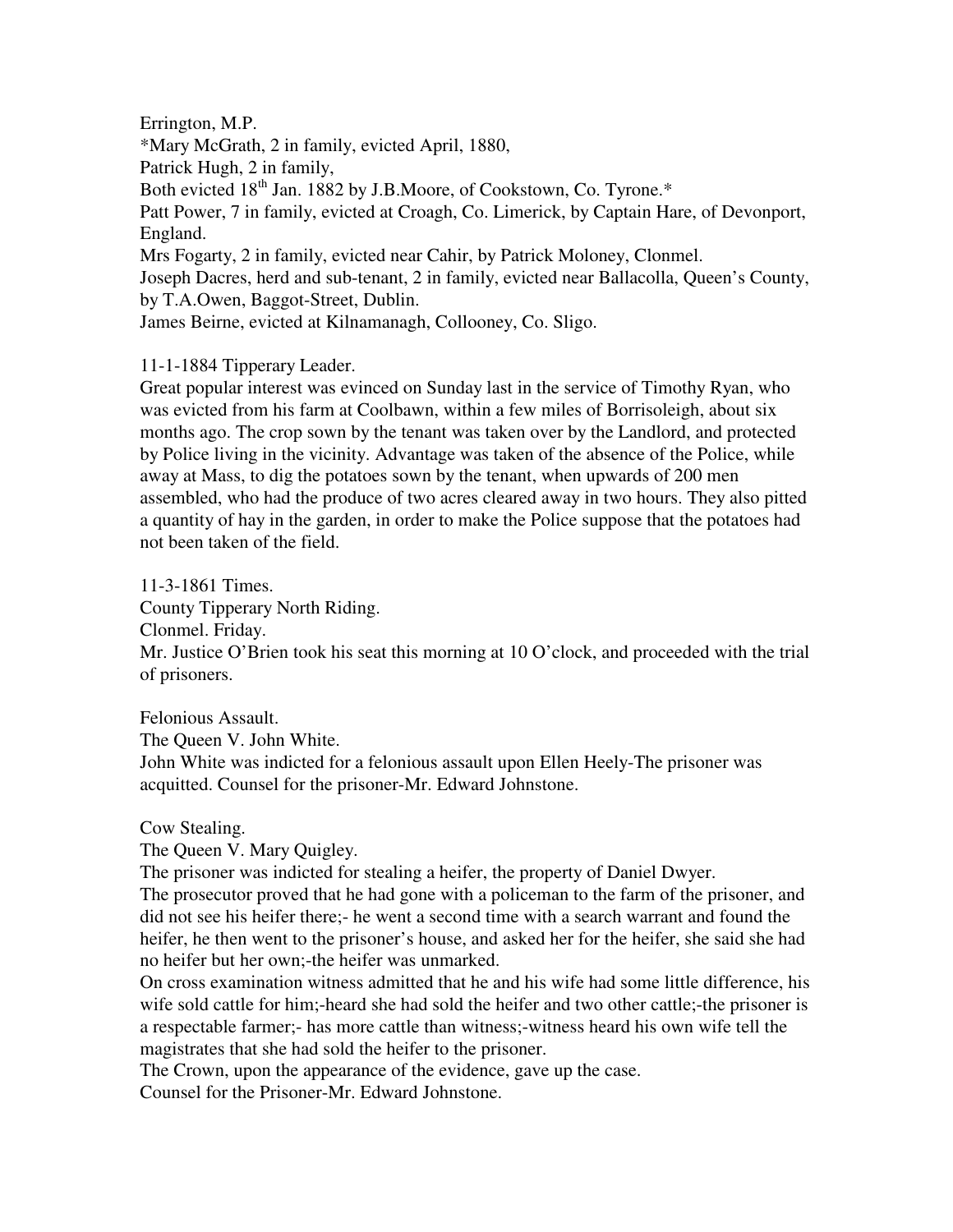Passing Base Coin.

Honora Carthy, a mere child, was indicted for passing a base sixpence on the  $24<sup>th</sup>$  Jan., this year. The only witness against her was a very intelligent little boy, of about the same age as the prisoner, 9 years. Witness could not prove the identity of the sixpence, the prisoner was accordingly acquitted

Sarah Cronin was also indicted for passing another counterfeit sixpence to the same boy.

## Record Court.

Mr. Justice Chambers has been engaged during the morning in disposing of the civil bills appeals.

One of these was from the decision of Mr. Sergeant Howley, the chairman of this county, who had given a decree below against the Great Southern and Western Railway. The plaintiff, Mr. Kennedy, processed the company for not keeping in repair a certain sluice, whereby the lands of the plaintiff had been flooded and injured. The appeal has not yet concluded.

## Clonmel Saturday.

Mr. Justice O'Brien took his seat at 11 o'clock this morning and proceeded with the trial of the prisoners.

## The Queen V. Daniel Driscoll

The prisoner was indicted for the manslaughter of Thomas English, on the evening of the 6<sup>th</sup> Dec., the deceased was at the door of the forge of prisoner's father, Denis Driscoll said to deceased--"If the truth is in you, tell it now", deceased then said, in an angry manner, "Come out here now". Denis then came out, when deceased caught him, attempted to choke him, and struck him twice, the prisoner came out with a bar of hot iron, deceased made a kick at him, when the prisoner flung the bar at the deceased, which hit him in the mouth, deceased lingered for 6 days before he died.

It appeared that the dispute between prisoner's father and the deceased had originated over a blacksmith's punch which the prisoners father had lent to the deceased, which old Driscoll stated the deceased had not returned to him, deceased contended he had. Dr. Scully who attended deceased before his death, stated deceased had met his death from a wound. The prisoner was undefended, but called a witness as to character. His Lordship having charged the jury, they found a verdict of not guilty. His Lordship, before ordering the discharge of the prisoner, addressed some admonitory remarks to him, telling him that, although unwittingly, he had been a cause of a fellow creature's death; nevertheless he had suffered 4 months in prison. His Lordship advised him to remember and take warning from that incarceration to abstain from using any weapon or instrument which would be likely to cause death. This warning his Lordship hoped would be attended to by those who were present in the court.

Post Office-Stealing Letters.

The Queen V. Michael Foley.

The prisoner was indicted for that he, on the  $18<sup>th</sup>$  of Nov. last year, at Killenaule, in the South Riding of Tipperary, did steal a letter containing two halves of bank notes, each for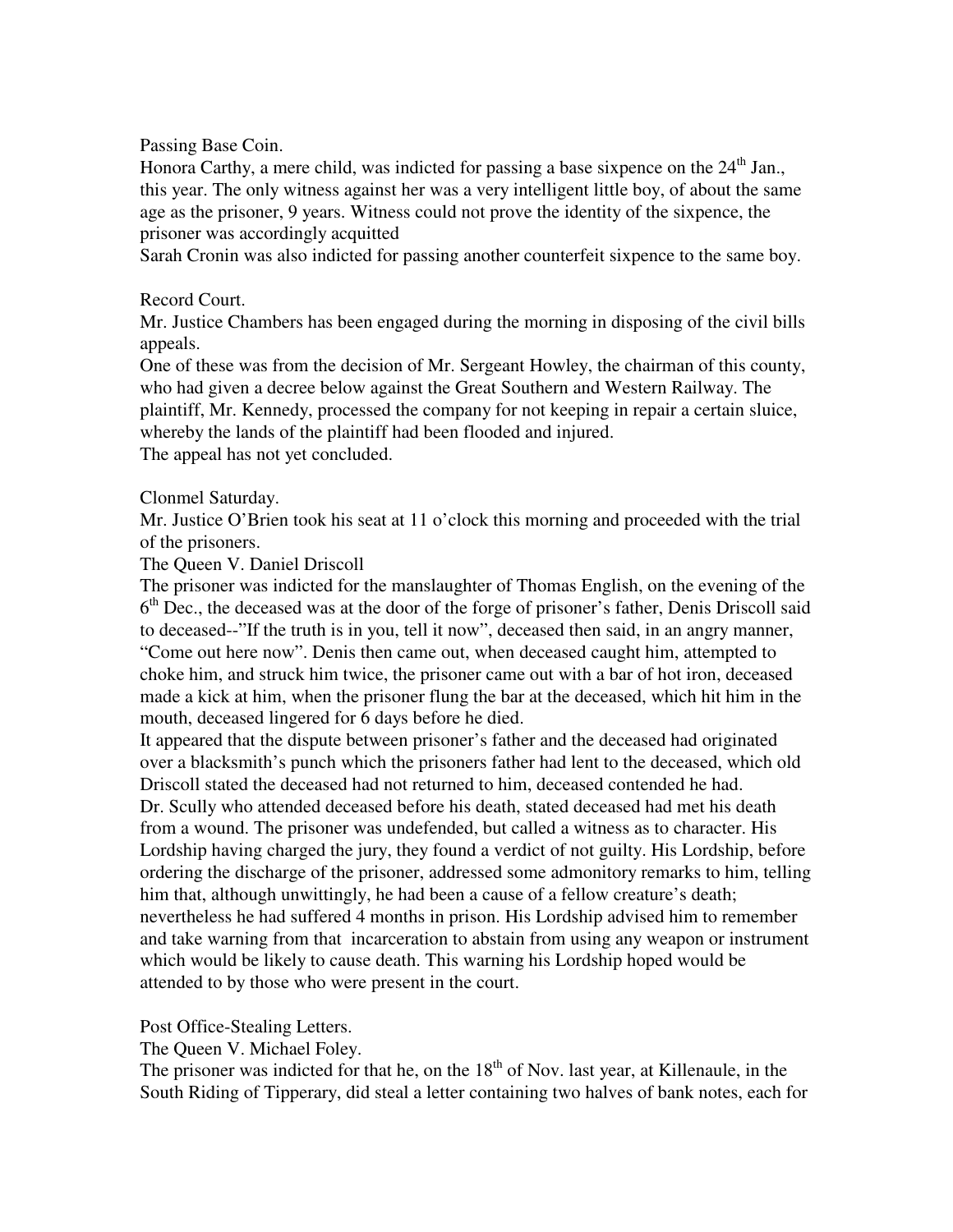£5, also for embezzling.

Mr. Michael O'Connor, of Old Bridge, in County Waterford, enclosed to one Michael Kennedy, of Killenaule, on the  $17<sup>th</sup>$  November, send two halves of National Bank notes for £5 each-Clonmel issue-the other halves he gave to a carrier named John Hall, to bring to Mr. Kennedy in Killenaule.

Mr. Michael Kennedy proved that the first time he saw either of the four half-notes again was when Mr. Gill, the manager of the National Bank in Clonmel, showed them to him. John Hall proved he was a carrier, got a letter from last witness on the  $17<sup>th</sup>$  Nov. to bring to Mr. Kennedy in Killenaule. Saw him cutting two notes in half, and putting them into an envelope for witness, witness brought the letter to Mrs Kennedy the next morning. Mrs Kennedy proved that on Sunday the  $18<sup>th</sup>$  of November, she had received a letter from last witness, which she saw her husband open, she did not open it. Michael Kennedy proved that he had got the letter from last witness containing two half £5 notes, knows the numbers, took the numbers about a fortnight after-gave those notes to a Mr. King, a victualler in this town, got them back from King, send them back again to O'Connor by letter through the Post Office.

Mr. William King-Received the half notes from Kennedy on the  $21<sup>st</sup>$  November, did not notice the numbers; Kennedy told me I would get the other halves from O'Connor. Kennedy and O'Connor were then recalled to prove that the left-hand halves of the notes which were produced were the notes which had been enclosed in the envelope sent by the carrier to Kennedy, and from Kennedy to O'Connor again.

This was the only way by which the half notes could be properly identified. O'Connor now proved that he had put the right hand halves into an envelope, gave it to a boy named Cummins, who had posted the letter addressed to Mr. Kennedy, Killenaule. John Cummins proved that on the  $17<sup>th</sup>$  Nov he had received a letter from O'Connor, which he had posted in the Clonmel Post Office.

To a Juror-The letter was addressed to Michael Kennedy.

Patrick Wall proved that he was in the employ of the Post Office in Clonmel; proved the post mark of Clonmel, Nov.  $17<sup>th</sup> 1860$ , the mail for Killenaule was despatched at a quarter to nine in the evening of that day.

Mr. Wall, Postmaster at Killenaule-The Clonmel mail of the  $17<sup>th</sup>$  arrived in Killenaule at a quarter to ten on the  $18<sup>th</sup>$ , proved the Killenaule postmark, identified the prisoner, gave all the letters he received on the morning of the  $18<sup>th</sup>$  Nov., prisoner never gave any of the letters back to witness.

Mrs Kennedy, wife of William Kennedy, a former witness, proved the custody of the left hand halves for some time, her husband gave them to her, and she gave them to Michael Kennedy.

Mr. John Fitzgerald-Keeps a shop at Killenaule, knew the prisoner to be letter carrier of Killenaule, prisoner came to witness sometime in December, and showed him two half notes, he asked witness what he should do with them, I saw the name Clonmel on them, and told him to bring them to the National Bank in Clonmel, where, if he could get any respectable person to answer for him, he might get the money. Prisoner then left witness's shop bringing the notes with him, Mr. M'Craight met prisoner in Killenaule next morning, he said he had half notes with wrong numbers, and wanted to know whether witness would take them to Clonmel. I told him I would next day, and said he might leave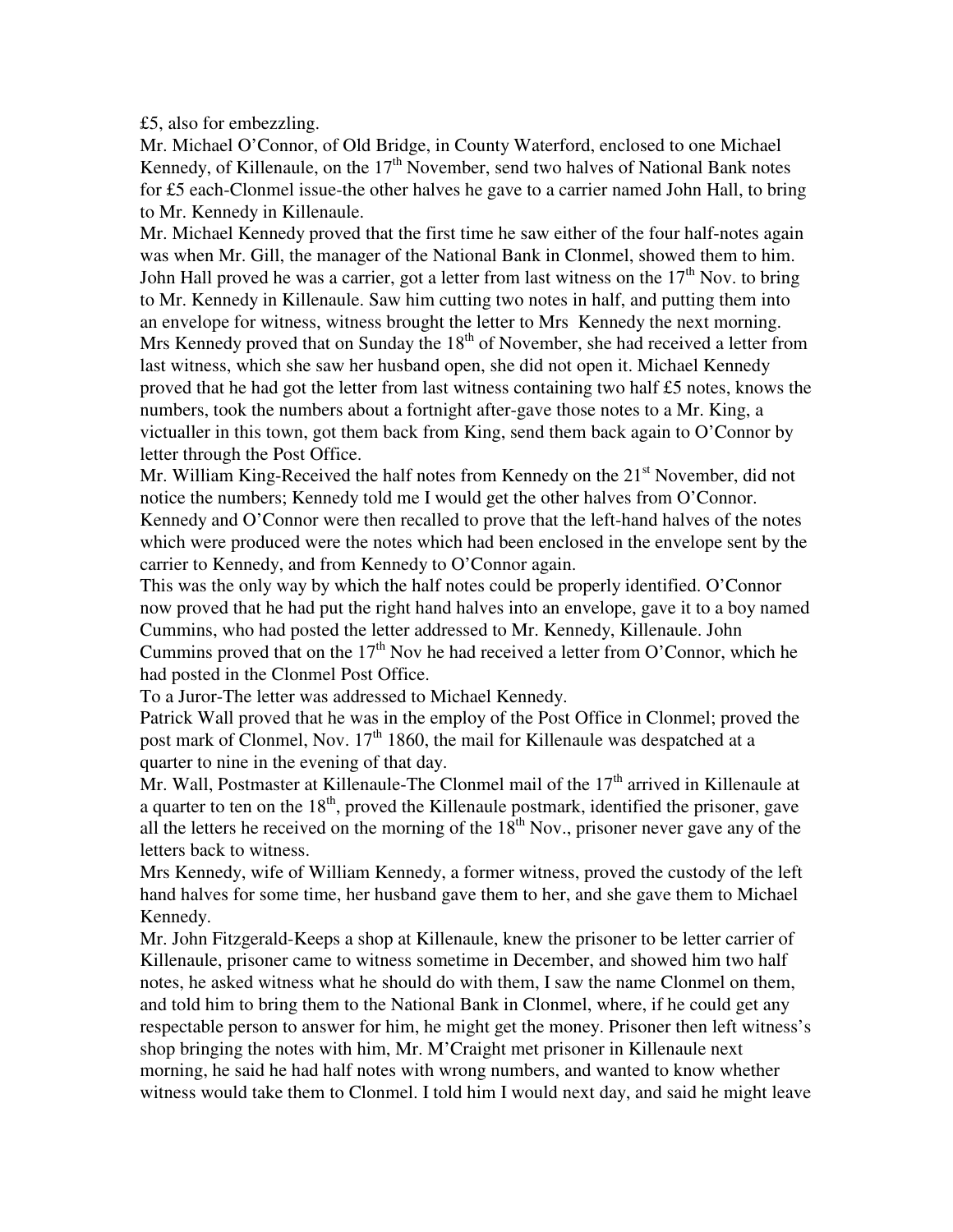the notes at witness's shop in the course of the day, came about 3 o'clock, and in his presence and witness, showed him two half notes which he said were those he had left there, he knew the word "five" was written on the notes;-witness brought those half notes to Clonmel the next day, to Mr. Gill, the manager of the National Bank, witness marked the notes.

Mr. Gill-Manager of the National Bank in Clonmel.---Mr. M'Graight brought the right hand half notes to me on the  $13<sup>th</sup>$  Dec.; the left hand notes were presented to the bank on the  $13<sup>th</sup>$  Dec.; the person who had left the left-hand halves witness could not recognise. Constable McLean arrested the prisoner on the  $14<sup>th</sup>$  Dec. and found the envelope already proved to have contained the right-hand half notes, showed the envelope to O'Connor; who gave it to the Post-Office surveyor, Mr. James.

Mr. Ryan, the postmaster there, proved that he had told the prisoner to deliver the letters when he gave them to the prisoner. It also appeared that in November he got £6 per year as Postmaster in Killenaule, and from that paid the prisoner as letter-carrier one penny per day, or 30s., a year.

The Postmaster gave the prisoner an excellent character, and stated that when hiring him he got a very good character of him from the last Postmaster.

His Lordship then charged the jury and recommended all who heard him not to follow the example of O'Connor in not taking the number of half-notes when sending them through the post.

The jury found the prisoner guilty of stealing the money from the envelope.

# 11-4-1836 Clonmel Advertiser.

Lord Mulgrave's Sturdy Yeomanry.

The Tipperary boys were "up and doing". Last Sunday night fires blazed on all the numerous hills between Duharrow and Keeper, and from Gouig, in the County of Limerick, to Ballywilliam. The first light appeared on Durrow, of outrage celebrity, which was quickly responded to by similar signals on Ballinahinch, Lacken, Gouig, Bushfield, Kilmastulla, at one time were counted 100. The wild yells of the Duharrow boys, the brilliancy of the illuminations, and the stillness of the night, produced a strange and indescribable scene. The object of the hills being lighted remains a secret.

On Monday a man named John Tobin was stopped near the Chapel of Powerstown, within a mile and a half of Clonmel, where he was coming to get possession of a farm, from Lord Clonmel's agent, by a man armed with a blunderbuss, who ordered Tobin to give up the farm, the ruffian told him to turn back, as there was six men in waiting for him, who would not deal so mercifully as he did.

On Wednesday night last two sheep, the property of John Maher, Esq. of Tullamaine, were killed on the lands of Ballygamane, within two miles of Thurles, where his furze had been maliciously consumed a few days since.

11-4-1846 From the Tipperary Vindicator.

A reporter from this establishment proceeded yesterday morning to Gorthore, between Nenagh and Limerick, to witness the eviction of tenantry on the property of Mr. Tuthill, where 120 men of the  $72<sup>nd</sup>$  Highlanders, under Captain Pollard, 41 police, under Sub. Inspector Lewis, of Newport, and several bailiffs, went at an early hour. Our reporter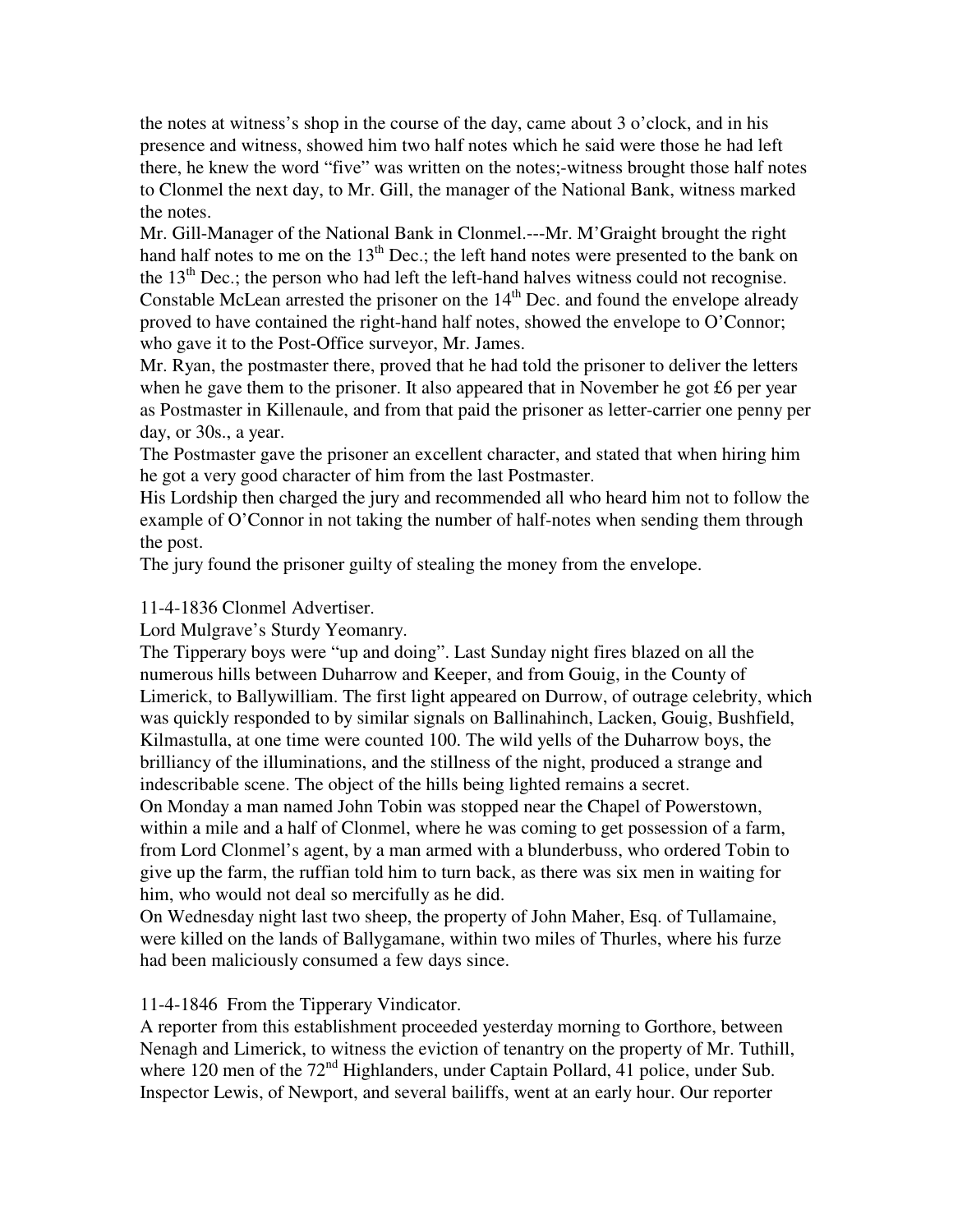returned at 5 O'Clock P.M.. He informs us that nine poor families were evicted from their tenements. The day was particularly wet, cold, and inclement, more in fact like a mid winter than a spring day. No resistance was offered to the executioners of the law. The people in the neighbourhood, he says, did not expect the visit. Those who were present showed every courtesy and kindness to the military officers and soldiers, who well merited the hospitality manifested by the poor cottiers, who boiled eggs, and gave what refreshment they had to them.

The men of the  $72<sup>nd</sup>$  seemed ashamed of this distressing duty.

The names of the persons evicted were:---

Patrick Mara, 4 in family.

Patrick Clancy, 9 in family, who showed his receipt to our reporter for his rent up to November.

John Fennell, 5 in family.

Denis Brien, 5 in family.

Pat. O'Brien, 5 in family.

Patrick Clancy, 7 in family.

William Herbert, the amount of whose family our reported was unable to ascertain, but supposes it to be at least 5.

In all 39 persons.

It was generally stated that the tenants had paid the rent up to May 1845--but of this our reported had no accurate knowledge. The fact was, that Fennell, above mentioned, had bank notes for rent in his hand, which was refused, and the day ended by the tenants being put out, the doors of their cabins closed and locked. Our reporter was informed that Mr. Tuthill has fourteen evictions against fourteen other tenants. Our reporter also heard it stated from Mara, above mentioned, that Mr. Tuthill promised them possession again, but this he does not know of his own knowledge.

11-8-1838 Tipperary Constitution.

On Wednesday evening last, a woman, a stranger, name unknown, was found lying in a state of insensibility on the roadside, near Templetoohy. At first it was thought to be the effect of liquer, but, on the following day, the police hearing of the case, had her removed to the village of Templetoohy, and had medical advice procured, when it was ascertained, that the stupor did not proceed from liqour, as was first supposed, but was caused by an extensive fracture on the side of her head. The poor woman died on the same day. A coroner's inquest was held on the body, and a verdict of wilful murder returned against some person, or persons unknown. She is supposed to be the wife of a pedlar.

On the  $17<sup>th</sup>$  of March last, a man named Connors, was murdered near Ashlypark, about half way between Burrisokane and Nenagh.His wife identified some of the murderers, had them apprehended, and they were tried at the last assizes. However, a few days before the assizes, two men came to the deceased's wife, with a false token, and told her that her sister wanted her on particular business; she thinking their story was correct, went with them, and has not been heard of since.

Two ruffians with their faces blackened went to the house of Mr. Palmer, near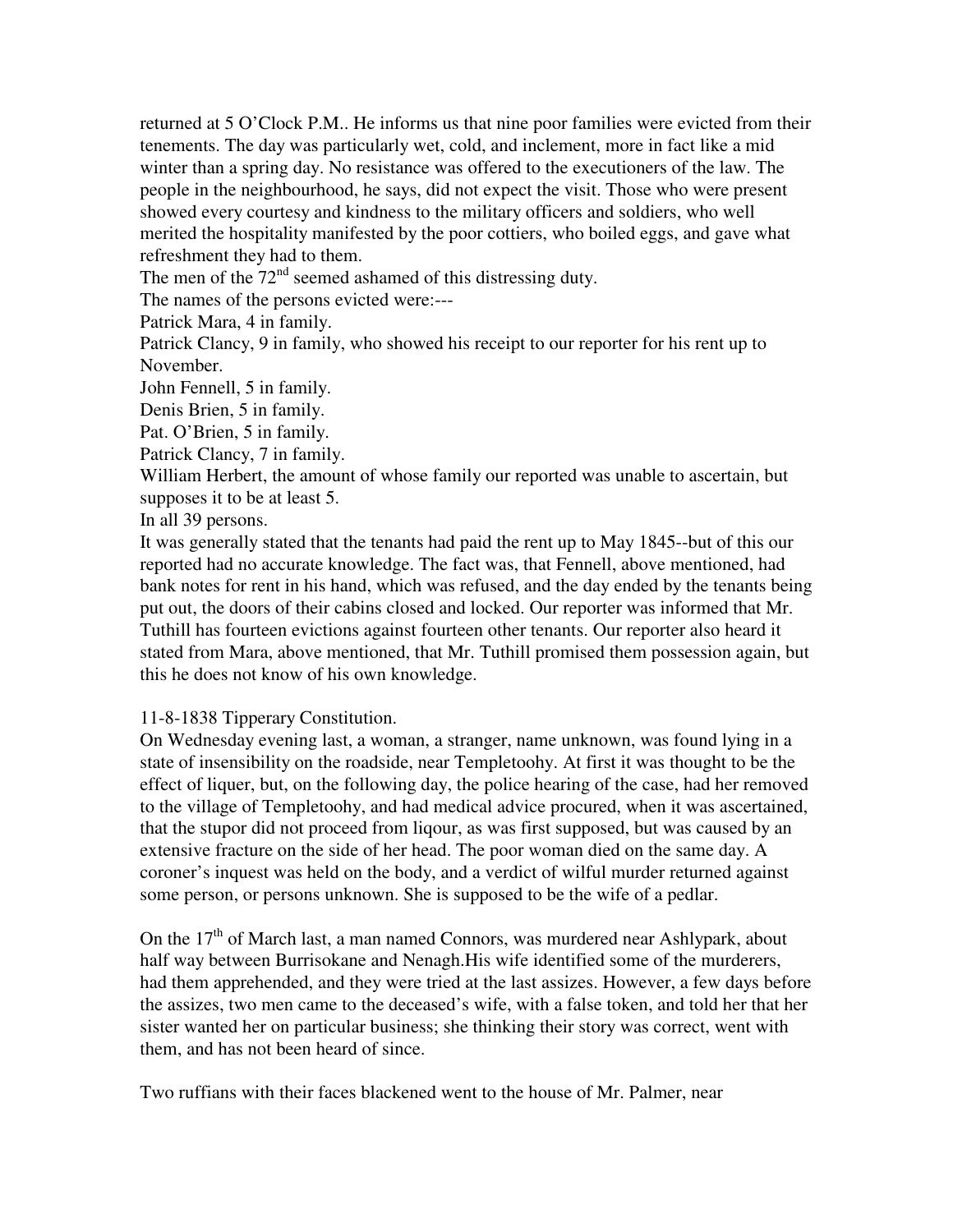Cloughjordan, on the  $22<sup>nd</sup>$  ult, whilst the family were in town at prayers, and took a blunderbuss and a case of pistols.

## 11-9-1848 Nenagh Guardian

We publish the following curious and rather extraordinary notice, which was on Sunday morning found posted on the Chapel door of Kilcommon;-

"To the people of Tipperary"

"There is a man in the Parish by the name of a clergyman, Father Moloney, Do you be all aware of him, for he is a real government spy. Ye all know John Ryan of the Barrack, also his on Pat,, another government man, not forgetting his son denis, that undermined Smith O'Brien, and went off to Nenagh the might he stood Kilcommon. Beware of them".

An ebullition of some Young Irelanders found posted on the gate of Mr. Michael Morley, of Borrisoleigh, on the morning of the  $28<sup>th</sup>$  August.

"There are good and tried men still living. Attention!. Men of Tipperary, will you ever have it said that you will let the noble and high minded men of Ireland who have sacrificed their lives, freedom, and properties, for your sakes, to be either hung or transported. Now is your time, and now only, to redeem your country. Men of Tipperary, remember not to let one month pass you without being armed, and driving the steel to the hilt-and that there is no use being armed without being determined to use them. No Longer, oh, no longer, remain slaves or crouch to the hardened, cruel sovereign of England. As millions kneel to ask and demand, and when I call again be ready to strike the blow"

## 11-10-1811 From the Times

On the  $25<sup>th</sup>$  ult. A most wanton and unprovoked murder was committed on Thomas Connors, a weaver, residing on the lands of Ballykeeveen, near Cappaghwhite, in this county. On learning the circumstances, Mr. Crutty, one of the Coroners of the County, attended by two constables, proceeded to Ballykeevan, where he held an inquest on the body of the deceased, when the following circumstances apppeared in evidence;-About the hour of eleven in the forenoon of Wednesday, the  $25<sup>th</sup>$  ult. The deceased saw from a window in the rear of his cabin, near to his loom, where he had been at work, Daniel Crough, of the same place, hunting three small pigs, his property, with two dogs; He went out of his house to prevent the dogs from tearing them, when Crough struck him with a stone on the head, which cut him and knocked him down. Immediately on him getting up, Timothy Crough, brother to Daniel, came up and struck the deceased with a stick about two foot long, by which he cut him on the head, and knocked him down at the same time. James Fleming of the same place, came up to assist the two Crough's, and he struck the deceased on the head with a pounder, such as is generally used in pounding flax, which prostrated him to the ground; and immediately they went away; when the deceased exclaimed "Fleming, I leave the cause of my death on you" and expired about three hours after. The jury found the following verdict;- That the said Thomas Connors was wilfully murdered by Daniel Crough, Timothy Crough, and James Fleming. All of them have absconded, but it is hoped they will not elude that punishment which is si justly due to their crime. The deceased was about 22 years of age, and has left a wife and two children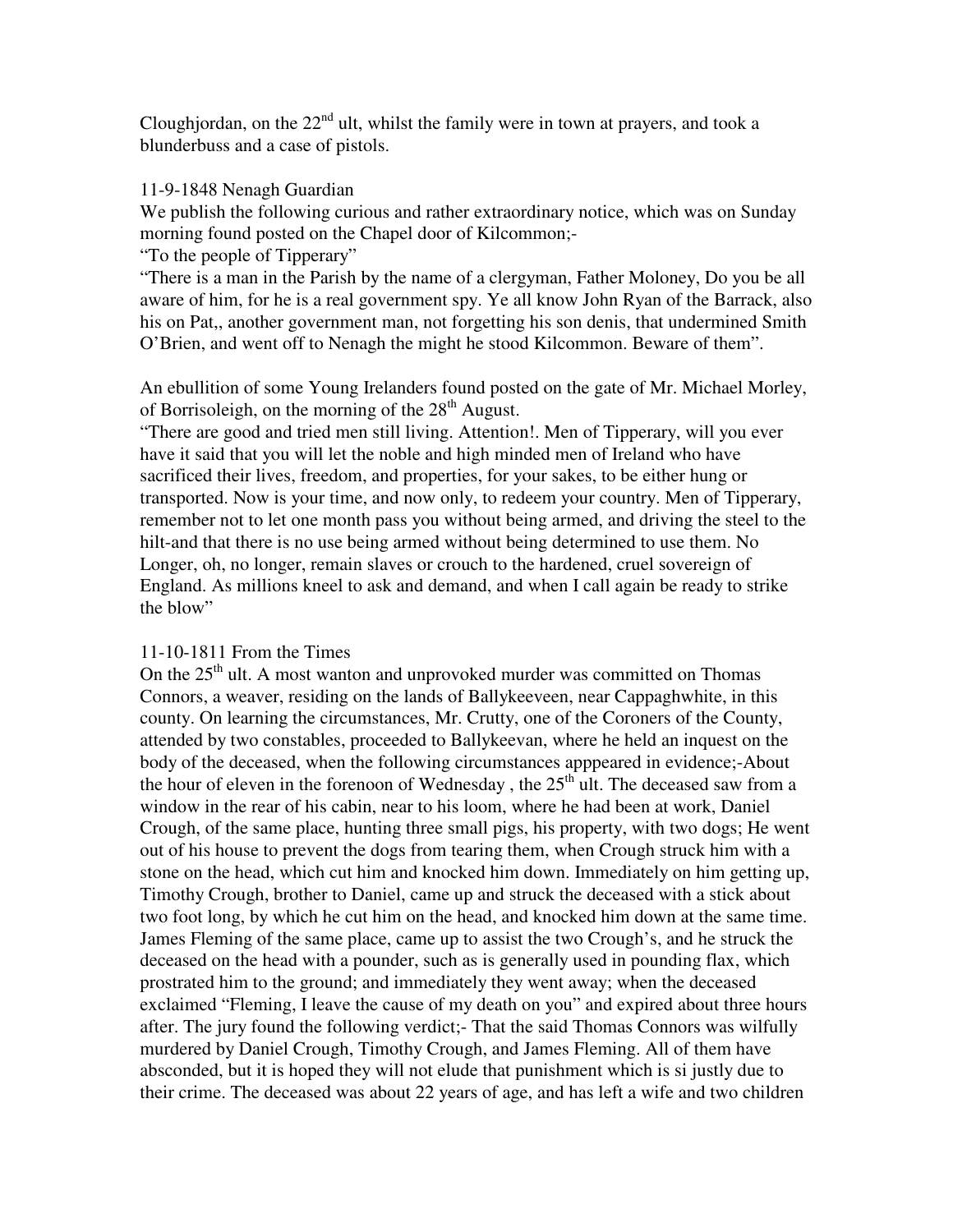destitute of support to deplore his loss.

12-1-1832 From the Times From the Globe Dublin Jan.  $9<sup>th</sup>$ .

The Tithe agitation in the provinces bids fair to eclipse the political agitation in the city. In the last accounts I have seen, some facts are stated which are well worth notice. In a recent letter I mentioned the arrest of 40 of the peasantry for remaining at a tithemeeting after the Riot Act had been read by a magistrate. All of them, except one, remain in the Cashel Bridewell. The individual liberated is a youth about 14 years old, son of Henry White, Esq, of Golden Villa, a highly respectable Protestant gentleman. Youth and inexperience were pleaded as his excuse, and the magistrate consented to discharge him. The military forse has been consideralby increased in Cashel, and the guard at the Bridewell has been reinforced, by a military party, consisting of an officer and twenty men, and seven police. The city was patrolled on Wed. night by 30 constables, and the military remained under arms until morning. Parties of police have arrived from Caher, and other out-stations. These precautions were considered necessary, in consequence of an attempt to rescue the "hurlers" confined in the Bridewell.

### 12-3-1875 World?

Life in Tipperary;-It happened that a London newspaper despatched one of its correspondents to Tipperary, with a mission to send it letters on the matters connected with the recent election. There are circumstances under which the truth is no doubt calculated to create irritation. Before the newspaper correspondent had been in the County a week he received numerous intimations that Tipperary was fiercely offended in consequence of the character of the information he had found it to be his duty to forward to his journal, and that it was intended to inflict retribution on him in the manner characteristic of Tipperary. He received anonymous threatening letters, telling him that men were lying in wait to perform a rough surgical operation on his skull. He was assiduously followed about by hang-dog ruffians, obviously only waiting for a favourable chance to embroil him in a quarrel. Gentlemen called upon him, and partly out of a kindly feeling towards the stranger, partly with intent to avert a disgraceful slander from the place where they have their habitations, begged of him to quit the scene, while as yet he was safe. Railway officials came to him, and warned him that a gany of miscreants were hanging around the Railway station waiting for him with venomous perseverance. The Landlord of the Hotel in which he abode gave him notice to quit, because he did not dare to brave the popular odium and the risk of having his house wrecked by continuing to entertain the stranger who had made himself obnoxious by a little plain speaking. The very telegraph clerk who despatched the correspondent's letters by wire was threatened with personal violence if he continued to fulfil a duty in which he was merely the irresponsible instrument. Letters were send from Tipperary to Clonmel, cautioning the bete noir of the "dhalteens" not to visit the former town. That he did so-that he persistently disregarded threats as well as cautions, meeting both with the quiet intimation that he was quite prepared to take care of himself, and that he remained uninjured till the conclusion of his mission, is as strong an evidence of the cowardice of the mob of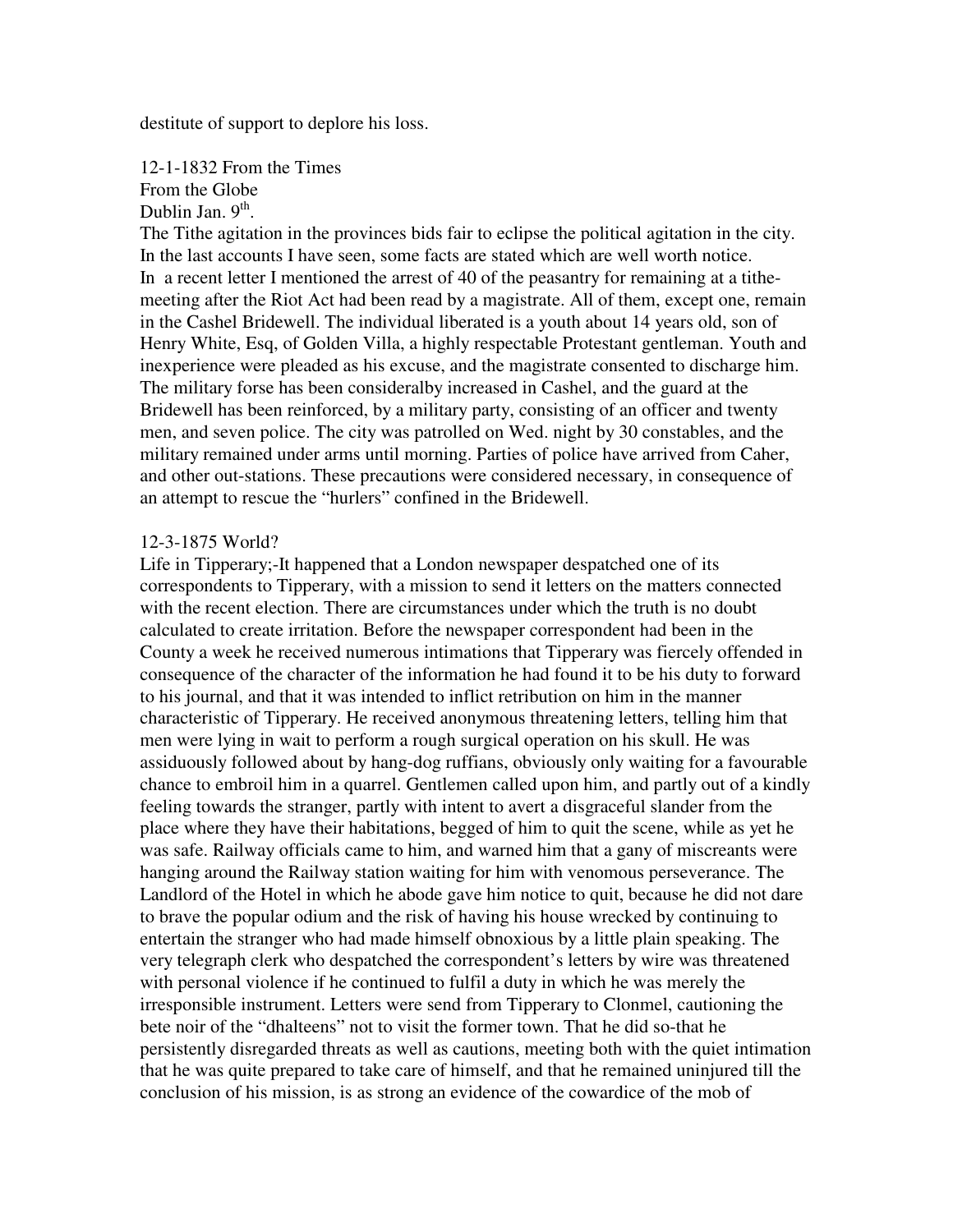Tipperay as its hostility furnished proof of its ruffianism.

## 12-4-1828 From the Times.

Clonmel Assizes Monday April  $7<sup>th</sup>$ .

The Hon. Judge Moore presided. This being the day fixed for passing sentence on the two Keogh's, found guilty on Sat. last of the conspiracy to murder Daniel Mara, the Court was excessively crowded, chiefly by the peasantry.

The prisoners were put forward, and asked in the usual form what they had to say why sentence of death and execution should not be passed upon them, to which not having made any reply.

Judge Moore, in a feeling manner, addressed them, exhorting them to prepare for the awful transition they were soon about to suffer, from life to death; and after pointing out to them the enormity in the eyes of God and man the crime of which had most satisfactorily been brought home to them, sentenced them to execution on Wednesday. They were moved to their cells amid the wailing and shrieking of their friends and relatives. They were immediately visited by the Roman Catholic Clergymen of the Prison, to whom it is understood they have openly confessed their participation in the conspiracy. This afternoon, Leonard, the man who was found guilty of murder before Mr. Sergeant Lefroy, in the other court on Saturday, was executed in front of the County Gaol. The unhappy man seemed very penitent , and when he came on the scaffold could hardly stand, the vital spark having neatly fled before he was placed on it. He hung the usual time and his body was given to the surgeons for dissection.

### 12-7-1856 From the Clonmel Chronicle

### Rioting in Fethard

A riot took place in the town of Fethard last week, caused by a rather curious circumstance. A native of the town named Patrick Hickey some years ago emigrated to London in the most distressed condition. He entered the service of a Jew and served him so faithfully that when dying the son of Abraham bequeathed to him all his wealth. Hickey then returned to his native town, purchased a property in the Encumbered Estates Court, lived comfortably, and became the subject of wonder to all the Country, people in general believing that he must have found "a crock of Gold" or caught a "leprechaun". But Hickey, any more than the Jew, could not live always. He died on Thursday week, after having made a will, and appointing Mr. William Skehan, of Clonmel, and Mr. Pierce Landers, of Fethard, his executors.

Among his friends and relatives the rumour spread that he had left all he possessed to Mr. Skehan, a disposition of things they declared to be most unjust, and were determined to resist. Accordingly, when on Friday morning the executors came to take possession of the house, large numbers collected about the place, and appeared much excited. Rioting soon commenced. The magistrates and police were unable to preserve order, and a troop of the  $17<sup>th</sup>$  lancers, stationed in Fethard barracks were called out. Their manoeuvres, however, were greatly marred by the women, who brought a number of empty barrels, and rolled them through the streets, a proceeding worthy of the Parisian fair ones. The excitement was not allayed until Monday morning, when the will, at the request of the magistrates, was opened in public court, when it appeared that a sum of £1114 was demised to no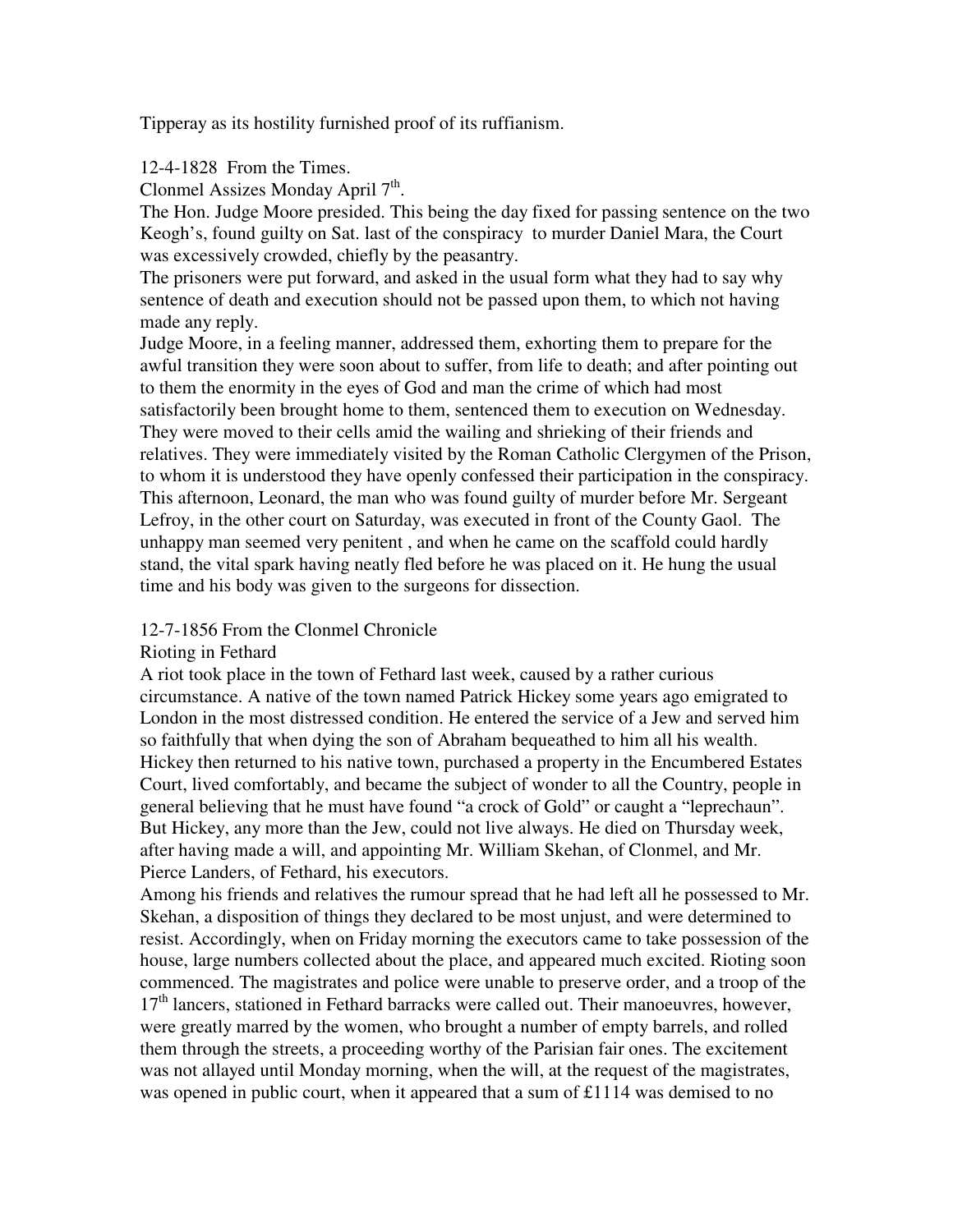fewer than 34 legatees, many of whom were those relatives whose doubts respecting the contents of the will originated the disturbances of the two previous days. Six Priests were left sums varying from £3 to £5, and should the sale of the effects and property of the deceased realise more than £1114, the surplus is to be devoted to charitable purposes. Since Monday the riotous proceedings have altogether abated. The different police parties have returned to their respective districts, and the town has resumed its wouted quietude.

### 17-1-1857 From same Newspaper.

#### Who owns the Pig?.

The following instance of porcine sagacity occurred on Monday last (the day on which the Clonmel monthly pig fair was held) in this locality:- A few days previous to the fair, Mr. Michael Guiry sent instructions to his servant at his farm near Fethard, to send in seven fat pigs in time for the market, and they had not long been exhibited for sale, when six of their number became the property of a Waterford buyer named Pierce Noonan, who afterwards on that day purchased besides eleven pigs. His first purchase-the Fethard porkers-were placed in a yard at Irishtown, where they remained until evening, at which time they were turned out to be driven to the railway station, for conveyance to Waterford. One pig rendered itself singular by straying in different directions from its five companions, so much that it required the driver's utmost vigilance to prevent the refractory animal from being lost. Before arriving at the station a farmer named John Fitzpatrick, residing beyond Ardfinnan, came up in the greatest state of excitement, and having announced that he had lost a pig, without a moment's hesitation singled out the unruly one, and positively stated that it was his. Noonan as positively asserted he purchased that very pig from Mr. Guiry, and that he could not be mistaken in the matter. The affair was brought under the notice of the Mayor, and his worship found it impossible upon the evidence adduced to say to whom the animal belonged. Mr. Guiry's servant who sent in the lot, swore, after seeing the pig in dispute, that she had reared that very animal since it was six weeks old and had fed it constantly. Under the circumstances and with such conflicting swearing as he had before him, the Mayor deemed it the best course to solve the difficulty, to send the pig to the green in Ardfinnan, in the centre of which, on Tuesday last, it was placed by Constable Williams, who, by that night's post, reported to the Mayor, that when the animal was turned out on the Green, after its long drive from Clonmel, it continued grazing for about a half hour, and then it proceeded in the direction of Fitzpatrick's house, distant about a half a mile from the green. The Constable further adds, that, although it had to pass three cross roads, it kept on its own course, undeviating, until it reached Fitzpatrick's yard, into which it turned, where it seemed quite at home. The case was brought before the borough magistracy on Wednesday, and Mr. Guiry and Mr. Noonan having being told of this strange circumstance, they stated they could not be mistaken, but still they could not account for its finding its way to Fitzpatrick's yard. After a full investigation, the Mayor stated it was his opinion-and that opinion was coincided in by his brother magistrates-that the pig was Fitzpatrick's property, however, he would make an order that he could not dispose of it for a month, so as to give an opportunity to the other parties to procure and further evidence, if possible, to prove their right to this wonderful pig.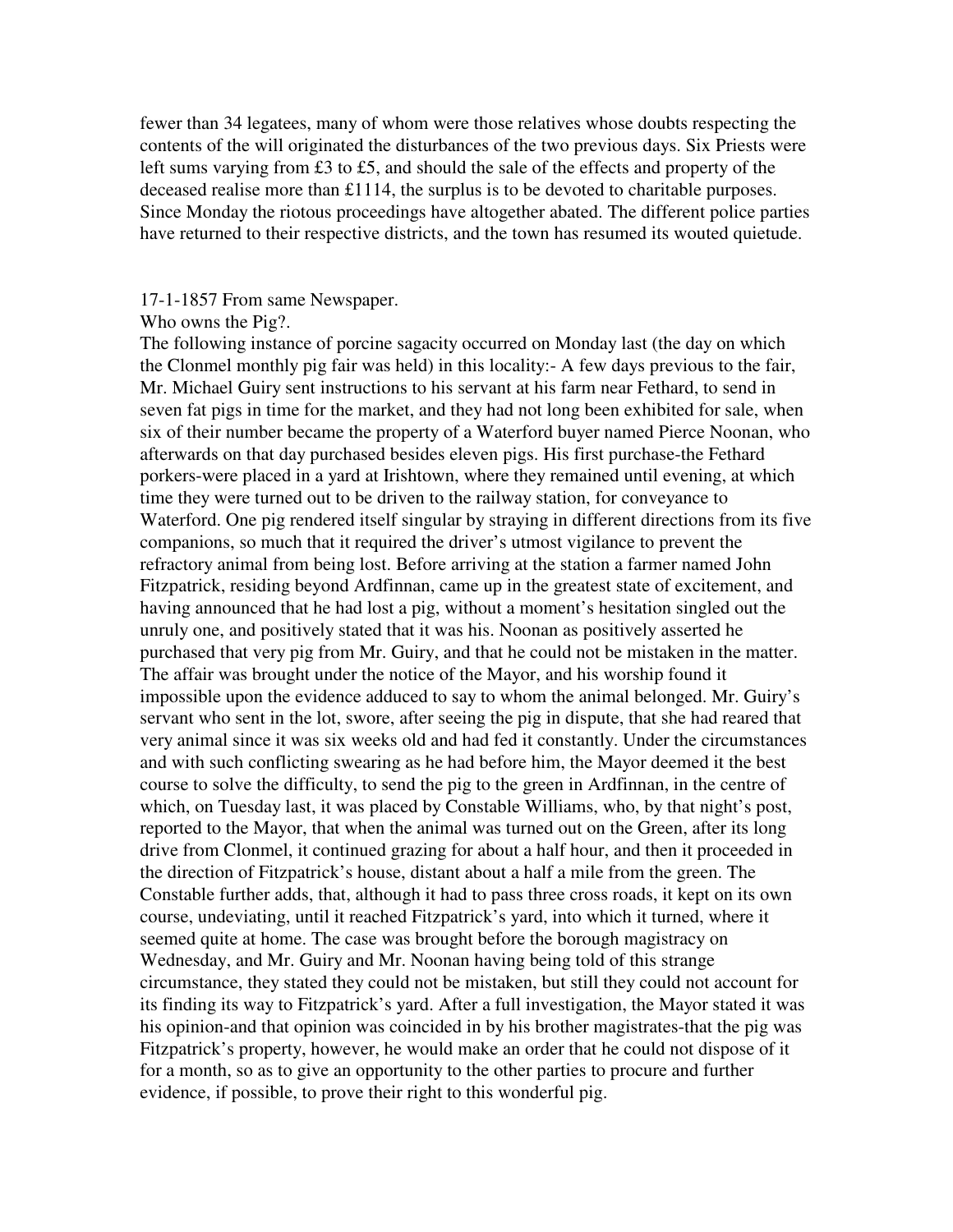### 12-9-1833 From the Times

Last Tuesday, at sun-rise, six men, armed with a gun, four pistols, and a spade handle, went with their faces blackened to the lands of Rathsalla, in the County of Tipperary on the estate of Andrew Roe, Esq. and attacked two keepers that were placed on some property distrained for rent by that gentleman, due to him between two and three years. One of the keepers begged his life, and was suffered to escape, the other fought them, and was fired at and beaten in a shocking manner. Next day, Mr. Roe seized all the cattle belonging to his refractory tenants, and lodged them in the adjacent pound, placing an additional guard over them. The tenants then came in and paid up their arrears.

13-1-1832 Tipperary Free Press.

New Chapel in Moycarkey.

The under mentioned Protestant Clergy and Gentlemen have liberally subscribed for the above purpose.

Rev. William Armstrong, Mealiffe, 5/.

Rev. William Lloyd, Holycross, 2/.

Sir Henry R. Carden, Priory. 8/.

Usher Beere, Esq. Dublin, 6/.

John P. Lamphier, Esq. Parkstown. 6/.

Samuel Philips, Esq. Gaile 6/.

Henry Langley, Esq. Archerstown. 5/.

John Langley, Esq. Gralla, 5/.

James Knaggs, Esq. Archerstown Mills. 5/.

Vernon Lamphier, Esq. Laurel Lodge. 4/.

Wm. Nicholson, Esq. Thurles, 2/. 2s.

Mr. Carew, Littleton, 1/.

13-1-1877 Clonmel Chronicle.

A good hoax.

A few days ago, a discharged soldier came home to his native place in the vicinity of Kyle, about three miles from Timoney. On his arrival he was in his full uniform, which, upon procuring a suit of plain clothes, he laid aside as useless. A rural wit took advantage of the circumstances to practice upon the fears of his neighbours, and soon appeared, with streamers flying, a splendid specimen of a soldier. In a business like manner he provided himself with a note book and pencil, and entered the houses of the rustics, where he enquired the names and numbers of the male inmates. Upon being informed he struck the proportion of two out of four, and one out of three, and directed them to be prepared to depart at a moment's notice to the headquarters of the district, to undergo a course of drill preparatory to their departure to the seat of the war, which had already broken out. So completely was he metamorphised that no one even guessed at identification, and so impressed were the people that the anticipated adieux induced many tears and sobs on the part of loving parents, and tender hearted sisters. The truth has since come out, and the simple minded people feel quite ashamed.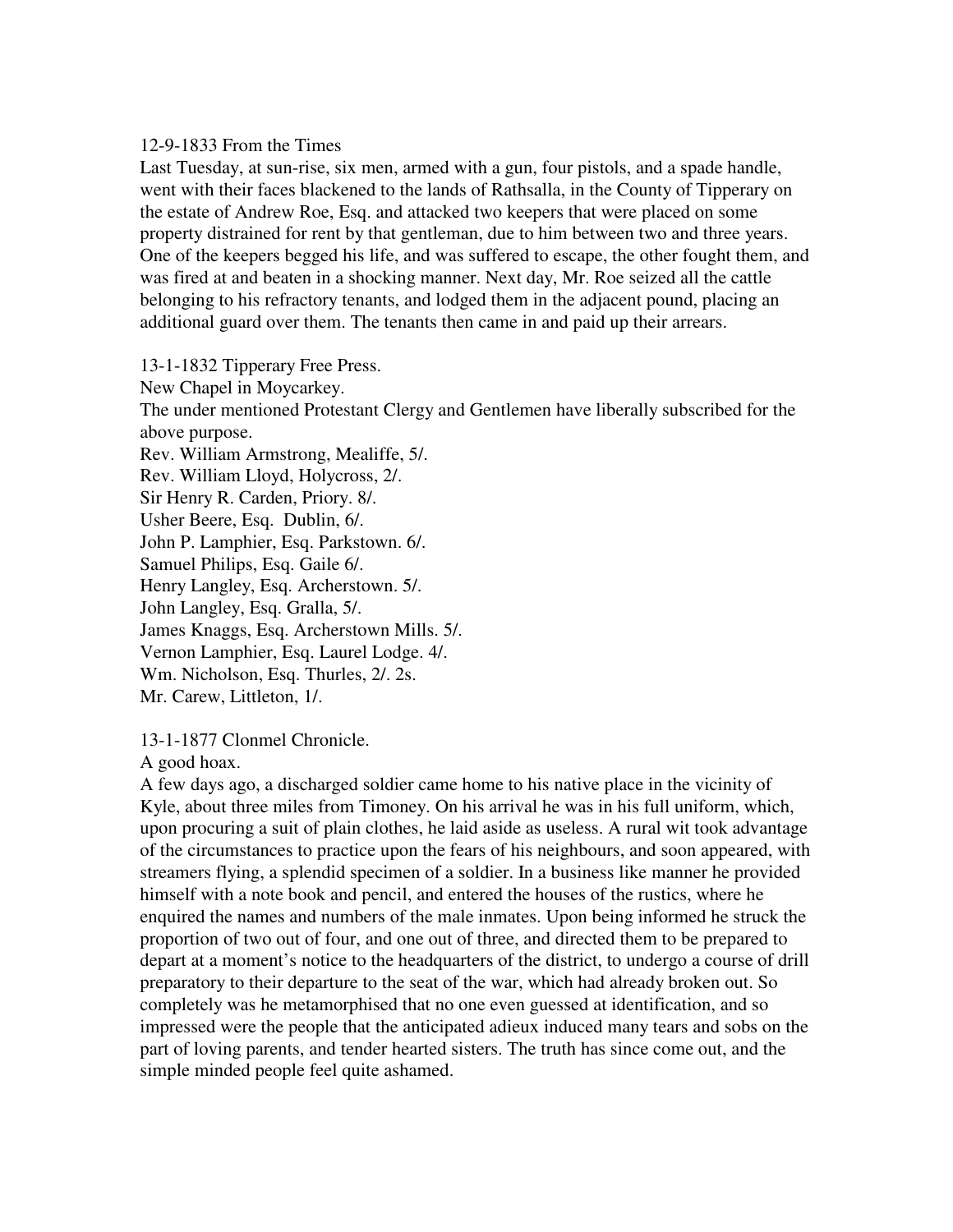## 13-3-1889 Times

Clonmel assizes

Mr. justice Holmes, opening the assizes at Clonmel yesterday, congratulated the Grand Jury on the peaceful state of the Southern Division of Tipperary. The calendar contained but 11 cases, eight of which were of malicious assault, and one of arson. The state of the County on the whole, showed an improvement as compared with previous returns.

13-3-1920 From the Times Attacks on Irish Police. Plan to defend Barracks Dublin March  $12<sup>th</sup>$ .

It is believed that the Irish Executive is making plans for the better protection of Police Barracks and of small patrols. The need is urgent, for attacks on the police have increased alarmingly, both in number and audacity, during the last six weeks. Two Policemen have been murdered, a number of patrols have been stopped and robbed of their arms, and police barracks have been attacked by large bodies of armed men, three of them having been captured by the raiders. In addition there have been several murders of civilians, the mysterious assassinations of Quinlisk and Byrne, dozens of raids for arms, the robbery of many mailbags, and the capture of a large haul of official correspondence en route for Dublin Castle.

Lord Justice Ronan, in his address to the grand jury for North Tipperary at the assizes in Nenagh today, said that there were only three trivial cases for trial. The figures and facts supplied by the authorities told a different tale. In the corresponding period of last year there were eight specially reported cases. Now the number was 49. They included two murders, two attempts to murder, three cases of wounding, four raids for arms, two attacks on police barracks, and one case of firing into a dwelling. This is a terrible record of crime. No one has been made amenable, and this state of things could only be attributed to two causes:- either the people sympathized with crime, or they were so terrorized that they dare not give evidence.

De Valera's House searched;

This morning between 7 and 8 O'Clock, a head constable of the RIC and twelve policemen visited De Valera's house at Greystones, Co. Wicklow. They searched all the rooms, but it is understood nothing was found, and no arrests were made. The object of the visit was to arrest Madame Markievics, who was believed by the police to be staying in the house.

## 3-4-1819

Saturday night at about half past two, Nicholas Kelly and Thomas Carroll, were executed in front of the Waterford County Gaol, pursuant to their sentences at the late Assizes for that County, the former for stealing, on the  $5<sup>th</sup>$  Dec. last, at Kilmacthomas, a mare bridle and saddle, the property of Edmund Cantwell, of Carrick-on-Suir, Esq. and the latter for stealing a cow, the property of Patrick Lonergan, near Cahir on the  $1<sup>st</sup>$  of January. They both acknowledged their having participated in the offences for which they suffered, and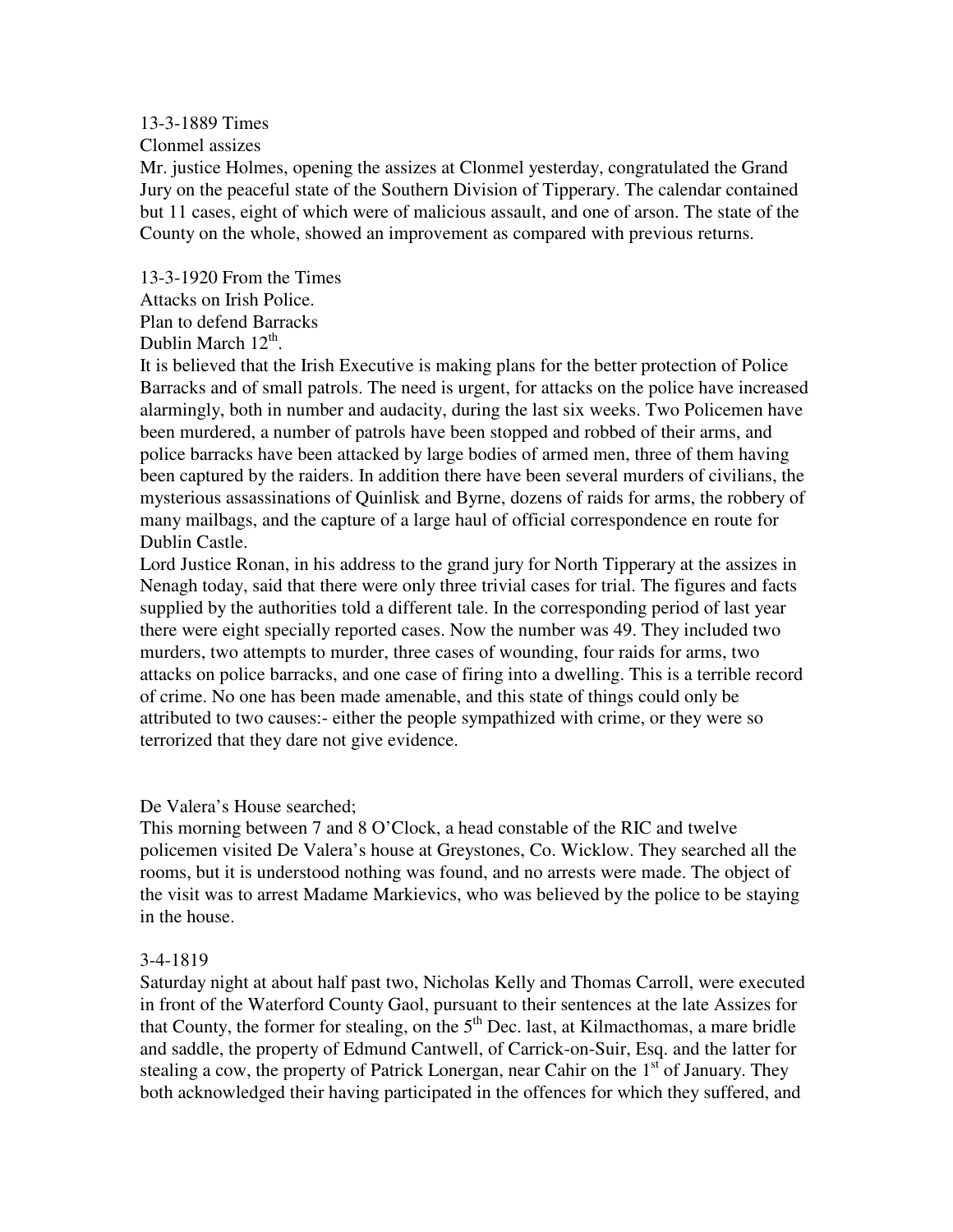evinced in their last moments the strongest appearance of penitence and resignation to their unhappy fate.

John Power, and William Brien, for the murder of Michael Fleming, stewart of Mr. Grubb, at Clogheen, were hanged at Clonmel on the  $26<sup>th</sup>$  ult. This murder was a case of the greatest atrocity, and a mode of punishment of the most appalling nature was resorted to, in order to strike terror by a dreadful example, the two offenders were ordered for execution by night, at the new drop in front of the Clonmel Gaol by torch light. This manner of execution has not, we believe, been parctised since the days of the White Boys.

# 13-5-1887 Tipperary Newspaper.

On Feb. 14<sup>th</sup> at Borrisoleigh Petty Sessions, Edward Ryan, of Glenbrada, was put forward in custody on a charge of being one of an armed party who entered the house of Thomas Hogan, at Glenbrada, on the night of the  $5<sup>th</sup>$  Feb. The unusual nature of the charge, and the popularity of Ryan, who is secretary of the local branch of the National League, lent a special interest to the case, with the result that the court was crowded to its utmost capacity by spectators. The prisoner was remanded, but bail accepted.

Nenagh National League have appointed the following committee for the ensuing year;-- James Dunne, Joseph Gubbins, T.C., Michael Hugh, Michael Gleeson, T.C., Michael McMahon. T.C., and Patrick Duggan, Benedine. Rev. D. Flannery. C.C., continues as President and Treasurer, with Michael Quirke as Hon. Secretary.

# 13-6-1833 From the Times.

The operations going on through the Country for the collection of arrears of tithes now engross the public attention. Every eye is turned to the movements of the tithe proctor, who serves as the nucleus of the constabulary, the militaty, and the mob, in whatever district he is seen abroad. He is now the real agitator. Sometimes he suffers severely. Thus a violent attack was made on a Mr. Moss, tithe agent at Castledermot, County of Carlow, last Tuesday , by a crowd that collected to prevent his men serving latitats, and he had a very narrow escape, The Hartigans' father and son, were on the same day, almost beaten to death at Kilsheelan, but with characteristic national vitality have sufficiently recovered to swear informations against the three of them, who were in consequence arrested by the police as partisans in the riot.

On Saturday week Chief Constable Smith went with a party of police to Lismolin, in the County of Tipperary, to put up Tithe notices, but seeing an immense number of country people assembled, and apparently rather rudely inclined, he prudently retired. On Monday last, however, he returned to the work, assisted by a large military force, and affixed a tithe notice to the door of M'Cormack, of Mohobleir. Upwards of 5000 peasantry assembled on the occasion, and it is stated that they fired some shots at Mr. Smith's party, but no actual injury occurred.

# 13-7-1859 From the Times.

## Insolvency.

The undernamed Insolvents are ordered to be brought up before the Court, at the Court of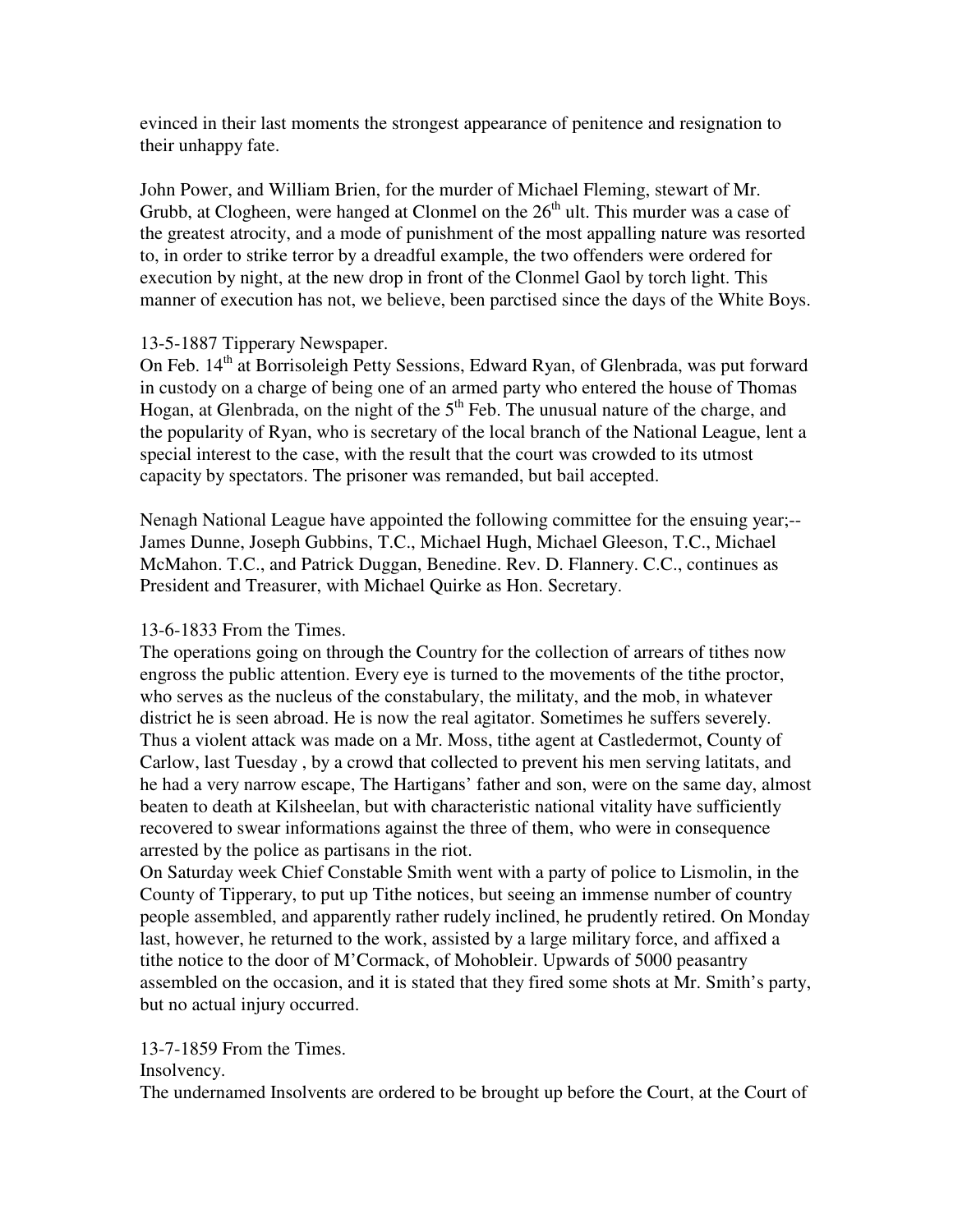Bankruptcy and Insolvency, Four Courts, Dublin, on Wed. the  $27<sup>th</sup>$  day of July inst, at 11 o'clock in the forenoon, to be dealt with according to the Act.

George Riggs Falkiner, late of William St. Mountjoy St. and Dominick St. in the City of Dublin, also residing at Kingstown, in the County of Dublin, veterinary medical student, previously in partnership with John Blunden, as house and land agents, and with Chas. Fox Goodwin, trading as Goodwin and Falkner, estate, house, and land agents, in Dame St. Dublin, aforesaid, formerly of Port Royal Lodge, Ballinrobe, and Balla, in the County of Mayo; then previously of South Terrace, Borrisokane, in the County of Tipperary, Gentleman.

Tipperary free Press, March 13<sup>th</sup> 1833.

# TITHE SUFFERERS FUND.

On Monday Leonard Keating, Esq. and the proprietor of the Free Press, waited upon the Sheriff, and made the necessary arrangements preparatory to the release from captivity of that talented young gentleman, John Keating O'Dwyer, Esq. which gratifying event took place on yesterday. There is still one sufferer , Mr. Lysaght Pennefather, whose incarceration, owing to private causes, has been unfortunately protracted. Mr. P. has saved us the the disagreeable task of rebutting the low and mean insinuations which have been groundlessly cast upon the men of this county. Any dereliction of principle we shall take care to place to the account of the delinquent without allowing any portion of blame to attach to those undeserving of it. This much we shall only say, that the Patriotic men of Tipperary cannot be swayed by the sectarian prejudices which only those who entertain them habitually, could attribute to them, of this fact Mr. Pennefather is aware , and of course he never felt for a moment he was abandoned. Thus stands the case-a heavy debt remains yet to be discharged-this is not the time and the place to tell how the debt has accumulated-it is sufficient to say, that if those Parishes that have been hitherto criminally apathetic, perform their duty-no stain shall remain on the honour of Tipperary. The following subscriptions have been received since our last publication.

From the Parish of Tipperary, per John O'Leary Esq. £32.10.0. Parish of Golden per Rev. Mr. Quinlan. £11.0.0.. Parish of Caher. Per John O'Shea, Esq. £12.4.6. Powerstown and Lisronagh, per John Dunphy. Esq. £9.1.1. (Includes the sub. Of the Rev. Mr. Wall 30s. and the Rev. Mr. Maher 10s.) From Richard Lalor Sheil Esq. M.P. per J. Cahill Esq. £50.0.0. From the Parish of Thurles, per do. £30.17.1.

# ANTI-GAGGING MEETING.

On Sunday last there was a very numerous meeting of the men of Gortnahoe, and Glangool, over which presided that excellent clergyman and sterling Patriot the Rev. Mr. Meighan. P.P. The spirited resolutions, unanimously adopted, will be found in our advertising columns. On the Sunday previous the Parishioners of Whitechurch and Tubrid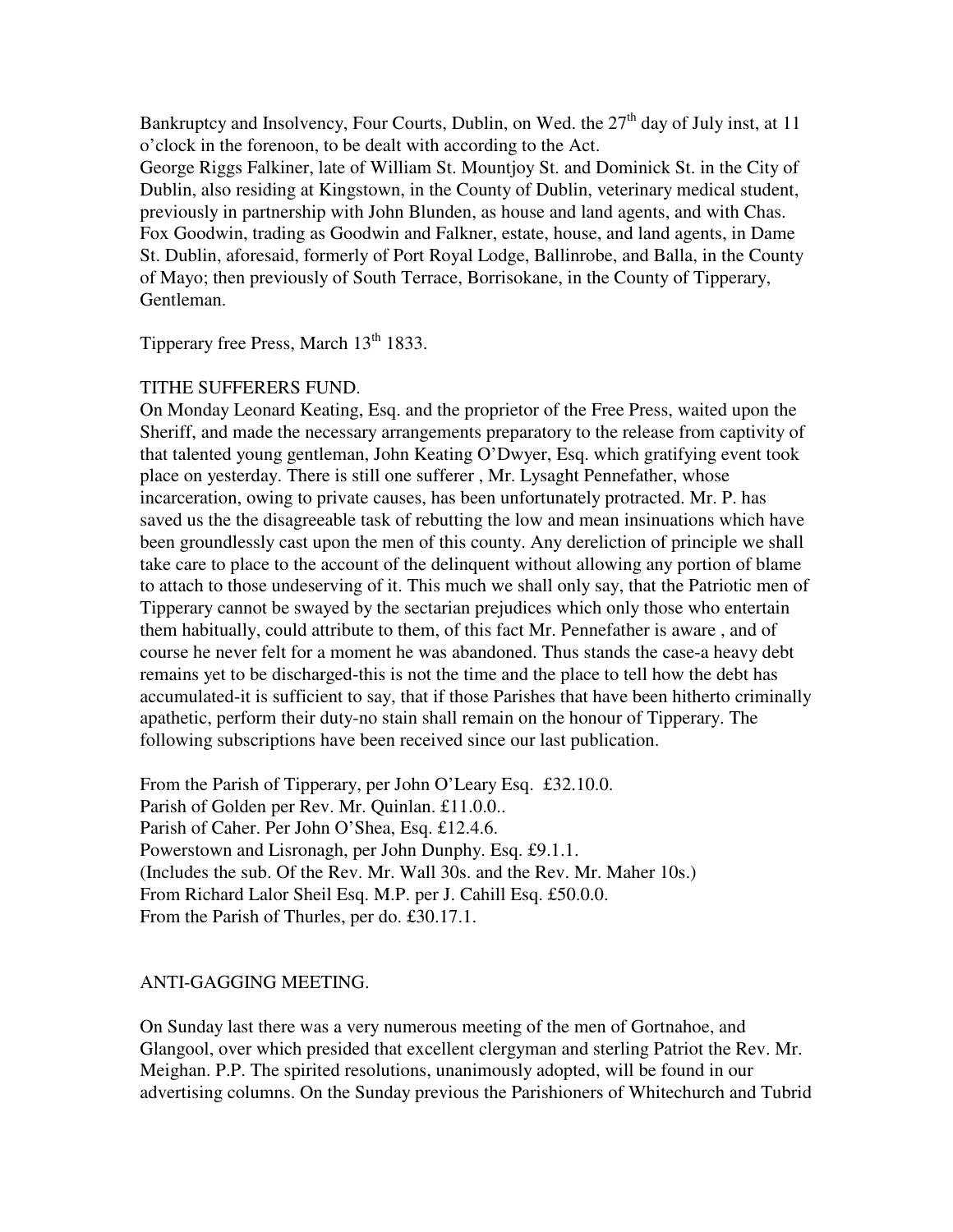assembled and have also placed upon record "a strong unvarnished protest" against the unhallowed measures of the Whigs.

IN CHANCERY. Ellen Scully and Mary Joyce Codd Plaintiffs. John Scully, executor of William Scully and others, Defendants.

Pursuant to an order made in this cause bearing the date the  $28<sup>th</sup>$ . February last, I require all persons claiming to be Creditors, or having demands against the real or personal estate of William Scully, late of Dually, in the County of Tipperary, to come in and prove their demands before me at my chambers on the Inns-Quay, in the City of Dublin, on or before the  $25<sup>th</sup>$ . March, inst. Otherwise they will be precluded from the benefit of the said order. Dated the  $9<sup>th</sup>$  day of March. 1833 J.S.Townsend.

John Grene, Solicitor for the Plaintiffs. Chambers, 23 Capel Street. Dublin.

# A COVERED CARRIAGE.

Nearly as good as new, can be drawn by one or two horses, to be seen at Mr. Julian's Coach Maker, during the Assizes.

ALSO

## A PAIR OF HORSES.

Perfectly trained to double or single harness-one of them safe and pleasant for a Lady to ride. Time can be given for payment if necessary.

## 14-2-1883 Freeman's Journal.

Mansion House Evicted Tenants Fund.

A special meeting of the above committee was held yesterday in the Mansion House.

The following contributions were acknowledged;--

Irish National Land League, New Jersey, David Donovan Treasurer. £15.15.0. Kilmacow Branch, Kilkenny per Rev. Peter Doyle. £10.0.0 Ladies Land league, London, Central Branch. £2.0.0.

Grants were made as follows. Jeremiah Mulvehill, 10 in family, (No Address). Landlord G.P.Mahony, Warwickshire, England. William O'Brien, near Kinsale, 10 in family, Landlord, Thomas Walton Roberts, Kent, England. Jeremiah Moloney, Roscarbery, Co. Cork. M. Jennings, Claremorris, Co. Mayo.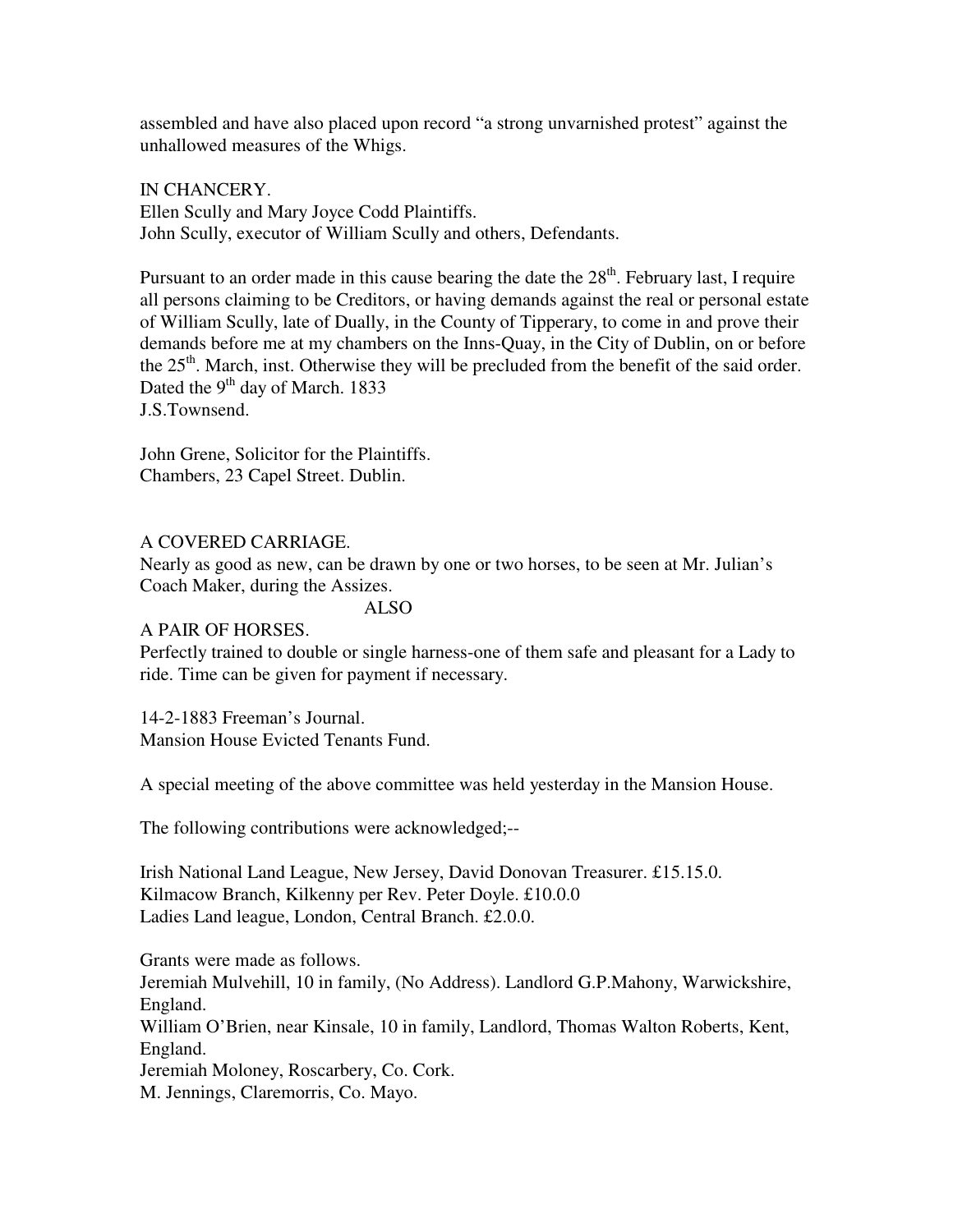Widow Clancy, 6 in family, Landlord, Lord Massey. Richard Fitzgerald, 6 in family, near Kilteely, Co. Limerick, Landlord, Earl of Sandwich. Mrs Wiseman, Shortstone, Dundalk, Landlord-Townley Filgate. Martin Murphy, Glenworth, Co. Cork. Landlord-Miss Emily Aldworth, Queenstown. Mrs John Dalton, Edward Gadsell, Patrick Dalton, Thomas Williams, and Mrs Mary Hourigan, Cloughleigh, Golden, Cashel, Co. Tipp. Landlord-Captain Creagh, Aylesbury Road, Dublin. Total Grants £149.

14-8-1848

Times Monday Morning.

Ireland.

Arrest of Meagher, O'Donoghue and Leyne.

Our reported writing from Thurles yesterday morning at 6, announces the arrest the night before, between 11 and 12 O'Clock, of Messers. F.W.Meagher, P.O'Donoghue, and Maurice Connor Leyne. The arrest was effected by Constable P. Madden, and the Police patrol on the road between Rathcommon and Holy Cross.

The prisoners were conveyed to Dublin by special train from Thurles at 6'30 and conducted under an escort of 20 of the Thurles police to the Royal Barracks. Captain Mackenzie, having seen them safely deposited in the Royal Barracks, immediately proceeded with despatches from General Macdonald to the Vice-Regal Lodge. By the few provincial journals which reached Dublin yesterday morning all would appear to be perfectly tranquil in the South. There is a close chase after O'Gorman, but his capture is not likely to be effected without giving the authorities some further trouble.

## 14-10-1775 Freeman's Journal.

Clonmel Oct.  $12<sup>th</sup>$ 

By letters from Fethard we are informed, that the White Boys are out in that town and neighbourhood at least every other night, and have taken the fire-arms, ammunition, etc., from most of the inhabitants of that part of the county.

Last Sunday night, the White Boys mounted on horse back, in their uniforms, and well armed with different sorts of fire arms, surrounded the house of John Watson, Esq. at Cattigans-town, about midway between Fethard and Killenaule (he having set out that day for Clonmel) when they after having forced in the half door and frame, about 20 of them went up the stairs and broke open all the doors, which had been locked, in search for fire arms, as they declared, and took from thence a gun, a case of pistols, and a loaf of sugar. On the same night, they went to the house of Ambrose Lane, esq. of Ballyvadin, near Fethard, from whence they took his fire arms. A few nights before they went to the house of William Burgess, Esq. of Lismortagh, near Fethard, and from thence they also took his fire arms.

## 3-9-1768

A few days ago, Bridget Welsh, read her Recantation from the Errors of Popery, in the Parish Church of Fethard, and was next day married in the same Church, to George Campbell, and eminent Shoe-maker of said town.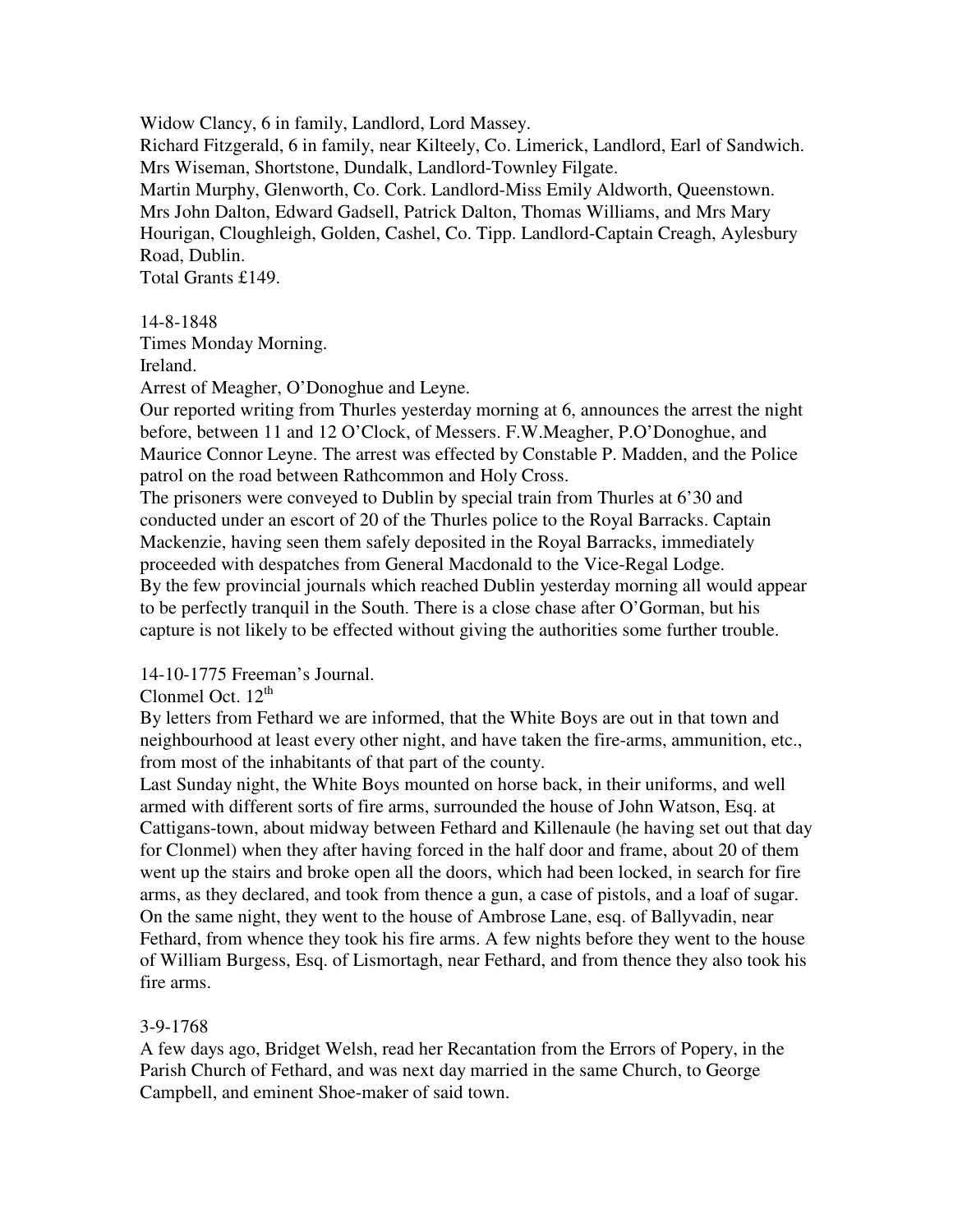## Marriages.

Richard Welsh, Esq. of Fethard aged 78 to Mrs Rogers, a young widow lady aged 19. At Callen, Mr. Edmond Ryan of Mullinahone, to Miss Margaret Butler of Callen. At Clonmel, Mr. Robert Hervey to Miss Hill.

At Clonmel, Mr. John Howell to Miss Elizabeth Taylor.

At Clonmel, Mr. Samuel Floyd of Cork, Clothier, to Miss Jane Peddar, of Clonmel.

## 17-1-1809

On Thursday night last, a most daring attack was made on the house of a respectable farmer, named Hannagan, who lives at Coolmoyne, near Fethard, in the County Tipperary--Hannigan's daughter had been married that evening, and as is usual on such occasions , a great number of his friends and neighbours were invited, when, in the midst of their entertainment, the house was suddenly surrounded by a party of near 60 on horseback, and all armed, who demanded entrance, this being refused, they immediately commenced firing in at the doors and windows, the fire was returned from within, by James Scully, Esq. of Tullamore, (who from the state of the country, had brought a case of pistols and some ammunition with him) and it is supposed with effect, as one man was seen to fall from his horse, and one of the leaders was heard to give orders to have the dead body removed. The miscreants finding a resistance to their designs, quickly decamped, fortunately without doing any injury. It is supposed their intention was to carry off some young women, relatives of Hannigan's-who have some fortune.

### 15-3-1878

Tipperary South Riding.

### Clonmel-Thursday.

Today Judge O'Brien proceeded with the hearing of the criminal business. James Lawrence formerly relieving officer of the Carrick-on-Suir Union, was indicted for having, while said relieving Officer, unlawfully, by divers false and fraudulent pretences, defrauded the guardians of said union by falsifying out-door relief returns. A second count charged him with having obtained a cheque for 2s 6d, from the Board of Guardians, by representing that one Honoria Aylward was in receipt of it, and a third account with having represented in like manner that one Thomas Connolly and Norry Moran were in receipt of 2s a week each. Mr. Curtis instructed by Mr. T. Devine, solicitor appeared for the prisoner, who on being put to plea pleaded guilty.

Evidence of character was then given. The prisoner was then put back.

Wm. Ryan, Edmond Ryan and Michael Ryan were indicted for engaging in a riot and causing the death of Michael Ryan (Winnie) at Rossmore on Christmas Eve last. This riot arose at a funeral, and the evidence of Mary Ryan went to show that the disturbance arose out of cries which were used on the occasion, that a fight ensued, and that the prisoners were engaged in it. The deceased threw stones at one of the prisoners, when three or four men, with whom were the prisoners, surrounded him, and he then ran away stabbed in the abdomen, from the effects of which he died at six O'clock next morning. Dr. Thomas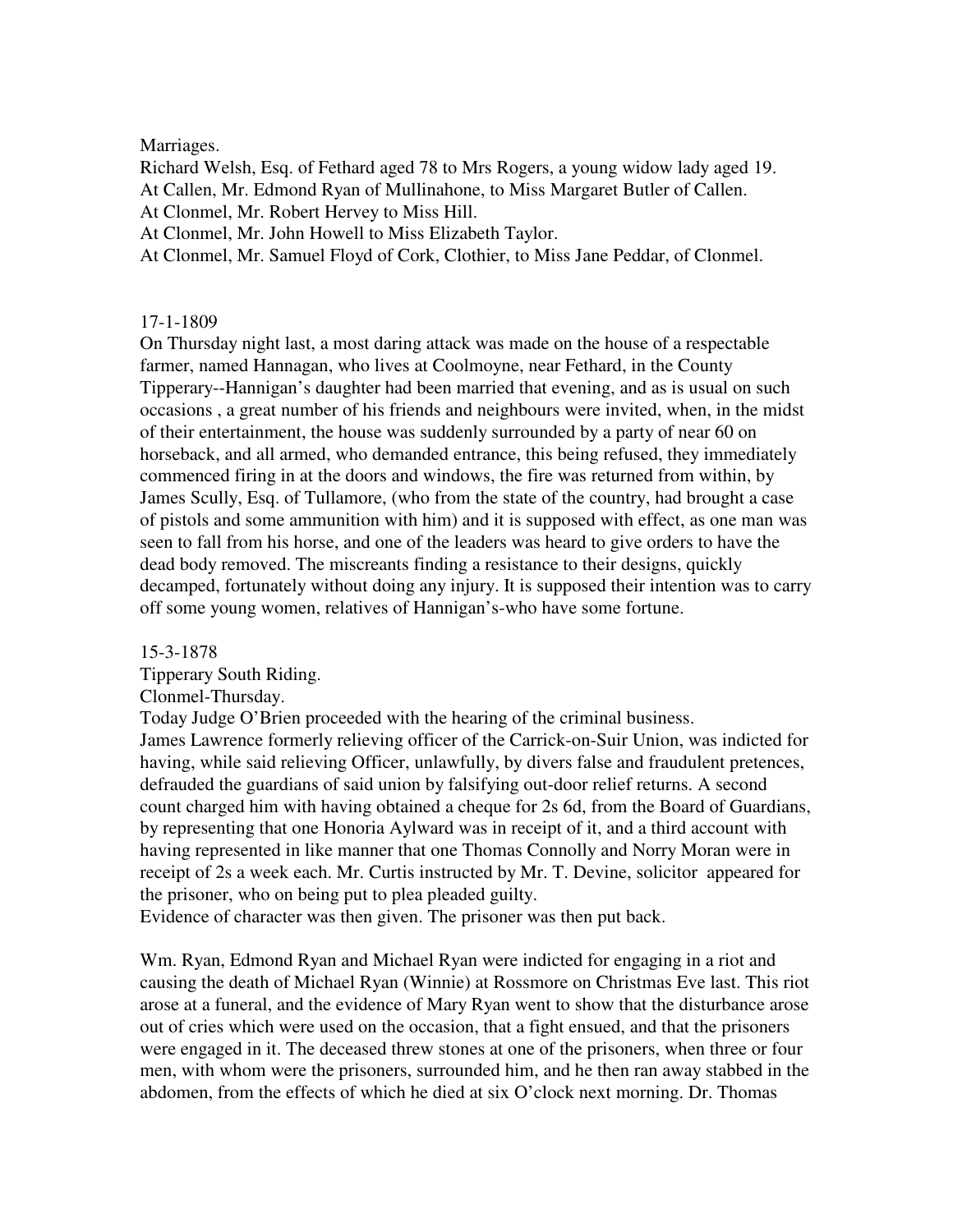Wilson Webb gave medical testimony of the injuries inflicted on the deceased. This wound, he said, was caused by some sharp instrument, and he knew it to be fatal from the moment he examined him. Mr. Pennefather, for the defence, examined Winifred McGrath, who stated that she saw the deceased throw a stone at one of the prisoners and "wheeling" for "a Ryan", also that one of the prisoners struck another one of them. The two witnesses deposed that all the parties were drinking in a public house in the neighbourhood. His Lordship directed the acquittal of William, and the jury acquitted Michael, but found Edmond Ryan guilty. Dr. Webb recalled, stated that the prisoner was attended by him soon after the affray, and his skull was fractured, rendering his life in danger for several days. Sentence deferred.

### 15-3-1876 From the Times.

# Dublin March 13<sup>th</sup>.

The assizes are drawing to a close, the Judges havin approached the last towns in their circuits except those on the North East, which started a week later than the rest. They have expressed themselves satisfied with the general improvement of the Country, except as regards the vice of intemperance, which appears to be still on the increase. There are circumstances, however, which are very discouraging to those who are engaged in the administeration of justice. An usually large number of heinous cases has come before the Courts, and in every instance the prosecution has failed, though the evidence in support of it was very strong, and the Crown was represented by the Attorney General and other able counsel. There were several charges of murder, most of them remaining over from past Assizes, owing to the disagreement of jurors, and in those cases the result was a acquittal. In no instance has a conviction been obtained. An example will show the unsatisfactory character of the proceedings. At the last assizes for Tipperary, two men named Bourke, father and son, were tried for the murder of a farmer named Scanlan, at Killenaule. After two abortive trials, this case stood over until the present assizes. The older man died in prison, but the son was put on trial before Baron Deasy, and the jury again dismissed.

#### 15-3-1890

Chief Baron Palles, in opening the Assizes for the South Riding of Tipperary in Clonmel today, said the amount of crime was very small, indeed for such a large list. County Inspector Stevens had informed him that with the exception of the district comprised in the Smith-Barry estate and a small district near Mullinahone that the rest of the riding was in an extremely satisfactory condition.

Patrick Dillon, a young man of the farming class was charged with the murder of his father on the evening of Feb.  $13<sup>th</sup> 1888$ , at Killaghy, Mullinahone. Dr. Falconer defended the prisoner, who pleaded "Not Guilty". Mr. W. Ryan, Q.C. and Mr. Curtis, Q.C. appeared on behalf of the crown. Mr. Ryan in opening the case for the prosecution, said the affair occurred so far back as Feb.  $13<sup>th</sup> 1888$ . The depositions of the principal witnesses, who were two in number, were not made for a period of 14 months after the man lost his life. The witnesses kept back the information, and their depositions were not made till after a prosecution had been instituted against two principal Crown witnesses for perjury. The deceased, Patrick Dillon, was a farmer. The family consisted of his wife, , the prisoner, three daughters and a young lad. On the day mentioned the deceased, his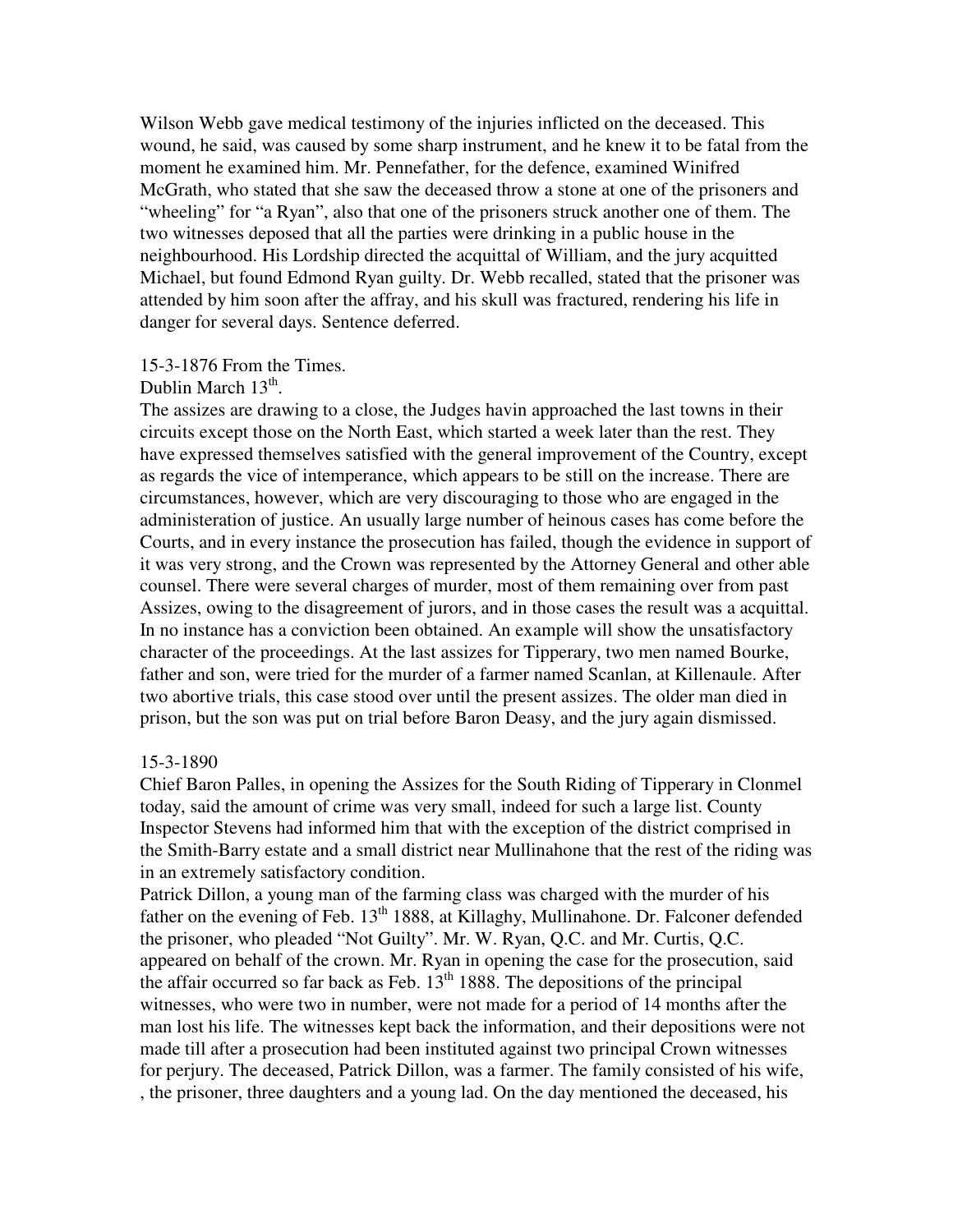son, and a labourer, named Martin Byrne, were engaged in cutting down timber, and taking it into the kitchen of the house. They continued to be engaged so until 4 or 5 O'Clock that evening. When they went into the kitchen his daughter struck him on the mouth with a stick, which caused him to bleed profusely. The prisoner, Patrick Dillon, then snatched up a spade which was near and rushed at his father, but was prevented from striking him by Byrne, who took the spade from him. The son then took up a heavy piece of ash in both hands and struck his father a blow on the side of the head which felled him to the ground. The evidence went on to show that, although the family were present, not one single word of remonstrancewas uttered by any one of them. The only one who did anything for the deceased was Byrne, who went and got him to bed in a senseless state. Byrne then told deceased's wife that he was killed, to which she replied, "He is only stunned". The only words the man uttered afterwards were "Oh, my head, my head". Byrne then left, and did not return until 8 O'Clock the next morning, when he found the deceased as he had been left the night before, in his clothes and insensible. On Sept 28<sup>th</sup> the corpse of the deceased was exhumed and examined by Dr. Moloney, who was of the opinion that death resulted from the injuries received on the head. Byrne was examined, and deposed to the facts as already stated. The court at this stage adjourned until tomorrow morning.

### Next Court Sitting.

Chief Baron Palles, referring to the charge preferred against Patrick Dillon of having murdered his father, said he had carefully considered overnight the evidence heard on Friday, and more especially the evidence of the Doctor and Priest; and taking into consideration that it lay with the Crown affirmatively to prove the case, he had come to the conclusion that a verdict of guilty would not be satisfactory. Mr. Ryan.Q.C. on the part of the Crown concurred with his Lordships view, and the jury, by direction, acquitted the prisoner.

#### 15-5-1848 From the Tipperary Vindicator.

Extermination in Cappawhite.

On Thursday last the sheriff appeared by proxy on the town land of Gurthnacola, the property of Vincent Scully, Esq., of Kilfeacle House, furnished with all the legal authority for ejectment, and all armed rightfulness usual on such occasions . At once the officer of the law set about the work of his mission, and in a very short time executed it. Down came the houses of;--

Andy Ryan, his family of 11 left without a home, he held 16 acres.

James Dwyer, 6 in family, 13 acres.

Andy Ryan, 2 in family, 6 ½ acres.

Thomas Kelly, 7 in family, 9 acres.

Widow Breen, 7 in family, 1 acre.

Patrick Carroll, 4 in family, 4 ½ acres.

Andy Ryan, 6 in family, 6 ½ acres.

These expelled tenants held their farms under a middle man up to Sept. last, paid their rents punctually, I understand, were most industrious, paid high rents--£2 and £2.6. Per acre, were willing to submit to same rents, offered securities for the fulfilment of these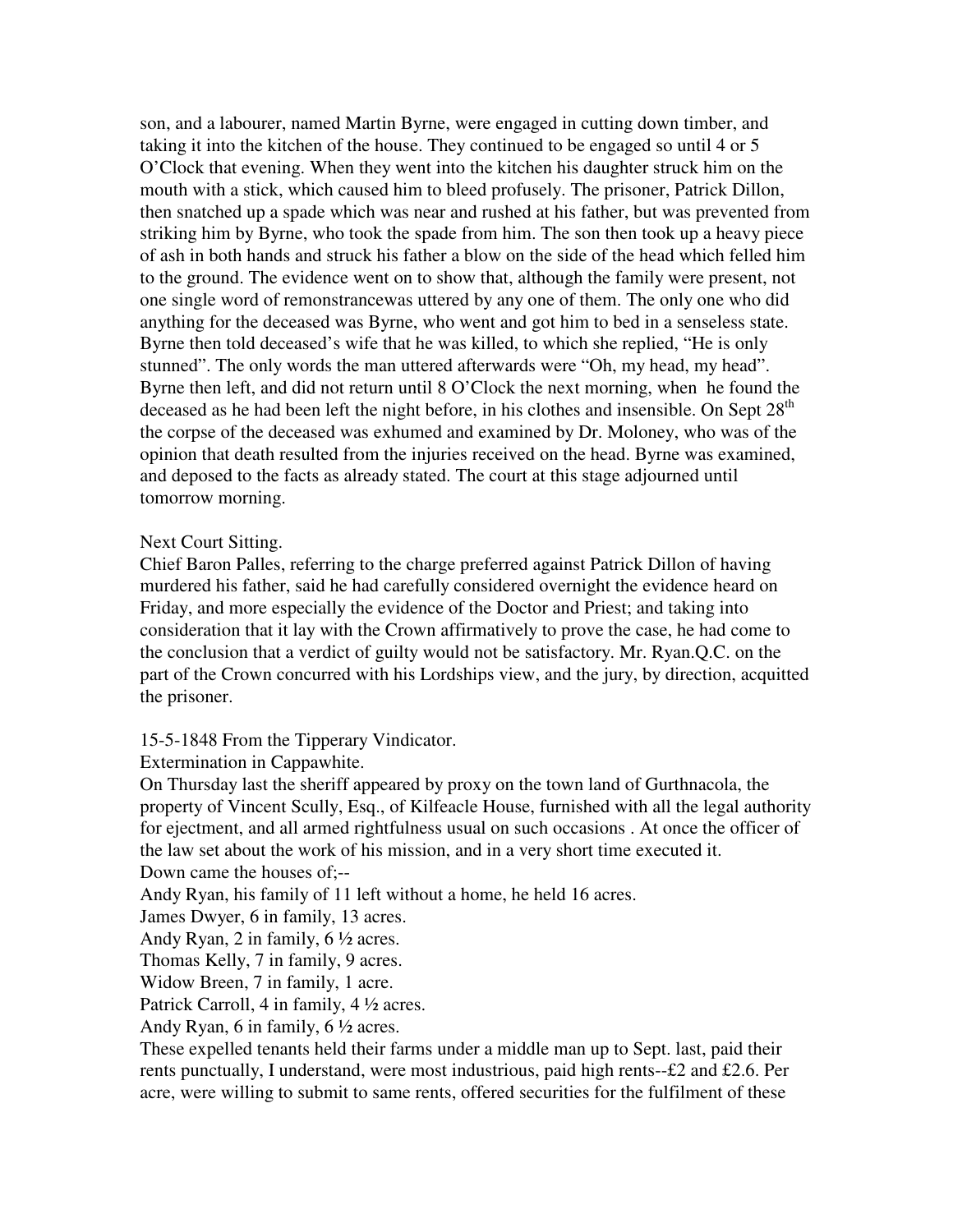engagements--one, I am assured, offered two year's rent in advance as a security. These farms were well tilled, yet they had to quit; they did not happen to hold a measure of land sufficient to constitute them respectable tenants;-they had not leases, and a landlord "can do what he likes with his own".

### 15-6-1834.

Married at Tipperary on the  $3<sup>rd</sup>$  inst. Mr. Patrick Coyne, Malster, to Miss Bridget Cashin, of Carrick. Good Miss Bridget-do not fidget, That your fate with Pat now join, Faith, 'tis dazzling, to see your *Cashin,*  Now turned into Irish *Coyne*.

15-6-1856 Clonmel Chronicle.

#### Joey the Tailor.

On Sunday, a deserter named Pollard, well known as "Joey the Tailor" had the temerity to go into the village of Ballingarry to drink in the middle of the day, remaining there until rather tipsy. Having got a hint that the Police had information of his visit, he went away on the Commons road, and stopped at a house of a man named Kelly, a carpenter. Constable Davis, with another followed, but Pollard bolted and a most exciting chase took place through Garrancola, in the direction of Lisnamrock, the fugitive being so hard pressed as to throw away his hat, coat, and shoes, while hundreds of people from the neighbouring country and village topped the surrounding hills as spectators of "the run". Pollard was overtaken, and arrested by the two constables, who endeavoured to bring him in the direction of Ballingarry, but the prisoner lay down, alleging that he was overcome with fatigue and feigned sleep. The police having again succeeded in getting him on his feet, he proceeded a little further, when one of his sons, coming behind Davis, threw his arms around his waist and flung him to the ground. The prisoner having procured a strong blackthorn stick, laid about him with such vigour, that the police found it impossible again to close on him, more especially as he was most ably seconded by his two sons, who send showers of stones at the constables. Davis being twice knocked down by blows received on the head, besides getting a severe wound on the right side of the chest. Against such odds it were vain to contend, and the police were obliged to return to their barracks. During the melee numbers of persons stood at a distance looking on, but did not interfere in either side. The deserted is a native of Ballingarry, where in the fighting times he attained such celebrity in that line as at length to become the acknowledged leader of the great Shanavest party whom he led against the Caravats in many a scrimmage. In 1848 he joined Mr. Smith O'Brien, and was present at the attack on the police at the Widow McCormicks of Farrinroy, commonly known as the battle of the "Cabbage Garden" where he received two severe bullet wounds. From that period he worked at his trade in Ballingarry, until the Spring of 1855, when he enlisted at Fethard in the  $2<sup>nd</sup>$  Regt. Having remained a few months in her Majesty's service, it seems he got tired of the army when a subscription was set on foot anongst his friends at Ballingarry for the purpose of raising £20? Smart money to purchase him out of the service. The contributers were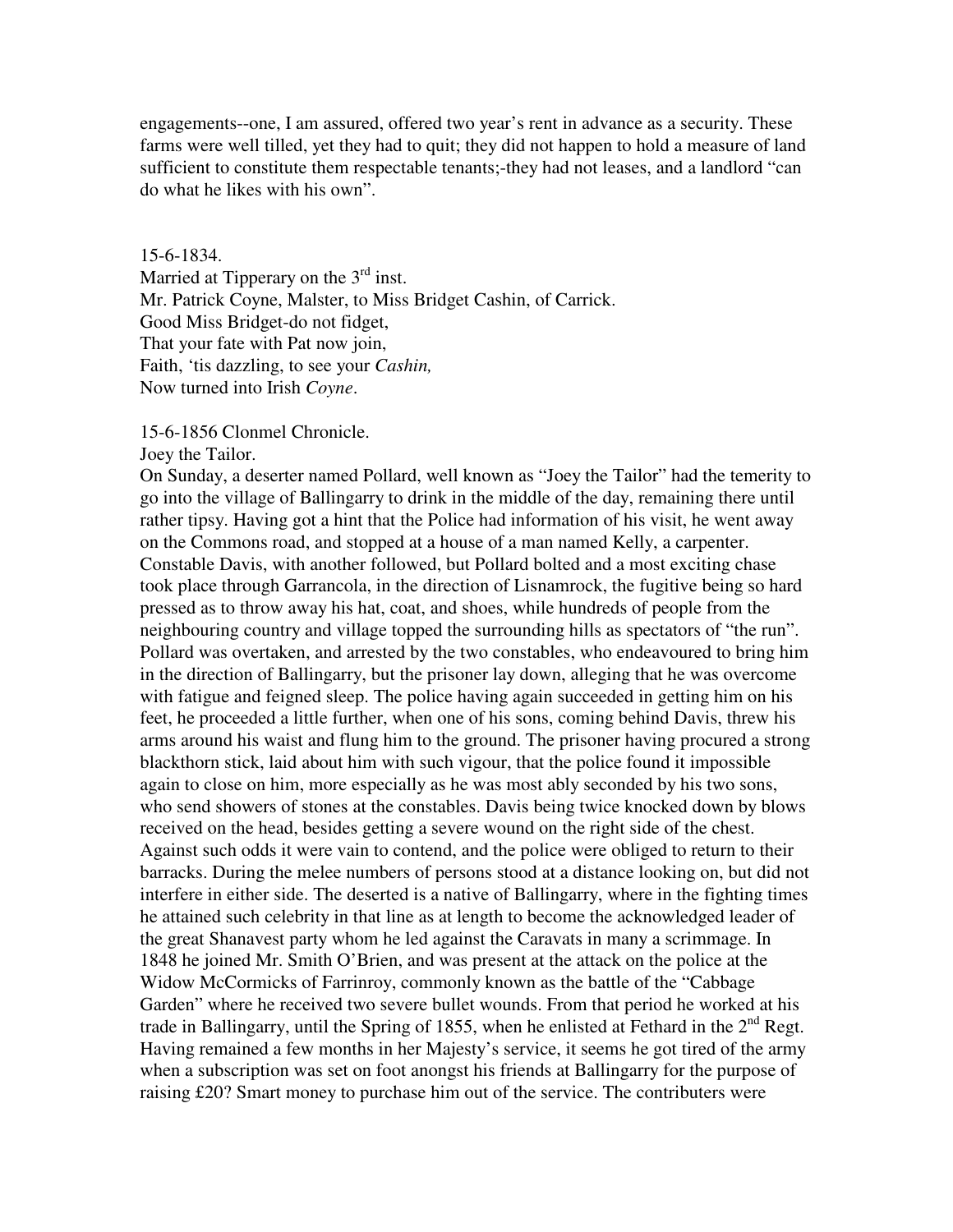numerous, and the collection shortly amounted to £14-£15, but on arriving at that figure , Pollard deserted, and a report was circulated that he had spend the money emigrating to the West. He was however, much nearer home, and it was publicly known that he has since his desertion been working at his trade in the country around Ballingarry.

### Nenagh Guardian 15-8-1843

Thursday the Sub-Sheriff of this County having occasion to execute an habere on the lands of Annagh, at the suit of "Kilban? V. O'Brien" and having proceeded thither, was informed that a large force of about five thousand men were determined to oppose the process of the law. The Sheriff drove into Birr, and in a short time returned to the spot, accompanied by almost the full force of the  $5<sup>th</sup>$  Fusiliers stationed in that Town, amounting to 250 men, under their commanding officer-also a strong police force of about 70 men. A collision would certainly have taken place, and lives lost were it not for the kind interposition of Mr. J.W.Walsh, Justice of the peace, who was known to and highly regarded by the peasantry of the neighbourhood. Mr. Walsh remonstrated with the leaders, and his advice was respectfully attended to, for they all departed quietly, and the Sheriff was enabled to perform his duty. "The opposition on the part of the people was owing, we learn, to their Roman Catholic Clergyman being one of the parties evicted".

### 15-9-1903

## Extra Police tax

General indignation is felt by the people around Templemore at the attempt to impose taxation to the amount of £540 for the introduction of the extra police force drafted into Barnane. What makes the tax more maddening is the fact that the police were imported into the district and kept there without there being any just reason showing for their presence. The people all through the campaign of last year and a half have not committed one single crime in the district, and yet a police force of about 50 were brought here without the people's consent, but at the people's expense. The only crime of which the people are guilty of (if crime it be) was the brave effort which they made to break up the big grazing ranches and plant the people on them. If it is a crime for the peasants of Mid Tipperary to advocate the breaking up of the grazing ranches in their midst, surely it is no less a crime on the part of the Irish Secretary to advocate the breaking up of the grazing ranches in the West of Ireland. It is all a farce pure and simple. It was this effort to tax the people of America without their consent, that led to the battle of Bunker's Hill and the subsequent Declaration of Independence. On Tuesday morning brakes, etc. arrived in Barnane and Drom for the purpose of conveying some of the 'Standing Army' of the police out of the district. I learn that the two Thompsons, George and John, are only going to be left two police each for their protection. If they want any more, they will have to pay for them with the profits of the big bullocks. Surely, if there was any necessity for retaining the hugh 'army of occupation' in the district for the last 18 months, they ought to be kept there for the future. The feeling of the people regarding the grazing ranches has not changed, and they mean to achieve their ends.

#### 15-10-1921 Unknown Newspaper.

Sean McKeown-The Blacksmith of Ballinalee.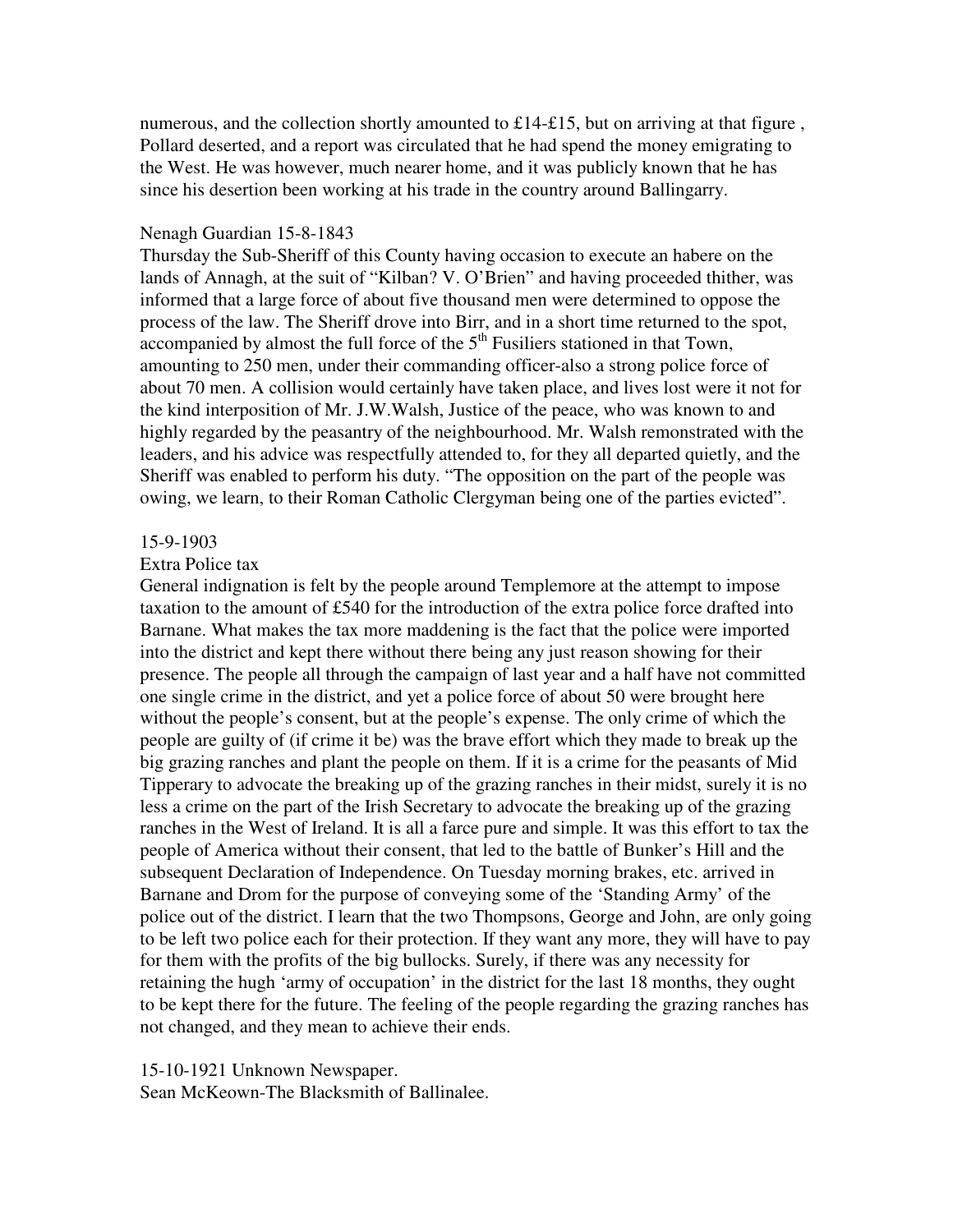On an occasion when the Black and Tans went out to Ballinalee to arrest Sean McKeown, some little bird outdistanced their lorry and warned him of their approach. Sean was at work making a shoe for a donkey that was waiting patiently at the door. Sean walked out quite calmly and led Neddy away down the road to a point of vantage where he had the forge under observation. Somebody turned the key in the lock and when the Tans arrived there was no response to their repeated knocking. There was no one to answer their questions and in utter disgust they moved away down the road towards McKeown. He at once threw his leg over the little donkey, pulled his hat down on his eyes, and whistling a tune, he jogged on to meet the lorry.

"What is your name, and where are you going", shouted the Englishman. "I'm going up to the forge to get this fellow shod" said McKeown. "Well there's no blacksmith there, so you'd better get away out of here" was the reply. The result is better imagined then described. Sean was safe, anyhow, and whether the shoe was finished or not on that day makes no matter.

(McKeown is also spelled MacEoin. After independence, McKeown became a Dail Deputy, and was also Minister for Justice and later Minister for Defence.)

## 15-11-1832 From the Times.

A Priest elected President of a Political Union.

The Nenagh parochial committee, which has long been famous for its restless spirit of agitation on tithe affairs, etc., has transformed itself into a Political Union, and elected as its president the Rev. Nicholas power, a Roman Catholic Clergyman, who, in conjunction with the Rev. Dr. O'Connor, argued with the members for a length of time on the inconsistency of their placing at the head of a Political Union, a clergyman, instead of a layman. They argued in vain, for despite their opposition, the Priest was appointed President by acclamation. He consented at last to hold the situation for three months, on a distinct understanding that he should be free to resign at the end of that period. This union has determined to supersede the practice of requiring the Church Bell to be rung at the funerals of Roman Catholics, and has given notice that the Chapel bell will be rung instead. This is looked on as a great step in the march of toleration. A few years since the Chapels were not allowed to have any other than a small hand-bell, such as seen on tavern tables in England, which was rung by the servitor at Mass. Now almost every Chapel has its public bell erected outside, but only the newest have bellfries or steeples.

## 15-11-1841 Nenagh Guardian

There were four persons indicted at Thurles Quarter sessions for maliciously breaking the Hon. MR. Maude's carriage, at Newport, at the late election. Their trial came on before Mr. Howley, at Thurles. Sub. Inspector Lewis, Head Constable Wass, and four policemen swore positively to two of the prisoners. There were 11 of the jury for guilty, but there was one juror detemined to die a martyr, and eat his boots, before he would agree. The men are re-bound to appear and take trial at the next quarter sessions of this town. A few nights ago a party of Rockites, four in number, and armed with guns and stones, broke into a house in Killaknave, and assaulted three men, named Ryan, Carroll, and Kennedy, and beat the in a unmerciful manner. One of the Rockites miss-fired twice at John Ryan, mistaking him for a man named Dwyer.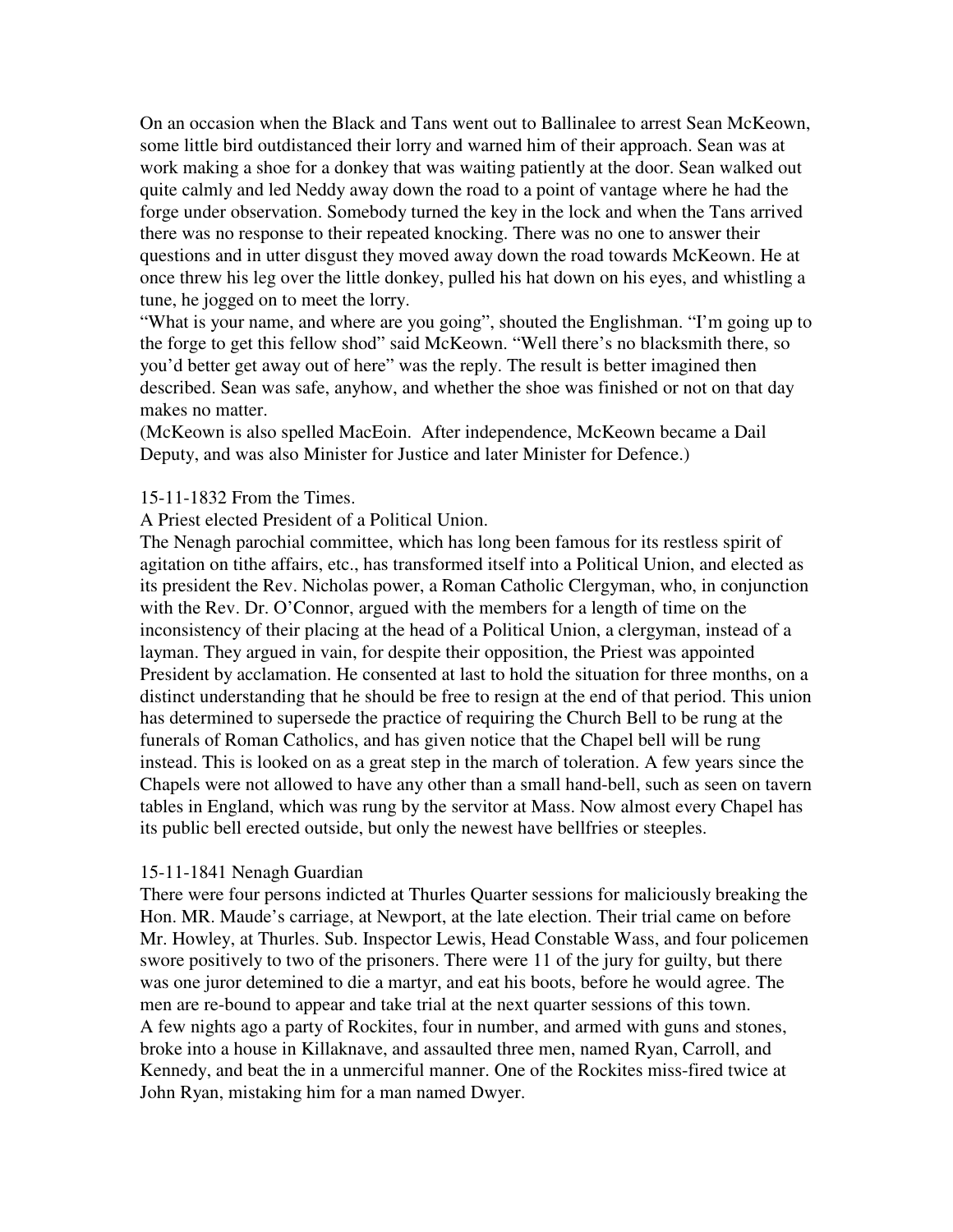The elopement of a respectable young female with the son of Mars some few days ago from Thurles has caused considerable sensation in the locality. What gives the affair a very melancholy turn is, the reflection that the mother of the damsal has since died of a broken heart in consequence of her daughter's departure. Active measures have been adopted to recover the fugitive, but without any success. If the heart of the military Lothario be not as indurated as adamant, his feelings must be anything but enviable, when he reflects on the calamitous complexion of the occurrence.

## 16-1-1843 Times

## Dreadful State of Tipperary.

This wretched district is again disgraced by another of those foul murders which have long made Tipperary a byword and blot upon the map of Ireland. The last victim, it will be seen from the subjoined account, extracted from the Nenagh Guardian, was a person of the humble class; and no cause is assigned which led to the commission of the dreadful deed;- "Again blood has been shed-again the gaping wounds of the murdered cry unto Heaven for vengeance upon ill-fated Tipperary. The reign of the assassination is again commencing, and the uplifted arm of the law seems to have lost its terrors with the savage peasantry. On the evening of Thursday , about 7'30, Thomas Bourke, herdsman to Mr. James Scully, was waylaid and murdered in Tipperary by two men, who assaulted him with stones. The dire outrage was perpetrated at the end of Mr. Massey's garden wall. On Friday an inquest was held on view of the body by Captain Bradshaw, and a verdict of wilful murder returned".

On Tuesday evening, as Mr. Edmond Byrne, of Lissanure, near Templemore, was returning from the fair of Thurles, he was fired at from a grove of trees, at the entrance to his own house, but providentially escaped the assassin's bullet, in consequence of riding a spirited horse, which was in full gallop at the time the shot was fired. The brother of Mr. Byrne was shot about three years ago since, near his own house, he having sinned against the agrarian code, by taking some land from Mr. Val. Maher, M.P. from which a man named Feely had been ejected. Mr. Edmond Byrne holds his lands under the commissioners of the endowed school of Clonmel, and not a single acre sublet.

## 16-1-1891 The Times.

At a Crimes Act Court, held at Clonmel today, before Colonel Evanson and Mr. Bruen, stipendiary magistrates, Mr. J.J.Long, editor of the Nationalist, was charged with intimidation by having published in his journal, between July  $1<sup>st</sup>$  and December  $30<sup>th</sup>$ , 1890 resolutions of the Inch and Loughmore branches of the National League, condemning the conduct of Mr. Edward Ryan, cattle dealer from Thurles, for having taken a grazing farm from Colonel trant. Evidence having been given, the magistrates said they considered the charge proved; but, as it was mr. Longs first offence, they would deal with him under the first offenders act, and order him to find bail for 12 months, and come up for judgement when called on, or go to gaol for three months. The defendant, who declined to give bail, was removed in custody.

16-3-1841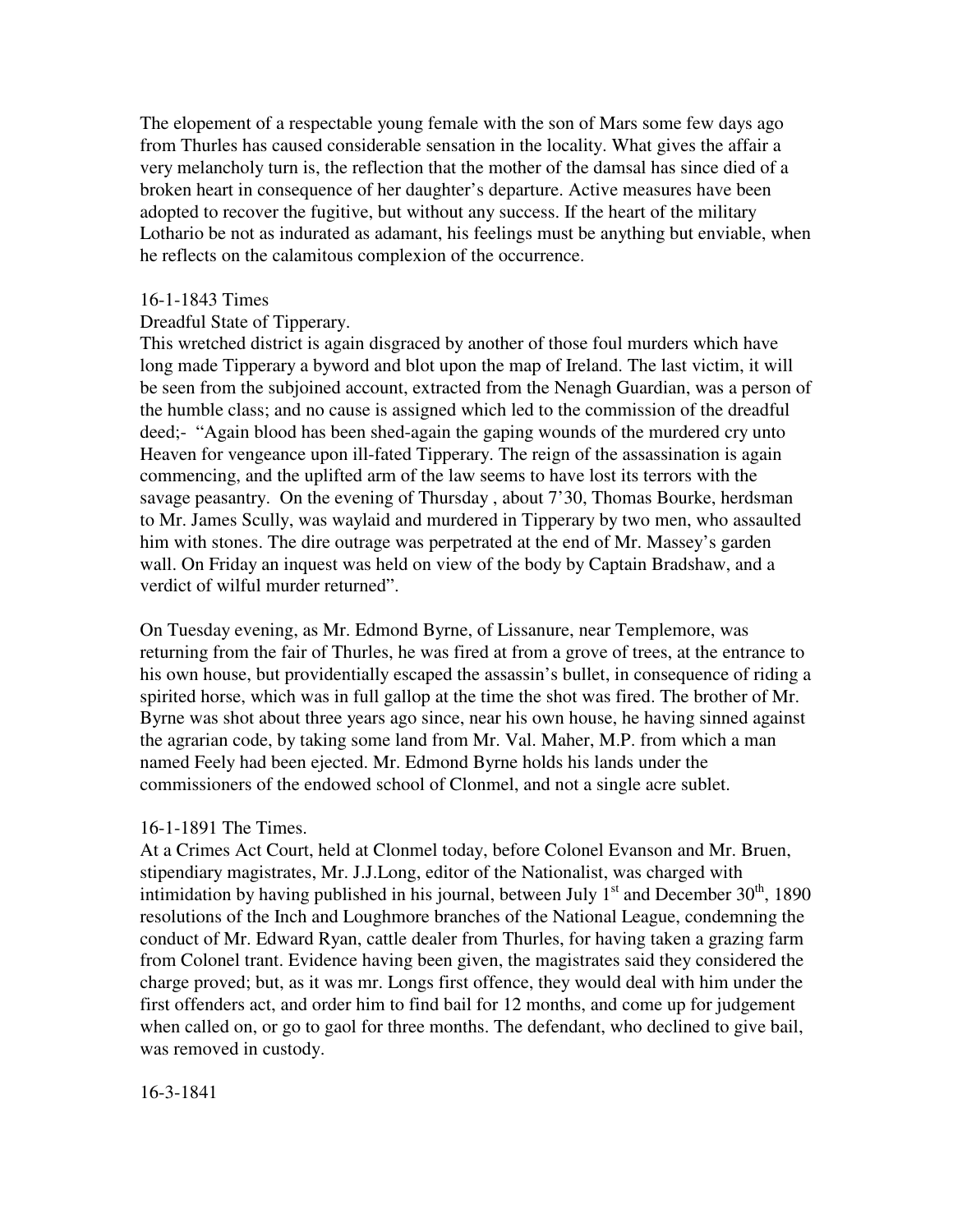National Repeal Association of Ireland.

The usual weekly meeting was held yesterday at the Corn Exchange. Thomas Steele, Esq entered the meeting shortly after two o'clock, and was greeted with universal acclamation. On the motion of Mr. Stritch, seconded by acclamation. Mr. Reynolds handed in the names of the following subscribers.

Clonmel, John Hackett, Thomas Stokes, Thomas Connell, Patrick O'Neill, Thomas O'Brien,

Carrick-on-Suir. Rev. Dr. Connolly. P.P. Rev. James O'Connor, Rev. J. Hyland. Richard Hogan, William O'Donnell, P. Hayden, William Dalton, Joseph Asper.

Thurles-List of Repeal Wardens. John Maher, William Mackey, John Butler, P. Molony, Nicholas Laffan, Cornelius Callanan, Martin Quinlan, Wm. Boyton, Thomas Mullaney, P. Cahill.

Cahir. Rev. Mr. Tobin, Rev. S. Lonergan, Rev. Gerald T. Long. William Bourke, Loch Carra, Pierce O'Donnell.

Carrickbeg. John Boyle, Daniel Callaghan,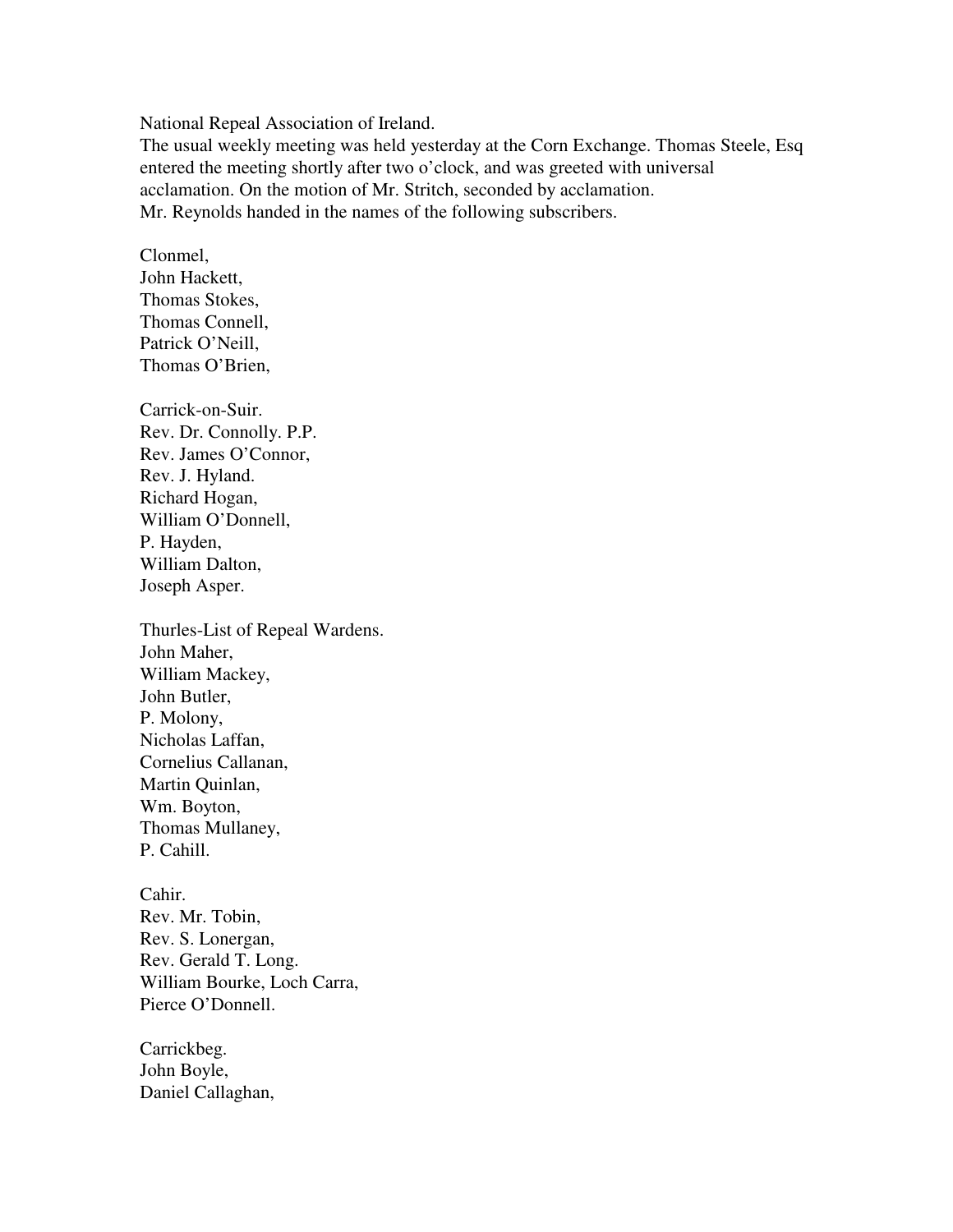Mathew Quan, John Power, John Forrestal, John Murphy, John Hearon,

Moycarkey, Patrick Fogarty, Cabra Castle. Wm. Toohy, John Mannin, James Dwyer, James O'Brien, Michael Delahunty, Thomas Maher, Wm. Querney, Thomas Ryan, Thomas Grady, Philip Bourke, Newtown.

Borris. John Ryan, William Bride, John Molloy, Thomas M'Bride, Edward Hayes, John Russell, Timothy Delany, Edward Ryan.

Items from the Times. 16-6-1860. Court of Common Pleas. Before the Chief Justice and a Common Jury. Chapman V. England. The action in this case was brought to recover damages, which were laid at £300, alleged

to have been sustained by the plaintiff by reason of the defendant having, on the  $12<sup>th</sup>$ March last, and other days, broken into the plaintiff's lands of Drishane, Co. Tipperary, committed trespass, carried off his cattle, disturbed his possessions, and prevented him from tilling and cultivating his land. The defendant lodged 6d. In court, which he alleged was sufficient fully to discharge plaintiff's demands. The Jury found for the Plaintiff--£20.

1-5-1861.

Dundrum Petty Sessions.

The quiet, but truly picturesque little town of Dundrum (Tipperary) which is situated in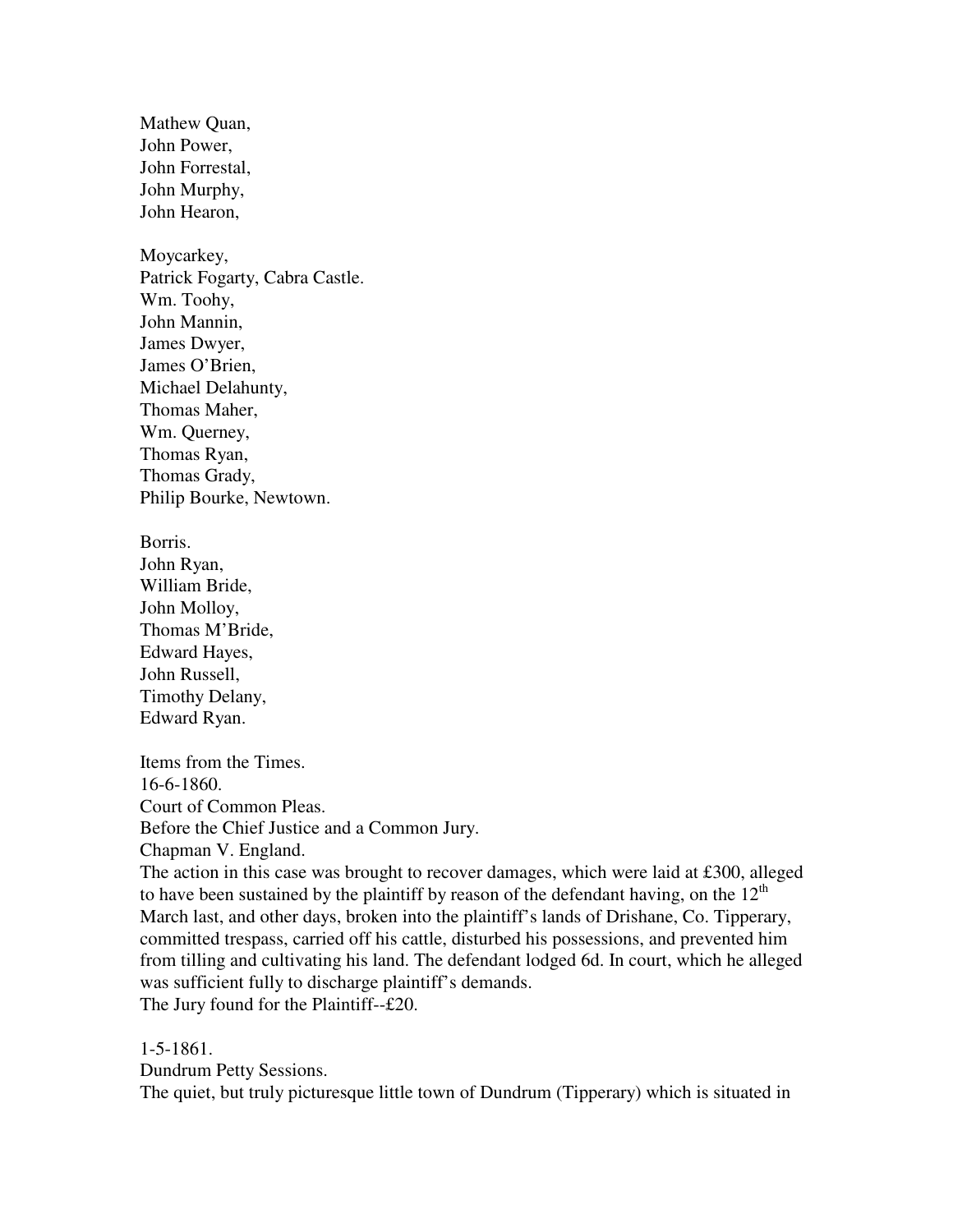the centre of Lord Hawarden's splendid estate, was on Friday last the scene of unusual bustle and excitement, it being known that a number of road contractors with their sureties, residing in the locality, had been summoned for wilful neglect of duty, by the vigilant county surveyor, W.L. Worrall, Esq. The session house in consequence was crowded to excess. The magistrates on the bench were---John Greene, P.C.Henley, and N. Greene, Esqrs., Chairman. Mr. R. Chadwick, Solicitor, Tipperary, conducted the case for the prosecution, and the defendants, who were all farmers, 18 in number, submitted to the charges preferred against them. Mr. Worrall, said that he had used, but without avail, all number of caution, and remonstrance, in order to induce the defendants to perform their engagements to the public, and now as a last resort he was coerced to take the present proceedings. The bench ruled that the several defendants should perform their contracts in such a way as to meet the approval of Mr. Worrall, within five weeks otherwise an order would be made against them to recover the penalty on their bonds. The court also awarded the sum of 5s.2d. with costs, in the several cases,.

#### 10-6-1861.

Court Action.

### Hayes V Dexter.

This case stood for judgement. The plaintiff in court below was Mr. Dexter, who, claiming to be the butter weigh master under the Act of Parliament, of the town of Tipperary, brought an action against Mr. Hayes for interfering with the office by setting up a butter weigh-house in opposition. The case involved the considerations of two questions----first, whether the town of Tipperary was a place of export under the butter act;-- second, whether the plaintiff was duly appointed to the office of weigh master. The jury, under the direction of the Judge, found that Tipperary was a place of export, and on the second question they found that there was no legal evidence of the Plaintiff's appointment. Both parties being dissatisfied, applied to the Court of Exchequer for a new trial. The court set aside the verdict on the grounds that Tipperary was not a place of export, but refused to do so on the ground that there was evidence of the plaintiff's appointment. The defendant in the action now brought the appeal into this court.

#### 16-7-1839 Times

Mr. Justice Perrin opened the assizes on Friday. The Calendar is very heavy, and includes some cases which it had been intended to prosecute at the special commission. One of them is for the murder of Mr. Charles O'Keeffe, of Thurles.

Wednesday evening a ploughman, named Morrissey, in the employ of Mr. J. Chaytor, of Caher, was brutally murdered near Bansha, on his return from the fair in Kilfeacle. He was a most unoffending man, and of very good character. Morrissey's uncle was murdered about three years ago, very near the chapel yard, at Bansha, immediately after Mass. This is a good beginning in the Assizes week of Tipperary.

#### 16-8-1836 From the Tipperary Constitution.

On Saturday last, two bailiffs, named Crowe and Hely, proceeded from Cahir to the Parish of Knockgraffon to execute a dismiss issued from the Quarter Sessions Court on a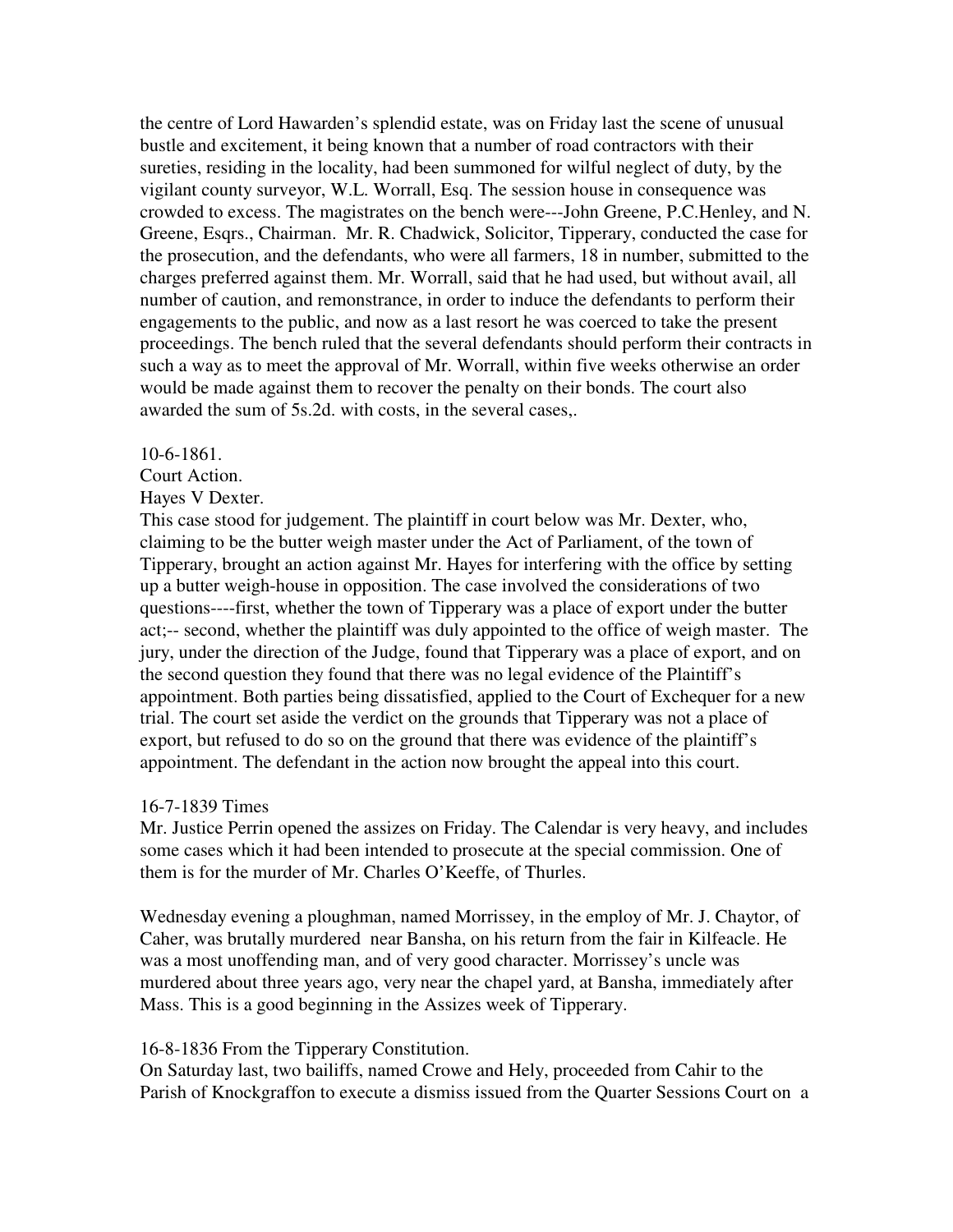man named Martin Heffernan, who is an athletic man, on perceiving the bailiffs coming towards him, and knowing their object, rushed on them with savage ferocity and beat them in a most cruel manner. From the effects of this cruel threatment the two miserable men received, they are now lying dangerously ill, particularly Crowe, whose life is considered to be in danger. This Heffernan, who has for the present eluded the pursuit of the police, is a member of the Pacification Society.

We understand that one brother killed another with a blow of a pitchford in the neighbourhood of Borrisokane a few days since.

On Sunday, as a man was proceeding from Golden to his home, and when within a mile and a half of Cashel, he was waylaid in the demesne of Mr. William Murphy, of Ballinamona, when three armed ruffians, disguised, rushed from a grove and desired him to kneel down and prepare for death. The poor man saw that he had little mercy to expect at the hands of the bloodthirsty assailants, and, with a bravery with which we wish those who are nightly attacked were possessed, felled one of them to the ground-the others then made off, but, as they are known, we thrust will soon be apprehended.

16-8-1862 From the Times

We (Irish Times) have learned on good authority that the reported escape of Hayes from Ireland is without foundation. He is known to be still lurking not many miles from the scene of the murder. It is probable that he had long contemplated the commission of the deed, and made arrangements for concealing himself in the mountain districts of the County.

# Borrisoleigh August  $14<sup>th</sup>$ . (From our correspondent.)

Michael Hayes, the reputed murderer of Mr. Braddell is supposed to be present lurking in the neighbourhood of Kilcommon. The Country, for many miles in this direction, presents nothing but interrupted and, as it would almost seem, interminable ranges of wild hills branching in almost every direction, and not scantily clothed with furze and heather, the valleys between being intersected with clefts and gorges, which offer, of course, to the fugitive many convenient hiding places. Mr. Mullarkey, S.I. Borrisoleigh, with a large party of Constabulary, has made several raids in this direction with various success, the most formidable of these being made on the night of Sunday last, when he scoured the Country from the low lying flats about Drombane to Kilcommon and the hills beyond, discovering in his tortuous course, I am credibly informed, several distinct traces of the presence of Hayes, On the night of yesterday, the  $13<sup>th</sup>$ , the police were again on the alert, and on this morning and old man named John Ryan, of Curreeney, was marched under a heavy escort into Borrisoleigh, charged with the offence of having harboured and concealed in his house the fugitive Hayes. Ryan has, I understand, been committed to Templemore Bridewell for further examination. The highest praise is due to Mr. Mullarkey, S.I. for his unflagging zeal and unremitting exertions in those arduous night searches, and it is but just to add that he is warmly and effectively seconded by his subordinates in the effort to bring Hayes to justice.

16-9-1786 From the Times.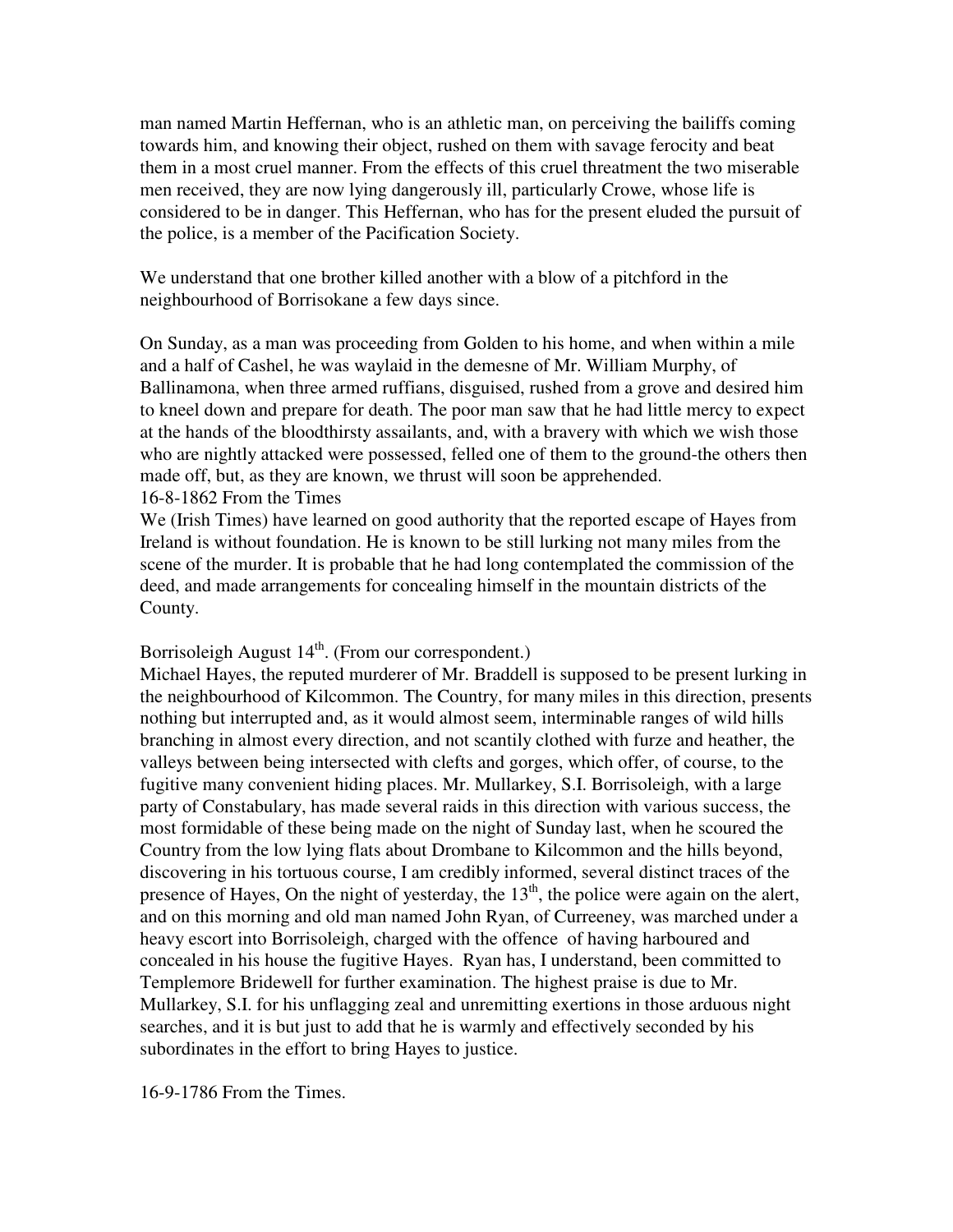# Clonmel Sept. $4^{th}$

Committed to our County Gaol, the 2<sup>nd</sup> inst, by the Right Hon. Major General Lord Luttrell, James Davane, John Cahill, Denis Callahan, John Dwyer, James Nugent, Laurence Moore, William Common, Edmond Meagher, John Cuinan, James Heaney, William Bourke, William Parker, T. Headen, and William Mullowney, charged on oath with having, on the  $23<sup>rd</sup>$  July last, with many others, under the name of White Boys or Right Boys, abused and struck John Manning, of Shanbally, Esq. and feloniously took and carried away from him, and his men, eight guns, one pistol, and a silver-hilted sword, value 8 pounds, and upwards, fired a gun at said Manning, with a felonious intent to kill him, and also did grievously wound him, swore him to abide by the White or Right Boys regulations, to become their Captain, not to prosecute them, and put him in great terror.

16-9-1886 From the Freeman's Journal.

Evictions In Tipperary.

Thurles, Wednesday.

Early yesterday morning a cavalcade of 18 cars left here carrying police and bailiffs to carry out evictions. Their destination was a property situate in the Parish of Kilcommon-a wild mountainy district about 11 miles from here, and owned by Captain Armstrong. D.L.J.P., Mealiffe, Thurles, whose agent is Captain Saunders, Saunders Park, Charleville, County Cork, who, with his son was present to superintend the evictions. The police leaving Thurles were under the command of Mr. Gamble, D.J., but their force was further augmented when they arrived at the scene of the operations by a very large body under the command of Mr. Moore, D.I., Newport, the joint forces being in charge of Colonel the Hon.S.F. Carew, R.M.

Mr. Quinn, Clonmel represented the Sheriff.

It was no small surprise to the officers in charge when on arriving at their destination they found themselves confronted by more than one thousand persons headed by the Upperchurch Fife and Drum Band. The surprise was greater still to the parties representing the Landlord, who thought to sweep down on the people asleep and seize their cattle. This is what they would have desired, but for that object their movements were wrapped in mystery, but their intentions were frustrated. The people were on the qui vive, and had removed their cattle, etc., and as a result when the Captain and his Bailiffs came on the holdings of the persons "under sentence of death" not a four footed beast was to be found.

The forces of the Crown proceeded to the house of a widow, Mrs Mary Spillane, who holds a large tract of land. She had made every preparation for the contingency. Her house had been emptied of its contents, and she told the Captain she was prepared for the law to take its course. The legal forms were complied with, but some persons interfering, and the agent thinking better of it, half a year's rent was accepted, (She owed three), and she was then reinstated in her holding.

A move was next made to the house of another widow-Mrs Catherine Ryan-the mother of a young, helpless family, where a piteous and mournful spectacle was witnessed. In this case no settlement was effected, and the eviction was carried out in due form. The widow, knowing how few were her chances of success, clung to her home, thinking that even at the last moment some unforeseen event would prevent the carrying out of that which was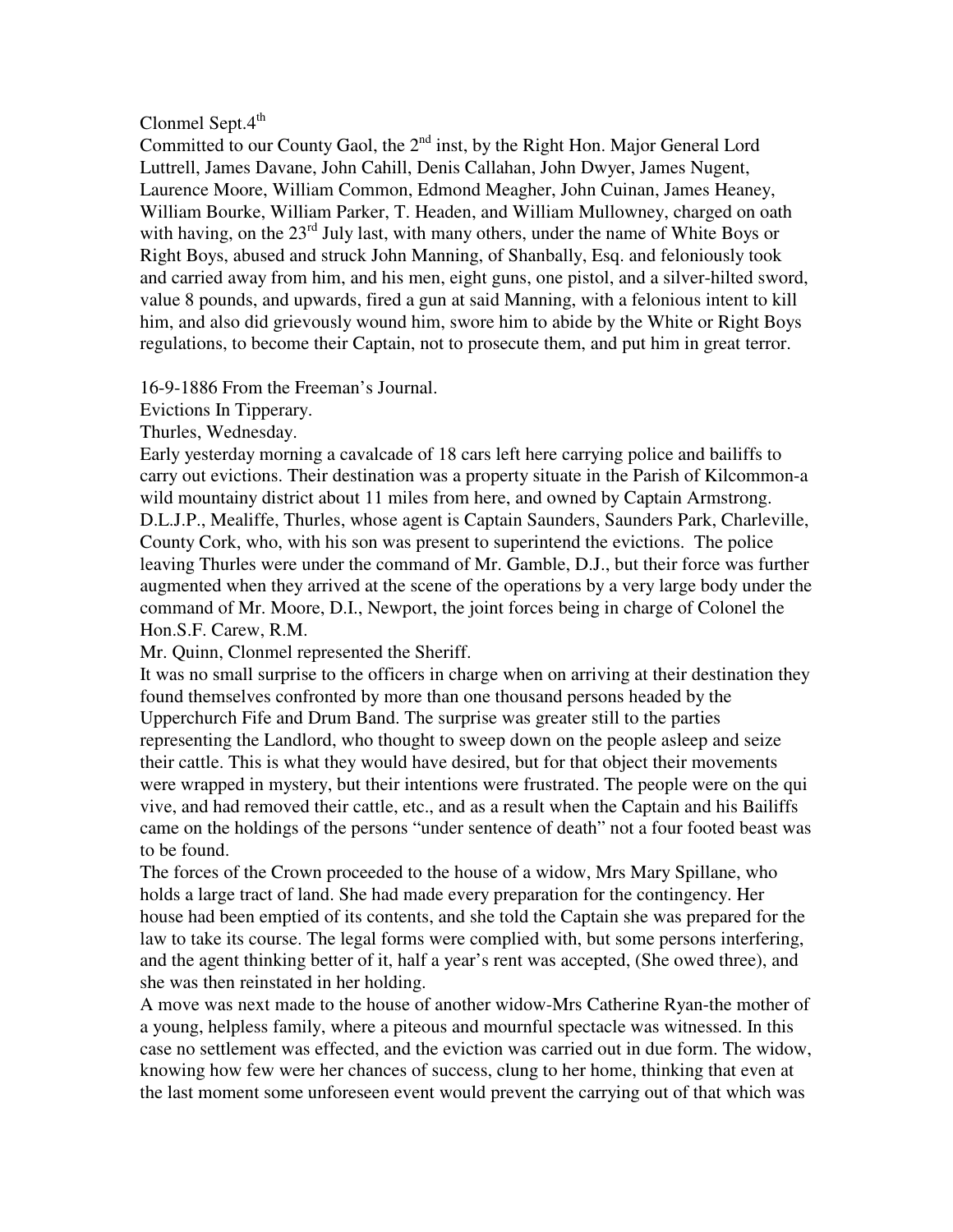to make her and her little ones homeless. She did not remove the furniture and house fittings, but when the bailiffs made their appearance they set with a will about removing them. In this, however, they were assisted by the spectators, who knew the rough handling the articles would get if they were left to the tender mercies of the Bailiffs, and in a short time the contents of the house were heaped by the roadside. Everything removed, and the fire quenched, possession was taken of it by two emergency men and two constables who were left to protect them, and on the roadside, close to her furniture, were the widow and her children, huddled together, viewing their once happy home. Thomas Ryan, of Cownbeg, was also evicted from a farm, but his house was on another property. This concluded the evictions for the day but I understand they will be resumed after some time.

## 16-11-1835 Clonmel Advertiser.

On last Sunday a body of strange labouring men, about 50 in number, congregated in the streets of Mullinahone, the greater part of whom were inebriated, They exhibited a tendency towards rioting, but owing to the exertion of Constable Cosgrave, aided by the inhabitants, to whom much praise is due, they were finally dispersed. Two of the ringleaders were apprehended and committed by John Despard, Esq, to New Birmingham Bridewell. Great resistance was offered to the police after arrest; and several of the mob cried out not to let the prisoners go with "the B\*\*\*\*y Peelers." On Sunday last the caretaker of the Earl of Orkney, named Kennedy, was attacked by a number of persons on their return from the Chapel of Drom, and beaten in an unmerciful manner, leaving him senseless on the road; they took the gun which he had got from his Lordship for his protection. This man had care of the lands of Rollestown, in the barony of Eliogarty, which have for the last two years been untenanted, the last tenant, Mr. Murphy, of Woodford, being force by intimidation to surrender the same.

## 16-11-1844

National Collection for the O'Connell Tribute for the year 1844 will be effected throughout Ireland universally tomorrow Sunday,  $17<sup>th</sup>$  inst.

The list hereto will show that the arrangements for the collection at Clonmel have been ably perfected.

The following gentlemen are appointed collectors at the different Chapels on Sunday next.

New Chapel-SS. Peter and Paul. Thomas Dorney, Edward Cahill, Wm. Sheehy, John Dunphy, Edward O'Shaughnessy, Patrick Doody, Wm. Murphy. Patrick Fennelly, T.C. Alderman Kelly, Walter Keating,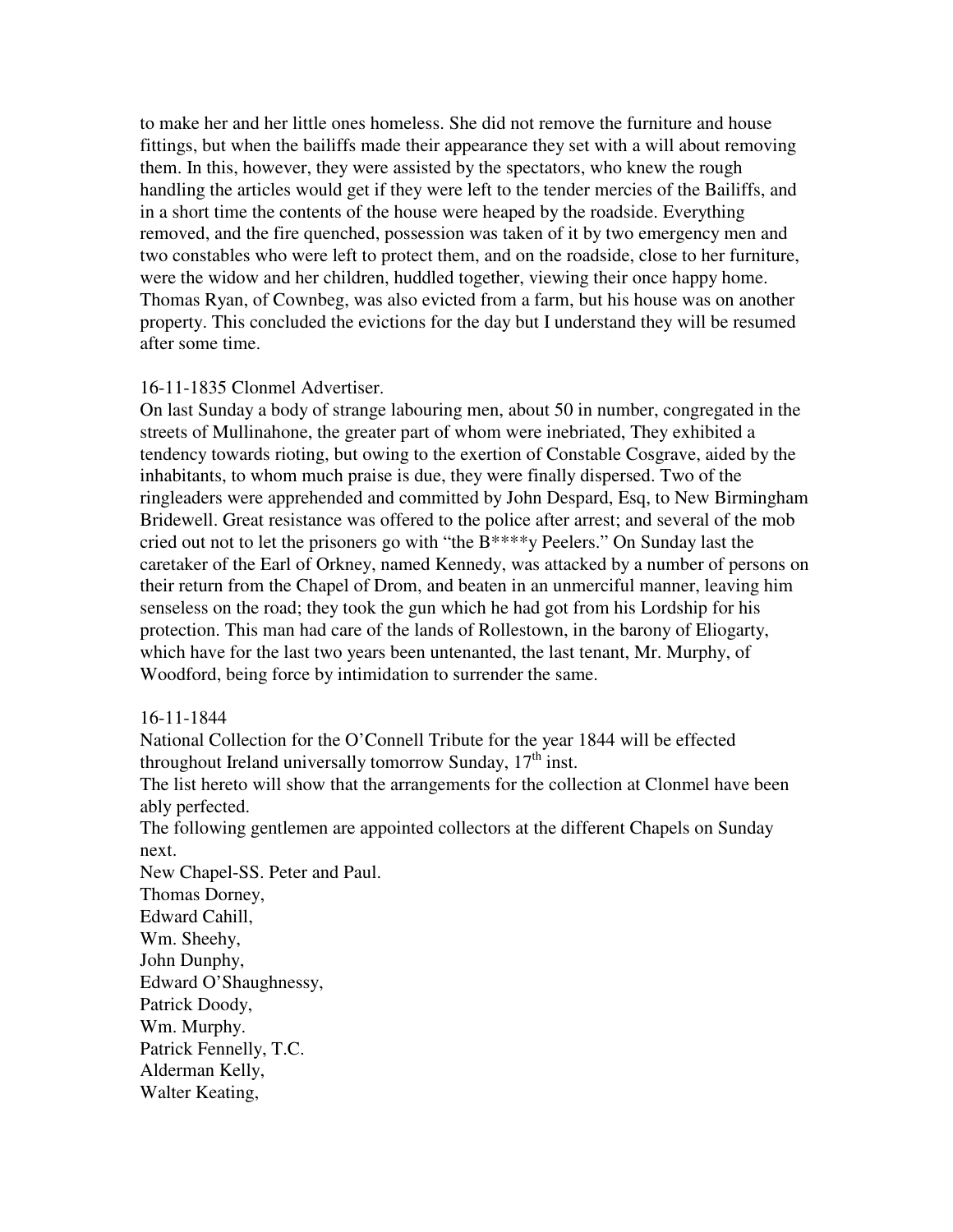D.F.O'Leary. James Lonergan, Andrew Phelan, E. Phelan, Mayor. Alderman J. Hackett, James O'Farrell, Phillip Daniel, Alderman J. Luther, Wm. King, Thomas Stokes, Terence Lalor, Patrick Hogan, John O'Shaughnessy, James Murphy, Maurice Casey, Francis Ryan, James Brennan, Wm. Lonergan, John Mullins, Edward Brennan, John Lacy. T.C. Thomas O'Brien. T.C. John Bagg, John Mullins. Old Chapel, St. Mary's.

Patrick Quinn, Alderman. Eccles Green, Patrick Purcell, Wm. Hogan, James Purcell, Thomas Cantwell, Maurice Tobin, Wm. O'Donell, Francis Lane, Patrick Casey, T.C. John Murphy, Doctor Carew, Thomas Prendergast, James Ryan, Matthew Scully, Patrick Corcoran, T.C. Patrick Hogan, James England, John Russell,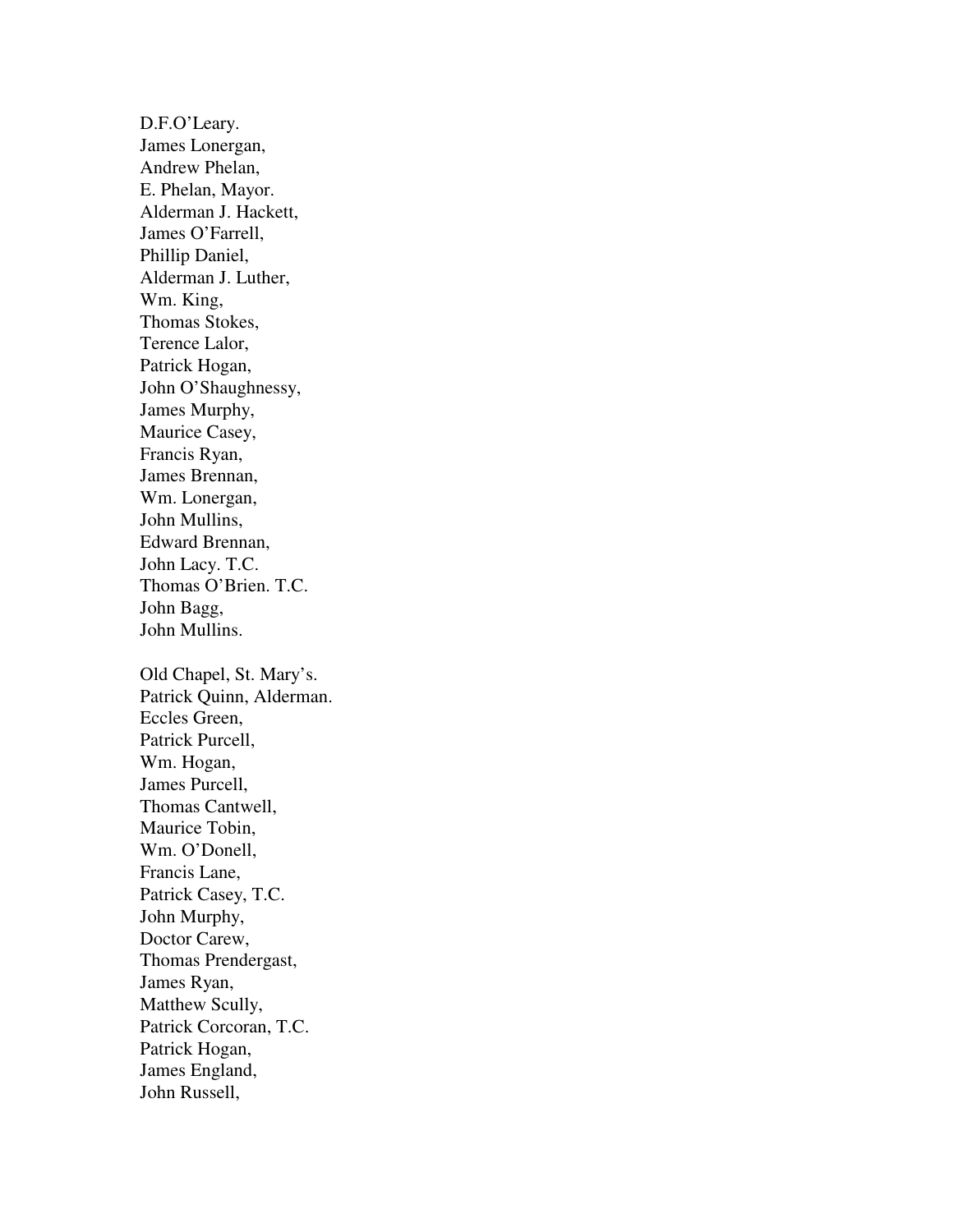Edmund Russell, Wm. Hudson, John Wright, Richard Sleaden, James England, Daniel O'Brien.T.C. D.J.O'Brien, (Solicitor). Laurence Prendergast. Patrick Power, Thomas Millea.

The Abbey. Edward O'Neill, Patrick O'Neill, Jeremiah Troy, James O'Neill, John Bailey, Denis Corkran, Jnr. Patrick Power, James Quin, Charles Bianconi, James Hayes, Daniel Hearn, Denis Corkran, Snr. David Thornton, John Nowlan, Patrick Power, James Murphy, Peter M'Swiney, John Maher, John Wallace, Thomas Holmes, Patrick Hear, Alderman. William Forrestal, T.C. James White, William Tennison.

Resolved--That the foregoing be inserted in the Tipperary Free Press, and that copies thereof be sent by the Secretary to the collectors.

### 16-11-1870 From the Clonmel Chronicle.

Besieged--On am estate adjoining Tipperary there is at present a woman occupying a house which is in a regular state of siege--the "enemy" however, being only a bailiff. It appears that the occupier of the house is an old woman, and she held, with the building, which is of the wretched kind, a "little spot of land", evidently a portion of a larger holding. Some time ago the Landlord had taken up possession, and she was again allowed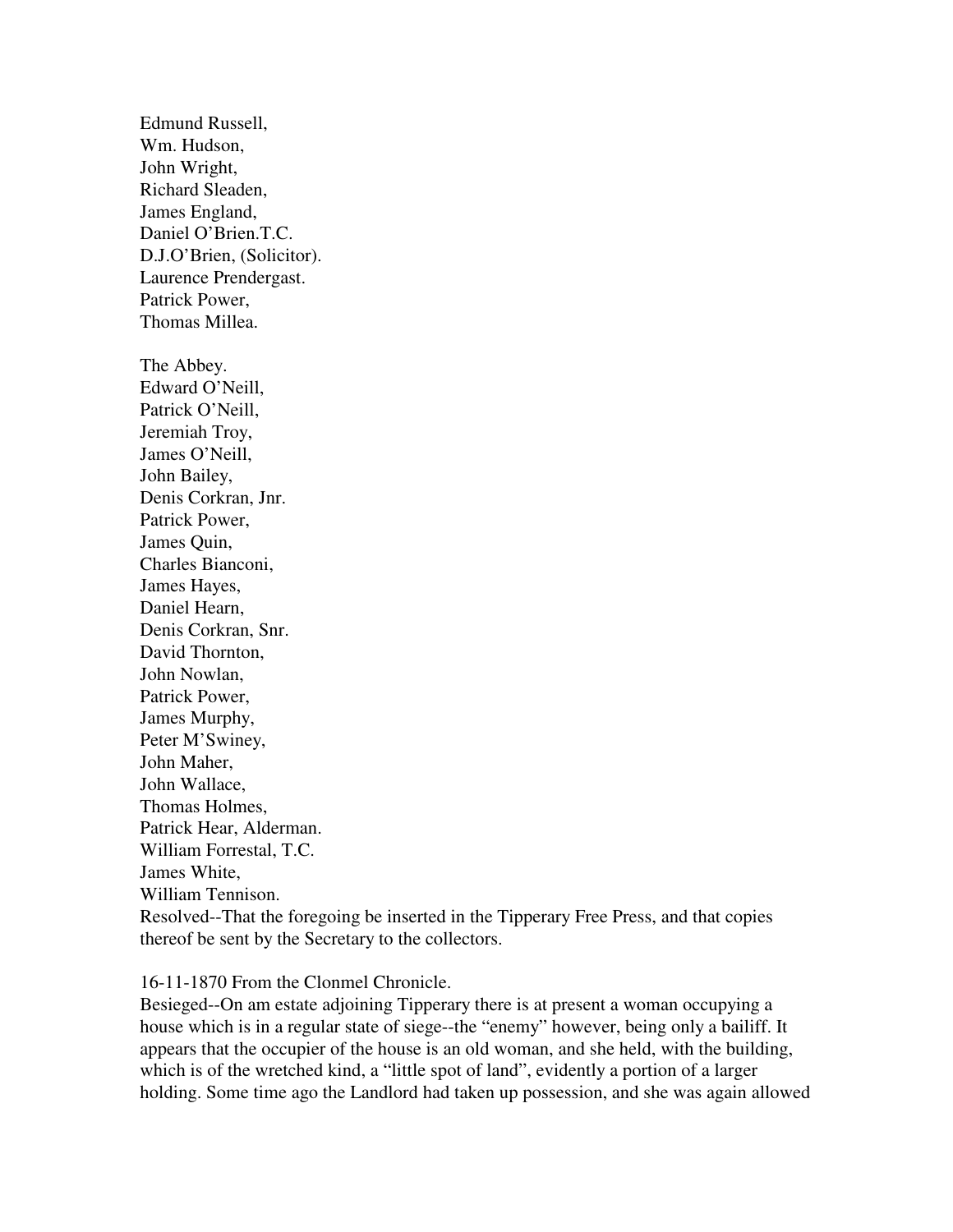in at the nominal rent of 6d per annum. Recently, however, she determined to dispose of her interest in the place, and she came to terms with a neighbour, procuring the consent of the Landlord to the arrangement, he not being aware that the place was already leased to another person. The man to whom she had sold her interest was proceeding to knock down the fence of the haggard, when he was cautioned not to do so by the lessee of the premises. The old woman had got the money, and she denied that the lessee had any claim on her holding, and refused to pay him rent. She was summoned, however, and a decree was brought against her for the money, and this was in due course, issued. The bailiff, in going to the house to execute the warrant, found the place barricaded. His request for a surrender was treated with defiance, so he had to "sit down" before the fortalice with a view of starving the besieged into submission. This, however, is not, it seems, a very easy matter, for even without the aid of an armistice the process of "revictual ling" is carried on, and in a simple way. The house is a very small one, and provisions are let down the chimney by friendly neighbours to the defender. Another advantage that the besieged in this case has over the Parisians is that the "enemy" in her case respects the Sabbath, and on Sunday she can with safety open her door and enjoy fresh air without fear of an invasion. This cessation in hostilities, no doubt, enables her to invigorate herself for the next weeks siege.

16-11-1878 Freeman's Journal

Court of Bankruptcy.

In re Daniel Quirke.

The bankrupt was a farmer and publican at Cappawhite, County Tipperary. The bankrupt was brought up in the custody of a warder of Clonmel Jail, having been arrested on an allegation that he was about to leave the country.

Mr. John Hogan, Auctioneer, of Tipperary, was examined by Mr. Carton, Q.C. (instructed by Mr. O'Meara), for the assignees, relative to a sale of the bankrupt's farm and effects. He sold the bankrupt's property on the  $10<sup>th</sup>$  of August, under instructions received from him, and realised £1065.7.10. There were but a few bidders, and Mr. Ryan, the bankrupt's brother in law, purchased everything. The property realised the full value, but there was an agreement that £600 of the money should remain out for six years.

Mr. John Ryan deposed that he lent £650 to the bankrupt from time to time. He borrowed the money himself. He got no acknowledgement from the bankrupt, nor did he give any to the parties from whom he himself had borrowed. He bought the farm and effects for himself, and it was a perfectly bona fide purchase.

Daniel Quirke, the bankrupt, was examined. He said money was lent to him by Ryan, and that there was no arrangement between them that the latter was to buy anything. He still continued to reside in the house thought it had been bought by Ryan. He had no intention of leaving the country. Except to Ryan, he only owed £120 or £180.

Judge Miller discharged the bankrupt, and said it was a fair case for settlement. Mr. Scallan appeared for the bankrupt.

21-2-1880. Before Judge Walsh. In the matter of Timothy Fogarty.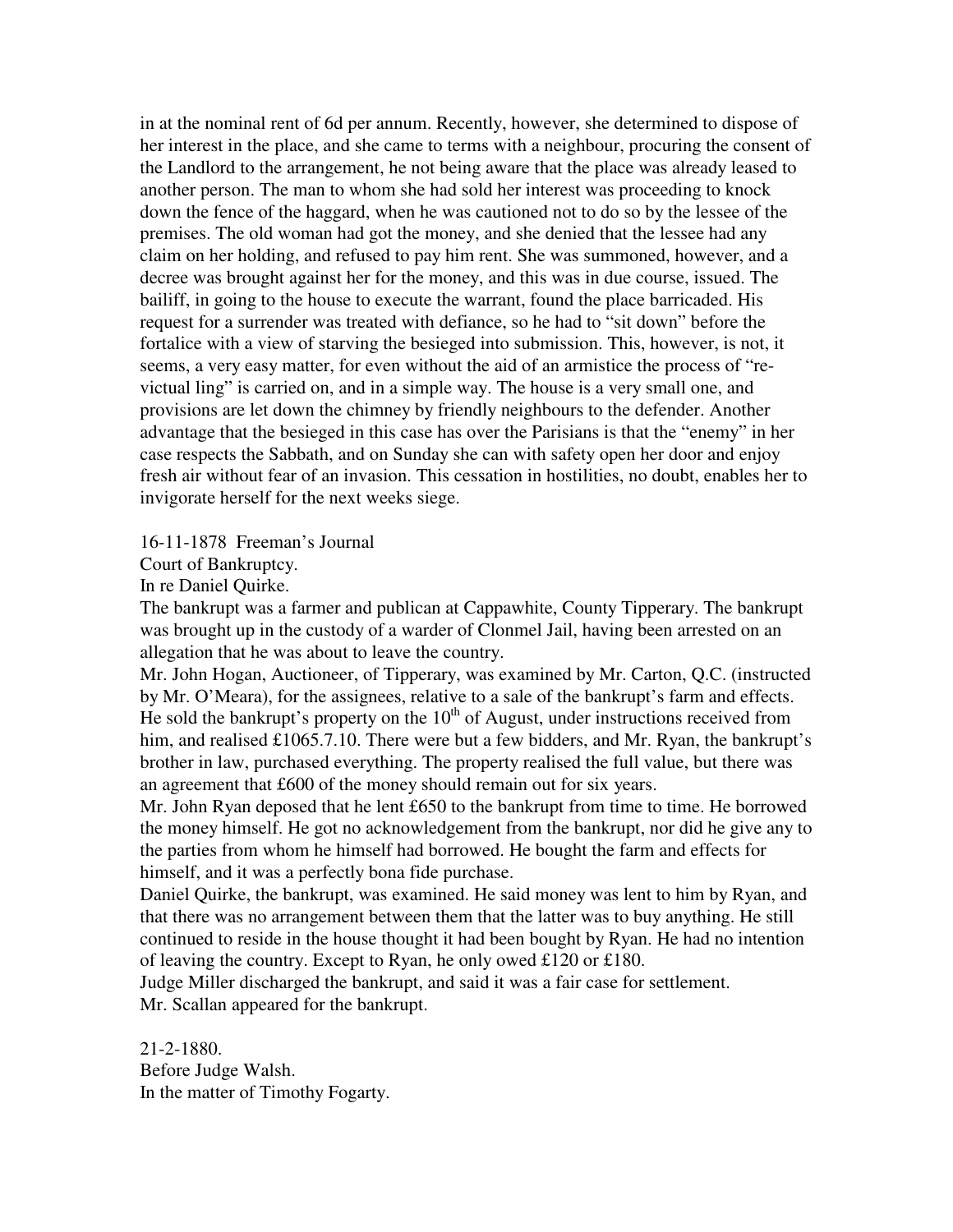The bankrupt was a farmer at Coolagh, in County Tipperary. He is at present in custody in the Jail of Nenagh under the warrant of the court.

On a former day he was examined relative to his affairs generally. The meeting today was for examination of witnesses. Mr. Perry, instructed by Mr. A.L. Ryan examined the daughter and son of the bankrupt, to whom he alleged he had paid certain sums of money. The case was further adjourned. Mr. Gibson, instructed by Mr. Matthews, appeared for the witnesses.

## In the case of Robert Stanley.

The bankrupt was a farmer residing at Castle Fleming Heath, near Roscrea, Co. Tipperary. He was examined by Mr. Carton, Q.C., instructed by Mr. John Roe, on behalf of the assignee, with regard to the alleged removal of property, but he denied that since his bankruptcy he had disposed of anything. While he was in Dublin, his wife had sold a horse, but he did not know that at the time of making his accounting statement. Mr. George Perry, instructed by Mr. J. Perry, appeared for the bankrupt.

#### 16-12-1921

## Two Telegrams.

This morning Joseph Cahill of Tipperary, was released from Waterford Gaol. He was arrested last month in connection with a shooting outrage in the town of Tipperay, and was charged before a Court-martial in the City of Waterford. He was afterwards taken to the prison to await the publication of the sentence. This morning he was called to the office of the Governer of the prison, where a military officer was waiting with two telegrams in his hand. One of the telegrams stated that Cahill had been found guilty and was sentenced to penal servitude for life. The second telegram ordered his immediate release. He was at once set at liberty.

#### Assorted Newspapers.

17-3-1862 From the Clonmel Chronicle.

County Tipperary Assizes.

John Sheehy was indicted for a violent assault upon Timothy Quaid, a sergeant in the constabulary, while engaged in the discharge of his duty. It appeared that on the  $9<sup>th</sup>$  Jan last the sergeant and two constables went to the town of Tipperary for the purpose of arresting the prisoner for some offence for which he had been charged. He took up a stone and threw it in the direction of the sergeant's head. The sergeant put up his hand to protect his head, when the stone struck him on the hand, breaking one of its bones. Prisoner resisted the party and was roughly handled. It appears his violence arose from his being under the influence of drink, and he stated his ribs were broken in the struggle to arrest him. The jury convicted the prisoner. The prisoner was undefended, and was sentenced to six months with hard labour.

Wife beating---Patrick Maguire was indicted for an assault, and inflicting grievous bodily harm on his wife, Alice Maguire. The prisoner was undefended. When the case was called on, the prisoner's wife came forward and made and earnest appeal to his Lordship to let the prisoner off. She stated that it was all her own fault, that they had been 11 years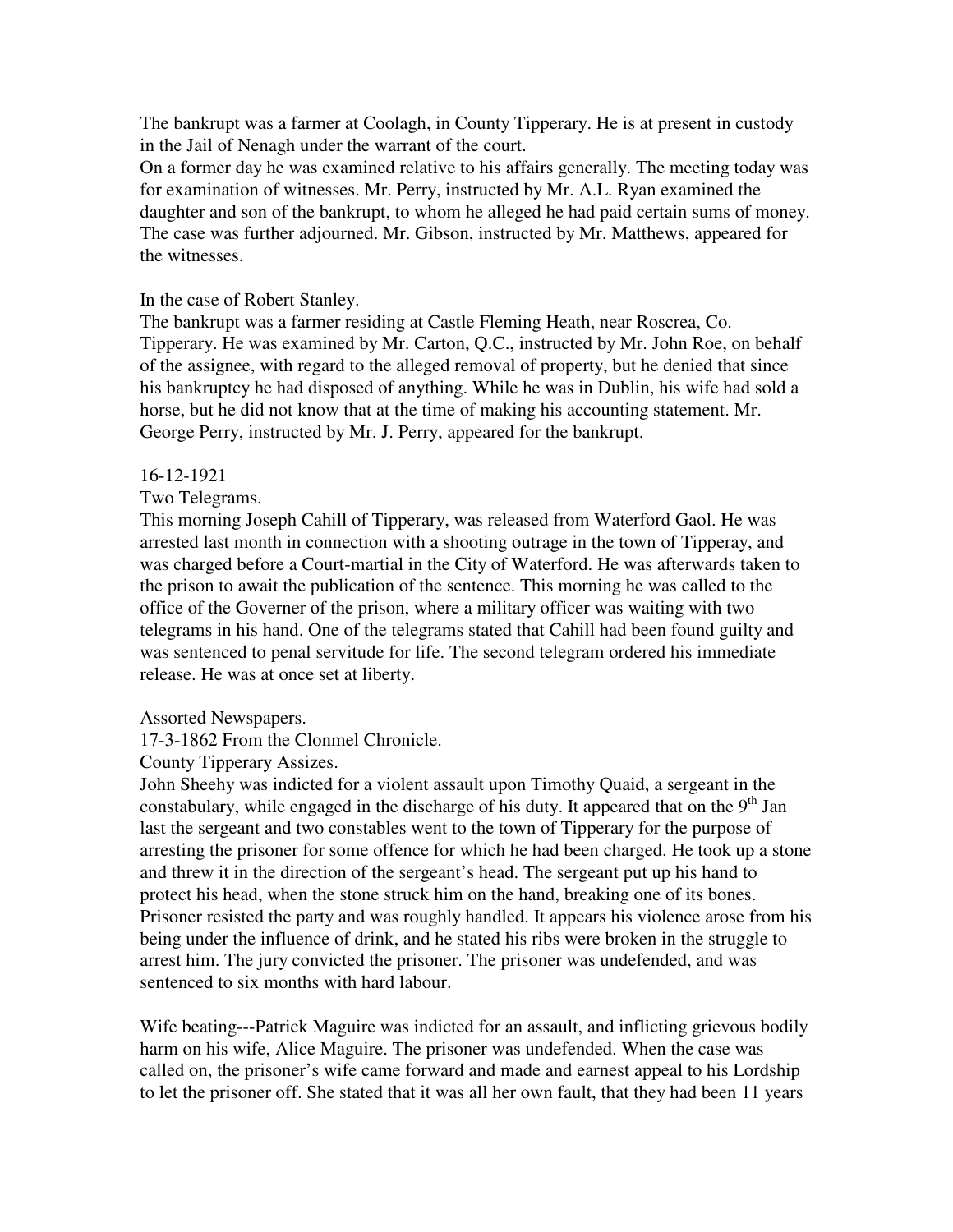married, and he never before raised his hand to her, that she drank all his money, pawned his clothes, and kept company he did not approve of. It appeared that on the  $6<sup>th</sup>$  Feb last, the fair day of Clonmel, she was drunk in a public-house in Clonmel, when her husband came in and struck her on the head with a stick. She was carried out insensible, and was brought to Dr. Morrissey's who found her in a dying state from the combined effects of intoxication and of a severe scalp wound, which resulted from the blow. This evidence was given without resorting to that of the wife, who, when the case had closed, again renewed her appeal on behalf of the prisoner. The Jury convicted him, and his Lordship allowed him to stand by to obtain evidence of character.

## 23-1-1883

Today Mr. Gerald Fitzgerald, Sub. Sheriff , accompanied by Head-Constable Collier, Cashel, and a large Constabulary force, proceeded to Bullock-Park and Rathmaccarky, Rosegreen, and evicted John Coffey, P.L.G. and his father Mr. R. Coffey, from the above holdings and lands for rent due. Two Property Defence Association men were placed in charge protected by two constables.

## 30-10-1880

At Borrisoleigh Sessions next month, Patrick Ryan, of Glankeen, will apply for 13/. Compensation for a cow stabbed on Sept.  $17<sup>th</sup>$ .

At Thurles Road Sessions, on Nov.  $5<sup>th</sup>$ , William Long of Drom, will apply for 25/. For a house maliciously burned. Ellen Cahill will apply for 70/., for a dwelling house, goods, and stock maliciously burned.

At Kilunhill,? on the  $15<sup>th</sup>$  David Reilly, Loughmore will apply for 3/, for an ass stabbed. At Roscrea Road Sessions William Reid, of Gortuagoma, will apply for 12/., for a threshing machine maliciously injured. Michael Cormack, Drumard will claim 10/., for the tails having been cut off two heifers, Edward Delaney for 10/., for a tail cut of a cow. D. Maher Clonallally, will claim 7/., for a clamp of turf burned. Mrs Sutton, Bahonshill, near Roscrea, claims 20/., for Ricks burned.

#### 16-6-1882

At a meeting of the Board of Guardians today, Mr. Patrick Heany, presiding, Messrs Byrne, O'Donnell, Meagher, Hennessy, Heffernan, Mockler, and Feehan. Tenants recently evicted on the estate of Captain Perceval, at Clonoulty, appeared before the board and applied for outdoor relief. Henry Witherow said he held 3 acres, nine in family, owed £12. James Armstrong, 9 in family, held 24 acres, owed £87.12.0. Thomas Fahy, 3 in family, 27 acres, owed £70. Michael Ryan, 9 in family, held 10 acres, owed £40. Patrick Lonergan, 2 in family, caretaker at Ballymore House and Garden. John Power, 2 in family, 9 acres, owed £24. All got on average 2/6 per head, Thirty five ejectment notices were from Viscount Hawarden on Clonoulty and Kilpatrick Estates.

## 1-7-1885

Further particulars of the shooting of Timothy Hanly by his cousin Michael Breen, near Tipperary, show that the deceased had been visiting at Thomas Breen's in the evening, and afterwards went to Michael Breen's house to drink at the pump in the yard. Breen was in bed, but, hearing a noise, came to the window, and challenged the supposed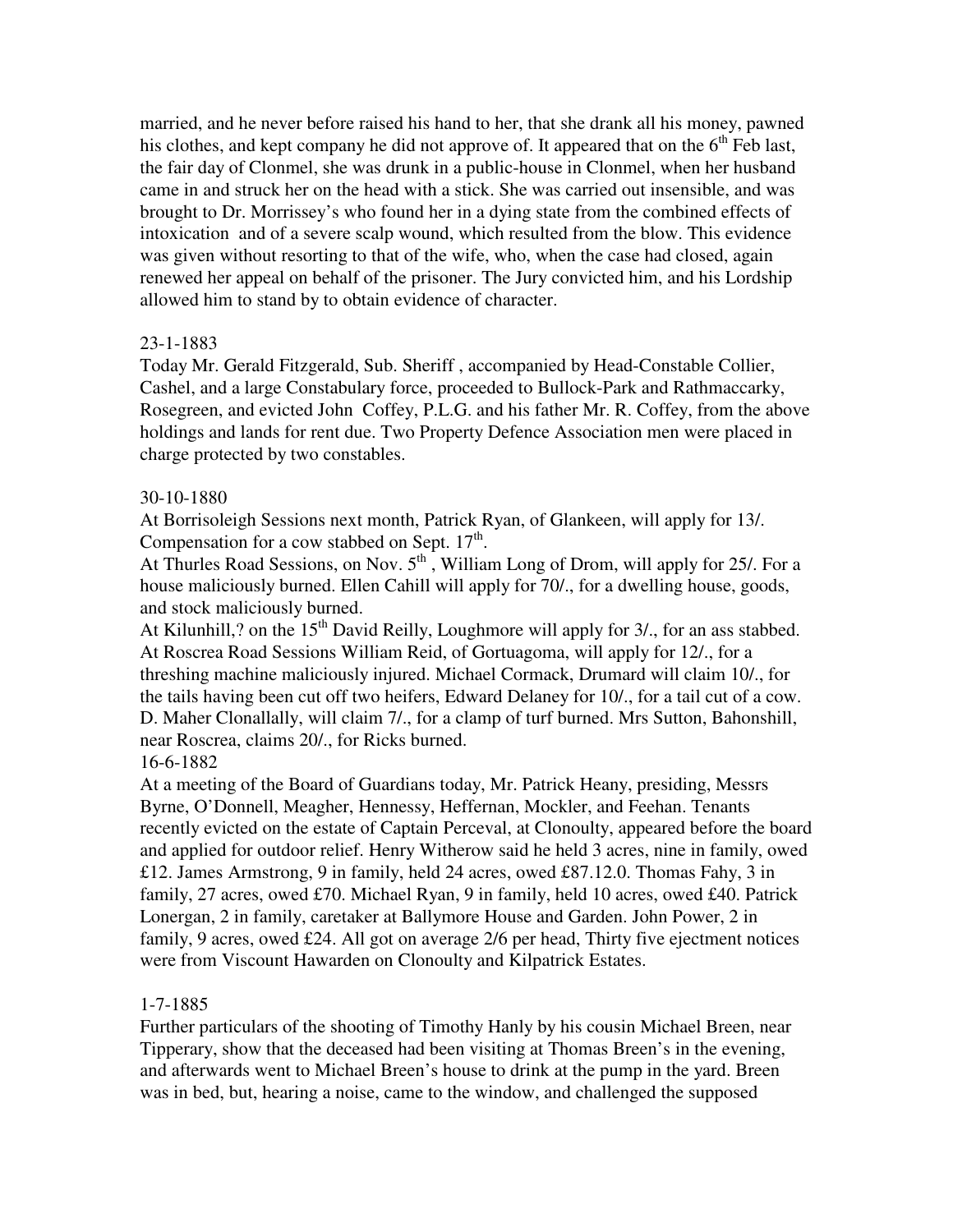stranger. Receiving no reply, he returned to his room and procured his gun. He again called out to the deceased, and, on no answer being given, he discharged the gun, shooting Hanly behind the ear. Breen send word to the police when he found out whom he had killed. At an inquest held yesterday an open verdict of death from a gunshot wound was returned.

## 10-4-1889

On Sunday night on the public road a dance was held in the Glen of Aherlow, and while it was going on, a farmer's son named James Lenihan passed by. The people, it is said, jeered at him, and he took up stones and threw them into the crowd. One struck Edmond Quirke, another farmer's son, on the head, and fractured his skull, from the effects of which he died a few hours afterwards. Lenihan is in custody.

17-3-1870 From the Times.

Irish Sentences.

To the Editor of the Times.

Sir-If you would have the goodness to publish the following statement of how some Irish Judges perform their duties, perhaps many of your readers would no longer wonder why murder and bloodshed run riot through this unfortunate country. On the night of the  $23<sup>rd</sup>$ of Sept. last two men entered a cottage in the mountains near Cappawhite belonging to a man named Mara and his wife, who at the time had an infant in her arms. After talking for some minutes with Mara, they both set on him and his wife, knocked them down and left them for dead. The doctor's evidence on the trial was as follows:-

I know Mara. I saw him on the  $24<sup>th</sup>$  Sept last. He had 13 lacerated wounds of the scalp, and two fractures of the skull. His wife had two lacerated contused wounds on the head, one of them 3in. long. Their lives are in iminent danger."

The two fellows were tried at Clonmel last Friday before Baron Hughes, convicted on the clearest evidence, and sentenced to 12 months imprisonment in a comfortable gaol, where they will be well fed. I enclose my card, and remain,

Your obedient servant,

A Tipperary Grand Juror.

Tipperary March 12<sup>th</sup>.

#### 17-8-1838 Tipperary Constitution.

The Fine Peasantry;-A few evenings since a farmer named Patrick Hammersly, returning from the fair of Cappawhite, was waylaid by a gang of ruffians, who beat him severely, and robbed him of 30s. Lt. Gibbon, of the revenue, was severely beaten with sticks and stones on Tuesday evening by three of the fine peasantry, who attacked him in the most brutal manner as he was returning to his quarters, Cappawhite, after having dined at Greenfields with Colonel Purefoy. His nose was fractured.

17-8-1918 From an unknown newspaper.

Mistaken Identity.

Strange Story of a funeral from an Irish Asylum.

A remarkable indident is reported from Bansha, Co. Tipperary. It appears that the wives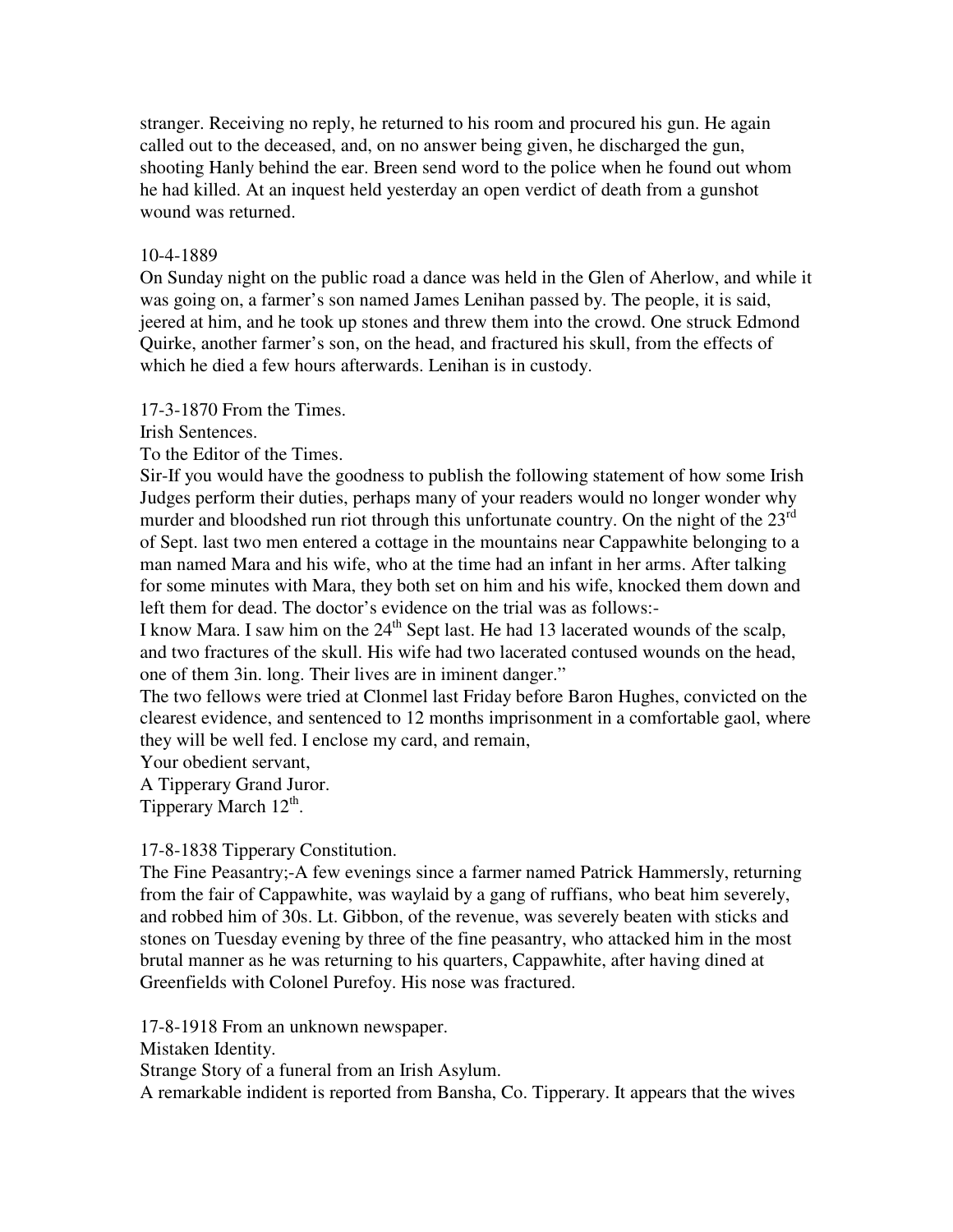of two farmers from the district, bearing the same surname, and who may be described as Mrs. A. and Mrs. B. were inmates of the County Asylum in Clonmel. The son of Mrs. A. hearing that his mother was ill, went some time ago to see her. Six weeks ago, hearing that she was dead, he and his friends went again to the Asylum and received the remains, which it is stated, had already been coffined, and which were buried in the family burial place in Bansha Churchyard. Afterwards there was a requiem Mass for the repose of the dead woman's soul.

The other day when another son of Mrs. A. who is in England, and who had her life insured, applied for a certificate of her death, he discovered to his amazement, that it was Mrs. B. who had died. The remarkable fact is, therefore, that the wrong people went to the funeral, that the coffin was placed in the wrong grave, and that the relatives of the dead woman have been unaware until now of her death.

#### 17-9-1811 Clonmel Herald.

On Saturday evening last as a man named Edward Brennan, was returning from the fair of Fethard, to his residence at Mobarnan, he was waylaid on the road by three men who robbed him of some money, the price of some sheep he had sold at the fair, and three pairs of shoes which he had purchased there. Two of the German Dragoons coming up at the moment, the ruffians fled. The Dragoons having continued their route, it is supposed that Brennan was attacked again, as he was found about a half mile further on, speechless and insensible, apparently strangled. He survived about 20 hours, but could give no information of his murderers. An inquest was held on his body on Monday, when a verdict was returned of wilful murder against some person or persons unknown.

On Sunday evening last, as two men named Hacket and Bishop, neighbours, were drinking at a Public House in Cashel, some dispute arose between them, when Hacket gave Bishop so desperate a wound with a knife in the belly, that he languished for 48 hours in the greatest agony and expired. An inquest was held on his body, and a verdict of wilful murder brought in against Hacket, who had immediately fled.

Some days since, the wife of one Hennessy, who lives at Knockgrasson, Cahir, was found strangled in the field adjoining her own house. Her husband stated that he and his wife were attacked and pursued by three or four persons, that they separated in their flight, and that on his return he found his wife dead. An inquest was held on her body, and a verdict returned of wilful murder against some persons unknown.

## 17-9-1829 Times

## State of Tipperary.

The actual state of Tipperary has been much misrepresented in the daily papers, for this reason-, the Orange prints are desirous of proving that the emancipation bill has failed, while the liberal side endeavour to show that it is the rancour of the Orangemen which is the cause of the county being in a state of turbulence, they being resolved that the bill shall fail, consequently, the real truth does not appear.

The fact is, that out of the eleven baronies in Tipperary, nine are as tranquil, or more so, than usual, comprising the towns and neighbourhoods of Carrick, Clonmel, Cahir,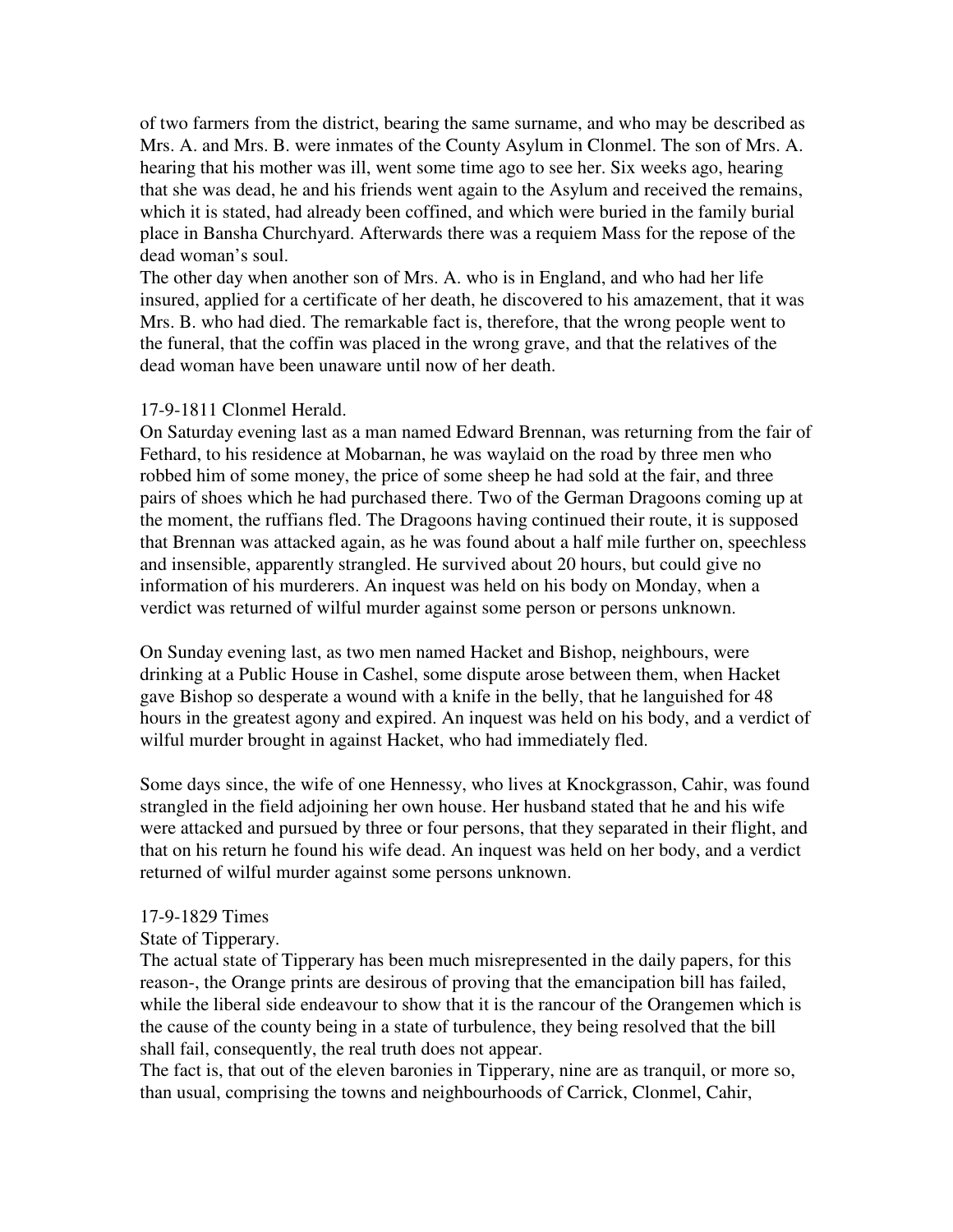Tipperary, Mitchelstown, Thurles, Fethard, Cashel, etc. The country called Ormonds is excited.

In the first mentioned districts the population is Catholic, and, generally speaking, the gentry liberal; in the Ormonds, the population is also Catholic but the gentry are Orange. The property there is much divided, consequently there are no individuals resident who have any commanding local influence to restrain the violence of these little squireenmagistrates;, who, universally broken in fortune, endeavour to maintain their dignity by keeping up the party spirit; thus inflaming the bad passions of the peasantry, which accounts for their violence at Borrisokane towards the Police, whom they consider as belonging to the Orange magistrates; and no wonder, for the old stipendiary magistrates who first embodied them were notoriously Orange, such being the system of the old Irish Government. The Police themselves were in a shameful state, owing to their inspectors becoming superannauted; they are now, however, exceedingly improved.

A certain degree of outrage has from time immemorial being going on in that country, and so will continue probably for some years, for the bad effects of centuries of misrule cannot be obliterated in a moment, particularly when an uninformed and unemployed population is to be dealt with, but the establishment of the Petty Sessions, which ensures that before unheard-of-Blessing, equal justice, and the improvement of the Police, will soon have most decided effects.

These outrages, although bad enough, have been very frequently magnified, from the desire of certain magistrates to have military stationed in their districts to consume their cattle, etc., and also obtain for themselves the situation of stipendiary magistrates from the Government.

As long as an immense unemployed population exists in a county, so long there will be outrages; and the present system which Landlords in ireland are adopting will increase the evil, for no man will now cut up his lands into farms of three to four acres and destroy his estate, as was very much the case formerly, before sub-letting was found to be so injurious to property.

Employment is the sole remedy for this state of things. While thousands upon thousands of Government money have been lavished upon the Grand and Royal Canals, and every descriptions of public woks in other parts of Ireland, a solitary 10,000/. Granted by Lord Anglesey to make a road, is the only premium ever given to labour in that enormous County, which, from the richness of its soil, could scarcely fail to yield abundant returns. There does not, unfortunately, exist capital sufficient to undertake any great enterprise, or public work, in the south of Ireland. This poverty is the bane of the Country.

The magistrates have memorialized to have the Insurrection Act restored. It is no doubt a very severe measure, but although re-enacted, there is no occasion that it should be enforced, unless required. The great point is, that when it is known to the peasantry that it is in the power of the Government to place a district under its operation, a most sensible effect is produced on the minds of the population. To an Englishman no reasoning will make this bill palatable, but there is not a decent farmer in Tipperary who would object to it, for no class suffer so much as they do from the ruffians who keep the country in fear or trembling, and who alone (practically speaking) feel the act.

They have also required the provisions of the Arms Act to be amended, making it a serious crime to have unregistered arms in a person's possession. Ever since the rebellion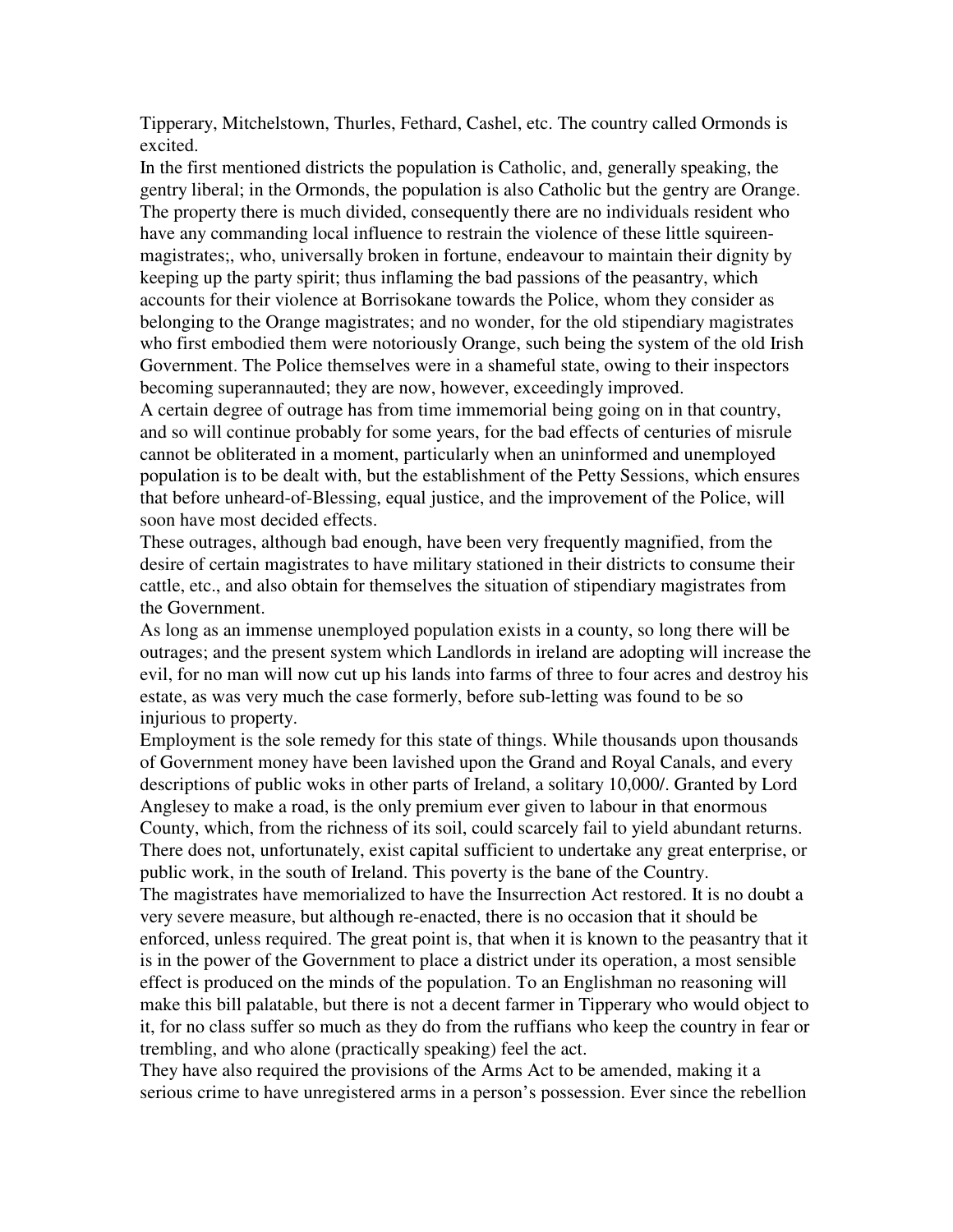in 1798, the peasantry have a mania for collection arms, which they have used for plundering, etc, but chiefly for the purpose of keeping down tithes, rents, and preventing the taking of land except under certain rules of their own. It is this unemployed population which commits these outrages, and possess these unregistered arms, and it is certainly is no hardship to deprive such a class of persons of the power of doing mischief, and oppressing equally the gentry and the farmers.

This act, as well as the Insurrection Act, would have been brought before the Parliament during the last three sessions had the Government not dreaded moving any question which would bring the state of Ireland under discussion; thus the Catholic question prevented the discussion of the most necessary measures.

No man, however, can deny, who is practically acquainted with that Country, but that in spite of all its misfortunes it has advanced in the scale of improvement, more sensibly, during the last 15 years than any Nation under the sun.

## 17-9-1847 Tipperary Vindicator.

About two months since a man named Edward madden was deliberately murdered near Kilcash, within six miles of Clonmel, while entering a wood, where he was acting as steward to Lord Ormond. His dying declaration inculpated persons named Philip Cody, Henry Cody, Michael Keating and others. Philip Cody was since arrested by Constable Fitzgerald, and fully committed to the county gaol to stand his trial for the offence; and on Saturday night, at 12 O'Clock, Constables Daniel, Connors, and Fitzgerald, Acting Constable Goulding, and Sub-Constables Flanagan and Ryan, left this town in plain clothes, and proceeded to the neighbourhood of Ballyknockin, where the other prisoners resided previous to the commission of the offence with which they stand charged. The police secreted themselves in the vicinity of the house, and at 11 O'Clock on Sunday morning, Constable Connors saw Keating come out of a house, armed with a long gun, and at once pursued him. Keating on seeing the constable, turned around and presented at him-Connors cried out to him to surrender, in the Queens name, and at once levelled a pistol at his head. Keating again ran, followed by Connors, and when he found himself so closely pursued, he turned around again, knelt on one knee, and deliberately took aim at Connors, who told him if he stirred had or foot, he would shoot him dead. The unfortunate man again arose, and fled, hotly pursued by Connors who, after a run of half a mile, captured him, and gave him into the custody of his comrades. Henry Cody who was concealed in the house, hearing the noise outside, ran from the house, half dressed, closely followed cy constables Connors, Fitzgerald, and Flanagan, and after a run of two miles across country, and having made several attempts to fire on the police, took refuge in a small haggard at Killarney. Sub-Constable Flanagan got into the haggard and arrested him. Cody presented the gun at him, when Flanagan drew a pistol out of his pocket and cocked it, both parties then collared each other, and a desperate struggle ensued. Cody succeeded in wrestling the pistol for Flanagan, and fired it at him, but Flanagan fortunately pushed the pistol aside, and the ball grazed the face of Constable Fitzgerald, who was on the top of a wall entering into the haggard to assist Flanagan, who by this time had repossessed himself or the pistol, with which he inflicted a blow on the temple of Cody which laid him prostrate, and he was eventually captured. By this time a large crowd of persons had gathered, and violent expressions made use of, and it was suspected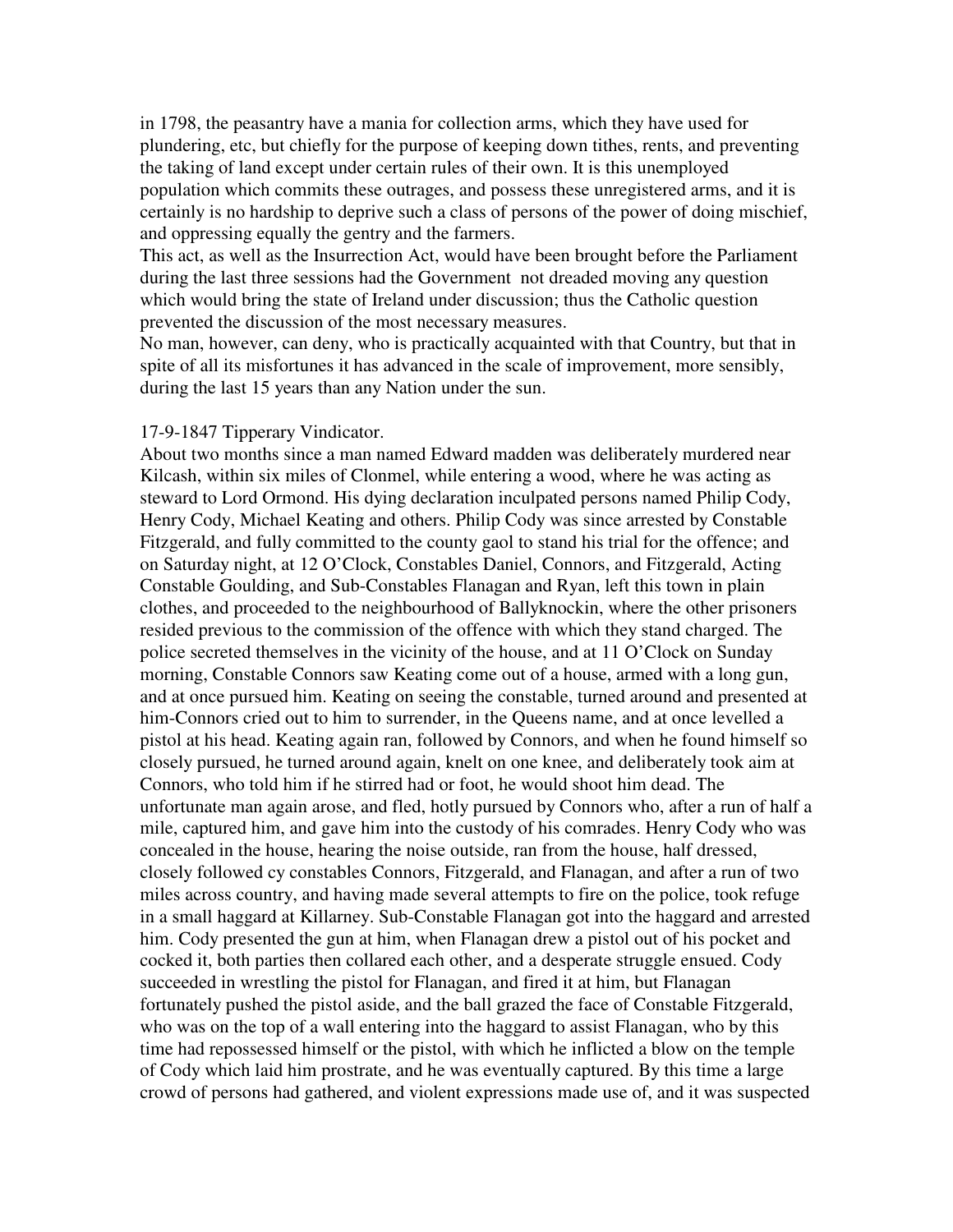that an attempt would be made to rescue the prisoners. A gentleman came into the town, and informed Mr. Ryan of the facts who proceeded to the scene of the action, with head constable Nowlan, and the police, a troop of the Grays, and a company of the  $15<sup>th</sup>$  foot, who had only just returned from Church, and both prisoners were safely lodged in gaol to abide their trial at the next assizes. The gun which Keating had was one stolen from Mr. Going, of this town, in the month of July last.

17-11-1840 Repeal Movement. (Thurles, Co. Tipperary).

Martin Quinlan, Esq. Thurles to Daniel O'Connell., Esq. M.P.---As secretary to the Repeal Committee here I have the honour of sending you a letter of credit for £28, the first instalment of the general Repeal Fund from this town and parish. I also forward the names of over 500 subscribers, two of whom are entitled to be enrolled as members, having paid £1 each, viz. Thomas Kirwan, and James Fogarty, Esqrs, and 22 are entitled to the distinction of membership, being collectors of 20 repealers each.

Martin Thunder, William Mackay, Thomas Mullowney, William Bryton, Patrick Cahill, Mich. Dalton, John Butler, Pierce M'Loughlin, Patrick Ryan, Dominick Ryan, Thomas Bolger, Patrick Ellis, Patrick M'Laughlin, William Quinlan, John Quinlan, Edmond Harty Shea, Denis Fogarty. James Gorman. John Quirk. Rich. Bourke, William Byrne, Thomas Henecy.

18-1-1832 Limerick Chronicle.

On Wed. morning a cruel and diabolical murder was committed in Templemore. The victim was a young man named Short, apprentice to a brazier in that town of the name of Gunning. While on business he was way-laid and murdered within a quarter of a mile of Templemore. His body was found soon after on the public road, and a deep wound over his temple. Same day James Cormick and Mrs Gunning were apprehended on suspicion of being concerned in the murder, and on Thursday an inquest was held on the body, when it appeared that the evening before the murder, Cormick was heard to say he would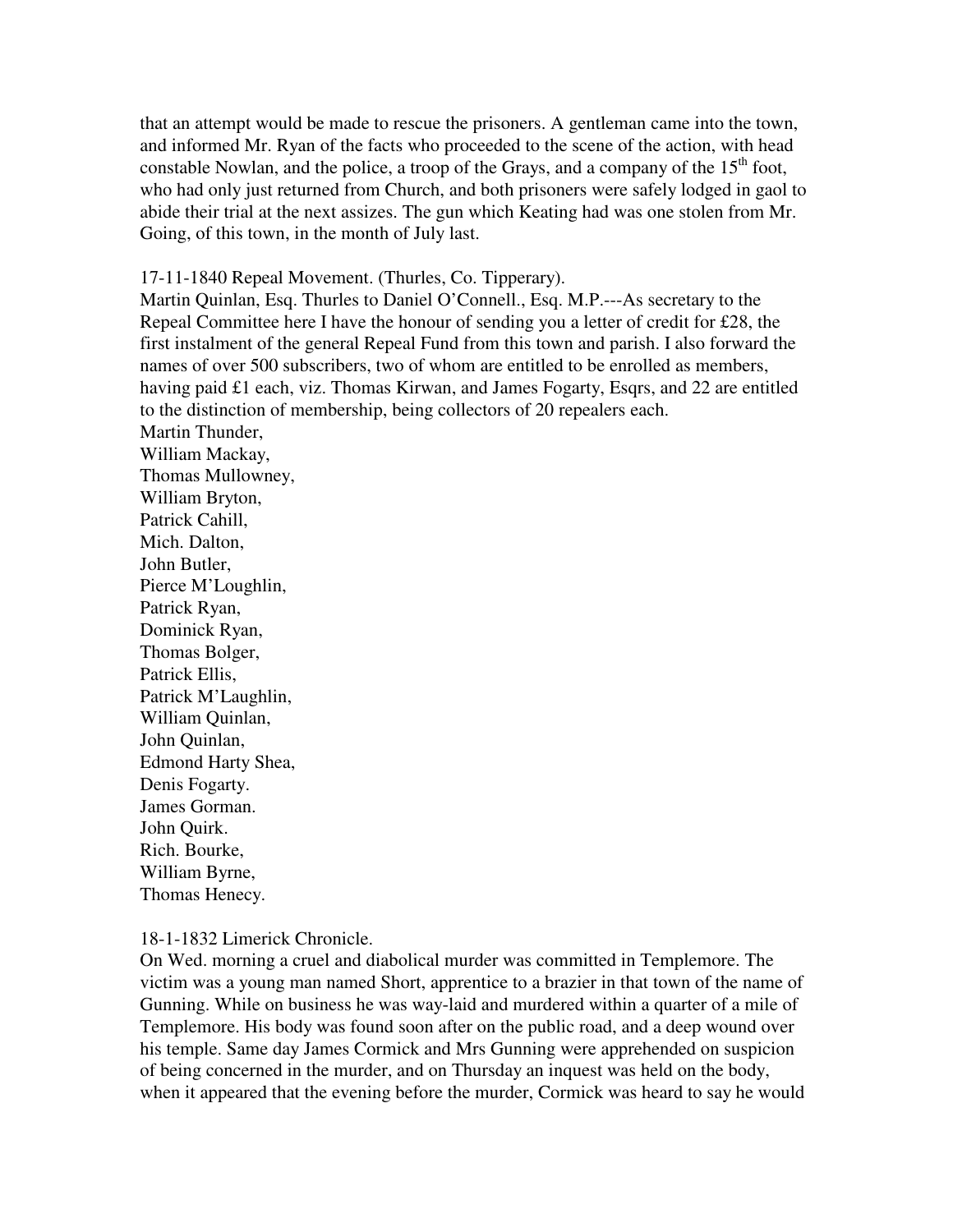take Short's life, and that Mrs Gunning had requested another apprentice of her husband to fill a sack with 3lb. of molten lead, the instrument with which it is supposed the fatal deed was effected-that Cormick slept with the apprentice, and rose early in the morning, was absent for some time, and returned to bed again. The jury found a verdict of wilful murder against Mrs Gunning and James Cormick, who were send off yesterday morning to Clonmel Gaol, under an escort of the  $74<sup>th</sup>$  Regiment.

18-2-1823 From the Freeman's Journal. Petitions of Insolvent Debtors, to be heard in Clonmel in the County of Tipperary, on Monday the  $3<sup>rd</sup>$  day of March at 10 o'Clock in the forenoon. Anne Conway, late of Carrick-on-Suir, Widow. Michael Brett, late of Baramore, Farmer. Margaret Carew, late of the Commons, Cashel, Widow. James Kennedy, late of Roscrea, Pensioner. Samuel Smith, late of Roscrea, Gentleman. Thomas Carew, late of Cashel, Farmer. Henry Miles, late of Ballylaffan, Gentleman. David Keeff, late of Cashel, Schoolmaster. Thomas Butler, late of Clonmel, Dealer. Stephen Morrissey, late of Loughlaker, Farmer. Edmond Walsh, late of Ballymackadam, Farmer. Christopher Leatham, late of Clonmel, Gent. Patrick Devine, late of Clonmel, Farmer. Thomas Hickey, late of Knocka, Labourer. James Keating, late of Clonmel, Blacksmith. Robert Newstead, late of Nenagh, Painter and Glazier. John Finn, late of Clonmel, Baker. Michael McGrath, late of Carrick-on-Suir, Brewer. William Condon, late of Loughlaker, Farmer. Andrew Collins, late of Clonmel, Publican. Edmond Stokes, late of Attybrock. Robert Honeyborne, late of Boyton Rath, Gent. Daniel England, late of Banaghmore, Farmer. Thomas Hogan, late of Ballyarteal, Miller. John Grace, late of Carrig, Farmer. John Hogan, late of Carney. William Maher, late of Newtown, Pensioner. John Lonergan, late of Cahir, Carpenter. James Dignam, late of Cahir. Thomas Daniel, late of Ballyleck, Miller. James Heffernan, late of Clonmel, Labourer. Patrick Brien, late of Thurles, dealer. George Fitzgerald, late of Cullen. Paris Anderson, late of Glenview Cottage, Gent. John Herrick, late of Kilcorninan, Farmer.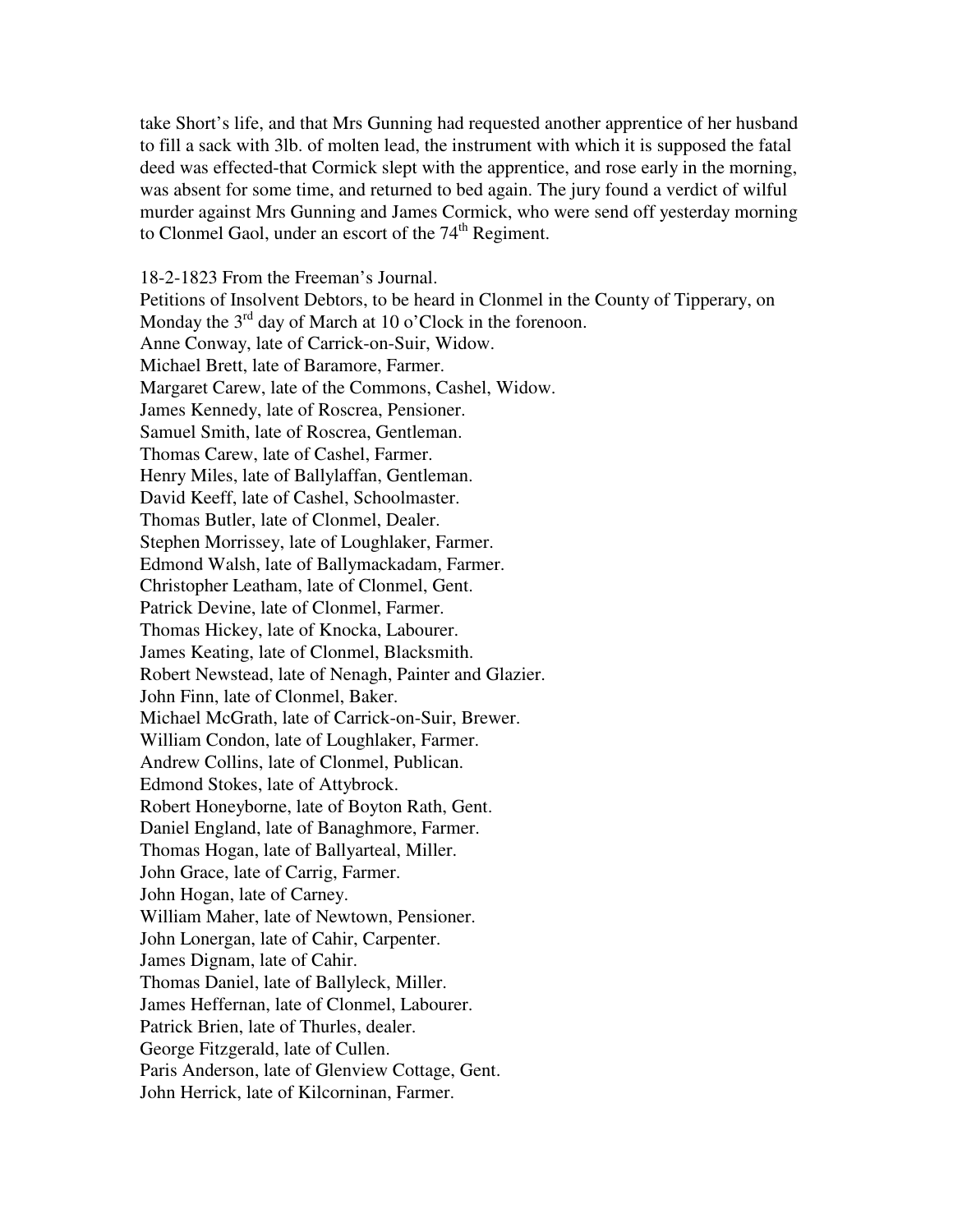Thomas Power, late of Clonmel. David Clifford, late of Caher, Lime Burner.

18-2-1839 From the Nenagh Guardian.

Discovery of another subterraneous passage in the County Tipperary.

A few days ago a cow was observed by its owner to be sunk in a hole in a field, in the suburban part of the city of Cashel, from which she could not extricate her hind legs. He procured the assistance of some friends, who succeeded in clearing the mould from about her, and relieving the cow from her situation. While digging the earth with a spade, the mouth of a cavity was discovered, which, on being sounded, proved to be forty to fifty feet deep, a ladder being procured, several persons descended, and, on exploring the place, discovered three arched passages, one leading towards Cashel, another towards Kilscoben, and the third in another direction, strongly barricaded by a metal door, supported on two stone piers---the vaults are all beautifully arched. The door we suppose will be forced in, in order to see where it leads to, and, from the situation of the ancient city of Cashel, we should not be surprised if this new discovery be found to rival the already well explored and extensive Kingston Cave, which is situate between Cahir and Mitchesltown.

18-3-1862 From the Times.

County of Tipperary-South Riding.

Clonmel-Monday.

Mr. Baron Deasy took his seat at 10 O'Clock precisely and proceeded with the trial of prisoners.

Sheep Stealing---William Moloney was indicted for stealing two sheep, the property of Thomas Keating.

The brother of the prosecutor appeared, and stated that he has missed two sheep from the lands of Kilnalogue, on the night of the  $16<sup>th</sup>$  of Dec. last. On making a search for the sheep, he found them at William Donoghoe's, at whose place the prisoner was working. On enquiry about the sheep from the prisoner, he (prisoner) stated that he bought the sheep at the fair of Fethard.

The prisoner still stated that he had bought the sheep, and that the sheep in his possession were not the same as the sheep stolen from Keating.

The prisoner got a good character.

The jury found him to be guilty of receiving the sheep, knowing them to be stolen.

John Maher and James Crean were indicted for the robbery of two ten pound notes, the property of Michael Comerford, in the town of Carrick-On-Suir on the  $28<sup>th</sup>$  Feb., last. Crean pleaded guilty, and Maher was put on trial. The prosecutor, on cross-examination admitted that he did not think the prisoner had anything to do with the theft.

Gubbins V. Tobin.

This was an action of ejectment brought to recover possession of certain premises in the town of Tipperary. The defence set up was the statute of limitations. The jury found for the plaintiff.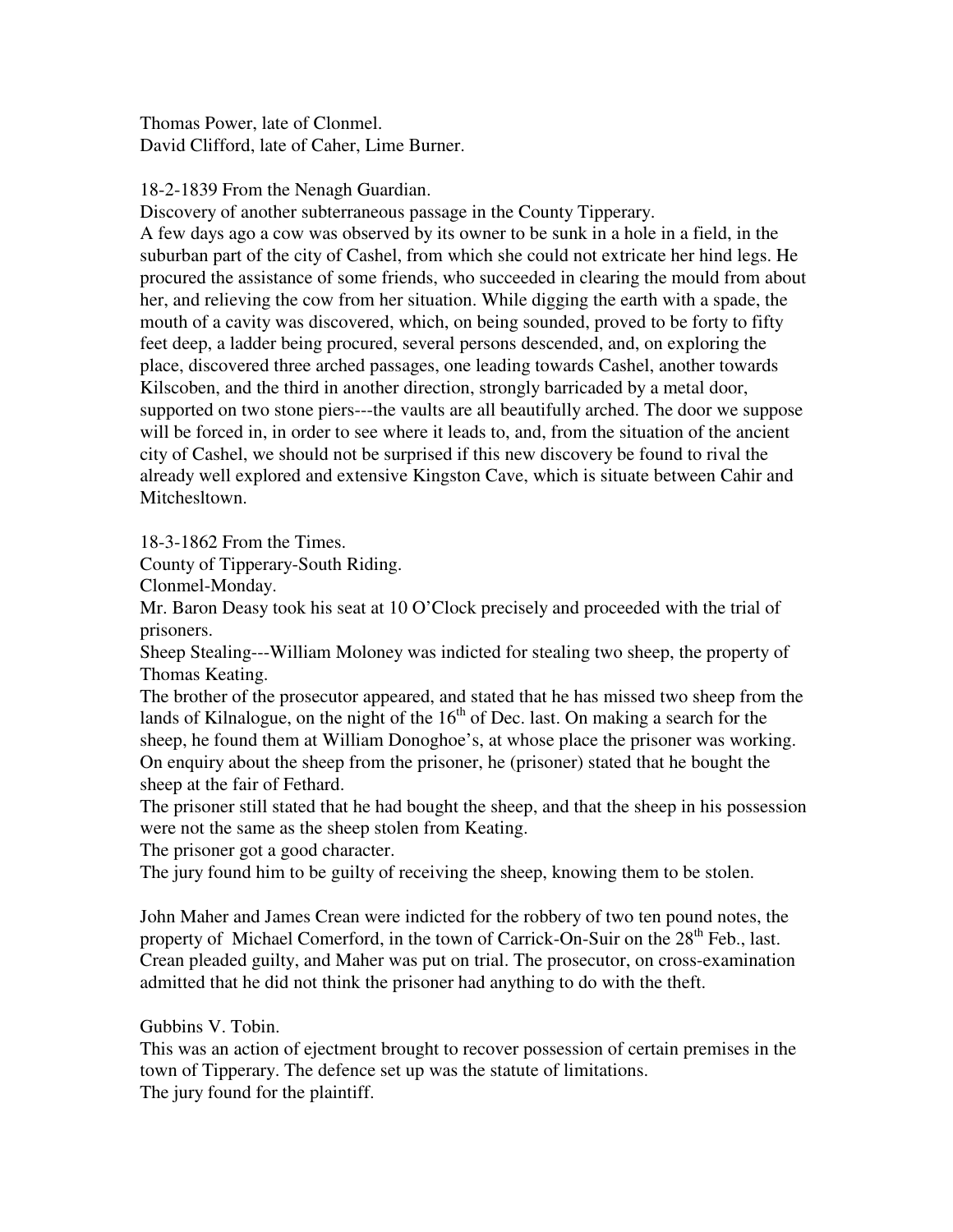Price V. Croagh.

This was an action of ejectment on the title to recover possession of the lands of Carboy, about three miles from Cashel.

From the Times copied from the Limerick Chronicle 18-4-1832.

Several Palatine families from the neighbourhood of Adare arrived in town this week to embark for America. A great many Chelsea and Kilmainham pensioners are emigrants this season to America, after compromising their stipends for four years payment in advance. 16 Protestant families, tenants os Mr. Ponsonby Barker, left Kilcooly, on Monday to embark for America.

18-4-1867 From the Times.

Dublin April  $17<sup>th</sup>$ .

A party of 18 prisoners, charged with high treason, were lodged in Nenagh Gaol yesterday. They are described as extremely respectable-looking, and able young men, their parents, in some instances, being farmers in comfortable circumstances. Thurles Bridewell is still fully occupied by prisoners of this description , who are awaiting an investigation into their several cases prior to their ultimate discharge or committal. It is said that several districts from which the prisoners have been brought, -Thurles, Holycross, Borrisoleigh, etc –are in a very backward state of cultivation, and in consequence of the unsettled state of those places, and the numerous arrests which have been made, no preparation for putting in the crops have been made.

18-4-1923

Rebels Surprised.

Tipperary April 17<sup>th</sup>.

The scene of the capture of Dan Breen, the rebel leader, is a place called Longford, on the slopes of a range of hills parallel with the Galtees and overlooking the Glen of Aherlow. With Breen were two others, Tim Donovan, commander of a local company of irregulars, and Maurice Walsh of Mitchelstown, who, it is stated, was the late Liam Lynch's secretary.

The troops came upon them by surprise and no resistance was offered. About noon to-day the attention of the troops conducting the search was attracted by a number of empty cigarette cases on the hillside. On closer inspection some fresh clay revealed an opening to a dugout. Hearing voices inside, the troops called on the occupants to surrender. Apparently the latter were in bed, for in answer to a summons Dan Breen came forward, clad only in his trousers and shirt, and said "Its all right, I am Dan Breen". He then surrended, saying that he would not have been captured alive had he not wanted to spare the lives of his two comrades. The latter, also clad only in shirts and trousers, then came forward and also surrendered, all three shaking hands with the troops. Dan Breen was one of the leaders of the IRA, during the Anglo-Irish war, and the British Government offered £10,000 for his capture, but, though several times wounded, he was not caught. Mary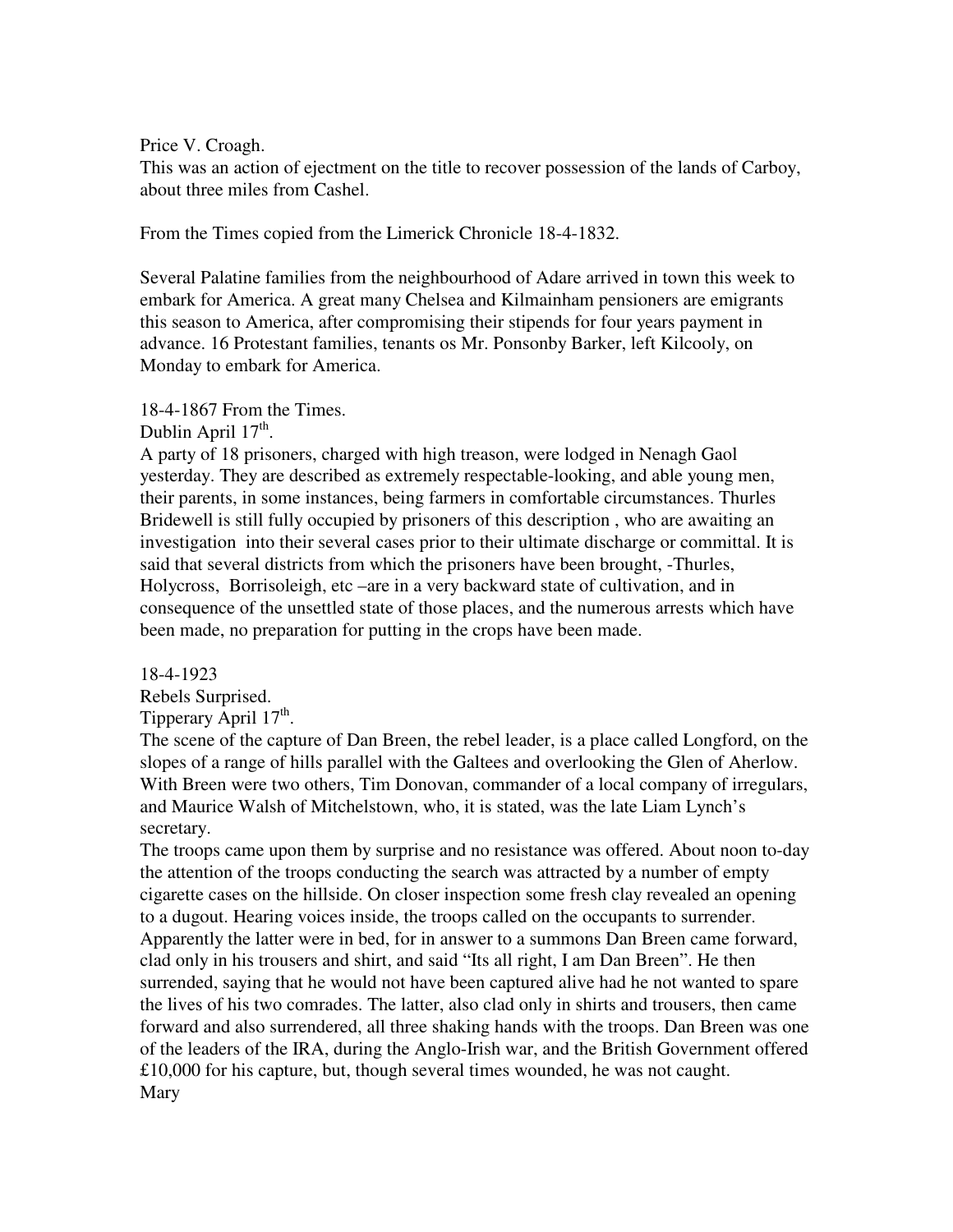## (Dan Breen became a TD in the Irish Government.)

### Clonmel Papers

## 18-5-1835 Clonmel Advertiser.

Incendiarism;-the farm house and out offices of a man named Daniel, of Grange, about 5 miles from Clonmel, on the Fethard Road, were set fire to, and partly consumed, whilst the family were attending the fair of this town on Tuesday last. There is not the slightest doubt of this being a malicious act, as the perpetrators found means on Monday of completing their work by consuming the remaining part of the concern. Our readers will recollect a "base, brutal, and bloody" attack which was made on Drs. Fitzpatrick and Ryan, when coming to this town to attend as crown witnesses at our last assizes, and will now, no doubt, be gratified to learn that one of the murderous assailants, named Driscoll, was apprehended on Sunday evening last, whilst drinking in a Public House at Killenaule.

## Clonmel Herald. May 1835

On Monday last, a rumour prevailed that the possession on the lands of Pointstown, the estate of Mr. Cooke, would be taken from the Rev. Mr. Mihan, Parish Priest, a Mr. Sullivan, and others who hold farms on it; the estate being cleared, it is no longer under the control of the court, and all tenants are liable to surrender their holdings on it. To prevent this expected possession immense numbers of the common people, the greater part of whom are armed, came on the lands, and continued there all day; no possession being attempted, the people departed in the evening, firing shots in every direction; not satisfied with this, they put a hat up at which they fired several shots. The police arrived, but too late to come up with any of them. Such is the state of this unhappy County.